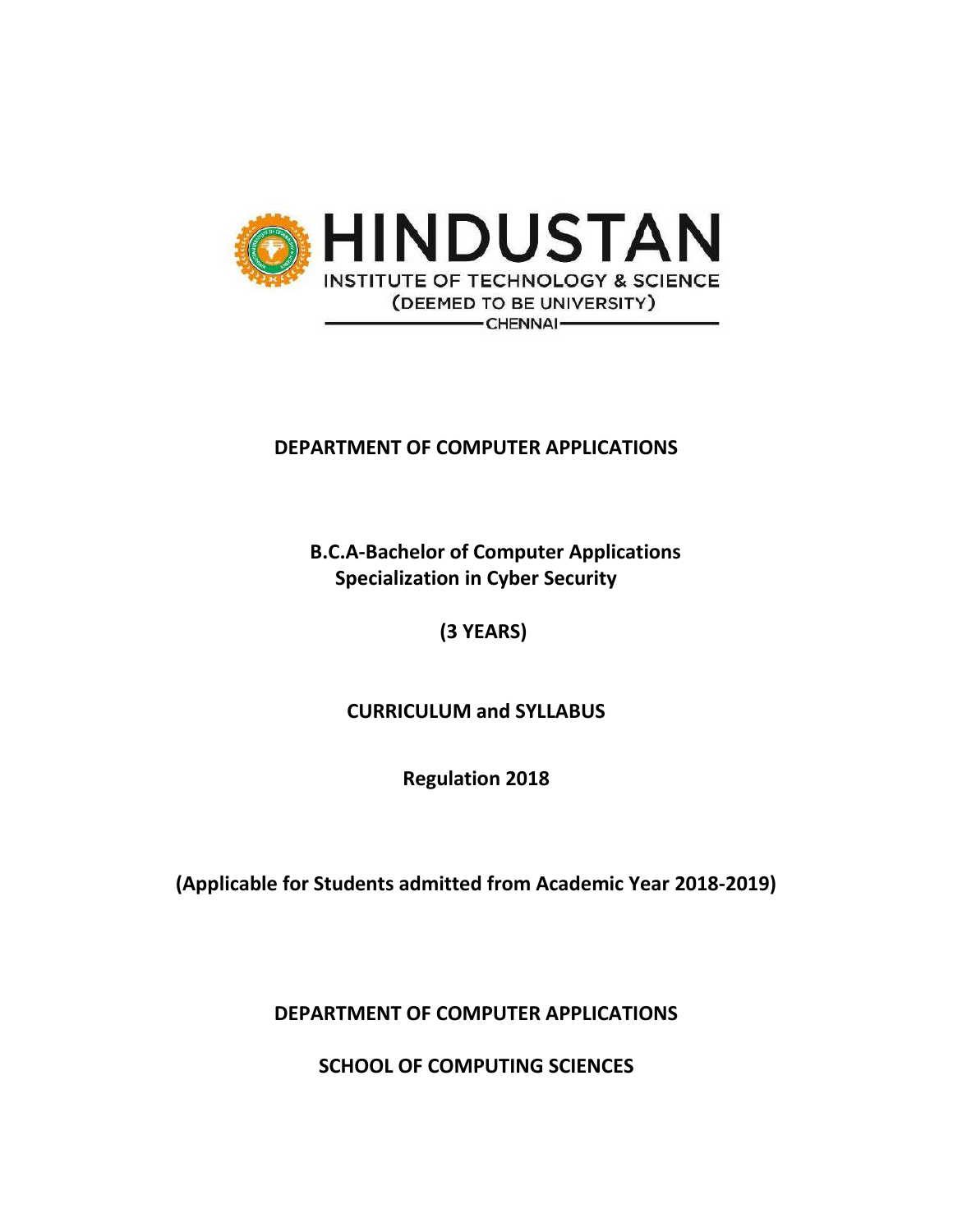# **HINDUSTAN INSTITUTE OF TECHNOLOGY & SCIENCE VISION AND MISSION**

#### **Motto:**

To Make Every Man a Success and No Man a Failure

#### **Vision:**

To be an International Institute of Excellence, providing a conducive environment for education with a strong emphasis on innovation, quality, research and strategic partnership blended with values and commitment to society.

#### **Mission:**

- To create an ecosystem that promotes learning and world class research.
- To nurture creativity and innovation.
- To install highest ethical standards and values.
- To pursue activities for the development of the Society.
- To develop national and international collaborations with institutes and industries of eminence.
- To enable graduates to become future leaders and innovators.

#### **Value Statement:**

Integrity, Innovation, Internationalization.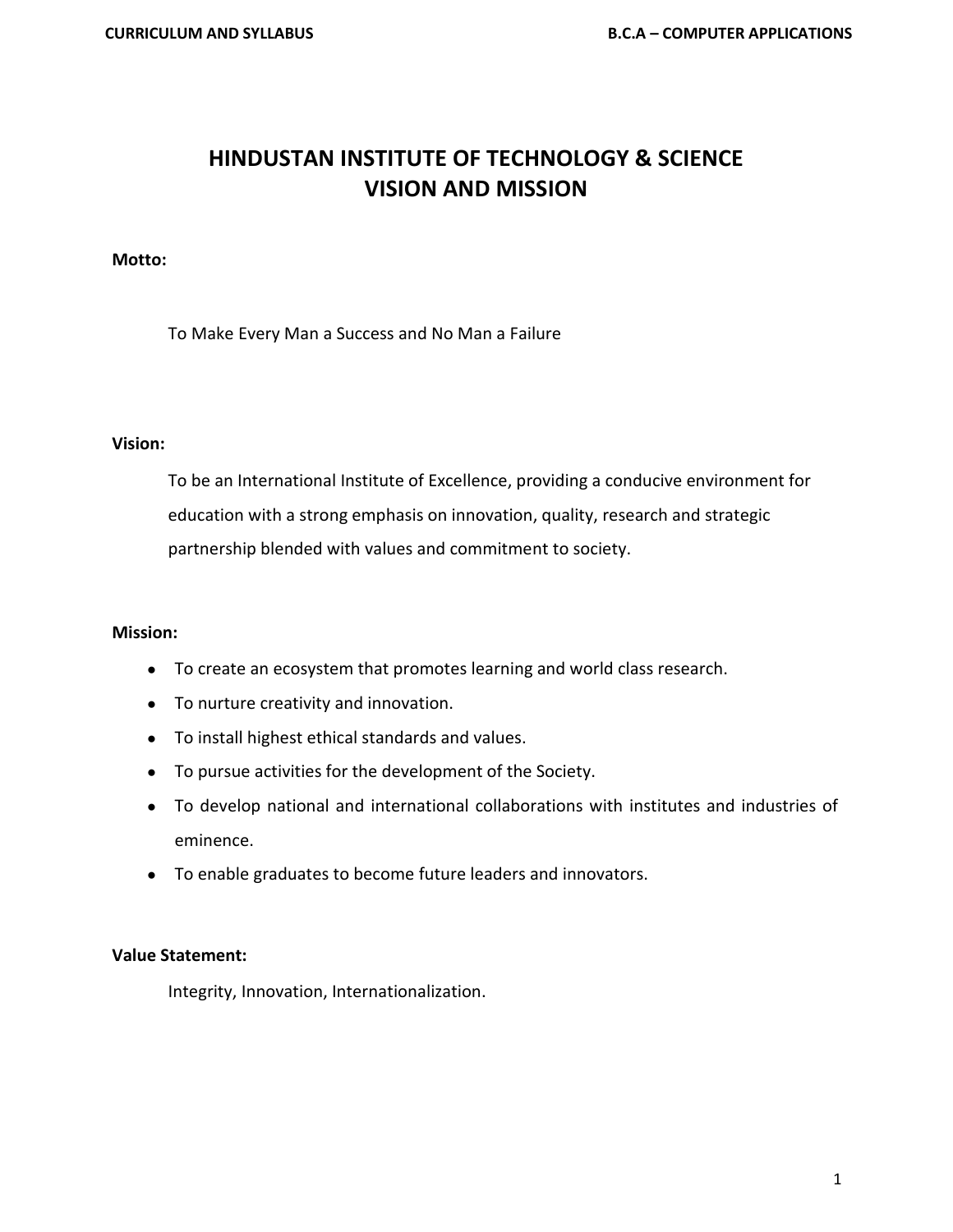## **DEPARTMENT OF COMPUTER APPLICATIONS**

## **VISION AND MISSION**

#### **VISION**

 The department of Computer Applications aims to transform graduates into software experts with high degree of technical skill and to encourage students towards research.

#### **MISSION**

- To establish a strong foundation of industrial, R&D and academic collaborations for training and research.
- To provide strong theoretical foundation complemented with extensive practical training.
- To design and deliver curriculum to meet the changing the needs of industry.
- To promote all round personality development of the students through interaction with alumni, academia and industry.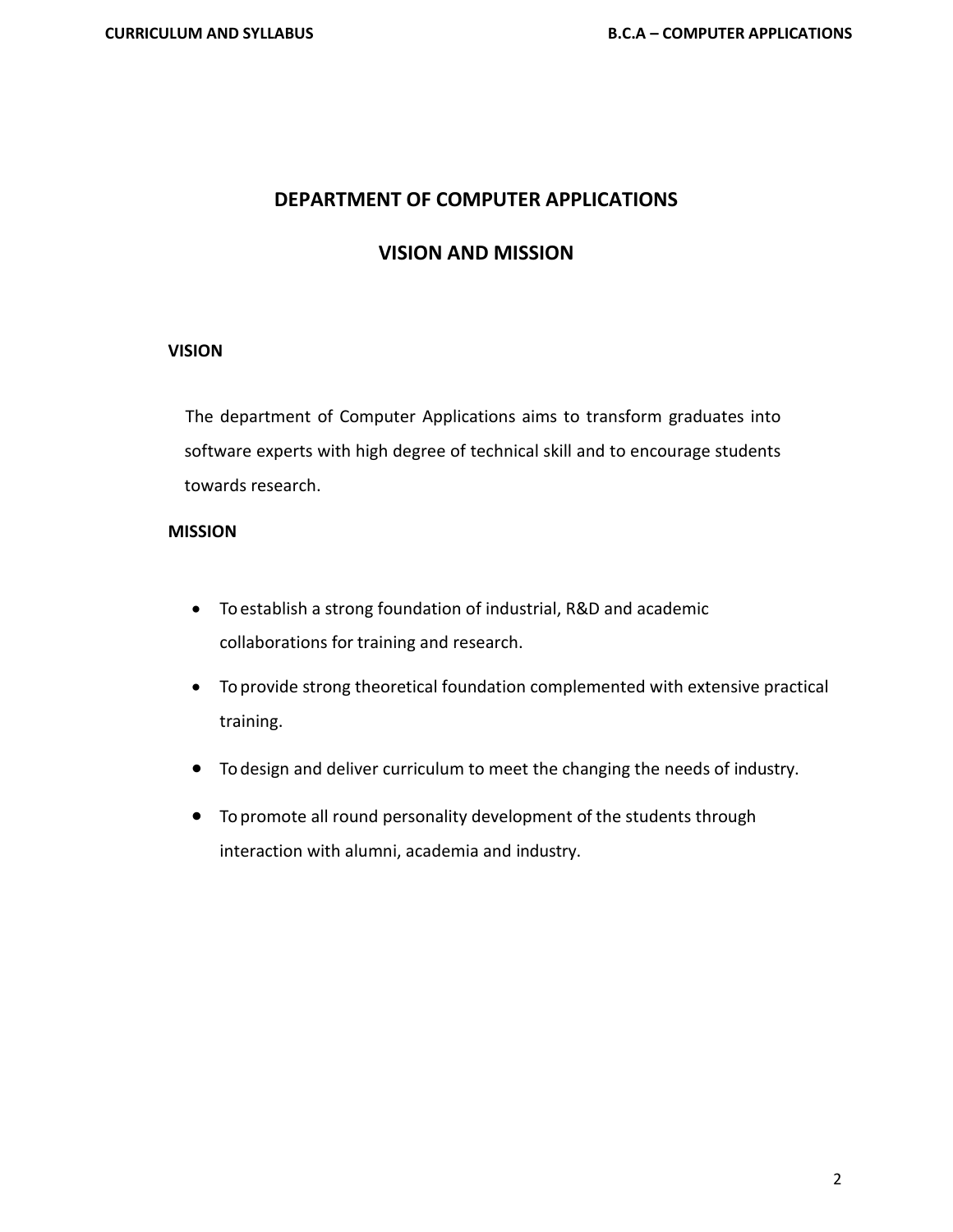# **B.C.A(Bachelor of Computer Applications)**

#### **PROGRAMME EDUCATIONAL OBJECTIVES (PEO)**

The Program Educational Objectives (PEOs) are defined and developed for each program with the consultation and involvement of various stakeholders such as management, students, industry, regulating authorities, alumni, faculty and parents. Their interests, social relevance and contributions are taken into account in defining and developing the PEOs.

The Program Educational Objectives (**PEOs)** of the **Computer Applications** are listed below:

- **PEO I** To provide students with a strong foundation in the Mathematical, Scientific and Engineering fundamentals necessary to formulate, solve and analyse engineering problems and to prepare them for graduate studies, R&D.
- **PEO II** To provide exposure to cutting edge technologies with adequate training and opportunities to work as teams on multidisciplinary projects with effective communication skills, ethics and leadership qualities.
- **PEO III** To prepare the students for a successful career in IT and ITES industries with effective Institute-Industry Interaction.
- **PEO IV** To inculcate the desire for lifelong learning and contribute to the society and introduce them the best practices.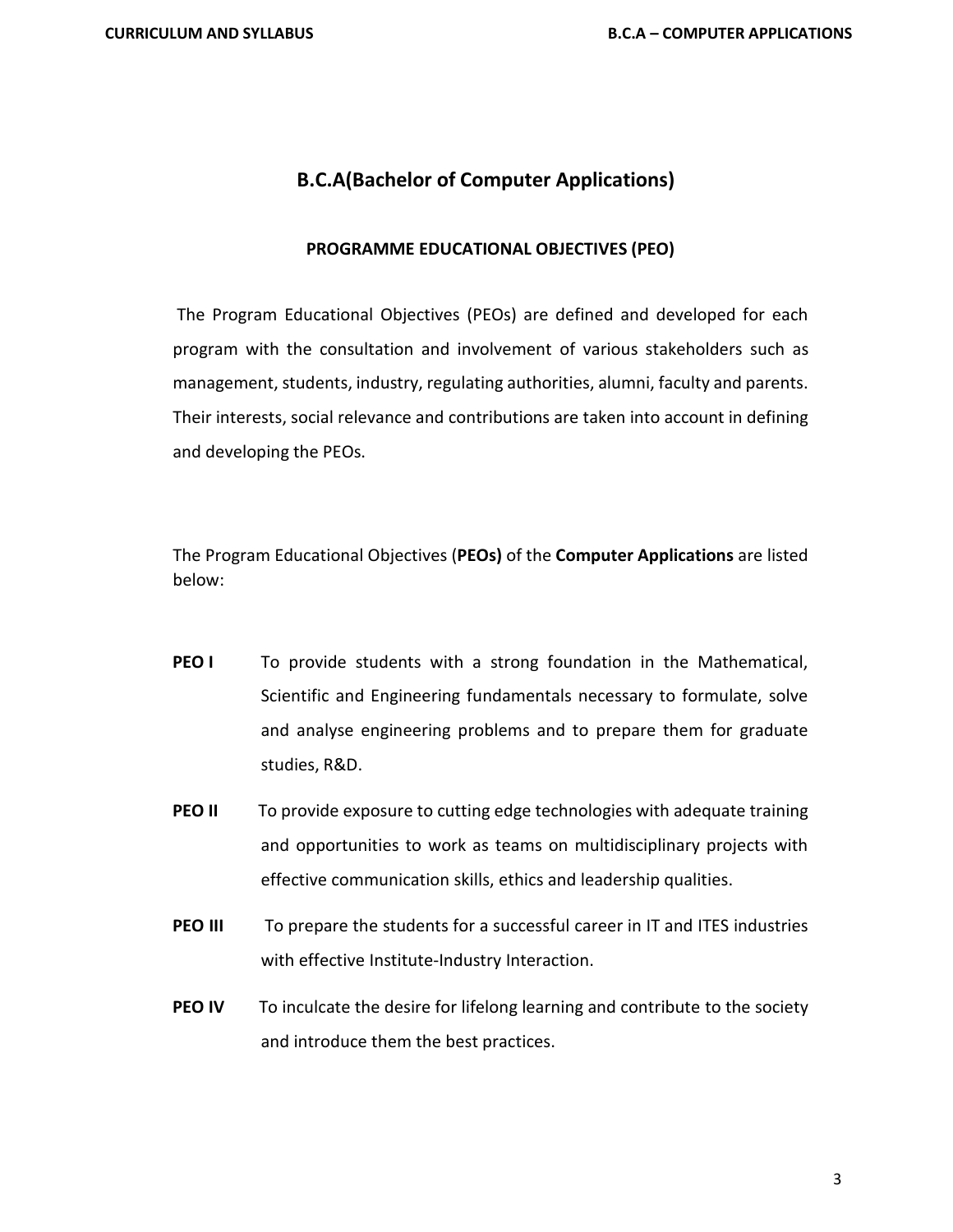### **PROGRAM OUTCOMES (ALIGNED WITH GRADUATE ATTRIBUTES) (PO)**

At the end of this program, graduates will be able to

- **PO1 Computer knowledge:** Apply the knowledge of mathematics, computer Fundamentals to IT applications.
- **PO2 Design/Development of solutions:** Design solutions for IT applications using latest technologies and develop and implement the solutions using various latest languages.
- **PO3 Modern tool usage:** Create, select and apply appropriate techniques, resources, and modern engineering and IT tools including prediction and modelling to complex IT applications with an understanding of the limitations.
- **PO4 Environment and sustainability:** Understand the impact of the IT analyst solutions in societal and environmental contexts, and demonstrate the knowledge and need for sustainable development.
- **PO5 Ethics:** Apply ethical principles and commit to professional ethics and responsibilities and norms of the engineering practice.
- **PO6 Individual and team work:** Function effectively as an individual, and as a member or leader in diverse teams, and in multidisciplinary settings.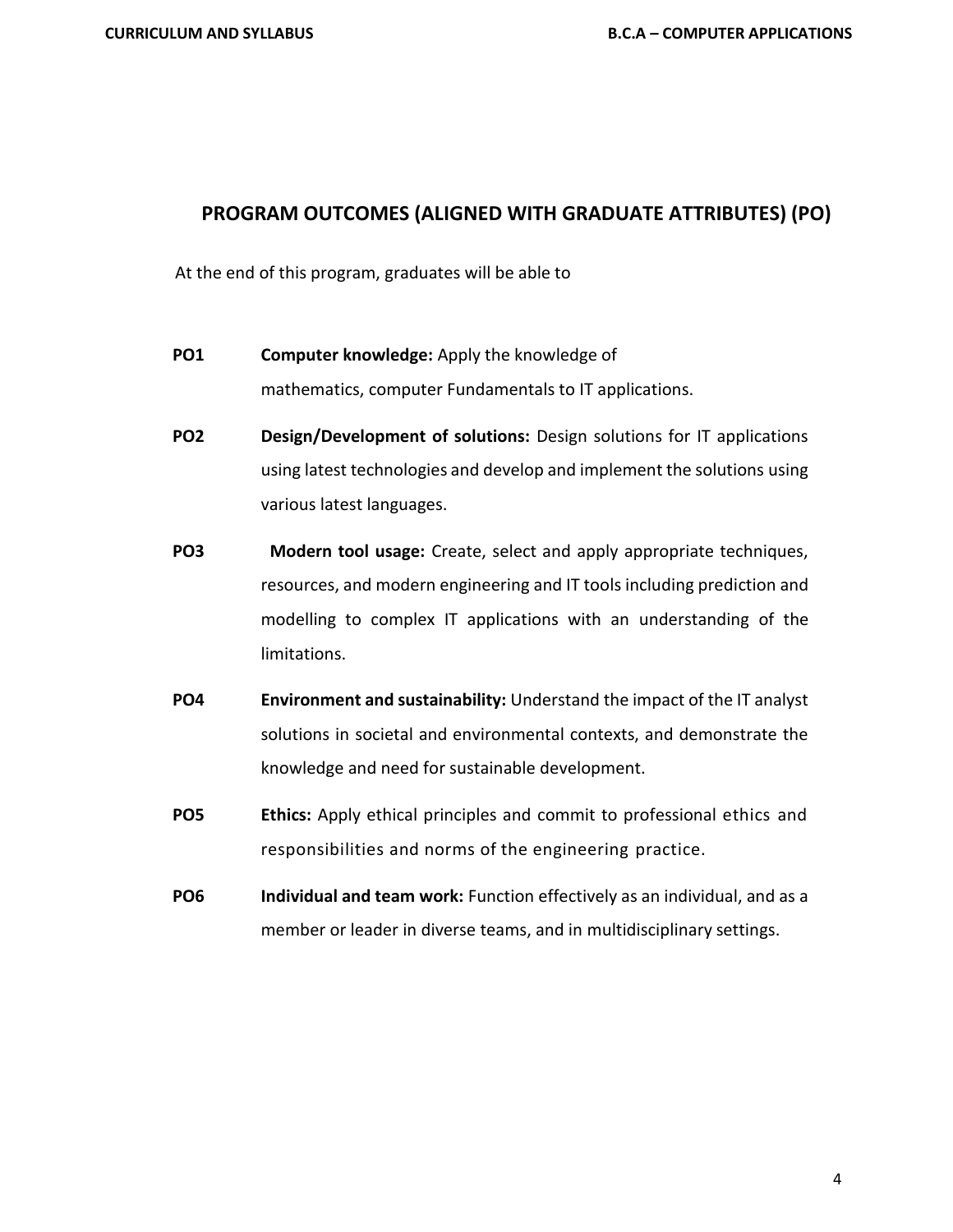### **PROGRAM SPECIFIC OUTCOMES (PSO)**

# **B.C.A- Bachelor of Computer Applications Specialization in Cyber Security**

At the end of this program, graduates will be able to execute the outcomes defined by Professional body.

- **PSO1:** Assess cyber security risk management policies in order to protect an organizations critical information.
- **PSO2:** Ability to formulate, update and communicate short- and long-term organization cyber security strategies and policies
- **PSO3**: Improve the analytical knowledge of the students to design a cyber security model to secure the data using modern tools and techniques.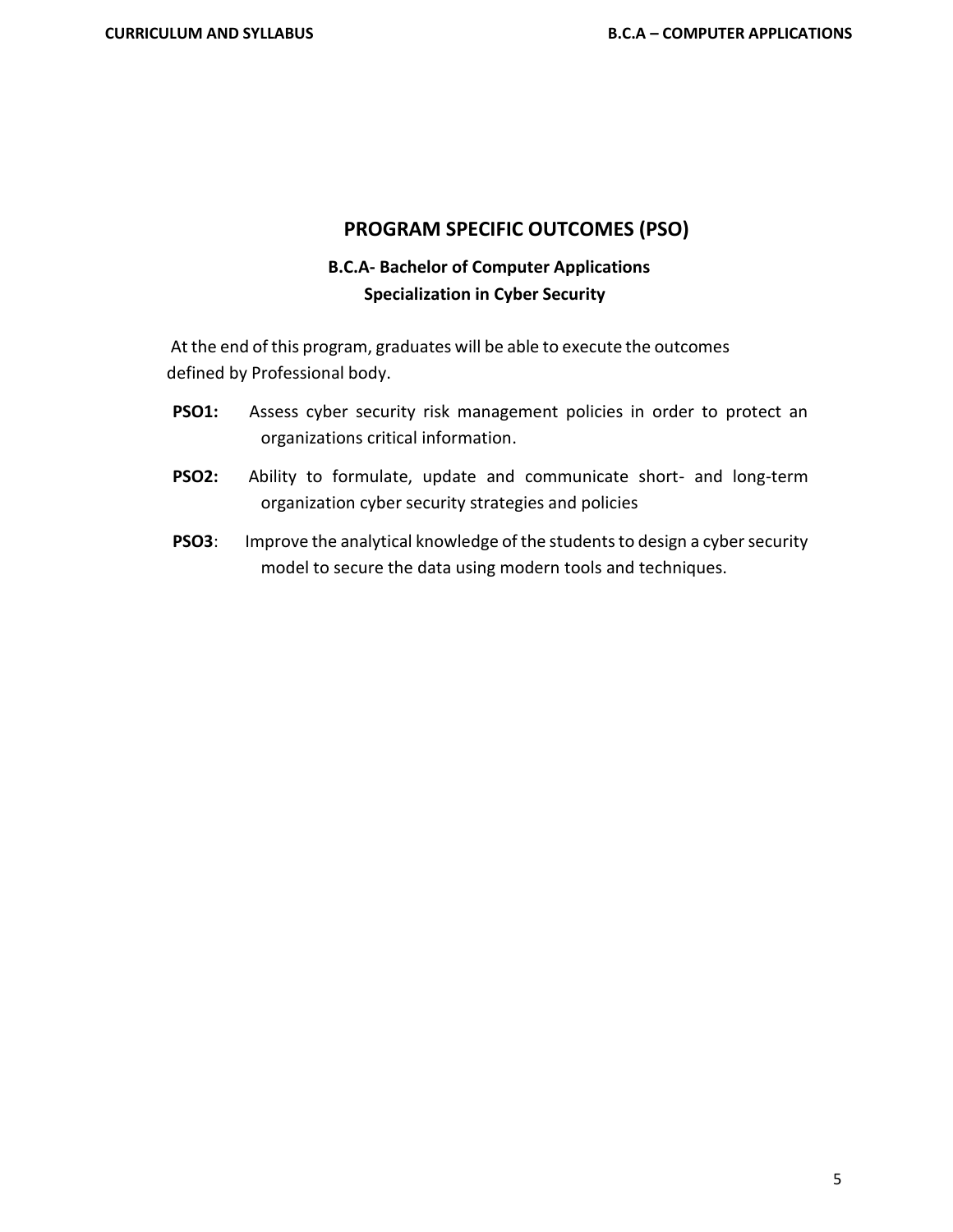|                  | <b>B.C.A- Bachelor of Computer Applications -Curriculum and Syllabus</b> |                              |                                                                                    |                |          |                |              |              |                |  |  |  |
|------------------|--------------------------------------------------------------------------|------------------------------|------------------------------------------------------------------------------------|----------------|----------|----------------|--------------|--------------|----------------|--|--|--|
|                  |                                                                          |                              | (110 CREDIT STRUCTURE)                                                             |                |          |                |              |              |                |  |  |  |
|                  | <b>SEMESTER - I</b>                                                      |                              |                                                                                    |                |          |                |              |              |                |  |  |  |
| SL.<br><b>NO</b> | <b>COURSE</b><br><b>CATEGORY</b>                                         | <b>COURSE</b><br><b>CODE</b> | <b>NAME OF THE COURSE</b>                                                          | L              | т        | P              | $\mathsf{C}$ | $\mathsf{S}$ | <b>TCH</b>     |  |  |  |
| 1                | <b>BS</b>                                                                | ELA4104                      | English-1                                                                          | 3              | 0        | 0              | 3            | 0            | 3              |  |  |  |
| $\overline{2}$   | <b>BS</b>                                                                | MAA1101                      | <b>Applied Mathematics</b>                                                         | 3              | $\Omega$ | 0              | 3            | $\Omega$     | 3              |  |  |  |
| 3                | <b>BS</b>                                                                | <b>BCB2101</b>               | <b>Computer Concepts &amp;</b><br>Problem Solving                                  | 3              | 1        | 0              | 4            | 0            | 4              |  |  |  |
| 4                | <b>BS</b>                                                                | <b>BCB2102</b>               | Introduction to Digital Logic<br>Fundamentals                                      |                |          | 0              | 4            | $\Omega$     | 4              |  |  |  |
| 5                | PC                                                                       | <b>BCB2103</b>               | Programming in C                                                                   | 3              | 0        | 0              | 3            | $\Omega$     | 3              |  |  |  |
|                  | <b>PRACTICAL</b>                                                         |                              |                                                                                    |                |          |                |              |              |                |  |  |  |
| 6                | <b>PC</b>                                                                | <b>BCB2131</b>               | <b>Computer Concepts and</b><br>Problem Solving Laboratory                         | $\overline{0}$ | $\Omega$ | $\overline{2}$ | 1            | $\mathbf 0$  | $\overline{2}$ |  |  |  |
| $\overline{7}$   | PC                                                                       | <b>BCB2132</b>               | C Programming Laboratory                                                           | 0              | 0        | $\overline{2}$ | 1            | 0            | $\overline{2}$ |  |  |  |
|                  | 15<br><b>Total</b><br>19<br>21<br>$\overline{2}$<br>0<br>4               |                              |                                                                                    |                |          |                |              |              |                |  |  |  |
|                  |                                                                          |                              | L-Lecture; T-Tutorial; P-Practical; S-Self Study; C-Credit; TCH-Total Contact Hour |                |          |                |              |              |                |  |  |  |

|                  |                                                                                              |                                  | <b>SEMESTER - II</b>       |   |             |                |             |   |                |  |  |
|------------------|----------------------------------------------------------------------------------------------|----------------------------------|----------------------------|---|-------------|----------------|-------------|---|----------------|--|--|
| SL.<br><b>NO</b> | <b>COURSE</b><br><b>CATEGORY</b>                                                             | <b>COURS</b><br>E<br><b>CODE</b> | <b>NAME OF THE COURSE</b>  |   | т           | P              | $\mathbf C$ | S | <b>TCH</b>     |  |  |
| 1                | <b>BS</b>                                                                                    | ELA4116                          | English-II                 | 3 | $\Omega$    | $\Omega$       | 3           | 0 | 3              |  |  |
| $\overline{2}$   | <b>BS</b>                                                                                    | GEA1116                          | <b>Business Statistics</b> | 3 | 1           | $\Omega$       | 4           | 0 | 4              |  |  |
| 3                | PC.                                                                                          | <b>BCB2116</b>                   | Data Structures            | 3 | 1           | $\Omega$       | 4           | 0 | 4              |  |  |
| 4                | PC.                                                                                          | <b>BCB2117</b>                   | Microprocessors            | 3 | 0           | $\Omega$       | 3           | 0 | 3              |  |  |
| 5                | <b>BS</b>                                                                                    | GEA2117                          | Introduction to Accounting | 3 | 0           | 0              | 3           | 0 | 3              |  |  |
| <b>PRACTICAL</b> |                                                                                              |                                  |                            |   |             |                |             |   |                |  |  |
| 6                | PC                                                                                           | <b>BCB2141</b>                   | Data Structures Lab        | 0 | $\mathbf 0$ | $\overline{2}$ | 1           | 0 | $\overline{2}$ |  |  |
| 7                | <b>BS</b><br>GEA1146<br><b>Accounting Laboratory</b>                                         |                                  |                            |   |             |                | 1           | 0 | $\overline{2}$ |  |  |
|                  | 21<br>15<br>2<br>19<br><b>Total</b><br>0<br>4                                                |                                  |                            |   |             |                |             |   |                |  |  |
|                  | L - Lecture; T - Tutorial; P - Practical; S- Self Study; C - Credit; TCH -Total Contact Hour |                                  |                            |   |             |                |             |   |                |  |  |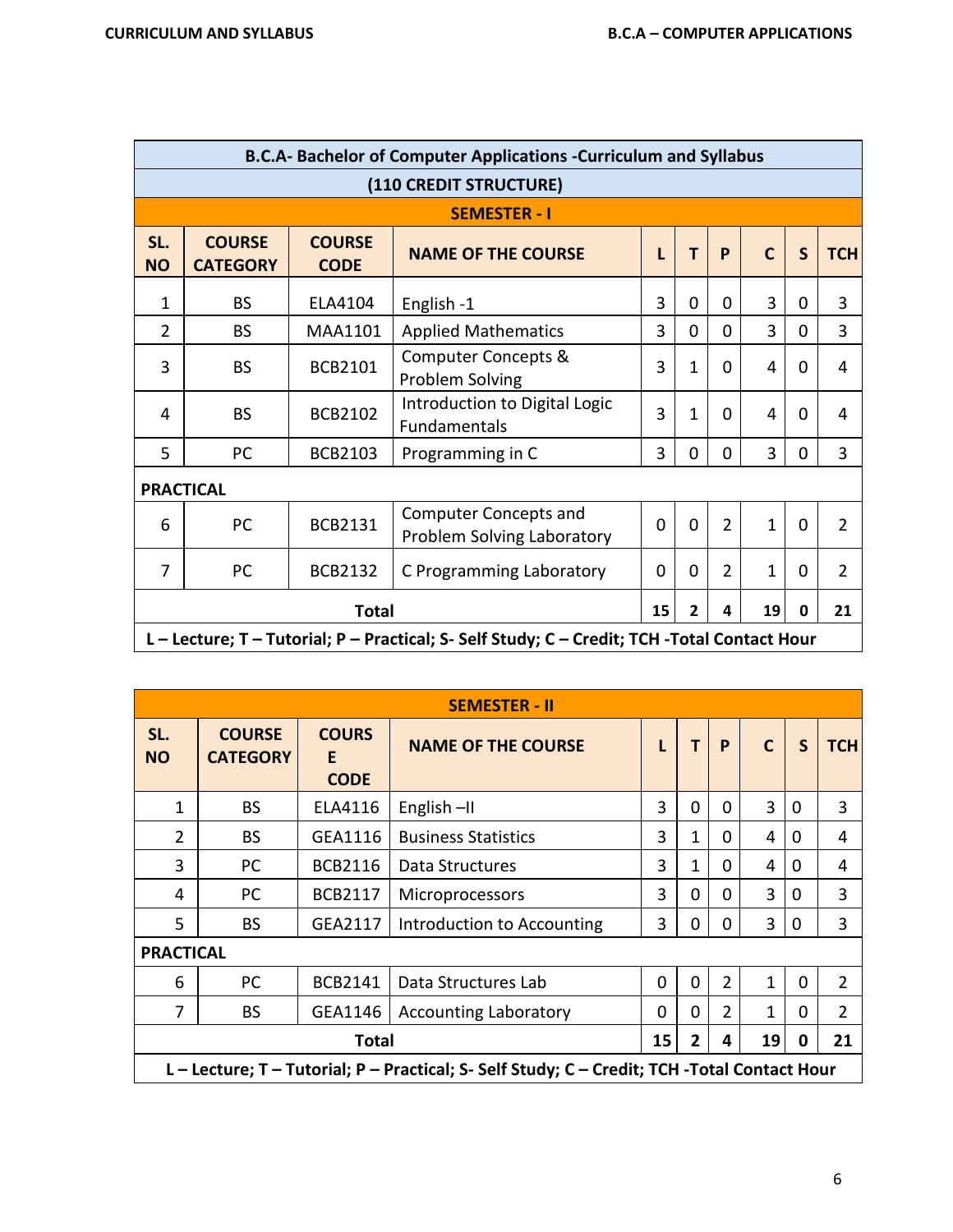|                  |                                               |                              | <b>SEMESTER - III</b>                                                                           |             |          |                |              |          |                |  |
|------------------|-----------------------------------------------|------------------------------|-------------------------------------------------------------------------------------------------|-------------|----------|----------------|--------------|----------|----------------|--|
| SL.<br><b>NO</b> | <b>COURSE</b><br><b>CATEGORY</b>              | <b>COURSE</b><br><b>CODE</b> | <b>NAME OF THE COURSE</b>                                                                       | L           | T        | P              | $\mathsf{C}$ | S        | <b>TCH</b>     |  |
| 1                | PC.                                           | <b>BCB2201</b>               | <b>Web Designing</b>                                                                            | 3           | $\Omega$ | $\Omega$       | 3            | $\Omega$ | 3              |  |
| 2                | PC.                                           | <b>BCB2202</b>               | PC Hardware & Networking                                                                        | 3           | $\Omega$ | $\Omega$       | 3            | 0        | 3              |  |
| 3                | PC.                                           | <b>BCB2203</b>               | Software Engineering                                                                            | 3           | 0        | $\overline{2}$ | 4            | 0        | 5              |  |
| 4                | PC.                                           | <b>BCB2204</b>               | <b>Object Oriented Programming</b>                                                              | 3           | 0        | 0              | 3            | 0        | 3              |  |
| 5                | <sub>PC</sub>                                 | <b>BCB2205</b>               | <b>Computer Organization</b>                                                                    | 3           | 0        | 0              | 3            | 0        | 3              |  |
|                  | <b>PRACTICAL</b>                              |                              |                                                                                                 |             |          |                |              |          |                |  |
| 6                | PC.                                           | <b>BCB2231</b>               | <b>Object Oriented</b><br>Programming Laboratory                                                | $\mathbf 0$ | $\Omega$ | $\overline{2}$ | $\mathbf{1}$ | $\Omega$ | $\mathcal{P}$  |  |
| 7                | <b>PC</b>                                     | <b>BCB2232</b>               | Web Designing Laboratory                                                                        | 0           | 0        | $\overline{2}$ | 1            | 0        | $\overline{2}$ |  |
|                  | 15<br>6<br>18<br><b>Total</b><br>21<br>0<br>0 |                              |                                                                                                 |             |          |                |              |          |                |  |
|                  |                                               |                              | L - Lecture ; T - Tutorial ; P - Practical ; S- Self Study; C - Credit; TCH -Total Contact Hour |             |          |                |              |          |                |  |

|                  | <b>SEMESTER - IV</b>                   |                              |                                                                                                 |             |          |                |              |          |                |  |  |  |  |
|------------------|----------------------------------------|------------------------------|-------------------------------------------------------------------------------------------------|-------------|----------|----------------|--------------|----------|----------------|--|--|--|--|
| SL.<br><b>NO</b> | <b>COURSE</b><br><b>CATEGORY</b>       | <b>COURSE</b><br><b>CODE</b> | <b>NAME OF THE COURSE</b>                                                                       | L           | T        | P              | $\mathsf{C}$ | S        | <b>TCH</b>     |  |  |  |  |
| 1                | PC.                                    | <b>BCB2216</b>               | Web Programming using PHP                                                                       | 3           | $\Omega$ | $\overline{2}$ | 4            | 0        | 5              |  |  |  |  |
| $\overline{2}$   | PC                                     | 3                            | $\Omega$                                                                                        | $\Omega$    | 3        | $\Omega$       | 3            |          |                |  |  |  |  |
| 3                | <b>PC</b>                              | <b>Computer Networks</b>     | 3                                                                                               | 0           | 0        | 3              | 0            | 3        |                |  |  |  |  |
| 4                | PC                                     | <b>BCB2219</b>               | Database Management Systems                                                                     | 3           | 0        | $\Omega$       | 3            | 0        | 3              |  |  |  |  |
| 5                | PC                                     | <b>BCB2220</b>               | <b>Enterprise Resource Planning</b>                                                             | 3           | 0        | 0              | 3            | $\Omega$ | 3              |  |  |  |  |
|                  | <b>PRACTICAL</b>                       |                              |                                                                                                 |             |          |                |              |          |                |  |  |  |  |
| 6                | <b>PC</b>                              | BCB2241                      | <b>Relational Database</b><br><b>Management Systems</b><br>Laboratory                           | $\mathbf 0$ | $\Omega$ | $\overline{2}$ | $\mathbf{1}$ | $\Omega$ | $\mathfrak{D}$ |  |  |  |  |
| $\overline{7}$   | PC                                     | <b>BCB2242</b>               | <b>Operating Systems Laboratory</b>                                                             | 0           | 0        | $\overline{2}$ | 1            | 0        | $\overline{2}$ |  |  |  |  |
|                  | 18<br>21<br>15<br>Total<br>6<br>0<br>0 |                              |                                                                                                 |             |          |                |              |          |                |  |  |  |  |
|                  |                                        |                              | L - Lecture ; T - Tutorial ; P - Practical ; S- Self Study; C - Credit; TCH -Total Contact Hour |             |          |                |              |          |                |  |  |  |  |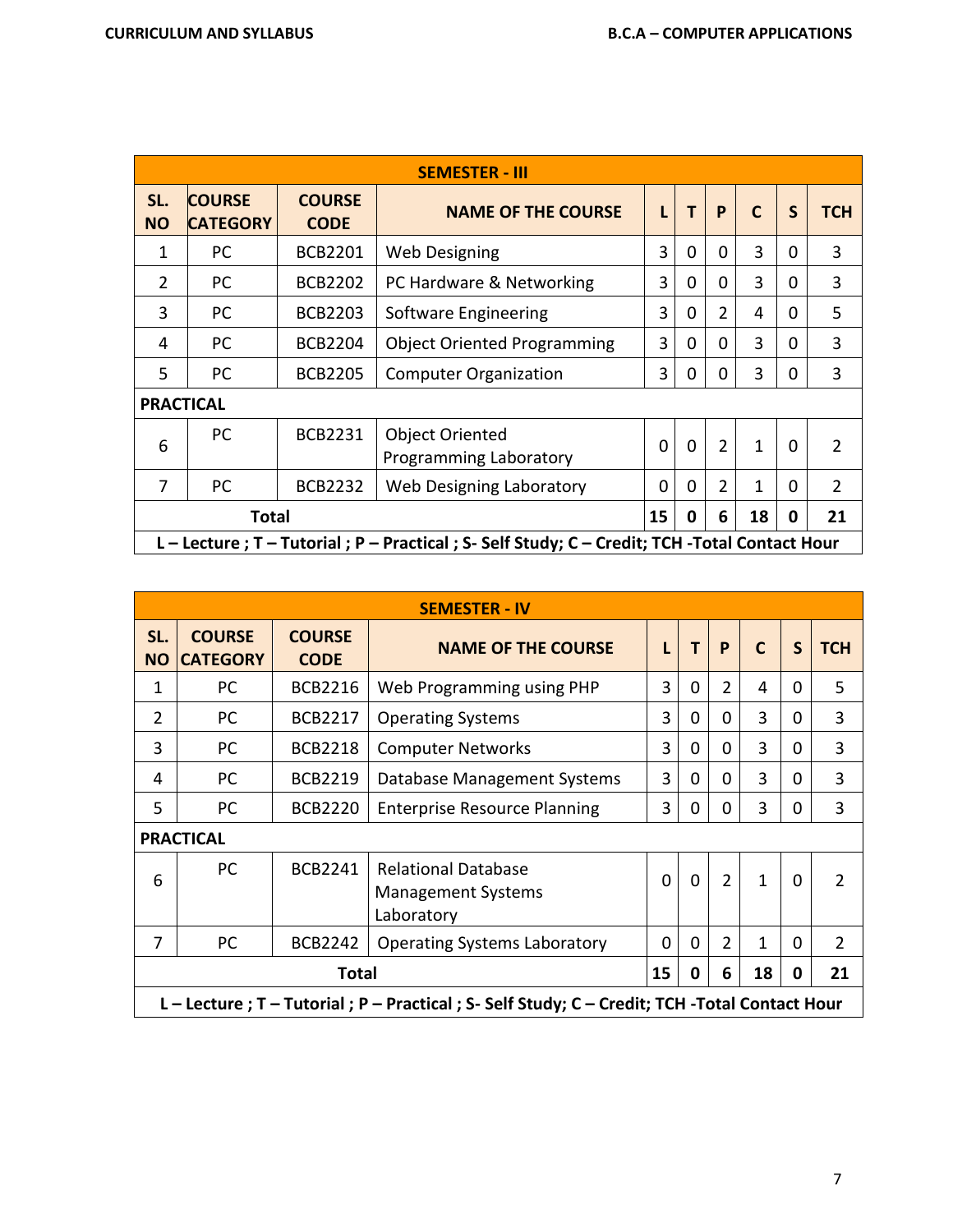|                  |                                                             |                              | <b>SEMESTER - V</b>                                                                             |          |          |                |              |   |                |  |
|------------------|-------------------------------------------------------------|------------------------------|-------------------------------------------------------------------------------------------------|----------|----------|----------------|--------------|---|----------------|--|
| SL.<br><b>NO</b> | <b>COURSE</b><br><b>CATEGORY</b>                            | <b>COURSE</b><br><b>CODE</b> | <b>NAME OF THE COURSE</b>                                                                       |          | T        | P              | $\mathsf{C}$ |   | S TCH          |  |
| 1                | PC                                                          | <b>BCB2302</b>               | Introduction to Java Programming                                                                | 3        | $\Omega$ | 0              | 3            | 0 | 3              |  |
| $\mathcal{P}$    | PC.<br><b>BCB2303</b><br>Introduction to Python Programming |                              |                                                                                                 |          |          | $\Omega$       | 3            | 0 | 3              |  |
| 3                | PC.                                                         | <b>BCB2304</b>               | <b>Cyber Security and SIEM</b>                                                                  | 3        | $\Omega$ | $\Omega$       | 3            | 0 | 3              |  |
| 4                | <b>DE</b>                                                   | ******                       | $E1$ Elective $-1$                                                                              | 3        | $\Omega$ | 0              | 3            | 0 | 3              |  |
| 5                | DE                                                          | ******                       | E2 Elective $-$ II                                                                              | 3        | 0        | 0              | 3            | 0 | 3              |  |
|                  | <b>PRACTICAL</b>                                            |                              |                                                                                                 |          |          |                |              |   |                |  |
| 6                | <b>PC</b>                                                   | <b>BCB2332</b>               | Java Programming laboratory                                                                     | $\Omega$ | $\Omega$ | $\overline{2}$ | $\mathbf{1}$ | 0 | $\overline{2}$ |  |
| 7                | PC.                                                         | <b>BCB2333</b>               | <b>Python Programming Laboratory</b>                                                            | $\Omega$ | 0        | $\overline{2}$ | 1            | 0 | $\overline{2}$ |  |
|                  | 17 0<br>15<br>19<br>Total<br>4<br>0                         |                              |                                                                                                 |          |          |                |              |   |                |  |
|                  |                                                             |                              | L - Lecture ; T - Tutorial ; P - Practical ; S- Self Study; C - Credit; TCH -Total Contact Hour |          |          |                |              |   |                |  |

|                  | <b>SEMESTER - VI</b>                                                                            |                              |                                  |   |          |          |              |          |            |  |  |  |
|------------------|-------------------------------------------------------------------------------------------------|------------------------------|----------------------------------|---|----------|----------|--------------|----------|------------|--|--|--|
| SL.<br><b>NO</b> | <b>COURSE</b><br><b>CATEGORY</b>                                                                | <b>COURSE</b><br><b>CODE</b> | <b>NAME OF THE COURSE</b>        |   | т        | P        | $\mathsf{C}$ | S        | <b>TCH</b> |  |  |  |
| 1                | PC.                                                                                             | BCB2316                      | <b>Computer Graphics</b>         | 3 | 0        | $\Omega$ | 3            | $\Omega$ | 3          |  |  |  |
| $\overline{2}$   | PC.                                                                                             | <b>BCB2317</b>               | Data Warehousing and Data Mining | 3 | 0        | $\Omega$ | 3            | 0        | 3          |  |  |  |
| 3                | <b>DE</b>                                                                                       | ******                       | $E3$ Elective $-$ III            | 3 | 0        | $\Omega$ | 3            | 0        | 3          |  |  |  |
| 4                | <b>DE</b>                                                                                       | ******                       | E4 Elective $-$ IV               | 3 | 0        | $\Omega$ | 3            | 0        | 3          |  |  |  |
| 5                | DE                                                                                              | ******                       | E5 Elective $-V$                 | 3 | 0        | $\Omega$ | 3            | 0        | 3          |  |  |  |
|                  | <b>PRACTICAL</b>                                                                                |                              |                                  |   |          |          |              |          |            |  |  |  |
| 6                | PC.                                                                                             | <b>BCB2346</b>               | Project Work                     | 0 | $\Omega$ | 8        | 4            | $\Omega$ | 8          |  |  |  |
|                  | 23<br>15<br>8<br>19<br><b>Total</b><br>0<br>0                                                   |                              |                                  |   |          |          |              |          |            |  |  |  |
|                  | L - Lecture ; T - Tutorial ; P - Practical ; S- Self Study; C - Credit; TCH -Total Contact Hour |                              |                                  |   |          |          |              |          |            |  |  |  |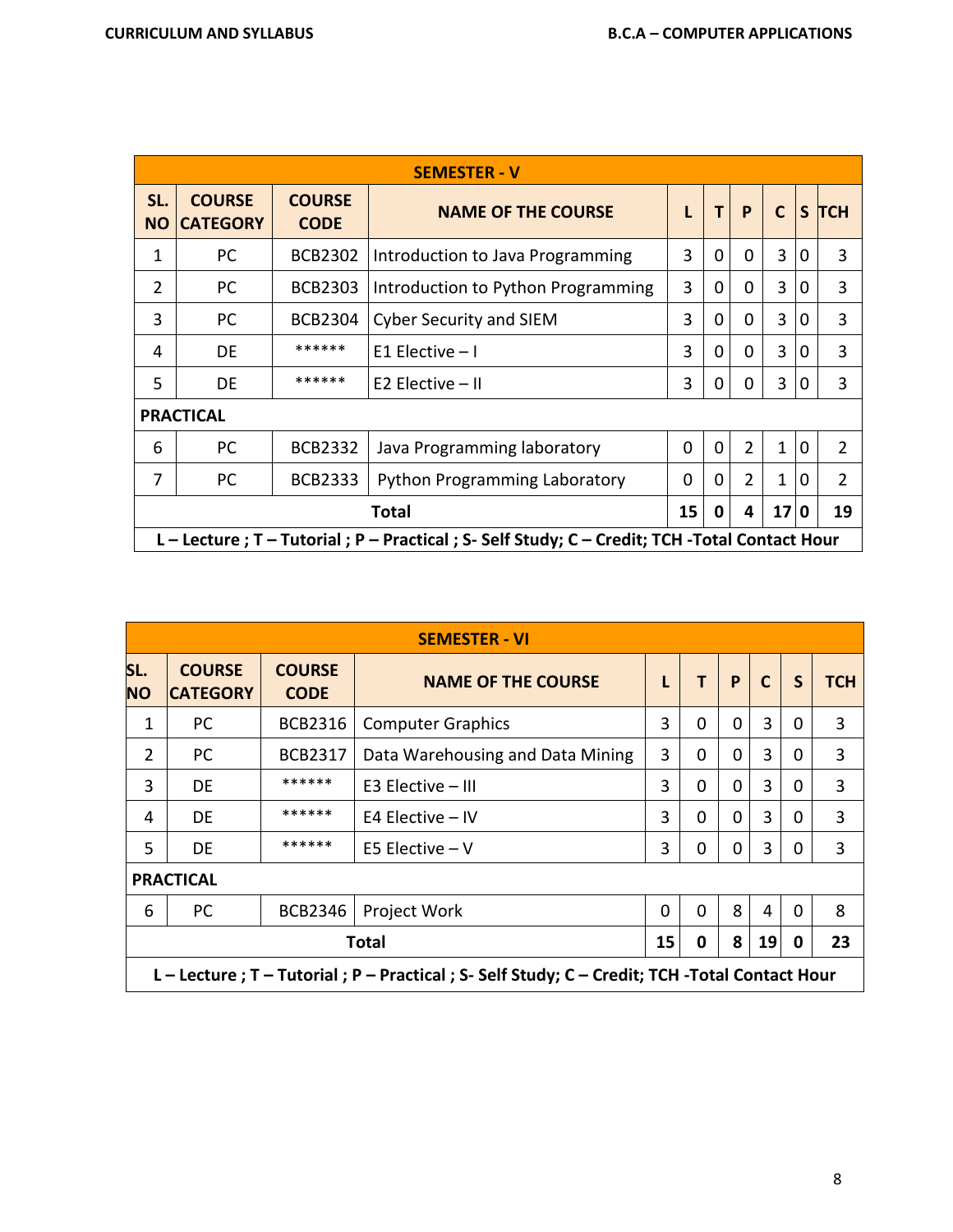|            |                                  |                              | <b>LIST OF ELECTIVES</b>                                                                       |                |   |                |              |   |              |
|------------|----------------------------------|------------------------------|------------------------------------------------------------------------------------------------|----------------|---|----------------|--------------|---|--------------|
| <b>SEM</b> | <b>COURSE</b><br><b>CATEGORY</b> | <b>COURSE</b><br><b>CODE</b> | <b>NAME OF THE COURSE</b>                                                                      |                |   | P              | $\mathsf{C}$ | S | <b>TCH</b>   |
|            |                                  |                              |                                                                                                |                |   |                |              |   |              |
| 5          | DE                               |                              | <b>BCC2355 Principles of Computer Security</b>                                                 | 3              | 0 | 0              | 3            |   | 3            |
| 5          | DE                               |                              | <b>BCC2362 Cyber Forensics</b>                                                                 | 3              | 0 | 0              | 3            | ი | 3            |
| 5          | <b>DE</b>                        |                              | BCC2365 Ethical Hacking and Systems                                                            | 3              | 0 | 0              | 3            |   | $\mathbf{R}$ |
|            |                                  |                              | Defence                                                                                        |                |   |                |              |   |              |
| 6          | DE                               |                              | <b>BCC2375 Network Security</b>                                                                | 3              | 0 | 0              | 3            |   | 3            |
| 6          | <b>DE</b>                        |                              | BCC2385 Cyber Security Techniques and                                                          | $\mathfrak{D}$ | 0 | $\overline{2}$ | 3            |   | 3            |
|            |                                  |                              | Tools                                                                                          |                |   |                |              |   |              |
| 6          | <b>DE</b>                        |                              | <b>BCC2394 Secure Coding Practices</b>                                                         | 3              | O | 0              | 3            |   | 3            |
|            |                                  |                              | L- Lecture ; T - Tutorial ; P - Practical ; S- Self Study; C - Credit; TCH -Total Contact Hour |                |   |                |              |   |              |

# **Specialization in Cyber Security**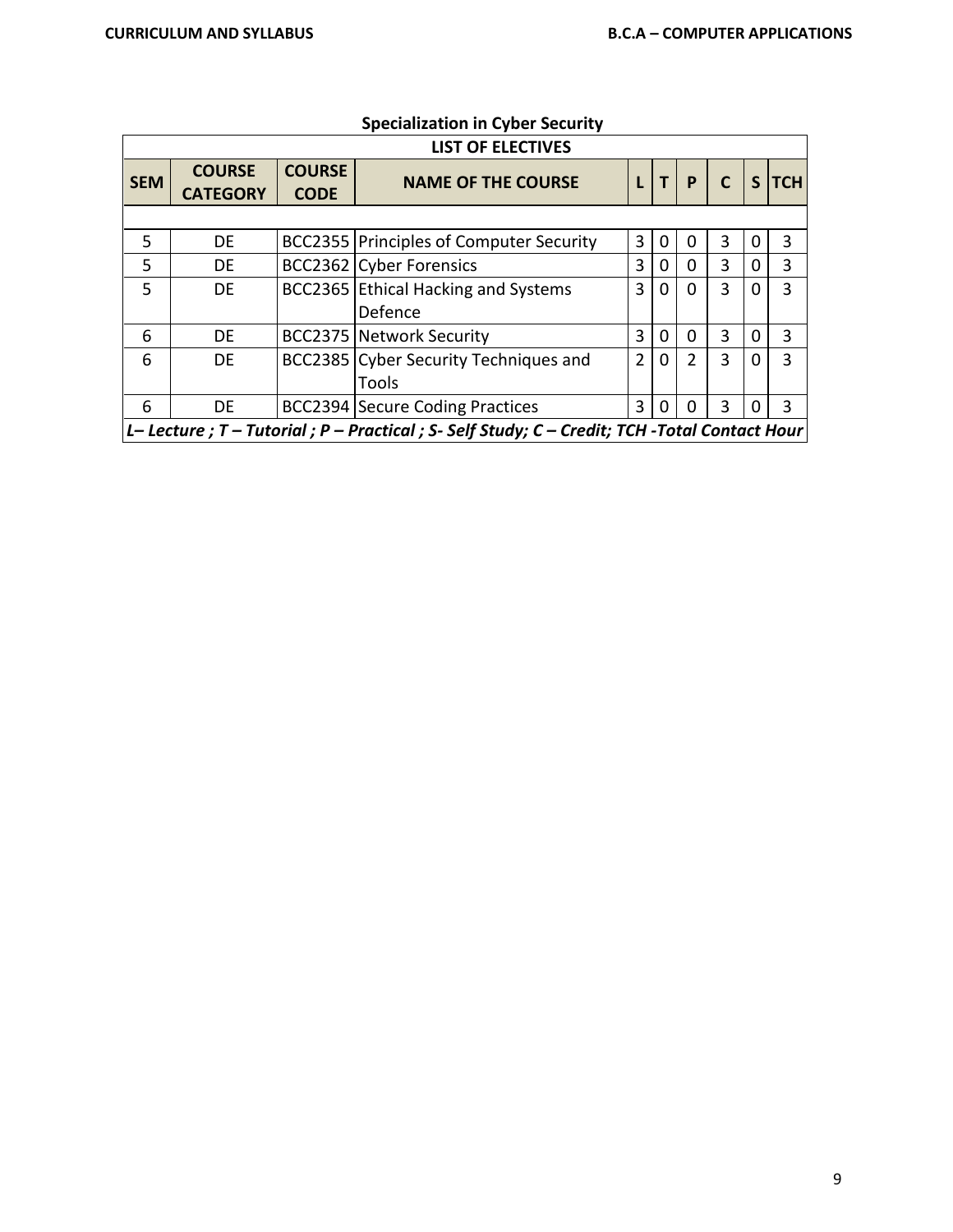| <b>COURSE TITLE</b>                          |     |                                                               |                                                                                                                                                                                                                                                                                                                                                                           | <b>ENGLISH-I</b>                              |                                     | <b>CREDITS</b>                                                                                                                                                                                                                                                                                                                                                                                                                                                                                                                                                                                                                                                                                                                              | $\overline{\mathbf{3}}$ |  |  |  |
|----------------------------------------------|-----|---------------------------------------------------------------|---------------------------------------------------------------------------------------------------------------------------------------------------------------------------------------------------------------------------------------------------------------------------------------------------------------------------------------------------------------------------|-----------------------------------------------|-------------------------------------|---------------------------------------------------------------------------------------------------------------------------------------------------------------------------------------------------------------------------------------------------------------------------------------------------------------------------------------------------------------------------------------------------------------------------------------------------------------------------------------------------------------------------------------------------------------------------------------------------------------------------------------------------------------------------------------------------------------------------------------------|-------------------------|--|--|--|
| <b>COURSE CODE</b>                           |     | <b>ELA4104</b>                                                |                                                                                                                                                                                                                                                                                                                                                                           | <b>COURSE CATEGORY</b>                        | <b>BS</b>                           | $L-T-P-S$                                                                                                                                                                                                                                                                                                                                                                                                                                                                                                                                                                                                                                                                                                                                   | $3 - 0 - 0 - 0$         |  |  |  |
| <b>Version</b>                               | 1.0 | <b>Approval Details</b>                                       |                                                                                                                                                                                                                                                                                                                                                                           | 26th ACM<br>23-03-2019                        |                                     | <b>LEARNING</b><br><b>LEVEL</b>                                                                                                                                                                                                                                                                                                                                                                                                                                                                                                                                                                                                                                                                                                             | <b>BTL-4</b>            |  |  |  |
| <b>ASSESSMENT SCHEME</b>                     |     |                                                               |                                                                                                                                                                                                                                                                                                                                                                           |                                               |                                     |                                                                                                                                                                                                                                                                                                                                                                                                                                                                                                                                                                                                                                                                                                                                             |                         |  |  |  |
| <b>First Periodical</b><br><b>Assessment</b> |     | <b>Second</b><br><b>Periodical</b><br><b>Assessment</b>       |                                                                                                                                                                                                                                                                                                                                                                           | Seminar/<br>Assignments/<br>Project           | <b>Surprise</b><br>Test $/$<br>Quiz | <b>Attendance</b>                                                                                                                                                                                                                                                                                                                                                                                                                                                                                                                                                                                                                                                                                                                           | <b>ESE</b>              |  |  |  |
| 15%                                          |     | 15%                                                           | 10%<br>50%<br>5%<br>5%                                                                                                                                                                                                                                                                                                                                                    |                                               |                                     |                                                                                                                                                                                                                                                                                                                                                                                                                                                                                                                                                                                                                                                                                                                                             |                         |  |  |  |
| <b>Course</b><br><b>Description</b>          |     |                                                               | This course has been designed to develop students' language skills and<br>communication needs. It attempts to develop their proficiency through<br>oral communication skills with an application knowledge of grammar and<br>vocabulary. This course teaches students how to communicate accurately,<br>appropriately and fluently in professional and social situations. |                                               |                                     |                                                                                                                                                                                                                                                                                                                                                                                                                                                                                                                                                                                                                                                                                                                                             |                         |  |  |  |
| Course<br>Objective                          |     | English language<br>discussion and debate<br>4.<br>situations |                                                                                                                                                                                                                                                                                                                                                                           | various types of connections among statements |                                     | 1. To acquire self-confidence by which the learner can improve upon<br>their informative listening skills by an enhanced acquisition of the<br>2. To provide an environment to Speak in English at the formal and<br>informal levels and use it for daily conversation, presentation, group<br>3. To equip the students to read intensively and extensively, short<br>meaningful extracts from literary and non-literary texts and identify<br>To enhance the oral communication skills of the students via functions<br>in clusters and respond to daily conversations naturally<br>5. To equip the learners in develop critical thinking skills and participate<br>in Group activities, task-based activities and respond to hypothetical |                         |  |  |  |
| Course<br><b>Outcome</b>                     |     | sentences<br>3.                                               |                                                                                                                                                                                                                                                                                                                                                                           | verbally as well as verbally                  |                                     | Upon completion of this course, the students will be able to<br>1. Identify relationships between topic sentences and subordinate<br>2. Develop the skill to listen to speeches, lectures, telephone<br>conversations, recorded versions of all the above, and responding non-<br>Develop a conscious awareness about the processes of metacognitive<br>skills by considering societal and environmental contexts<br>4. Apply and analyse the contextual knowledge through reading the<br>passages and participate in group activities and task-based activities<br>5. Identify his/her choicest field or specialized area through wide reading                                                                                             |                         |  |  |  |

### **SEMESTER – I**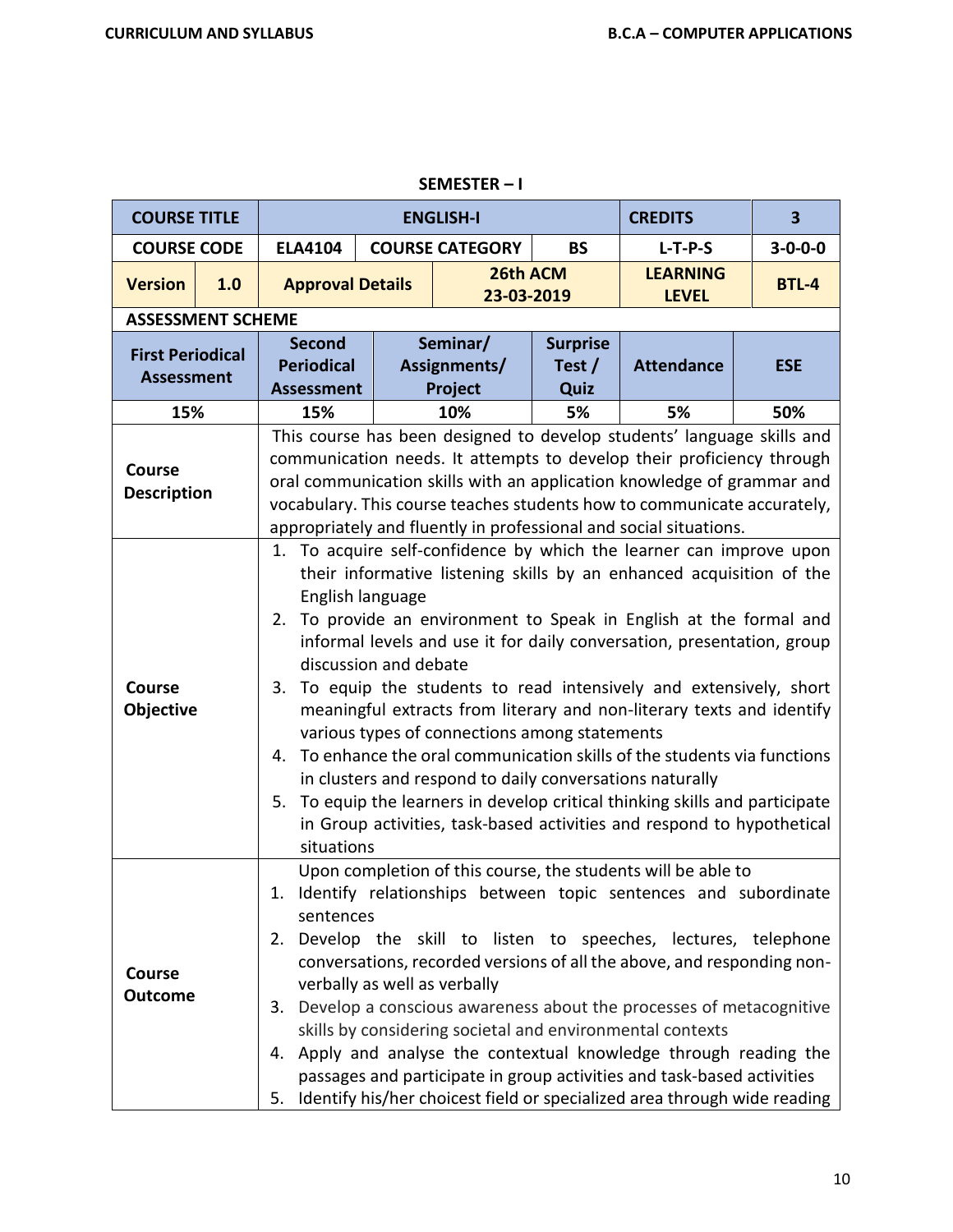| such as science fiction, crime thriller and so on by applying ethical<br>principles and contributing to society |                              |                                    |             |                                                                     |                |                |                                                                                    |                |                |  |  |
|-----------------------------------------------------------------------------------------------------------------|------------------------------|------------------------------------|-------------|---------------------------------------------------------------------|----------------|----------------|------------------------------------------------------------------------------------|----------------|----------------|--|--|
|                                                                                                                 |                              |                                    |             | Prerequisites: Plus Two English-Intermediate Level                  |                |                |                                                                                    |                |                |  |  |
|                                                                                                                 |                              | CO, PO AND PSO MAPPING             |             |                                                                     |                |                |                                                                                    |                |                |  |  |
| CO                                                                                                              | <b>PO-1</b>                  | <b>PO-2</b>                        | <b>PO-3</b> | <b>PO-4</b>                                                         | <b>PO-5</b>    | <b>PO-6</b>    | <b>PSO-1</b>                                                                       | <b>PSO-2</b>   | <b>PSO-3</b>   |  |  |
| $CO-1$                                                                                                          | $\mathbf{2}$                 | $\blacksquare$                     | 1           | $\blacksquare$                                                      | $\blacksquare$ | 3              | $\blacksquare$                                                                     | 2              |                |  |  |
| $CO-2$                                                                                                          |                              | 1                                  |             | 1                                                                   | 1              |                | 1                                                                                  | 1              | 2              |  |  |
| $CO-3$                                                                                                          | 1                            | $\qquad \qquad \blacksquare$       | 1           | $\blacksquare$                                                      |                | 2              |                                                                                    | $\overline{2}$ |                |  |  |
| $CO-4$                                                                                                          |                              |                                    |             | 1                                                                   |                | $\mathbf{1}$   | $\mathbf{1}$                                                                       | $\mathbf{1}$   | $\blacksquare$ |  |  |
| $CO-5$                                                                                                          | $\mathbf{1}$                 | $\mathbf{1}$                       |             |                                                                     | $\mathbf{1}$   | 3              | $\mathbf{1}$                                                                       | $\overline{2}$ | $\mathbf{1}$   |  |  |
|                                                                                                                 |                              |                                    |             |                                                                     |                |                | 1: Weakly related, 2: Moderately related and 3: Strongly related                   |                |                |  |  |
|                                                                                                                 |                              | <b>MODULE 1: EXTENSIVE READING</b> |             |                                                                     |                |                |                                                                                    |                | (9L)           |  |  |
|                                                                                                                 |                              |                                    |             |                                                                     |                |                | Reading short meaningful extracts from literary and non-literary texts and         |                |                |  |  |
|                                                                                                                 | statement-illustration,      |                                    |             | cause-effect,                                                       |                | result-reason, | identifying various types of connections among statements such as reason-result,   |                |                |  |  |
|                                                                                                                 |                              |                                    |             |                                                                     |                |                | contradiction/opposite, introduction, furthering, adding, summing up, conclusion   | addition,      |                |  |  |
|                                                                                                                 |                              |                                    |             |                                                                     |                |                |                                                                                    |                |                |  |  |
| - Tracing the texture of texts - Referencing -- Anaphoric and cataphoric                                        |                              |                                    |             |                                                                     |                |                |                                                                                    |                |                |  |  |
| references - Identifying relationships between topic sentences and subordinate<br>sentences                     |                              |                                    |             |                                                                     |                |                |                                                                                    |                |                |  |  |
|                                                                                                                 | <b>Suggested Activities:</b> |                                    |             |                                                                     |                |                |                                                                                    |                |                |  |  |
|                                                                                                                 |                              |                                    |             |                                                                     |                |                | Reading leading to making notes-Random note making-Systematizing                   |                | $CO-1$         |  |  |
| conventions                                                                                                     |                              |                                    |             |                                                                     |                |                |                                                                                    |                | <b>BTL-2</b>   |  |  |
|                                                                                                                 | <b>Suggested Reading:</b>    |                                    |             |                                                                     |                |                |                                                                                    |                |                |  |  |
|                                                                                                                 |                              |                                    |             |                                                                     |                |                | 1. Cambridge Academic English, An integrated skills course for EAP by Martin       |                |                |  |  |
|                                                                                                                 |                              |                                    |             | Hewings and Craig Thaine, by Cambridge University Press, 2014       |                |                |                                                                                    |                |                |  |  |
|                                                                                                                 |                              |                                    |             | 2. Professional Speaking Skills by Aruna Koneru, Oxford Press, 2015 |                |                |                                                                                    |                |                |  |  |
|                                                                                                                 |                              |                                    |             |                                                                     |                |                | 3. Embark, English for Under Graduates by Steve Hart, Arvind Nair, Veena           |                |                |  |  |
|                                                                                                                 |                              |                                    |             | Bhambhani, Cambridge University Press 2016.                         |                |                |                                                                                    |                |                |  |  |
|                                                                                                                 |                              |                                    |             |                                                                     |                |                | 4. English for Life and the Workplace Through LSRW&T skills, by Dolly John,        |                |                |  |  |
|                                                                                                                 |                              | Pearson Publications, 2014 edition |             |                                                                     |                |                |                                                                                    |                |                |  |  |
|                                                                                                                 |                              | <b>MODULE 2: INTENSIVE READING</b> |             |                                                                     |                |                |                                                                                    |                | (9L)           |  |  |
|                                                                                                                 |                              |                                    |             |                                                                     |                |                | Matching discourse functions with corresponding linguistic structures $-$ one      |                |                |  |  |
|                                                                                                                 |                              |                                    |             |                                                                     |                |                | function carried out through several structures - one structure fulfilling several |                |                |  |  |
|                                                                                                                 |                              |                                    |             |                                                                     |                |                | functions - Cohesion and cohesive markers - Coherence and grammatical linkers      |                |                |  |  |
|                                                                                                                 |                              |                                    |             |                                                                     |                |                | -Reading newspapers at breakfast table - Reading publicity materials - Skimming    |                |                |  |  |
|                                                                                                                 |                              |                                    |             |                                                                     |                |                | - Reading quickly for grasping the main idea or point $-$ Scanning $-$ Reading     |                | $CO-2$         |  |  |
|                                                                                                                 |                              |                                    |             |                                                                     |                |                | carefully, looking for specific information $-$ Railway timetable $-$ medical      |                | <b>BTL-3</b>   |  |  |
|                                                                                                                 |                              |                                    |             |                                                                     |                |                | prescription - textbooks - cover letters accompanying important documents -        |                |                |  |  |
|                                                                                                                 |                              |                                    |             |                                                                     |                |                | Reading and Note making - Purposes of note making -- Various formats of making     |                |                |  |  |
|                                                                                                                 |                              |                                    |             |                                                                     |                |                | notes - Short forms and abbreviations - commonly used and personal                 |                |                |  |  |
| conventions                                                                                                     |                              |                                    |             |                                                                     |                |                |                                                                                    |                |                |  |  |
|                                                                                                                 | <b>Suggested activities:</b> |                                    |             |                                                                     |                |                |                                                                                    |                |                |  |  |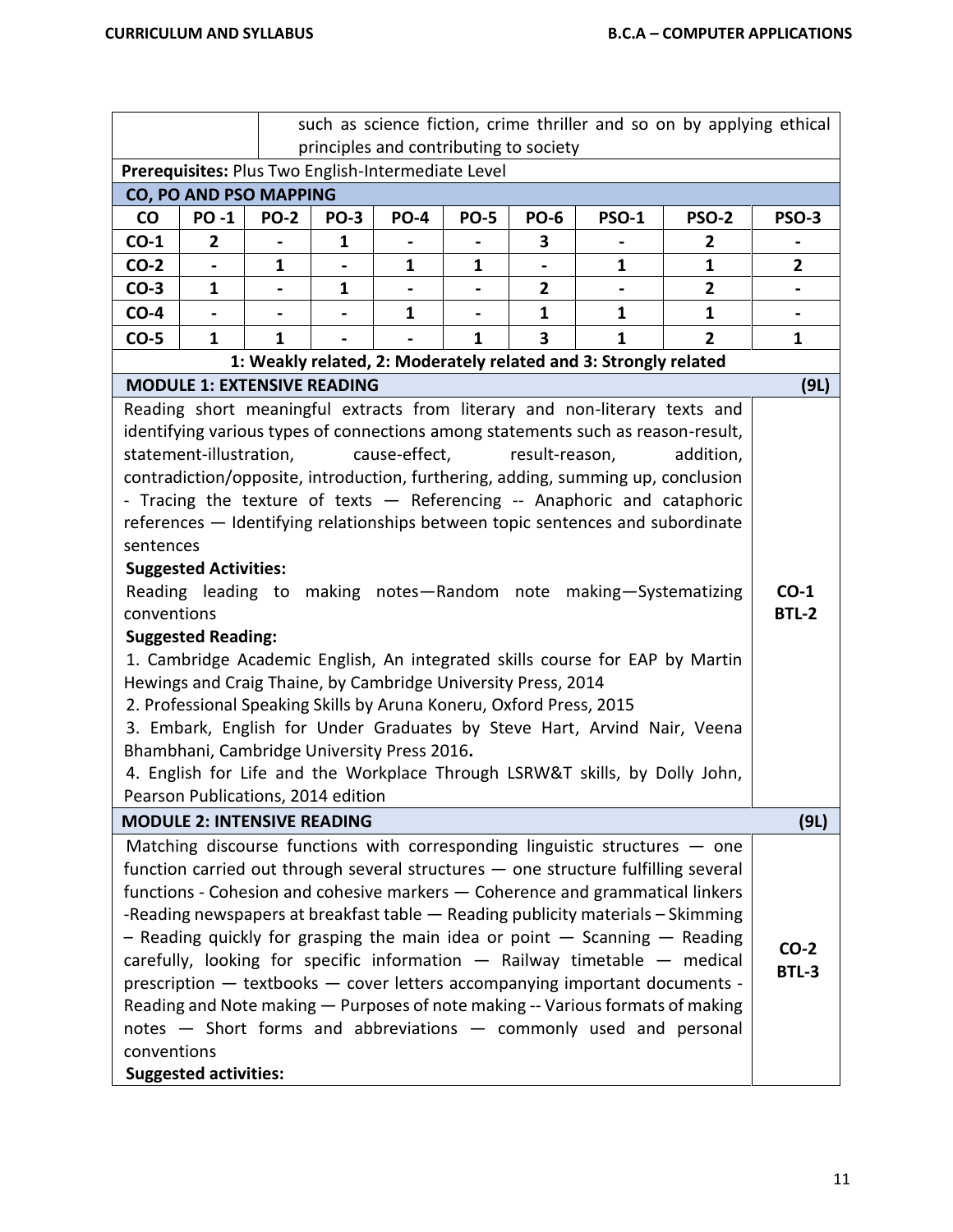| Non-literary texts for comparison and contrast -- Identifying words, phrases,                                                                            |              |
|----------------------------------------------------------------------------------------------------------------------------------------------------------|--------------|
| idioms, phatic communion phrases, formulaic expressions etc. (which suits day to                                                                         |              |
| day communication) from reading materials and using them appropriately in one's                                                                          |              |
| own use                                                                                                                                                  |              |
| <b>Suggested sources:</b>                                                                                                                                |              |
| 1. (Listening and Speaking Modules) - Language Lab                                                                                                       |              |
| 2. Professional Speaking Skills by Aruna Koneru, Oxford Press                                                                                            |              |
| 3. English for Life and the Workplace Through LSRW&T skills, by Dolly John,                                                                              |              |
| Pearson Publications, 2014 edition                                                                                                                       |              |
| 4. Cambridge Academic English, An integrated skills course for EAP by Martin                                                                             |              |
| Hewings and Craig Thaine, by Cambridge University Press, 2014                                                                                            |              |
| <b>MODULE 3 : CRITICAL THINKING</b>                                                                                                                      | (9L)         |
| Identifying differences and similarities between pairs of pictures, illustrations,                                                                       |              |
| diagrams etc. and talking about them by working in pairs and small groups -                                                                              |              |
| Defining 'argument' - Components of an argument: reason and conclusion -                                                                                 |              |
| illustrating arguments - Identifying arguments from a set of statements and                                                                              |              |
| identifying their components                                                                                                                             |              |
| <b>Suggested Activities:</b>                                                                                                                             |              |
| Developing critical thinking skills through visuals (print and electronic), Choose the                                                                   | $CO-3$       |
| best responses from the statements, Group activities, task based activities,                                                                             | <b>BTL-4</b> |
| responses to hypothetical situations                                                                                                                     |              |
| <b>Suggested sources:</b>                                                                                                                                |              |
| 1. Essential English Grammar by Raymond Murphy, Cambridge University Press,                                                                              |              |
| 2016 edition                                                                                                                                             |              |
| 2. Embark, English for Under Graduates by Steve Hart, Arvind Nair, Veena                                                                                 |              |
| Bhambhani, Cambridge University Press 2016.                                                                                                              |              |
| <b>MODULE 4: ORAL COMMUNICATION SKILLS</b>                                                                                                               | (9L)         |
| Functions in clusters: Cluster 1. Inviting, responding with thanks, accepting                                                                            |              |
| invitation/declining - invitation with a valid reason, promising to meet on a later                                                                      |              |
| leave & bidding farewell 2. Apologizing, explaining reason,<br>occasion, taking                                                                          |              |
| promising not to repeat the mistake, reassuring, taking leave - 3. Correcting                                                                            |              |
| someone, defending the right point or stance, convincing the other etc - 4.<br>appreciating something good, illustrating the point further,<br>Greeting, |              |
| Complimenting - 5. Complaining, defending logically, demanding things to be set                                                                          |              |
| right, and producing proof or evidence - Examples in the form of short recorded                                                                          | $CO-4$       |
| extracts of direct interactions as well as telephone conversations from various                                                                          | <b>BTL-3</b> |
| walks of life such as office work, business, advertisement, law court, police, various                                                                   |              |
| service providers such as gas agency, door delivery agency and so on                                                                                     |              |
| <b>Suggested activities:</b>                                                                                                                             |              |
| Listening to small meaningful chunks of day-to-day communication and                                                                                     |              |
| responding to them naturally -- Greetings, formulaic expressions etc. Identifying                                                                        |              |
| and listing natural ways of functioning in contexts, based on short extracts taken                                                                       |              |
| from plays, or dialogues from fiction.                                                                                                                   |              |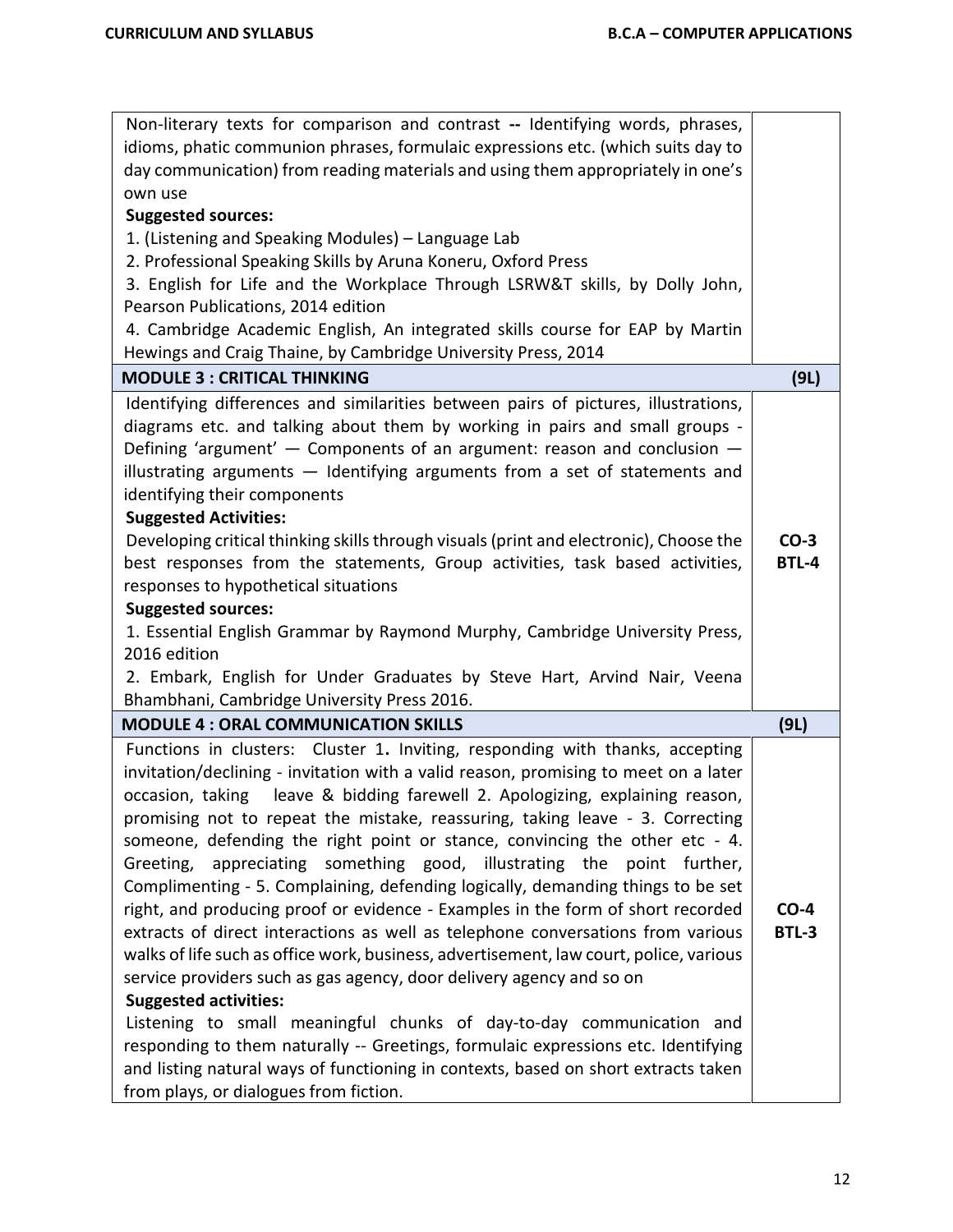$\overline{\phantom{0}}$ 

|                                                                                      | <b>Suggested sources:</b><br>1. Embark, English for Under Graduates by Steve Hart, Arvind Nair, Veena<br>Bhambhani, Cambridge University Press 2016. |              |  |  |  |  |  |  |  |
|--------------------------------------------------------------------------------------|------------------------------------------------------------------------------------------------------------------------------------------------------|--------------|--|--|--|--|--|--|--|
|                                                                                      | <b>MODULE 5 - FUNCTIONAL GRAMMAR</b>                                                                                                                 | (9L)         |  |  |  |  |  |  |  |
|                                                                                      | Sentence - Parts of Speech - Comparative Adjectives - Pronouns - prepositions -                                                                      |              |  |  |  |  |  |  |  |
|                                                                                      | conjunctions - Articles - Non-finite Verbs - tenses - conditionals - question tags -                                                                 |              |  |  |  |  |  |  |  |
| modal verbs - common errors - concord - Reported speech - Active & Passive<br>voice  |                                                                                                                                                      |              |  |  |  |  |  |  |  |
| <b>Suggested Activities:</b>                                                         |                                                                                                                                                      |              |  |  |  |  |  |  |  |
| Exercises related to grammatical aspects and its function in functional English (day |                                                                                                                                                      |              |  |  |  |  |  |  |  |
|                                                                                      | to day conversations)                                                                                                                                | <b>BTL-1</b> |  |  |  |  |  |  |  |
|                                                                                      | <b>Suggested Sources:</b>                                                                                                                            |              |  |  |  |  |  |  |  |
|                                                                                      | 1. Essential English Grammar by Raymond Murphy, Cambridge University Press,                                                                          |              |  |  |  |  |  |  |  |
|                                                                                      | 2016 edition                                                                                                                                         |              |  |  |  |  |  |  |  |
|                                                                                      | <b>TEXT BOOKS</b>                                                                                                                                    |              |  |  |  |  |  |  |  |
| 1.                                                                                   | Steve Hart et al (2016), Embark, English for Undergraduates, Cambridge University                                                                    |              |  |  |  |  |  |  |  |
| $\overline{2}$                                                                       | Press<br>Dolly John(2014), English for Life and the Workplace through LSRW&T skills, Pearson                                                         |              |  |  |  |  |  |  |  |
|                                                                                      | Publications.                                                                                                                                        |              |  |  |  |  |  |  |  |
|                                                                                      | <b>REFERENCE BOOKS</b>                                                                                                                               |              |  |  |  |  |  |  |  |
| $\mathbf{1}$                                                                         | Sabina Pillai and Agna Fernandez (2018), Soft Skills & Employability Skills, Cambridge                                                               |              |  |  |  |  |  |  |  |
|                                                                                      | University Press.                                                                                                                                    |              |  |  |  |  |  |  |  |
| $\overline{2}$                                                                       | Collins(2012), Skills for the TOEFL IBT Test                                                                                                         |              |  |  |  |  |  |  |  |
| 3                                                                                    | Aruna Konreu(2015), Professional Speaking Skills, Oxford Publications.                                                                               |              |  |  |  |  |  |  |  |
| <b>E BOOKS</b>                                                                       |                                                                                                                                                      |              |  |  |  |  |  |  |  |
| $\mathbf{1}$                                                                         | https://www.britishcouncil.in/english/courses-business                                                                                               |              |  |  |  |  |  |  |  |
| $\overline{2}$                                                                       | http://www.bbc.co.uk/learningenglish/english/features/pronunciation                                                                                  |              |  |  |  |  |  |  |  |
| 3                                                                                    | http://www.cambridgeenglish.org/learning-english/free-resources/write-and-                                                                           |              |  |  |  |  |  |  |  |
|                                                                                      | improve/                                                                                                                                             |              |  |  |  |  |  |  |  |
| <b>MOOC</b>                                                                          |                                                                                                                                                      |              |  |  |  |  |  |  |  |
| 1                                                                                    | https://www.mooc-list.com/tags/english                                                                                                               |              |  |  |  |  |  |  |  |
| $\overline{2}$                                                                       | https://www.mooc-list.com/course/adventures-writing-stanford-online                                                                                  |              |  |  |  |  |  |  |  |
| 3                                                                                    | http://www.cambridgeenglish.org/learning-english/free-resources/mooc/                                                                                |              |  |  |  |  |  |  |  |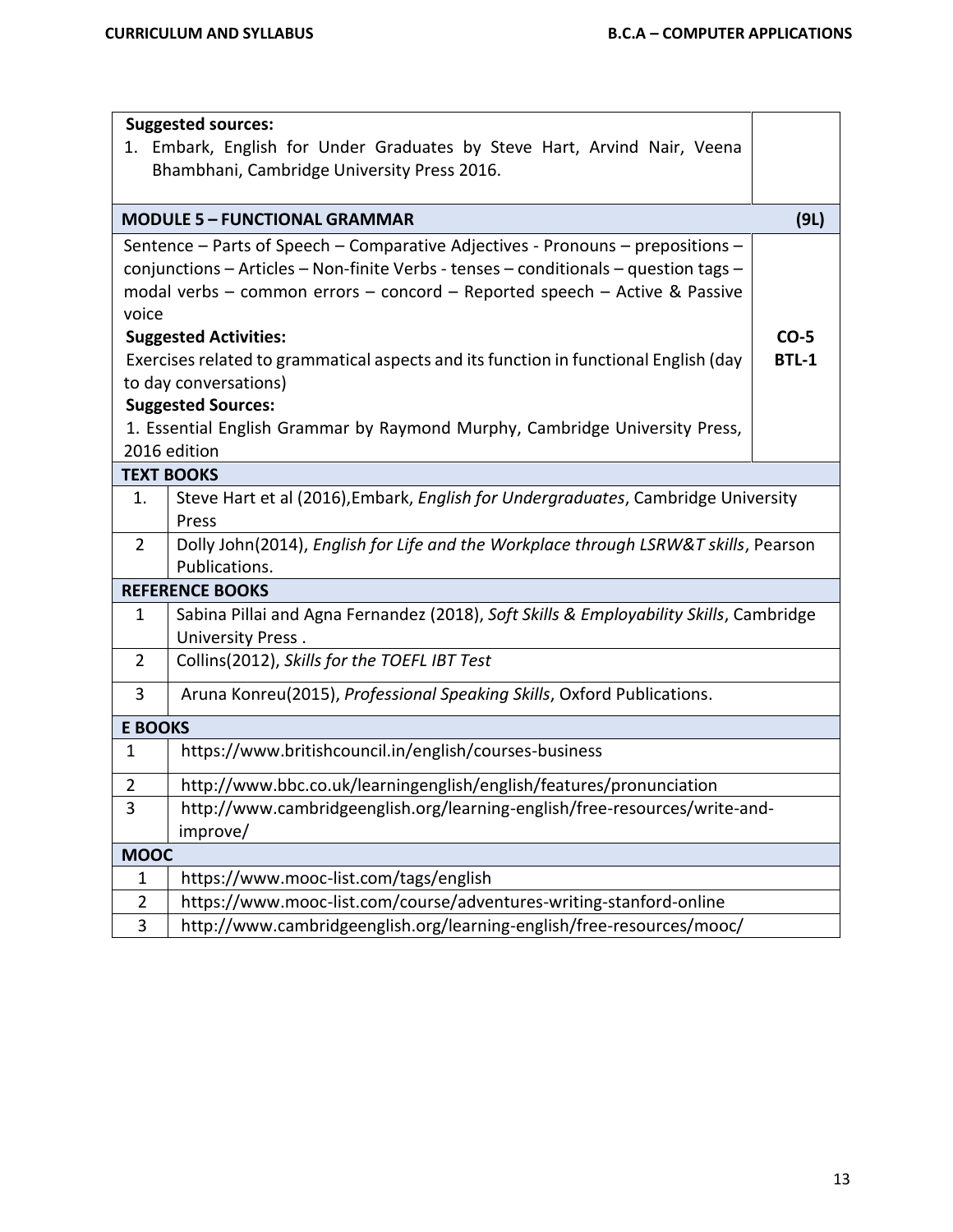|                                                        | <b>COURSE TITLE</b>                                                                                              |                            |                                                                                                                                                                                                                                                                                                                                    |                | <b>APPLIED MATHEMATICS</b>                                                                                                                                                                                                                                                                                                                                                                                                                                                        |             |                                | <b>CREDITS</b> |                                 |                 | 3 |
|--------------------------------------------------------|------------------------------------------------------------------------------------------------------------------|----------------------------|------------------------------------------------------------------------------------------------------------------------------------------------------------------------------------------------------------------------------------------------------------------------------------------------------------------------------------|----------------|-----------------------------------------------------------------------------------------------------------------------------------------------------------------------------------------------------------------------------------------------------------------------------------------------------------------------------------------------------------------------------------------------------------------------------------------------------------------------------------|-------------|--------------------------------|----------------|---------------------------------|-----------------|---|
|                                                        | <b>COURSE CODE</b>                                                                                               |                            |                                                                                                                                                                                                                                                                                                                                    | <b>MAA1101</b> | <b>COURSE CATEGORY</b>                                                                                                                                                                                                                                                                                                                                                                                                                                                            |             | <b>BS</b>                      | $L-T-P-S$      |                                 | $3 - 0 - 0 - 0$ |   |
| <b>Version</b>                                         |                                                                                                                  | 1.0                        |                                                                                                                                                                                                                                                                                                                                    |                | <b>Approval Details</b>                                                                                                                                                                                                                                                                                                                                                                                                                                                           |             | 26th ACM<br>23-03-2019         |                | <b>LEARNING</b><br><b>LEVEL</b> | <b>BTL-3</b>    |   |
| <b>ASSESSMENT SCHEME</b>                               |                                                                                                                  |                            |                                                                                                                                                                                                                                                                                                                                    |                |                                                                                                                                                                                                                                                                                                                                                                                                                                                                                   |             |                                |                |                                 |                 |   |
| <b>First</b><br><b>Periodical</b><br><b>Assessment</b> |                                                                                                                  |                            | Second<br><b>Periodical</b><br><b>Assessment</b>                                                                                                                                                                                                                                                                                   |                | Seminar/<br>Assignments/<br>Project                                                                                                                                                                                                                                                                                                                                                                                                                                               |             | <b>Surprise</b><br>Test / Quiz |                | <b>Attendance</b>               | <b>ESE</b>      |   |
| 15%                                                    |                                                                                                                  |                            | 15%                                                                                                                                                                                                                                                                                                                                |                | 10%                                                                                                                                                                                                                                                                                                                                                                                                                                                                               |             | 5%                             |                | 5%                              | 50%             |   |
| <b>Course</b><br><b>Description</b>                    |                                                                                                                  |                            |                                                                                                                                                                                                                                                                                                                                    |                | The course develops the basic Mathematical skills of students in analytical<br>and problem-solving skills for computer applications. The topics introduced<br>will serve as basic tools for specialized studies in many fields of which<br>includes sequence and series, Application of summation of series. Problems<br>in probability and geometric properties of plane helps them to understand<br>various application in mathematics                                          |             |                                |                |                                 |                 |   |
| Course<br><b>Objective</b>                             |                                                                                                                  | 1.<br>2.<br>3.<br>4.<br>5. | To obtain the knowledge of equations<br>To understand the application of Arithmetic and Geometric Progression<br>To able to reflect on geometric properties of plane and linear systems<br>To understand the expansion of trigonometric ratios<br>To able to reflect the chance that an event will happen using Baye's<br>theorem. |                |                                                                                                                                                                                                                                                                                                                                                                                                                                                                                   |             |                                |                |                                 |                 |   |
| <b>Course</b><br><b>Outcome</b>                        |                                                                                                                  | 1.<br>2.<br>3.<br>4.<br>5. | series                                                                                                                                                                                                                                                                                                                             |                | Upon completion of this course, the students will be able to<br>Describe the relation between roots and coefficients.<br>Apply mathematical Thinking through the application of summation of<br>Interpret the mathematical results using geometric properties of plane<br>and get solution to linear system through cramer's rule.<br>Apply the knowledge of trigonometric expansion to solve the problems<br>Solve and analyze Baye's theorem, binomial and normal distribution. |             |                                |                |                                 |                 |   |
| <b>Prerequisites: Basic Mathematics</b>                |                                                                                                                  |                            |                                                                                                                                                                                                                                                                                                                                    |                |                                                                                                                                                                                                                                                                                                                                                                                                                                                                                   |             |                                |                |                                 |                 |   |
| <b>CO, PO AND PSO MAPPING</b>                          |                                                                                                                  |                            |                                                                                                                                                                                                                                                                                                                                    |                |                                                                                                                                                                                                                                                                                                                                                                                                                                                                                   |             |                                |                |                                 |                 |   |
| $\mathbf{C}\mathbf{O}$                                 | <b>PO-1</b>                                                                                                      |                            | <b>PO-2</b>                                                                                                                                                                                                                                                                                                                        | <b>PO-3</b>    | <b>PO-4</b>                                                                                                                                                                                                                                                                                                                                                                                                                                                                       | <b>PO-5</b> | <b>PO-6</b>                    | <b>PSO-1</b>   | <b>PSO-2</b>                    | <b>PSO-3</b>    |   |
| $CO-1$                                                 | $\mathbf{1}$                                                                                                     |                            |                                                                                                                                                                                                                                                                                                                                    |                |                                                                                                                                                                                                                                                                                                                                                                                                                                                                                   |             | $\overline{2}$                 | 3              |                                 |                 |   |
| $CO-2$                                                 | $\mathbf{1}$                                                                                                     |                            | $\mathbf{1}$                                                                                                                                                                                                                                                                                                                       | $\mathbf{1}$   | ۰                                                                                                                                                                                                                                                                                                                                                                                                                                                                                 | 2           |                                | 3              | $\mathbf{2}$                    |                 |   |
| $CO-3$                                                 | 3                                                                                                                |                            |                                                                                                                                                                                                                                                                                                                                    |                | -                                                                                                                                                                                                                                                                                                                                                                                                                                                                                 |             |                                | $\mathbf{1}$   |                                 |                 |   |
| $CO-4$                                                 | $\overline{2}$                                                                                                   |                            | $\overline{2}$                                                                                                                                                                                                                                                                                                                     |                | $\mathbf{2}$                                                                                                                                                                                                                                                                                                                                                                                                                                                                      |             | 1                              | 3              |                                 | 1               |   |
| $CO-5$                                                 | 3                                                                                                                |                            |                                                                                                                                                                                                                                                                                                                                    |                | $\overline{2}$                                                                                                                                                                                                                                                                                                                                                                                                                                                                    |             |                                | 3              |                                 |                 |   |
|                                                        | 1: Weakly related, 2: Moderately related and 3: Strongly related<br><b>MODULE 1: THEORY OF EQUATIONS</b><br>(9L) |                            |                                                                                                                                                                                                                                                                                                                                    |                |                                                                                                                                                                                                                                                                                                                                                                                                                                                                                   |             |                                |                |                                 |                 |   |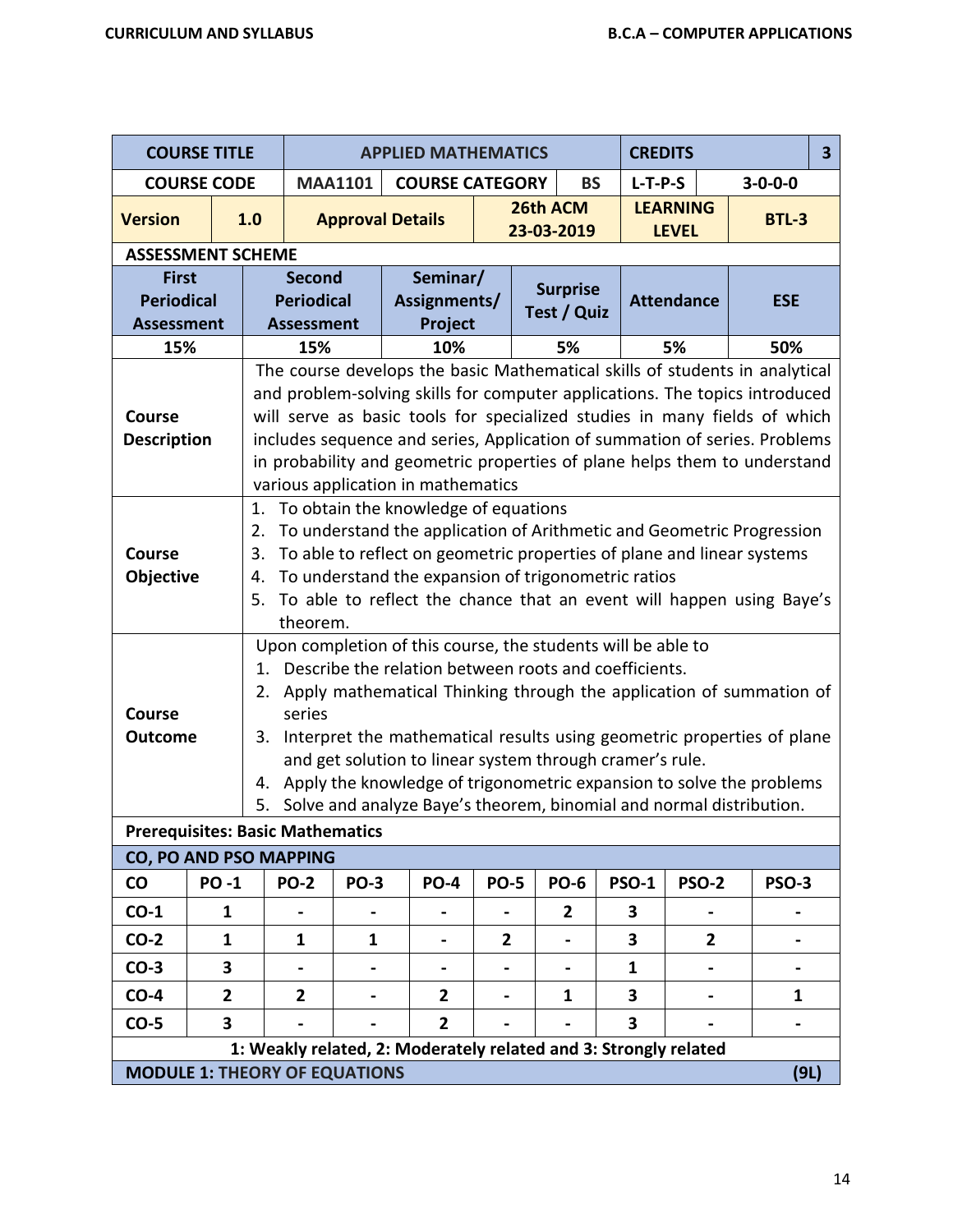| Theory of equations - solutions of a quadratic equations-polynomials-algebraic<br>equations -transcendental equations-irrational roots and imaginary roots- relation<br>coefficient-reciprocal<br>between<br>and<br>equations.<br>roots<br><b>Suggested Readings: Algebraic equation.</b>                                                                                                                                                                               | $CO-1$<br><b>BTL-3</b> |
|-------------------------------------------------------------------------------------------------------------------------------------------------------------------------------------------------------------------------------------------------------------------------------------------------------------------------------------------------------------------------------------------------------------------------------------------------------------------------|------------------------|
| <b>MODULE 2: SEQUENCES AND SERIES</b>                                                                                                                                                                                                                                                                                                                                                                                                                                   | (9L)                   |
| Binomial, Exponential and logarithmic series (without proof)-Arithmetic progression-<br>Geometric progression-Applications to summation of series<br>Suggested Readings: Problems dealings with AP and GP                                                                                                                                                                                                                                                               | $CO-2$<br><b>BTL-2</b> |
| <b>MODULE 3: LINEAR ALGEBRA</b>                                                                                                                                                                                                                                                                                                                                                                                                                                         | (9L)                   |
| Linear Algebra: Types of matrices - Matrix operations - canonical forms - Inverse of a<br>matrix - Geometric properties of plane linear transformaticm - Rotation - Reflection -<br>Expansion and compressions - Shears - translation - successive transformation -<br>Inverse transformation - Rank and nullity - Linear systems and matrices - Methods of<br>solution to Linear systems (Cramer's Rule).<br><b>Suggested Readings: Solving simultaneous equations</b> | $CO-3$<br><b>BTL-3</b> |
| <b>MODULE 4: TRIGONOMETRY</b>                                                                                                                                                                                                                                                                                                                                                                                                                                           | (9L)                   |
| Trigonometry-Expansions of $sin sin n\theta$ , cos cos $n\theta$ and $tan tan n\theta$ – Conversion<br>of sin sin $n\theta$ , cos cos $n\theta$ and tan tan $n\theta$ in terms of sines / cosines of multiples<br>of $\theta$ - Expansions of $sin^n\theta$ , $cos^n\theta$ - Expansion of $sin^n\theta cos^m\theta$<br>Suggested Readings: Circular functions, D'Moivre's Theorem.                                                                                     | $CO-4$<br><b>BTL-2</b> |
| <b>MODULE 5: PROBABILITY</b>                                                                                                                                                                                                                                                                                                                                                                                                                                            | (9L)                   |
| Probability - definition of probability - mutually exclusive events - mutually<br>independent events - sample space & events - conditional probability - Baye's<br>standard<br>deviation<br>theorem<br>Binomial<br>and<br>Normal<br>$\sim$ $-$<br>mean<br>$  \,$<br>distributions<br>Suggested Readings: Various distribution and applications of probability                                                                                                           | $CO-5$<br><b>BTL-3</b> |
| <b>TEXT BOOKS</b>                                                                                                                                                                                                                                                                                                                                                                                                                                                       |                        |
| Narayanan, S. and Manickavachagam Pillai(2009), Calculus, Vol. I & Vol. II, S. Viswanathan<br>1.<br><b>Printers &amp; Publishers</b>                                                                                                                                                                                                                                                                                                                                    |                        |
| <b>REFERENCE BOOKS</b>                                                                                                                                                                                                                                                                                                                                                                                                                                                  |                        |
| Shanthi Narayanan(2005), Differential Calculus, S Chand & Co Ltd<br>1.                                                                                                                                                                                                                                                                                                                                                                                                  |                        |
| <b>E BOOKS</b>                                                                                                                                                                                                                                                                                                                                                                                                                                                          |                        |
| https://www.e-booksdirectory.com/details.php?ebook=10512<br>1.                                                                                                                                                                                                                                                                                                                                                                                                          |                        |
| <b>MOOC</b>                                                                                                                                                                                                                                                                                                                                                                                                                                                             |                        |
| https://www.coursera.org/learn/trigonometry<br>1.                                                                                                                                                                                                                                                                                                                                                                                                                       |                        |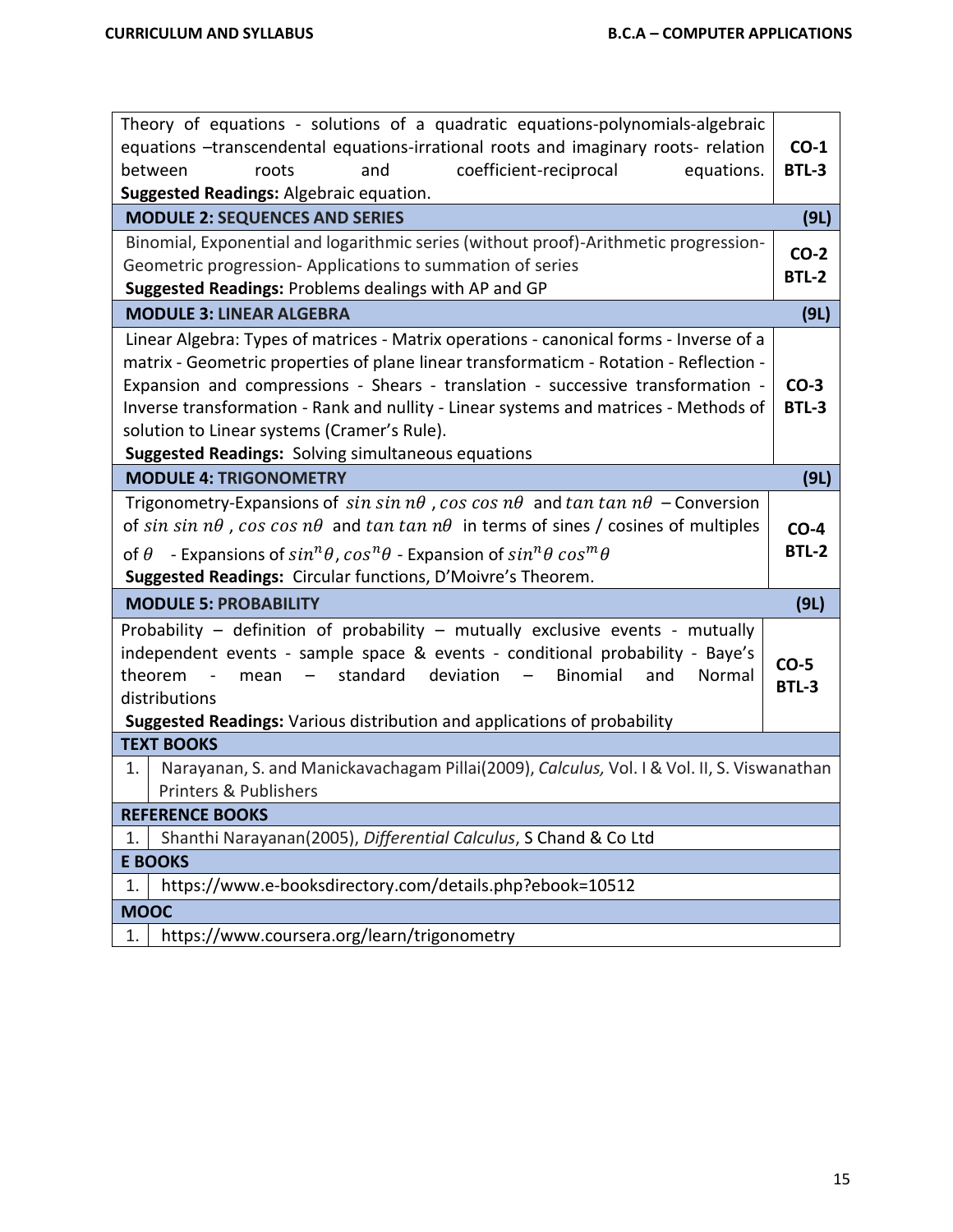|                                                        | <b>COURSE TITLE</b>                                                                                                                                                                                                                                    |                                                                                                                                                                                                                                                                                                                                                                                                                                                                                                                                                                                                                                                      | <b>COMPUTER CONCEPTS &amp; PROBLEM SOLVING</b> |                                                                                  |             |                                |                                 |                   |              | 4               |
|--------------------------------------------------------|--------------------------------------------------------------------------------------------------------------------------------------------------------------------------------------------------------------------------------------------------------|------------------------------------------------------------------------------------------------------------------------------------------------------------------------------------------------------------------------------------------------------------------------------------------------------------------------------------------------------------------------------------------------------------------------------------------------------------------------------------------------------------------------------------------------------------------------------------------------------------------------------------------------------|------------------------------------------------|----------------------------------------------------------------------------------|-------------|--------------------------------|---------------------------------|-------------------|--------------|-----------------|
|                                                        | <b>COURSE CODE</b>                                                                                                                                                                                                                                     | <b>BCB2101</b>                                                                                                                                                                                                                                                                                                                                                                                                                                                                                                                                                                                                                                       |                                                | <b>COURSE CATEGORY</b>                                                           |             | <b>BS</b>                      |                                 | $L-T-P-S$         |              | $3 - 1 - 0 - 0$ |
| <b>Version</b>                                         | 1.0                                                                                                                                                                                                                                                    |                                                                                                                                                                                                                                                                                                                                                                                                                                                                                                                                                                                                                                                      |                                                | 26th ACM<br><b>Approval Details</b><br>23-03-2019                                |             |                                | <b>LEARNING</b><br><b>LEVEL</b> |                   | <b>BTL-3</b> |                 |
|                                                        | <b>ASSESSMENT SCHEME</b>                                                                                                                                                                                                                               |                                                                                                                                                                                                                                                                                                                                                                                                                                                                                                                                                                                                                                                      |                                                |                                                                                  |             |                                |                                 |                   |              |                 |
| <b>First</b><br><b>Periodical</b><br><b>Assessment</b> |                                                                                                                                                                                                                                                        | <b>Second</b><br><b>Periodical</b><br><b>Assessment</b>                                                                                                                                                                                                                                                                                                                                                                                                                                                                                                                                                                                              |                                                | Seminar/<br>Assignments/<br>Project                                              |             | <b>Surprise</b><br>Test / Quiz |                                 | <b>Attendance</b> |              | <b>ESE</b>      |
| 15%                                                    |                                                                                                                                                                                                                                                        | 15%                                                                                                                                                                                                                                                                                                                                                                                                                                                                                                                                                                                                                                                  |                                                | 10%                                                                              |             | 5%                             |                                 | 5%                |              | 50%             |
|                                                        |                                                                                                                                                                                                                                                        | Solving problems is the core of computer science. Programmers must first                                                                                                                                                                                                                                                                                                                                                                                                                                                                                                                                                                             |                                                |                                                                                  |             |                                |                                 |                   |              |                 |
| <b>Course</b><br><b>Description</b>                    |                                                                                                                                                                                                                                                        | understand how a human solves a problem, then understand how to translate<br>this "algorithm" into something a computer can do, and finally how to "write"                                                                                                                                                                                                                                                                                                                                                                                                                                                                                           |                                                |                                                                                  |             |                                |                                 |                   |              |                 |
| <b>Course</b><br>Objective                             |                                                                                                                                                                                                                                                        | the specific syntax (required by a computer) to get the job done.<br>To function effectively on a team whose members together provide<br>1.<br>leadership, create a collaborative and inclusive environment,<br>To identify, formulate, and solve complex engineering problems by<br>2.<br>applying principles<br>3. To apply engineering design to produce solutions that meet specified<br>needs<br>To develop and conduct appropriate experimentation, analyze and<br>4.<br>interpret data.<br>To acquire and apply new knowledge using appropriate learning<br>5.<br>strategies.<br>Upon completion of this course, the students will be able to |                                                |                                                                                  |             |                                |                                 |                   |              |                 |
|                                                        |                                                                                                                                                                                                                                                        | 1. Describe the basics of computer                                                                                                                                                                                                                                                                                                                                                                                                                                                                                                                                                                                                                   |                                                |                                                                                  |             |                                |                                 |                   |              |                 |
| <b>Course</b><br><b>Outcome</b>                        |                                                                                                                                                                                                                                                        | 2.<br>3.                                                                                                                                                                                                                                                                                                                                                                                                                                                                                                                                                                                                                                             |                                                | Apply word processing techniques<br>Implement word processing using spreadsheets |             |                                |                                 |                   |              |                 |
|                                                        |                                                                                                                                                                                                                                                        | 4.                                                                                                                                                                                                                                                                                                                                                                                                                                                                                                                                                                                                                                                   |                                                | Analyze the problem-solving techniques                                           |             |                                |                                 |                   |              |                 |
|                                                        |                                                                                                                                                                                                                                                        | 5. Apply factoring and array techniques in real time                                                                                                                                                                                                                                                                                                                                                                                                                                                                                                                                                                                                 |                                                |                                                                                  |             |                                |                                 |                   |              |                 |
|                                                        |                                                                                                                                                                                                                                                        | <b>Prerequisites: Computer Basics</b>                                                                                                                                                                                                                                                                                                                                                                                                                                                                                                                                                                                                                |                                                |                                                                                  |             |                                |                                 |                   |              |                 |
|                                                        |                                                                                                                                                                                                                                                        | <b>CO, PO AND PSO MAPPING</b>                                                                                                                                                                                                                                                                                                                                                                                                                                                                                                                                                                                                                        |                                                |                                                                                  |             |                                |                                 |                   |              |                 |
| <b>CO</b>                                              | <b>PO-1</b>                                                                                                                                                                                                                                            | <b>PO-2</b>                                                                                                                                                                                                                                                                                                                                                                                                                                                                                                                                                                                                                                          | <b>PO-3</b>                                    | <b>PO-4</b>                                                                      | <b>PO-5</b> |                                | <b>PO-6</b>                     | <b>PSO-1</b>      | <b>PSO-2</b> | <b>PSO-3</b>    |
| $CO-1$                                                 | 3                                                                                                                                                                                                                                                      | 3                                                                                                                                                                                                                                                                                                                                                                                                                                                                                                                                                                                                                                                    | 2                                              |                                                                                  |             |                                | 1                               | 2                 |              | 2               |
| $CO-2$                                                 | 3                                                                                                                                                                                                                                                      | 3                                                                                                                                                                                                                                                                                                                                                                                                                                                                                                                                                                                                                                                    | $\overline{2}$                                 | $2-$                                                                             |             |                                |                                 |                   |              | $\mathbf{1}$    |
| $CO-3$                                                 | 3                                                                                                                                                                                                                                                      | 3                                                                                                                                                                                                                                                                                                                                                                                                                                                                                                                                                                                                                                                    | $\mathbf{2}$                                   | $\blacksquare$                                                                   | 1           |                                | $\blacksquare$                  | $\mathbf{2}$      |              |                 |
| $CO-4$                                                 | $\overline{\mathbf{2}}$                                                                                                                                                                                                                                | 3                                                                                                                                                                                                                                                                                                                                                                                                                                                                                                                                                                                                                                                    | 3                                              |                                                                                  |             |                                |                                 |                   |              | $\mathbf{1}$    |
| $CO-5$                                                 | $\overline{\mathbf{3}}$                                                                                                                                                                                                                                | 3                                                                                                                                                                                                                                                                                                                                                                                                                                                                                                                                                                                                                                                    | 3                                              |                                                                                  |             |                                | $\overline{2}$                  | 3                 | $\mathbf{2}$ | 3               |
|                                                        |                                                                                                                                                                                                                                                        | 1: Weakly related, 2: Moderately related and 3: Strongly related                                                                                                                                                                                                                                                                                                                                                                                                                                                                                                                                                                                     |                                                |                                                                                  |             |                                |                                 |                   |              |                 |
| <b>MODULE 1:</b>                                       |                                                                                                                                                                                                                                                        |                                                                                                                                                                                                                                                                                                                                                                                                                                                                                                                                                                                                                                                      |                                                |                                                                                  |             |                                |                                 |                   |              | $(9L+3T)$       |
|                                                        | <b>FUNDAMENTALS OF COMPUTERS</b><br>Evolution of Computers - Inputs/Outputs - Alternative Methods of Input -<br>$CO-1$<br>Organization of Modern Digital Computers - Operating System - Multitasking OS -<br><b>BTL-2</b><br>Graphical User Interface. |                                                                                                                                                                                                                                                                                                                                                                                                                                                                                                                                                                                                                                                      |                                                |                                                                                  |             |                                |                                 |                   |              |                 |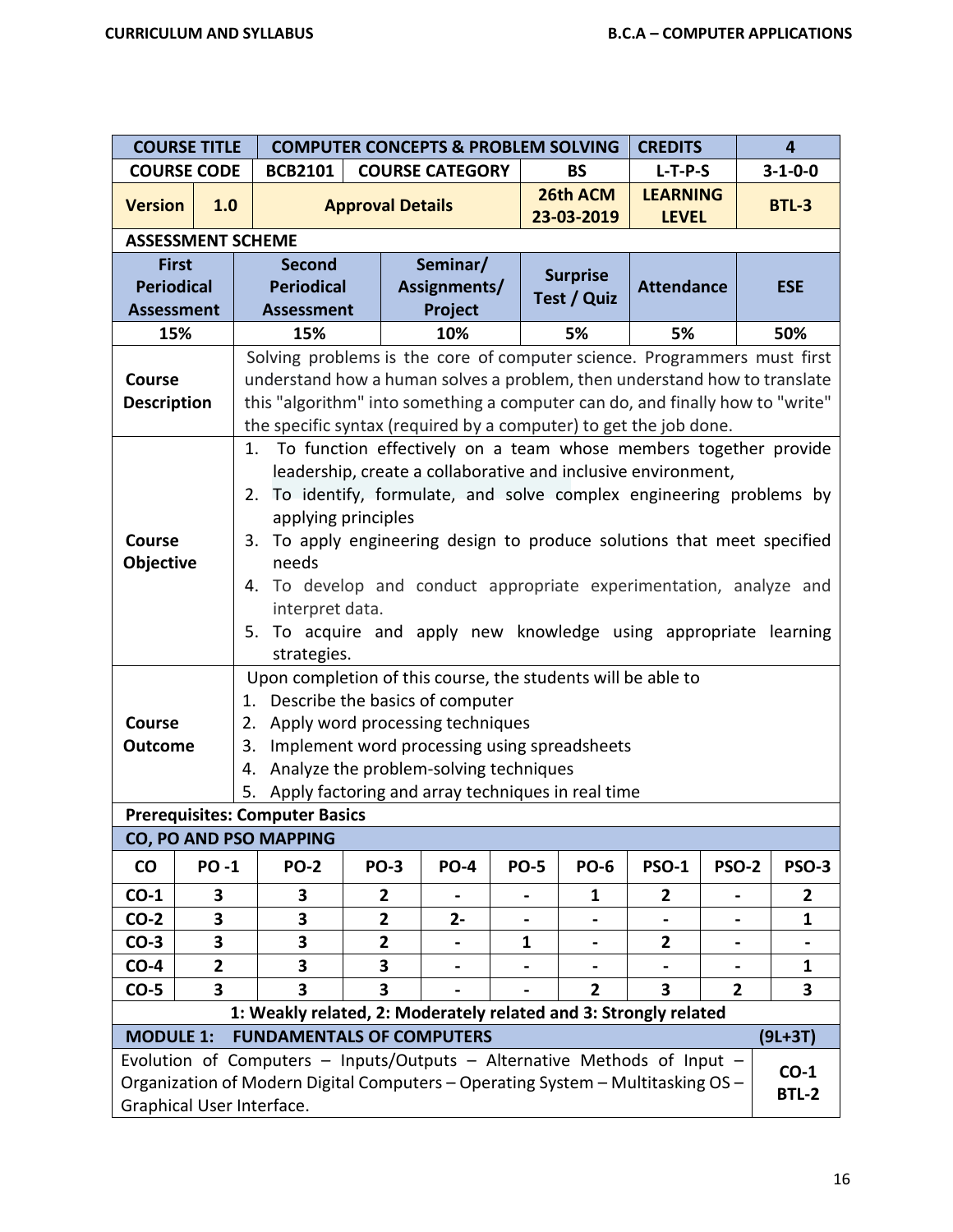|                                                                                                                          | Practical component: System, MS-OFFICE                                            |              |  |  |  |  |  |
|--------------------------------------------------------------------------------------------------------------------------|-----------------------------------------------------------------------------------|--------------|--|--|--|--|--|
|                                                                                                                          | Suggested Readings: Evaluation computers and multitasking operation.              |              |  |  |  |  |  |
|                                                                                                                          | <b>MODULE 2: WORD PROCESSING</b>                                                  | $(9L+3T)$    |  |  |  |  |  |
|                                                                                                                          | Word Processing Programs and Their Uses - Word Processor's Interface - Editing    |              |  |  |  |  |  |
|                                                                                                                          | Text - Formatting Text -Macro- Special Features of Word - Desktop Publishing      |              |  |  |  |  |  |
| Service - Converting doc into www                                                                                        |                                                                                   |              |  |  |  |  |  |
| pages                                                                                                                    |                                                                                   | <b>BTL-2</b> |  |  |  |  |  |
|                                                                                                                          | Practical component: MS - Word                                                    |              |  |  |  |  |  |
|                                                                                                                          | Suggested Readings: DTP and Special feature of Word                               |              |  |  |  |  |  |
|                                                                                                                          | <b>MODULE 3: SPREADSHEET SOFTWARE</b>                                             | $(9L+3T)$    |  |  |  |  |  |
|                                                                                                                          | Spreadsheet Programs - applications - Spreadsheet package features, attributes    |              |  |  |  |  |  |
|                                                                                                                          | - structure, label, data, importing data, formula, functions - data handling -    | $CO-3$       |  |  |  |  |  |
|                                                                                                                          | Managing workbooks.                                                               | <b>BTL-3</b> |  |  |  |  |  |
|                                                                                                                          | <b>Practical component: MS-Excel</b>                                              |              |  |  |  |  |  |
|                                                                                                                          | <b>Suggested Readings: Formula, Functions and Managing workbooks</b>              |              |  |  |  |  |  |
|                                                                                                                          | <b>MODULE 4: INTRODUCTION TO COMPUTER PROBLEM SOLVING</b>                         | 9L+3T)       |  |  |  |  |  |
|                                                                                                                          | Introduction - Problem Solving aspects-Top-Down Design-Implementation of          |              |  |  |  |  |  |
|                                                                                                                          | Algorithms - Program Verification-Efficiency of Algorithms-Analysis of Algorithm- | $CO-4$       |  |  |  |  |  |
|                                                                                                                          | fundamental algorithm-factorial computation-generation of Fibonacci sequence.     | <b>BTL-2</b> |  |  |  |  |  |
| Practical component: Turbo C                                                                                             |                                                                                   |              |  |  |  |  |  |
| Suggested Readings: Analysis of Algorithm and Efficiency of algorithm<br><b>MODULE 5: FACTORING AND ARRAY TECHNIQUES</b> |                                                                                   |              |  |  |  |  |  |
|                                                                                                                          | Factoring Methods-finding the square root of a number-generating prime            | $(9L + 3T)$  |  |  |  |  |  |
|                                                                                                                          | numbers- Array Techniques array order reversal-Finding the maximum number in      |              |  |  |  |  |  |
|                                                                                                                          | a set- Removal of duplicates from an ordered Array-finding the kth smallest       | $CO-5$       |  |  |  |  |  |
| element.                                                                                                                 |                                                                                   | <b>BTL-2</b> |  |  |  |  |  |
|                                                                                                                          | Practical component : Turbo C                                                     |              |  |  |  |  |  |
|                                                                                                                          | <b>Suggested Readings: Factoring and Array Techniques</b>                         |              |  |  |  |  |  |
| <b>TEXT BOOKS</b>                                                                                                        |                                                                                   |              |  |  |  |  |  |
| $\mathbf 1$                                                                                                              | Dorothy House(2015), "Microsoft Word, Excel, and PowerPoint: Just for Beginners.  |              |  |  |  |  |  |
|                                                                                                                          | <b>Outskirts Press</b>                                                            |              |  |  |  |  |  |
| $\overline{2}$                                                                                                           | Peter Norton(2017), "Introduction to Computers", 4th Edition, TMH Ltd, New Delhi. |              |  |  |  |  |  |
|                                                                                                                          | <b>REFERENCE BOOKS</b>                                                            |              |  |  |  |  |  |
| 1                                                                                                                        | R.G. Dromey(2015),"How to solve it by Computers", Pearson Publishers, New Delhi.  |              |  |  |  |  |  |
| <b>E BOOKS</b>                                                                                                           |                                                                                   |              |  |  |  |  |  |
| 1                                                                                                                        | https://www.amazon.in/How-Solve-Computer-R-Geoff-Dromey/dp/0134339959             |              |  |  |  |  |  |
| <b>MOOC</b>                                                                                                              |                                                                                   |              |  |  |  |  |  |
|                                                                                                                          |                                                                                   |              |  |  |  |  |  |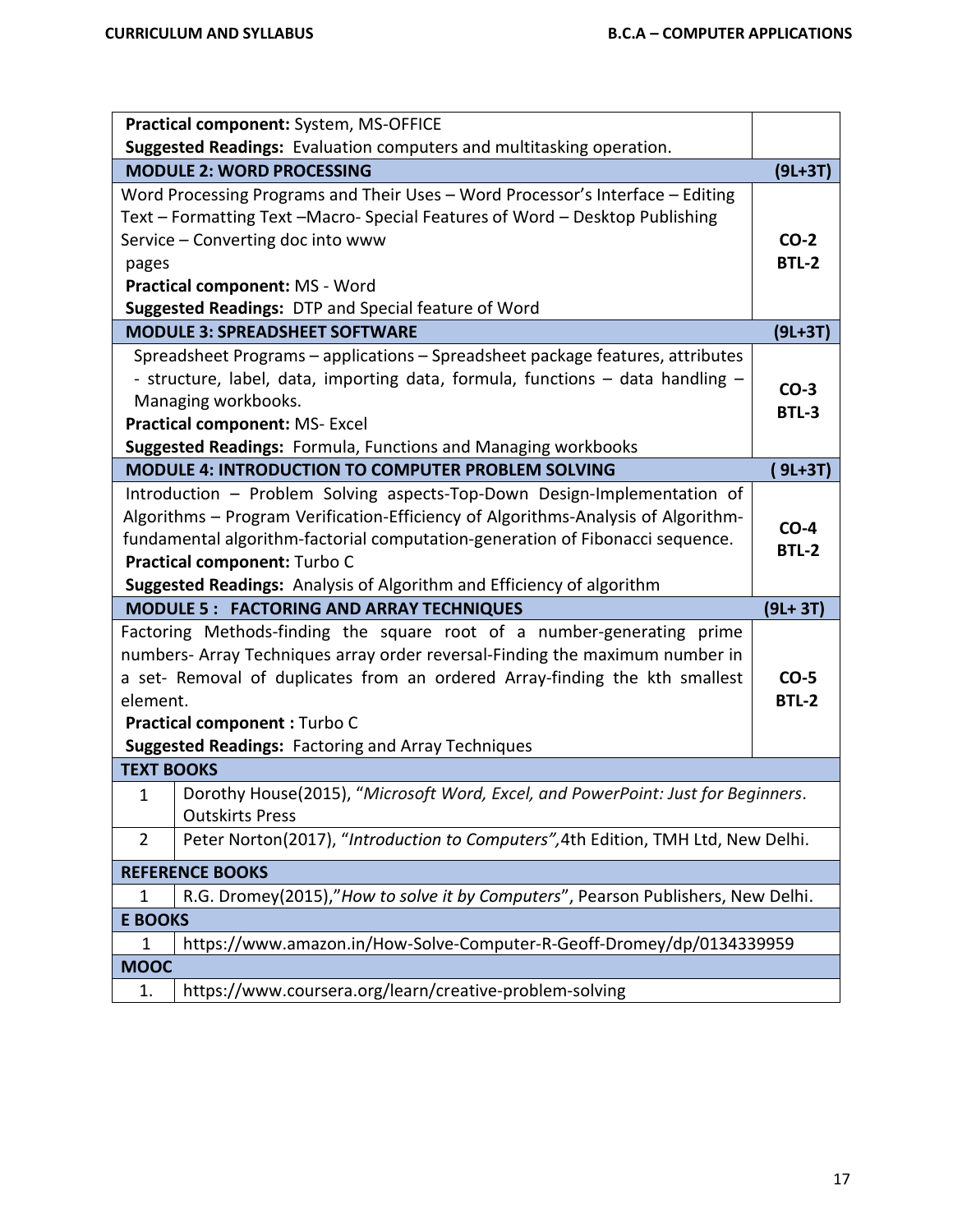| <b>COURSE TITLE</b>                                                  |                                                                                                                                                                                                                                                                              |                                  | <b>INTRODUCTION TO DIGITAL LOGIC FUNDAMENTALS</b><br><b>CREDITS</b><br>$\overline{\mathbf{4}}$                                                                                                                                     |             |                                     |                        |                                                                                                                                                                                                                                                                                                                                                                                                                                                                                                                                                                                                                                                                                                                                                                                                                                                                                 |                                 |                |                 |  |  |
|----------------------------------------------------------------------|------------------------------------------------------------------------------------------------------------------------------------------------------------------------------------------------------------------------------------------------------------------------------|----------------------------------|------------------------------------------------------------------------------------------------------------------------------------------------------------------------------------------------------------------------------------|-------------|-------------------------------------|------------------------|---------------------------------------------------------------------------------------------------------------------------------------------------------------------------------------------------------------------------------------------------------------------------------------------------------------------------------------------------------------------------------------------------------------------------------------------------------------------------------------------------------------------------------------------------------------------------------------------------------------------------------------------------------------------------------------------------------------------------------------------------------------------------------------------------------------------------------------------------------------------------------|---------------------------------|----------------|-----------------|--|--|
| <b>COURSE CODE</b>                                                   |                                                                                                                                                                                                                                                                              |                                  | <b>BCB2102</b>                                                                                                                                                                                                                     |             | <b>COURSE CATEGORY</b><br><b>BS</b> |                        |                                                                                                                                                                                                                                                                                                                                                                                                                                                                                                                                                                                                                                                                                                                                                                                                                                                                                 |                                 | $L-T-P-S$      | $3 - 1 - 0 - 0$ |  |  |
| <b>Version</b>                                                       | 1.0                                                                                                                                                                                                                                                                          |                                  | <b>Approval Details</b>                                                                                                                                                                                                            |             |                                     | 26th ACM<br>23-03-2019 |                                                                                                                                                                                                                                                                                                                                                                                                                                                                                                                                                                                                                                                                                                                                                                                                                                                                                 | <b>LEARNING</b><br><b>LEVEL</b> |                | <b>BTL-4</b>    |  |  |
| <b>ASSESSMENT SCHEME</b>                                             |                                                                                                                                                                                                                                                                              |                                  |                                                                                                                                                                                                                                    |             |                                     |                        |                                                                                                                                                                                                                                                                                                                                                                                                                                                                                                                                                                                                                                                                                                                                                                                                                                                                                 |                                 |                |                 |  |  |
| <b>First</b><br><b>Periodical</b><br><b>Assessment</b>               |                                                                                                                                                                                                                                                                              |                                  | <b>Second Periodical</b><br><b>Assessment</b>                                                                                                                                                                                      |             | Seminar/<br>Assignments/<br>Project |                        | <b>Surprise</b><br><b>Test / Quiz</b>                                                                                                                                                                                                                                                                                                                                                                                                                                                                                                                                                                                                                                                                                                                                                                                                                                           | <b>Attendance</b>               |                | <b>ESE</b>      |  |  |
| 15%                                                                  |                                                                                                                                                                                                                                                                              |                                  | 15%                                                                                                                                                                                                                                |             | 10%                                 |                        | 5%                                                                                                                                                                                                                                                                                                                                                                                                                                                                                                                                                                                                                                                                                                                                                                                                                                                                              | 5%                              |                | 50%             |  |  |
| <b>Course</b>                                                        |                                                                                                                                                                                                                                                                              |                                  |                                                                                                                                                                                                                                    |             |                                     |                        | The course covers the design and application of digital logic circuits, including                                                                                                                                                                                                                                                                                                                                                                                                                                                                                                                                                                                                                                                                                                                                                                                               |                                 |                |                 |  |  |
| <b>Description</b>                                                   |                                                                                                                                                                                                                                                                              |                                  | combinational and sequential logic circuits.                                                                                                                                                                                       |             |                                     |                        |                                                                                                                                                                                                                                                                                                                                                                                                                                                                                                                                                                                                                                                                                                                                                                                                                                                                                 |                                 |                |                 |  |  |
| <b>Course</b><br><b>Objective</b><br><b>Course</b><br><b>Outcome</b> |                                                                                                                                                                                                                                                                              | 5.<br>1.<br>2.<br>3.<br>4.<br>5. | representation in digital electronic circuits.<br>combinational logic circuits.<br>systems in terms of state machines.<br>accessing memory<br>employing 1'S and 2's complement nature.<br>memory.<br>Describe factoring techniques |             |                                     |                        | 1. To understand number representation and conversion between different<br>2. To analyze logic processes and implement logical operations using<br>3. To understand concepts of sequential circuits and to analyze sequential<br>4. To impart knowledge on the functioning of the peripheral devices for<br>To familiarize the concepts of asynchronous sequential circuits and to<br>analyze asynchronous sequential systems in terms of state machines.<br>Upon completion of this course, the students will be able to<br>Apply and represent the various data types in different logic gate design<br>Analyse, design and implement combinational logic circuit.<br>Analyse, design and implement sequential logic circuits<br>Implement and interpret the peripheral devices direct access to primary<br>Implement and interpret the analysis and design of circuit design |                                 |                |                 |  |  |
|                                                                      |                                                                                                                                                                                                                                                                              |                                  | <b>Prerequisites: Digital Electronics</b>                                                                                                                                                                                          |             |                                     |                        |                                                                                                                                                                                                                                                                                                                                                                                                                                                                                                                                                                                                                                                                                                                                                                                                                                                                                 |                                 |                |                 |  |  |
|                                                                      |                                                                                                                                                                                                                                                                              |                                  | CO, PO AND PSO MAPPING                                                                                                                                                                                                             |             |                                     |                        |                                                                                                                                                                                                                                                                                                                                                                                                                                                                                                                                                                                                                                                                                                                                                                                                                                                                                 |                                 |                |                 |  |  |
| co                                                                   | <b>PO-1</b>                                                                                                                                                                                                                                                                  |                                  | <b>PO-2</b>                                                                                                                                                                                                                        | <b>PO-3</b> | <b>PO-4</b>                         | <b>PO-5</b>            | <b>PSO-1</b>                                                                                                                                                                                                                                                                                                                                                                                                                                                                                                                                                                                                                                                                                                                                                                                                                                                                    |                                 | <b>PSO-2</b>   | <b>PSO-3</b>    |  |  |
| $CO-1$                                                               | 3                                                                                                                                                                                                                                                                            |                                  | 3                                                                                                                                                                                                                                  | 1           | 3                                   |                        | 1                                                                                                                                                                                                                                                                                                                                                                                                                                                                                                                                                                                                                                                                                                                                                                                                                                                                               |                                 |                | 1               |  |  |
| $CO-2$                                                               | $\overline{\mathbf{2}}$                                                                                                                                                                                                                                                      |                                  | 1                                                                                                                                                                                                                                  | 1           | 2                                   | $\mathbf{2}$           | 2                                                                                                                                                                                                                                                                                                                                                                                                                                                                                                                                                                                                                                                                                                                                                                                                                                                                               |                                 | $\mathbf{2}$   |                 |  |  |
| $CO-3$                                                               | 1                                                                                                                                                                                                                                                                            |                                  | 3                                                                                                                                                                                                                                  | 1           | 1                                   |                        | 1                                                                                                                                                                                                                                                                                                                                                                                                                                                                                                                                                                                                                                                                                                                                                                                                                                                                               |                                 |                |                 |  |  |
| $CO-4$                                                               | 3                                                                                                                                                                                                                                                                            |                                  | $\overline{2}$                                                                                                                                                                                                                     | 1           | 3                                   |                        | 1                                                                                                                                                                                                                                                                                                                                                                                                                                                                                                                                                                                                                                                                                                                                                                                                                                                                               |                                 | $\overline{2}$ | 2               |  |  |
| $CO-5$                                                               | 3                                                                                                                                                                                                                                                                            |                                  | 3                                                                                                                                                                                                                                  | 1           | $\overline{2}$                      |                        | $\overline{2}$                                                                                                                                                                                                                                                                                                                                                                                                                                                                                                                                                                                                                                                                                                                                                                                                                                                                  |                                 | 3              |                 |  |  |
|                                                                      |                                                                                                                                                                                                                                                                              |                                  |                                                                                                                                                                                                                                    |             |                                     |                        | 1: Weakly related, 2: Moderately related and 3: Strongly related                                                                                                                                                                                                                                                                                                                                                                                                                                                                                                                                                                                                                                                                                                                                                                                                                |                                 |                |                 |  |  |
|                                                                      |                                                                                                                                                                                                                                                                              |                                  | <b>MODULE 1: INTRODUCTION TO DIGITAL DESIGN</b>                                                                                                                                                                                    |             |                                     |                        |                                                                                                                                                                                                                                                                                                                                                                                                                                                                                                                                                                                                                                                                                                                                                                                                                                                                                 |                                 |                | $(9L+3T)$       |  |  |
|                                                                      | Binary Systems: Digital Systems, Binary Numbers, Number Base Conversions, Octal<br>$CO-1$<br>and Hexadecimal Numbers, Complements, Signed Binary Numbers, Binary Codes,<br><b>BTL-2</b><br>Binary Storage and Registers, Binary Logic Boolean Algebra and Logic Gates: Basic |                                  |                                                                                                                                                                                                                                    |             |                                     |                        |                                                                                                                                                                                                                                                                                                                                                                                                                                                                                                                                                                                                                                                                                                                                                                                                                                                                                 |                                 |                |                 |  |  |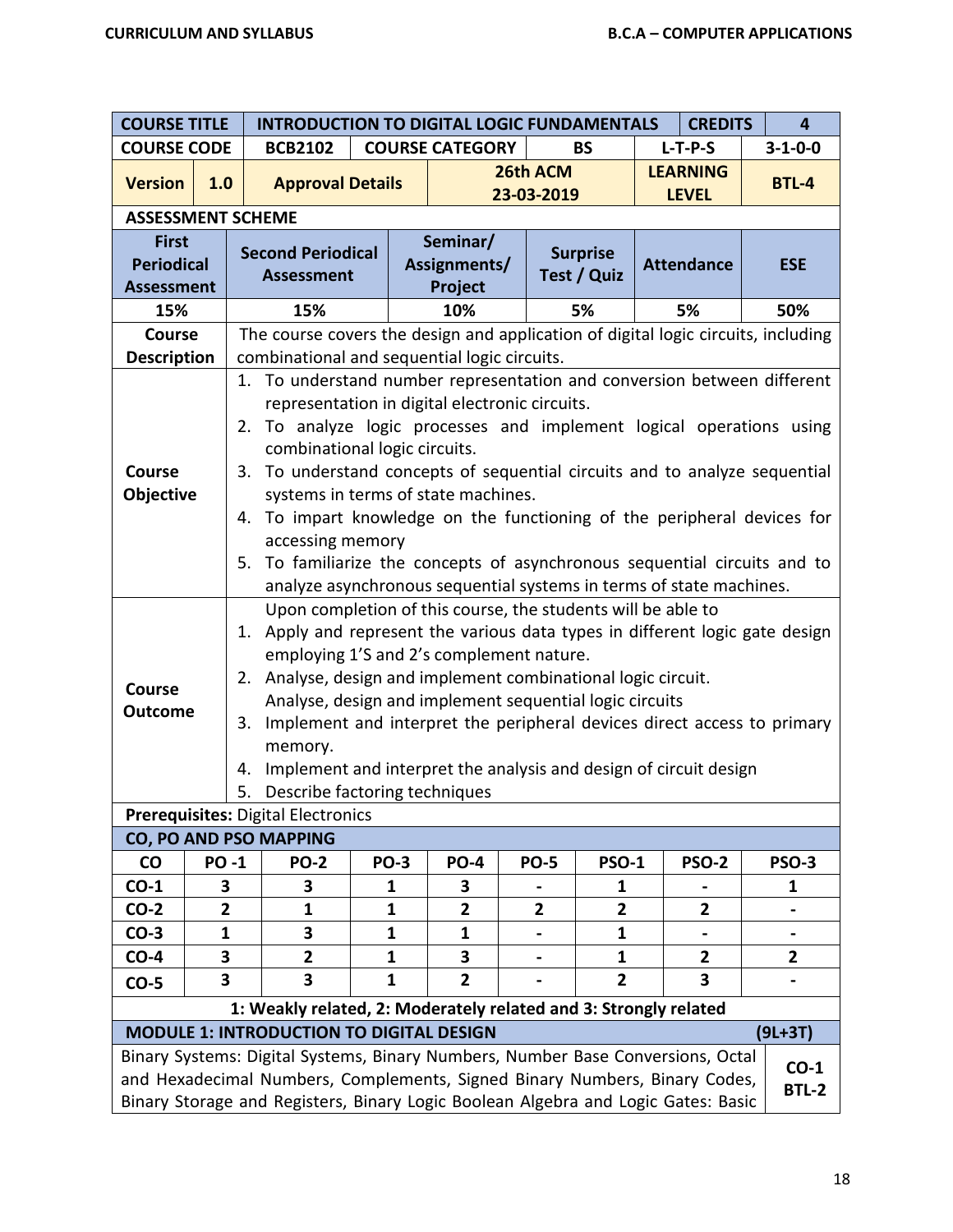|                                                                                                                                                                                                                                                                                                                   | Theorems and Properties of Boolean Algebra, Boolean Functions, Canonical and                        |              |  |  |  |  |
|-------------------------------------------------------------------------------------------------------------------------------------------------------------------------------------------------------------------------------------------------------------------------------------------------------------------|-----------------------------------------------------------------------------------------------------|--------------|--|--|--|--|
| Standard Forms, Digital Logic Gates.                                                                                                                                                                                                                                                                              |                                                                                                     |              |  |  |  |  |
| Suggested Reading: CMOS Family of ICs                                                                                                                                                                                                                                                                             |                                                                                                     |              |  |  |  |  |
|                                                                                                                                                                                                                                                                                                                   | <b>MODULE 2: LOGIC GATES</b>                                                                        | $(9L+3T)$    |  |  |  |  |
| Minimization: K-Map Method, POS - SOP, Don't Care Conditions, NAND, NOR<br>Implementation, Combinational Logic: Combinational Circuits, Analysis and Design<br>Procedure, Binary Adder, Subtractor, Magnitude Comparator, Decoders, Encoders,<br>Multiplexers.<br>Suggested Reading: Parity Generator and Checker |                                                                                                     |              |  |  |  |  |
|                                                                                                                                                                                                                                                                                                                   | <b>MODULE 3: SEQUENTIAL CIRCUIT</b>                                                                 | $(9L+3T)$    |  |  |  |  |
| Logic: Sequential Circuits-Latches, Flip-Flops, Analysis<br>Synchronous Sequential<br>$CO-3$<br>of Clocked Sequential Circuits, State Reduction and Assignment Design Procedure.<br><b>BTL-4</b><br>Suggested Reading: Mealy and Moore Model                                                                      |                                                                                                     |              |  |  |  |  |
|                                                                                                                                                                                                                                                                                                                   | <b>MODULE 4: DIGITAL COMPONENTS</b>                                                                 | $(9L+3T)$    |  |  |  |  |
| Registers and Counters: Registers, Shift Registers, Ripple Counters, Synchronous<br>$CO-4$<br>Counters, Ring Counters-Johnson Counter.<br><b>BTL-4</b><br>Suggested Reading: BCD to seven segment Decoder                                                                                                         |                                                                                                     |              |  |  |  |  |
| <b>MODULE 5: FACTORING AND ARRAY TECHNIQUE</b>                                                                                                                                                                                                                                                                    |                                                                                                     |              |  |  |  |  |
|                                                                                                                                                                                                                                                                                                                   |                                                                                                     | $(9L+3T)$    |  |  |  |  |
|                                                                                                                                                                                                                                                                                                                   | Asynchronous Sequential Circuit: Introduction, Analysis Procedure, Circuits with                    |              |  |  |  |  |
|                                                                                                                                                                                                                                                                                                                   | Latches, Design Procedure, Reduction of State and Flow Tables, Race - Free State                    | $CO-5$       |  |  |  |  |
|                                                                                                                                                                                                                                                                                                                   | Assignment Hazards, Design Examples.                                                                | <b>BTL-4</b> |  |  |  |  |
|                                                                                                                                                                                                                                                                                                                   | Suggested Reading: Algorithmic state machine Chart                                                  |              |  |  |  |  |
|                                                                                                                                                                                                                                                                                                                   | <b>TEXT BOOKS</b>                                                                                   |              |  |  |  |  |
| $\mathbf{1}$                                                                                                                                                                                                                                                                                                      | M.Morris Mano, "Digital Design", 3rd edition, Pearson Education, Delhi.                             |              |  |  |  |  |
|                                                                                                                                                                                                                                                                                                                   | <b>REFERENCE BOOKS</b>                                                                              |              |  |  |  |  |
| 1.                                                                                                                                                                                                                                                                                                                | Ananthi Sheshasayee & J.G. Sheshasaayee(2016), Digital Logic Fundamentals,<br>Margham Publications. |              |  |  |  |  |
| <b>E BOOKS</b>                                                                                                                                                                                                                                                                                                    |                                                                                                     |              |  |  |  |  |
| 1.                                                                                                                                                                                                                                                                                                                | https://www.cs.indiana.edu/classes/b441-sjoh/notes/ADD/1.pdf                                        |              |  |  |  |  |
| 2.                                                                                                                                                                                                                                                                                                                | https://www.springer.com/gp/book/9783030361952                                                      |              |  |  |  |  |
| <b>MOOC</b>                                                                                                                                                                                                                                                                                                       |                                                                                                     |              |  |  |  |  |
| 1.                                                                                                                                                                                                                                                                                                                | https://www.coursera.org/learn/digital-systems                                                      |              |  |  |  |  |
| 2.                                                                                                                                                                                                                                                                                                                | https://nptel.ac.in/courses/117/106/117106114/                                                      |              |  |  |  |  |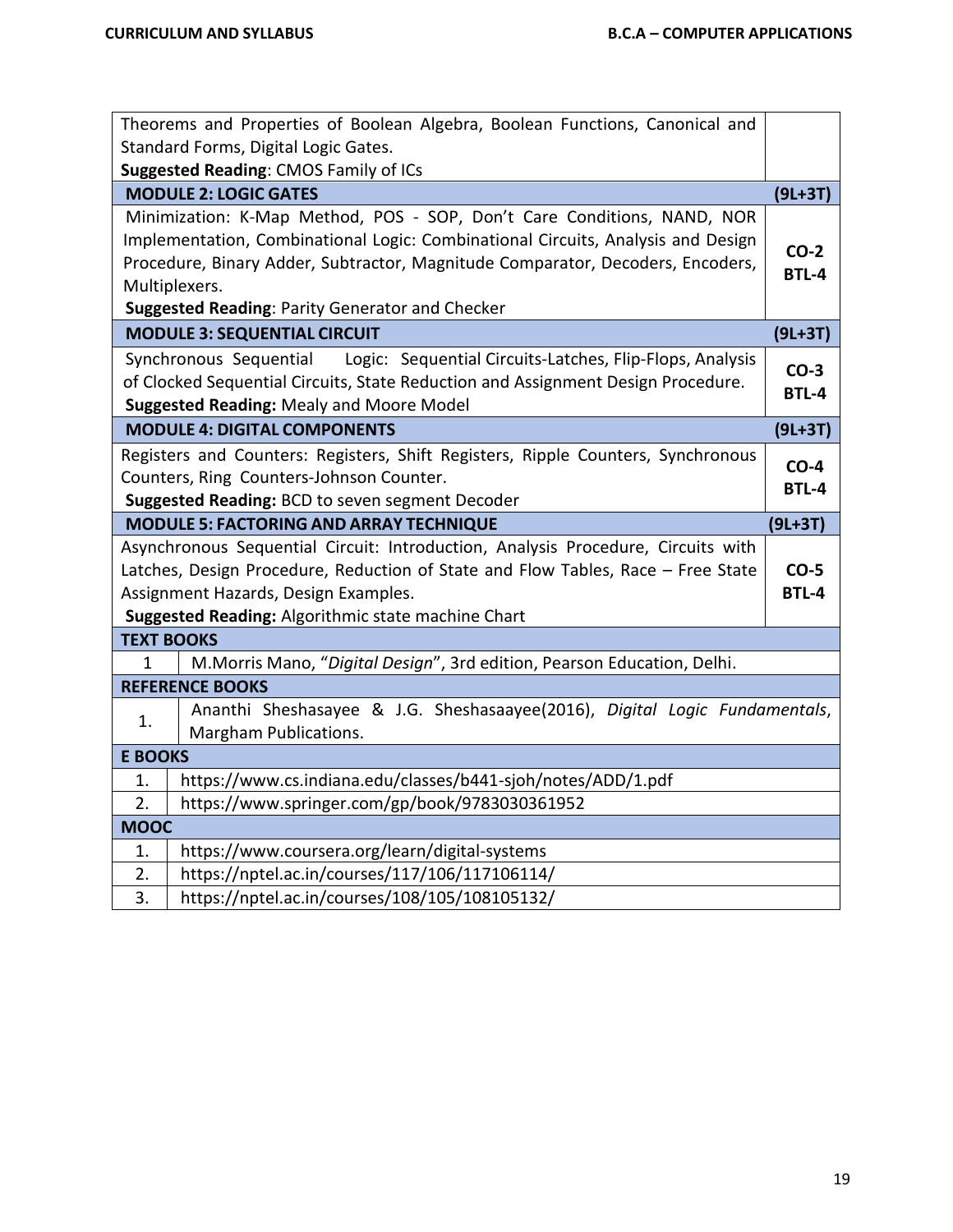| <b>COURSE TITLE</b>                 |                                                                                             | <b>PROGRAMMING IN C</b>                                                                                                                                                                                                                                                                                                                                                                                                                                                                                                                                                                                                                                                                   |                                                                                                                                                                                                                                                                                                                                                                                                |                         |                        |             |                        | <b>CREDITS</b>                  |                         | 3                                                                                                                                                                                                                                         |  |
|-------------------------------------|---------------------------------------------------------------------------------------------|-------------------------------------------------------------------------------------------------------------------------------------------------------------------------------------------------------------------------------------------------------------------------------------------------------------------------------------------------------------------------------------------------------------------------------------------------------------------------------------------------------------------------------------------------------------------------------------------------------------------------------------------------------------------------------------------|------------------------------------------------------------------------------------------------------------------------------------------------------------------------------------------------------------------------------------------------------------------------------------------------------------------------------------------------------------------------------------------------|-------------------------|------------------------|-------------|------------------------|---------------------------------|-------------------------|-------------------------------------------------------------------------------------------------------------------------------------------------------------------------------------------------------------------------------------------|--|
| <b>COURSE CODE</b>                  |                                                                                             |                                                                                                                                                                                                                                                                                                                                                                                                                                                                                                                                                                                                                                                                                           | <b>BCB2103</b>                                                                                                                                                                                                                                                                                                                                                                                 |                         | <b>COURSE CATEGORY</b> |             | <b>PC</b>              | $L-T-P-S$                       |                         | $3 - 0 - 0 - 0$                                                                                                                                                                                                                           |  |
| <b>Version</b>                      |                                                                                             | 1.0                                                                                                                                                                                                                                                                                                                                                                                                                                                                                                                                                                                                                                                                                       |                                                                                                                                                                                                                                                                                                                                                                                                | <b>Approval Details</b> |                        |             | 26th ACM<br>23-03-2019 | <b>LEARNING</b><br><b>LEVEL</b> |                         | <b>BTL-3</b>                                                                                                                                                                                                                              |  |
|                                     |                                                                                             |                                                                                                                                                                                                                                                                                                                                                                                                                                                                                                                                                                                                                                                                                           | <b>ASSESSMENT SCHEME</b>                                                                                                                                                                                                                                                                                                                                                                       |                         |                        |             |                        |                                 |                         |                                                                                                                                                                                                                                           |  |
| <b>First</b>                        |                                                                                             |                                                                                                                                                                                                                                                                                                                                                                                                                                                                                                                                                                                                                                                                                           | <b>Second</b>                                                                                                                                                                                                                                                                                                                                                                                  |                         | Seminar/               |             | Surprise Test /        |                                 |                         |                                                                                                                                                                                                                                           |  |
| <b>Periodical</b>                   |                                                                                             |                                                                                                                                                                                                                                                                                                                                                                                                                                                                                                                                                                                                                                                                                           | <b>Periodical</b>                                                                                                                                                                                                                                                                                                                                                                              |                         | Assignments/           |             | Quiz                   | <b>Attendance</b>               |                         | <b>ESE</b>                                                                                                                                                                                                                                |  |
| <b>Assessment</b>                   |                                                                                             |                                                                                                                                                                                                                                                                                                                                                                                                                                                                                                                                                                                                                                                                                           | <b>Assessment</b>                                                                                                                                                                                                                                                                                                                                                                              |                         | Project                |             |                        |                                 |                         |                                                                                                                                                                                                                                           |  |
| 15%                                 |                                                                                             |                                                                                                                                                                                                                                                                                                                                                                                                                                                                                                                                                                                                                                                                                           | 15%                                                                                                                                                                                                                                                                                                                                                                                            |                         | 10%                    |             | 5%                     | 5%                              |                         | 50%                                                                                                                                                                                                                                       |  |
| <b>Course</b><br><b>Description</b> |                                                                                             |                                                                                                                                                                                                                                                                                                                                                                                                                                                                                                                                                                                                                                                                                           |                                                                                                                                                                                                                                                                                                                                                                                                |                         |                        |             |                        |                                 |                         | The course is designed to provide complete knowledge of C language. Students<br>will be able to develop logics which will help them to create programs,<br>applications in C. Also, by learning the basic programming constructs they can |  |
| <b>Course</b><br>Objective          |                                                                                             | 2.<br>3.<br>4.<br>5.                                                                                                                                                                                                                                                                                                                                                                                                                                                                                                                                                                                                                                                                      | easily switch over to any other language in future.<br>1. To impart adequate knowledge on the need of programming languages and<br>problem solving techniques.<br>To develop an in-depth understanding of functional and logical concepts of<br>C Programming.<br>To provide exposure to problem-solving through C programming.<br>To familiarize the basic syntax and semantics of C Language |                         |                        |             |                        |                                 |                         |                                                                                                                                                                                                                                           |  |
| Course<br><b>Outcome</b>            |                                                                                             | To access files and to read and write content in files<br>Upon completion of this course, the students will be able to<br>1. Describe the basic terminology used in computer programming and can able<br>to use different data types in a computer program.<br>2. Implement and be able to develop logics using looping concepts which will<br>help them to create programs, applications in C.<br>3. Design and implement programs involving functions and recursions in C<br>language.<br>4. Write, compile and debug programs using various types of arrays and<br>structures.<br>5. Apply the concepts of pointers and ability to handle possible errors during<br>program execution. |                                                                                                                                                                                                                                                                                                                                                                                                |                         |                        |             |                        |                                 |                         |                                                                                                                                                                                                                                           |  |
|                                     |                                                                                             |                                                                                                                                                                                                                                                                                                                                                                                                                                                                                                                                                                                                                                                                                           | Prerequisites: Basic Computer Knowledge.<br><b>CO, PO AND PSO MAPPING</b>                                                                                                                                                                                                                                                                                                                      |                         |                        |             |                        |                                 |                         |                                                                                                                                                                                                                                           |  |
| <b>CO</b>                           |                                                                                             | <b>PO-1</b>                                                                                                                                                                                                                                                                                                                                                                                                                                                                                                                                                                                                                                                                               | <b>PO-2</b>                                                                                                                                                                                                                                                                                                                                                                                    | <b>PO-3</b>             | <b>PO-4</b>            | <b>PO-5</b> | <b>PO-6</b>            | <b>PSO-1</b>                    | <b>PSO-2</b>            | <b>PSO-3</b>                                                                                                                                                                                                                              |  |
| $CO-1$                              |                                                                                             | 3                                                                                                                                                                                                                                                                                                                                                                                                                                                                                                                                                                                                                                                                                         |                                                                                                                                                                                                                                                                                                                                                                                                |                         | 1                      | 1           | 1                      | 3                               | $\mathbf{2}$            | 1                                                                                                                                                                                                                                         |  |
| $CO-2$                              |                                                                                             | $\mathbf{2}$                                                                                                                                                                                                                                                                                                                                                                                                                                                                                                                                                                                                                                                                              | 1                                                                                                                                                                                                                                                                                                                                                                                              | $\mathbf{1}$            | 1                      |             | $\mathbf{1}$           |                                 |                         | 1                                                                                                                                                                                                                                         |  |
| $CO-3$                              |                                                                                             | 3                                                                                                                                                                                                                                                                                                                                                                                                                                                                                                                                                                                                                                                                                         |                                                                                                                                                                                                                                                                                                                                                                                                |                         | $\overline{2}$         | 1           | $\mathbf{1}$           | $\overline{2}$                  | $\mathbf{2}$            |                                                                                                                                                                                                                                           |  |
| $CO-4$                              |                                                                                             | 1                                                                                                                                                                                                                                                                                                                                                                                                                                                                                                                                                                                                                                                                                         | $\overline{2}$                                                                                                                                                                                                                                                                                                                                                                                 | $\mathbf{1}$            |                        |             | 1                      |                                 | $\overline{\mathbf{2}}$ | 1                                                                                                                                                                                                                                         |  |
| $CO-5$                              |                                                                                             | 3                                                                                                                                                                                                                                                                                                                                                                                                                                                                                                                                                                                                                                                                                         | $\overline{2}$                                                                                                                                                                                                                                                                                                                                                                                 |                         | $\overline{2}$         |             | 3                      | 3                               |                         | $\overline{2}$                                                                                                                                                                                                                            |  |
|                                     |                                                                                             |                                                                                                                                                                                                                                                                                                                                                                                                                                                                                                                                                                                                                                                                                           | 1: Weakly related, 2: Moderately related and 3: Strongly related                                                                                                                                                                                                                                                                                                                               |                         |                        |             |                        |                                 |                         |                                                                                                                                                                                                                                           |  |
|                                     |                                                                                             |                                                                                                                                                                                                                                                                                                                                                                                                                                                                                                                                                                                                                                                                                           | <b>MODULE 1 - INTRODUCTION</b>                                                                                                                                                                                                                                                                                                                                                                 |                         |                        |             |                        |                                 |                         | (9L)                                                                                                                                                                                                                                      |  |
|                                     | C fundamentals Character set - Identifier and keywords - data types - constants -<br>$CO-1$ |                                                                                                                                                                                                                                                                                                                                                                                                                                                                                                                                                                                                                                                                                           |                                                                                                                                                                                                                                                                                                                                                                                                |                         |                        |             |                        |                                 |                         |                                                                                                                                                                                                                                           |  |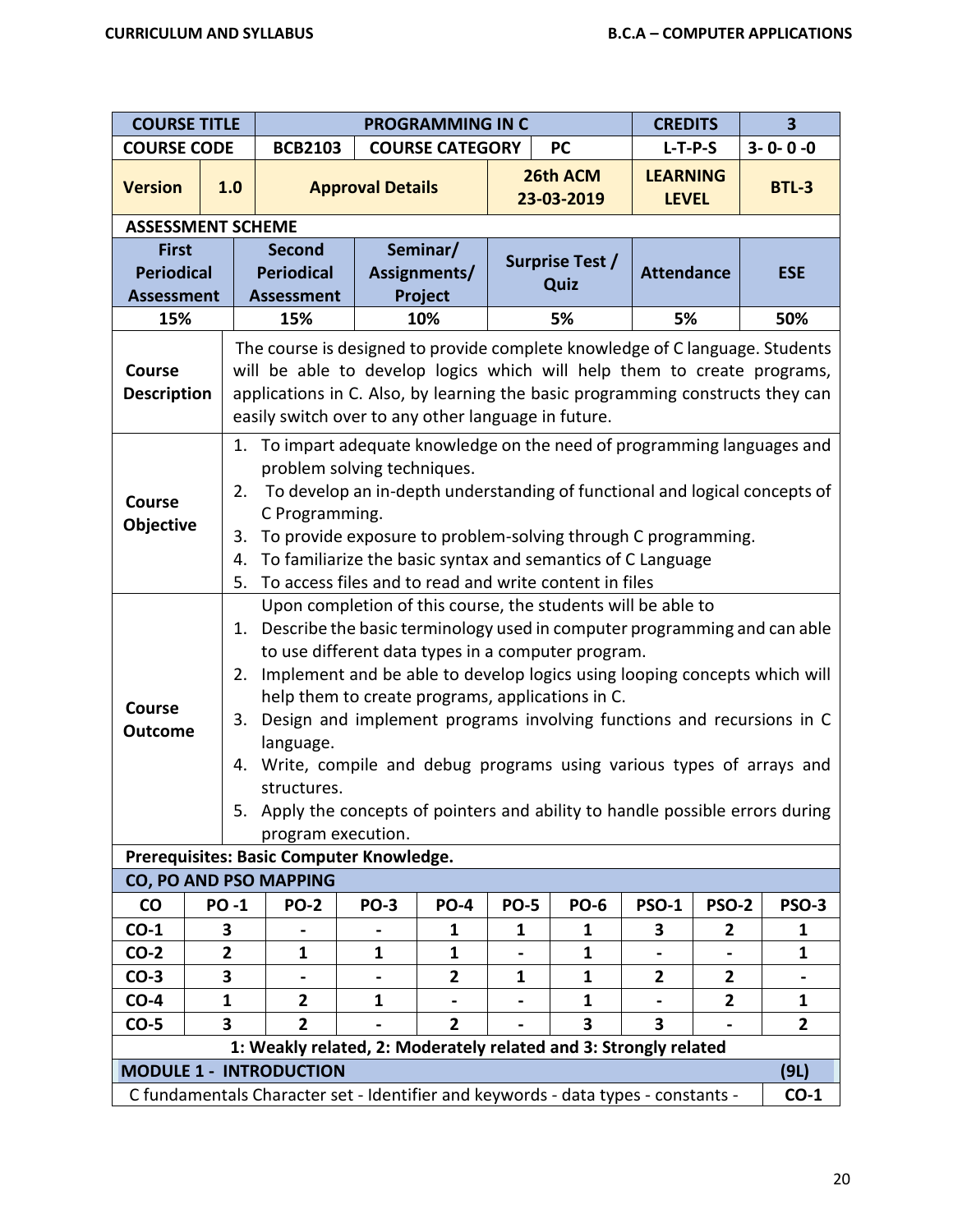| Variables - Declarations - Expressions - Statements - Arithmetic, Unary, Relational | <b>BTL-2</b> |
|-------------------------------------------------------------------------------------|--------------|
| and logical, Assignment and                                                         |              |
| Conditional Operators - Library functions.                                          |              |
| <b>Practical component:</b>                                                         |              |
| 1. Average of numbers                                                               |              |
| 2. Roots of a quadratic equation                                                    |              |
| calculate area and circumference of a circle.<br>$\mathbf{3}$                       |              |
| <b>Suggested Readings:</b>                                                          |              |
| Variables, Constants and Operators.                                                 |              |
| <b>MODULE 2 - OVERVIEW PROGRAMMING IN C</b>                                         | (9L)         |
| Data input output functions - Simple C programs - Flow of control - if, if-else,    |              |
| while, do-while, for loop, Nested control structures - Switch, break and            |              |
| continue, go to statements - Comma operator.                                        |              |
| <b>Practical component:</b>                                                         |              |
| 1. Sum of the Digits                                                                | $CO-2$       |
| 2. Fibonacci Series-                                                                | <b>BTL-2</b> |
| 3. check whether the entered year is leap year or not                               |              |
| <b>Suggested Readings:</b>                                                          |              |
| Control flow statements and blocks, Looping statements.                             |              |
| <b>MODULE - 3 : FUNCTIONS &amp; RECURSIONS</b>                                      | (9L)         |
| Functions -Definition - proto-types - Passing arguments - Recursions. Storage       |              |
| Classes - Automatic,                                                                |              |
| External, Static, Register Variables - Multi-file programs.                         |              |
| <b>Practical component:</b>                                                         |              |
| 1. Factorial of a Number Using Recursion                                            | $CO-3$       |
| 2. Use of Static variables                                                          | BTL-3        |
| 3. Fibonacci Series using functions                                                 |              |
| 4. swap two integers using call by value and call by reference                      |              |
| <b>Suggested Readings:</b>                                                          |              |
| Function call, Storage Classes.                                                     |              |
| <b>MODULE - 4 : ARRAYS</b>                                                          | (9L)         |
| Arrays - Defaming and Processing - Passing arrays to functions - Multi-dimension    |              |
| arrays - Arrays and                                                                 |              |
| String. Structures - User defined data types - Passing structures to functions -    |              |
| Self-referential structures - Unions - Bit wise operations.                         |              |
| <b>Practical component:</b>                                                         |              |
| 1. addition of two matrices of any order                                            | $CO-4$       |
| 2. multiply two 3 X 3 Matrices                                                      | <b>BTL-3</b> |
| 3. add two distances in feet and inches using Unions                                |              |
| 4. read and print an Employee"s Details using Structure                             |              |
| 5. String operations like substring, concatenation                                  |              |
| <b>Suggested Readings:</b>                                                          |              |
| Arrays. Strings. Multidimensional arrays and matrices                               |              |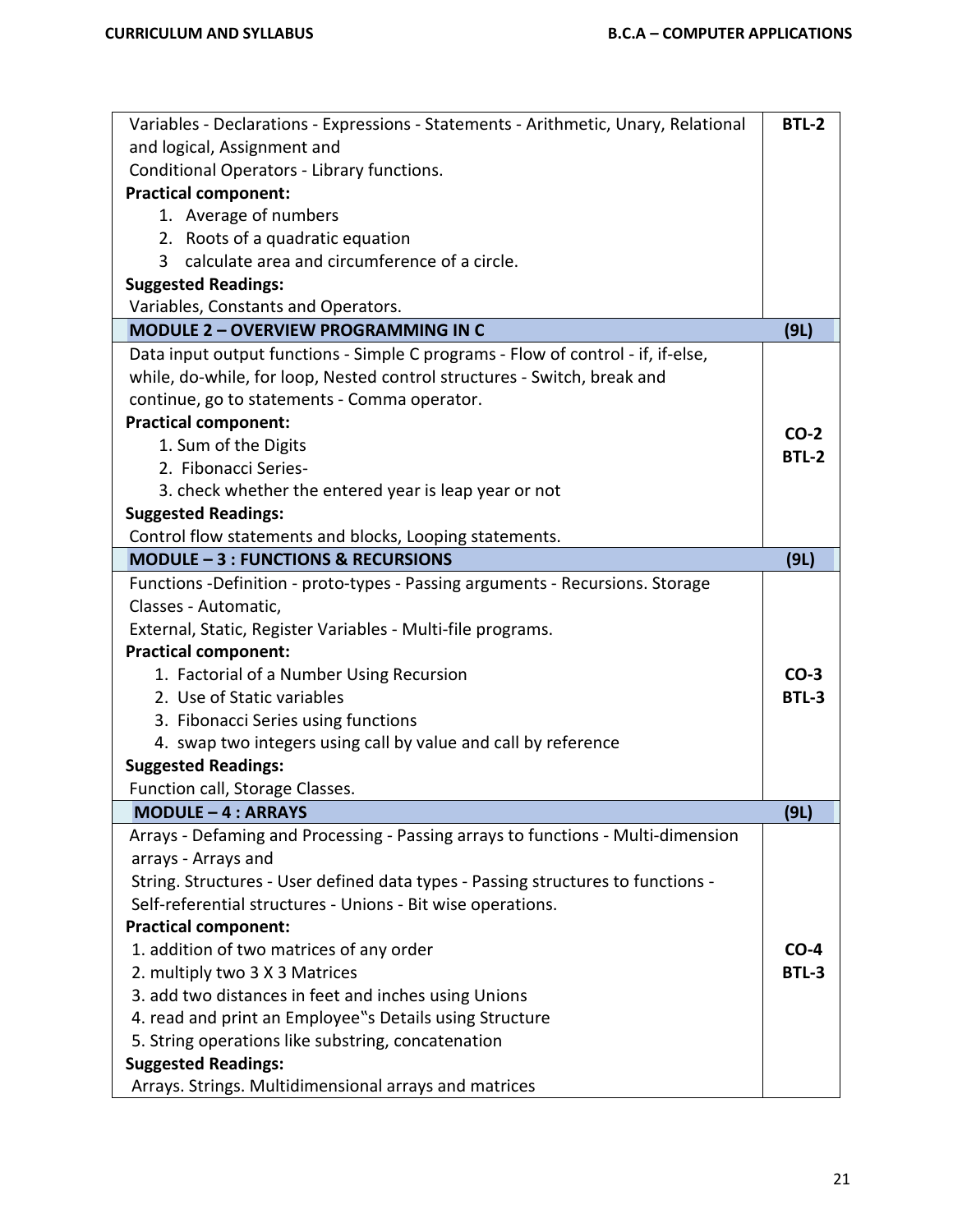|                | $MODULE - 5: POINTERS$                                                                     | (9L)   |  |  |  |  |  |  |  |
|----------------|--------------------------------------------------------------------------------------------|--------|--|--|--|--|--|--|--|
|                | Pointers - Declarations - Passing pointers to Functions - Operation in Pointers -          |        |  |  |  |  |  |  |  |
|                | Pointer and Arrays -                                                                       |        |  |  |  |  |  |  |  |
|                | Arrays of Pointers - Files: Creating, Processing, Opening and Closing a data file.         |        |  |  |  |  |  |  |  |
|                | <b>Practical component:</b>                                                                |        |  |  |  |  |  |  |  |
|                | 1. Find the sum of all the elements of an array using pointers.                            | $CO-5$ |  |  |  |  |  |  |  |
|                | 2. Swap value of two variables using pointer.                                              | BTL-3  |  |  |  |  |  |  |  |
|                | 3. Count the number of lines i a file                                                      |        |  |  |  |  |  |  |  |
|                | 4. Pay roll problems                                                                       |        |  |  |  |  |  |  |  |
|                | <b>Suggested Readings:</b>                                                                 |        |  |  |  |  |  |  |  |
|                | Pointers, File input-output in C                                                           |        |  |  |  |  |  |  |  |
|                | <b>TEXT BOOKS</b>                                                                          |        |  |  |  |  |  |  |  |
| 1              | H. M. Deitel, P. J. Deitel(2016), C: How to program, 7th edition, Pearson Education.       |        |  |  |  |  |  |  |  |
| 2              | H. Schildt(2017), C: The Complete Reference, 4 <sup>th</sup> Edition, TMH Edition.         |        |  |  |  |  |  |  |  |
|                | <b>REFERENCE BOOKS</b>                                                                     |        |  |  |  |  |  |  |  |
| 1              | B.W. Kernighan and D.M.Ritehie(2015), The C Programming Language, 2 <sup>nd</sup> Edition, |        |  |  |  |  |  |  |  |
|                | PHI.                                                                                       |        |  |  |  |  |  |  |  |
| <b>E BOOKS</b> |                                                                                            |        |  |  |  |  |  |  |  |
| 1.             | http://www.cplusplus.com                                                                   |        |  |  |  |  |  |  |  |
| <b>MOOC</b>    |                                                                                            |        |  |  |  |  |  |  |  |
| 1.             | https://www.coursera.org/specializations/c-programming                                     |        |  |  |  |  |  |  |  |

| <b>COURSE TITLE</b>               |                                                                                                                                               | <b>COMPUTER CONCEPTS AND PROBLEM-SOLVING</b><br><b>CREDITS</b><br><b>LABORATORY</b>                                                                                                                                                                                                                                                                                                                                                                                                                                                                                |                         |  |                        |                                 |  |                 | 1          |
|-----------------------------------|-----------------------------------------------------------------------------------------------------------------------------------------------|--------------------------------------------------------------------------------------------------------------------------------------------------------------------------------------------------------------------------------------------------------------------------------------------------------------------------------------------------------------------------------------------------------------------------------------------------------------------------------------------------------------------------------------------------------------------|-------------------------|--|------------------------|---------------------------------|--|-----------------|------------|
| <b>COURSE CODE</b>                |                                                                                                                                               | <b>BCB2131</b>                                                                                                                                                                                                                                                                                                                                                                                                                                                                                                                                                     | <b>COURSE CATEGORY</b>  |  | <b>PC</b>              | $L-T-P-S$                       |  | $0 - 0 - 2 - 0$ |            |
| <b>Version</b>                    | 1.0                                                                                                                                           |                                                                                                                                                                                                                                                                                                                                                                                                                                                                                                                                                                    | <b>Approval Details</b> |  | 26th ACM<br>23-03-2019 | <b>LEARNING</b><br><b>LEVEL</b> |  | <b>BTL-3</b>    |            |
| <b>ASSESSMENT SCHEME</b>          |                                                                                                                                               |                                                                                                                                                                                                                                                                                                                                                                                                                                                                                                                                                                    |                         |  |                        |                                 |  |                 |            |
|                                   |                                                                                                                                               |                                                                                                                                                                                                                                                                                                                                                                                                                                                                                                                                                                    | <b>CIA</b>              |  |                        |                                 |  |                 | <b>ESE</b> |
|                                   |                                                                                                                                               |                                                                                                                                                                                                                                                                                                                                                                                                                                                                                                                                                                    | 80%                     |  |                        |                                 |  |                 | 20%        |
| Course<br><b>Description</b>      | This course covers the practical knowledge in Word Process, Spread Sheet<br>techniques and writing C programming to solve problems and impart |                                                                                                                                                                                                                                                                                                                                                                                                                                                                                                                                                                    |                         |  |                        |                                 |  |                 |            |
| <b>Course</b><br><b>Objective</b> |                                                                                                                                               | the concepts like looping, array, functions, pointers, file.<br>1. To identify, formulate, and solve complex engineering problems by applying<br>principles<br>2. To function effectively on a team whose members together provide<br>leadership, create a collaborative and inclusive environment,<br>To apply engineering design to produce solutions that meet specified needs<br>3.<br>To develop and conduct appropriate experimentation, analyze and<br>4.<br>interpret data.<br>5. To acquire and apply new knowledge as needed, using appropriate learning |                         |  |                        |                                 |  |                 |            |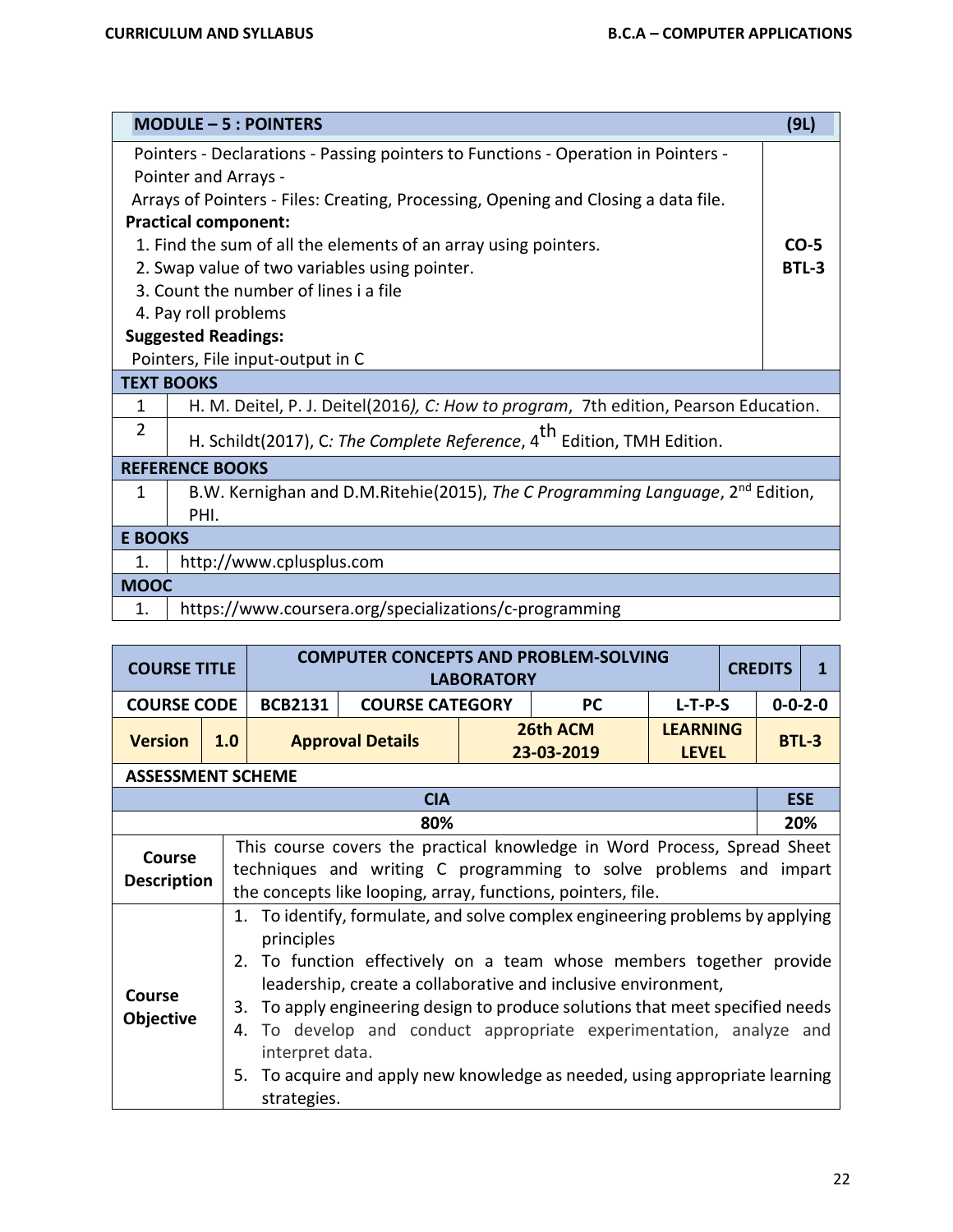|                        |                                  |                                                                                                                                                             |                                                                                                     |                                                               |                                                               |                |             | 1. Implement the algorithms and draw flowcharts for solving Mathematical   |                |                |
|------------------------|----------------------------------|-------------------------------------------------------------------------------------------------------------------------------------------------------------|-----------------------------------------------------------------------------------------------------|---------------------------------------------------------------|---------------------------------------------------------------|----------------|-------------|----------------------------------------------------------------------------|----------------|----------------|
|                        |                                  |                                                                                                                                                             | and Engineering problems.<br>2. Able to understand Word Processing Techniques and Calculation using |                                                               |                                                               |                |             |                                                                            |                |                |
|                        |                                  |                                                                                                                                                             | spread sheets.                                                                                      |                                                               |                                                               |                |             |                                                                            |                |                |
| Course                 |                                  | 3.                                                                                                                                                          |                                                                                                     | Demonstrate an understanding of computer programming language |                                                               |                |             |                                                                            |                |                |
| <b>Outcome</b>         |                                  |                                                                                                                                                             | concepts.                                                                                           |                                                               |                                                               |                |             |                                                                            |                |                |
|                        |                                  |                                                                                                                                                             |                                                                                                     |                                                               |                                                               |                |             |                                                                            |                |                |
|                        |                                  | 4. Ability to design and develop Computer programs, analyze, and interpret<br>the concept of pointers, declarations, initialization, operations on pointers |                                                                                                     |                                                               |                                                               |                |             |                                                                            |                |                |
|                        | and their usage.                 |                                                                                                                                                             |                                                                                                     |                                                               |                                                               |                |             |                                                                            |                |                |
|                        |                                  |                                                                                                                                                             |                                                                                                     |                                                               | 5. Implement Real Time problems in C Programming              |                |             |                                                                            |                |                |
|                        |                                  |                                                                                                                                                             | <b>Prerequisites: Logical Skills</b>                                                                |                                                               |                                                               |                |             |                                                                            |                |                |
|                        |                                  |                                                                                                                                                             | CO, PO AND PSO MAPPING                                                                              |                                                               |                                                               |                |             |                                                                            |                |                |
| co                     | <b>PO-1</b>                      |                                                                                                                                                             | <b>PO-2</b>                                                                                         | <b>PO-3</b>                                                   | <b>PO-4</b>                                                   | <b>PO-5</b>    | <b>PO-6</b> | <b>PSO-1</b>                                                               | <b>PSO-2</b>   | <b>PSO-3</b>   |
| $CO-1$                 | 3                                |                                                                                                                                                             | 1                                                                                                   |                                                               | 3                                                             | 1              |             |                                                                            | 2              | 2              |
| $CO-2$                 | $\overline{2}$                   |                                                                                                                                                             | $\overline{\mathbf{2}}$                                                                             | $\overline{2}$                                                | $\overline{2}$                                                | $\mathbf{1}$   |             | 1                                                                          |                | $\mathbf{1}$   |
| $CO-3$                 | 1                                |                                                                                                                                                             | 3                                                                                                   |                                                               | 1                                                             | $\overline{2}$ | 1           | 2                                                                          | 1              | $\overline{2}$ |
| $CO-4$                 | 3                                |                                                                                                                                                             | $\mathbf{2}$                                                                                        | 1                                                             | $\overline{2}$                                                | 1              |             |                                                                            | 2              |                |
| $CO-5$                 |                                  |                                                                                                                                                             | 3                                                                                                   |                                                               | $\overline{2}$                                                | $\mathbf{1}$   |             | $\mathbf{1}$                                                               | $\overline{2}$ | $\mathbf{1}$   |
|                        |                                  |                                                                                                                                                             |                                                                                                     |                                                               |                                                               |                |             | 1: Weakly related, 2: Moderately related and 3: Strongly related           |                |                |
|                        | LAB / MINI PROJECT/FIELD WORK    |                                                                                                                                                             |                                                                                                     |                                                               |                                                               |                |             |                                                                            |                |                |
|                        | 1. Word Processing               |                                                                                                                                                             |                                                                                                     |                                                               |                                                               |                |             |                                                                            |                |                |
|                        | 2. Spreadsheet<br>3. Power point |                                                                                                                                                             |                                                                                                     |                                                               |                                                               |                |             |                                                                            |                |                |
| 4. Factorial           |                                  |                                                                                                                                                             |                                                                                                     |                                                               |                                                               |                |             |                                                                            |                |                |
| 5. Fibonacci           |                                  |                                                                                                                                                             |                                                                                                     |                                                               |                                                               |                |             |                                                                            |                |                |
|                        | 6. Prime Generation              |                                                                                                                                                             |                                                                                                     |                                                               |                                                               |                |             |                                                                            |                |                |
|                        |                                  |                                                                                                                                                             |                                                                                                     |                                                               | 7. Removal of duplicates from an ordered Array                |                |             |                                                                            |                |                |
|                        |                                  |                                                                                                                                                             |                                                                                                     | 8. Finding the kth smallest element.                          |                                                               |                |             |                                                                            |                |                |
|                        | <b>Suggested Readings:</b>       |                                                                                                                                                             |                                                                                                     |                                                               |                                                               |                |             |                                                                            |                |                |
|                        |                                  |                                                                                                                                                             |                                                                                                     |                                                               | Word, Spreadsheet, Looping, array, functions, pointers, file, |                |             |                                                                            |                |                |
| <b>TEXT BOOKS</b>      |                                  |                                                                                                                                                             |                                                                                                     |                                                               |                                                               |                |             |                                                                            |                |                |
| 1.                     |                                  |                                                                                                                                                             |                                                                                                     |                                                               |                                                               |                |             | M.Morris Mano, "Digital Design", 3rd edition, Pearson Education, Delhi     |                |                |
| <b>REFERENCE BOOKS</b> |                                  |                                                                                                                                                             |                                                                                                     |                                                               |                                                               |                |             |                                                                            |                |                |
| 1                      |                                  |                                                                                                                                                             |                                                                                                     |                                                               |                                                               |                |             | Ananthi Sheshasayee & J.G. Sheshasaayee(2016), Digital Logic Fundamentals, |                |                |
|                        |                                  |                                                                                                                                                             | Margham Publications;                                                                               |                                                               |                                                               |                |             |                                                                            |                |                |
| <b>E-BOOK</b>          |                                  |                                                                                                                                                             |                                                                                                     |                                                               |                                                               |                |             |                                                                            |                |                |
| 1.                     |                                  |                                                                                                                                                             |                                                                                                     |                                                               | https://www.cs.indiana.edu/classes/b441-sjoh/notes/ADD/1.pdf  |                |             |                                                                            |                |                |
| <b>MOOC</b>            |                                  |                                                                                                                                                             |                                                                                                     |                                                               |                                                               |                |             |                                                                            |                |                |
| 1.                     |                                  |                                                                                                                                                             |                                                                                                     |                                                               | https://www.coursera.org/learn/digital-systems                |                |             |                                                                            |                |                |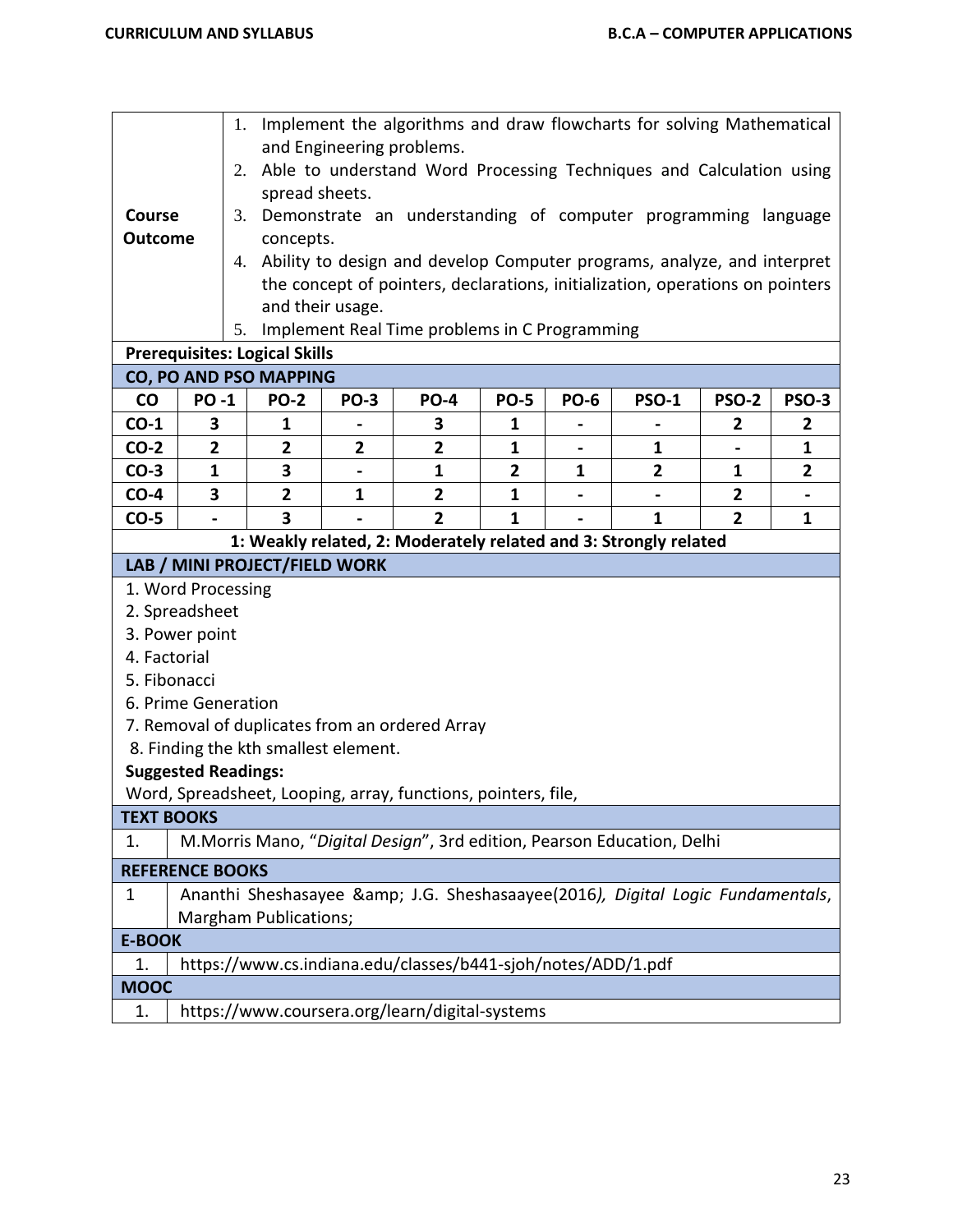|                    | <b>COURSE TITLE</b> |                               |                               |                         | <b>C PROGRAMMING LABORATORY</b>                                  |                |                |                         | <b>CREDITS</b>                                                                                 | $\mathbf{1}$                 |
|--------------------|---------------------|-------------------------------|-------------------------------|-------------------------|------------------------------------------------------------------|----------------|----------------|-------------------------|------------------------------------------------------------------------------------------------|------------------------------|
|                    | <b>COURSE CODE</b>  |                               | <b>BCB2132</b>                |                         | <b>COURSE CATEGORY</b>                                           |                | <b>PC</b>      | $L-T-P-S$               | $0 - 0 - 2 - 0$                                                                                |                              |
|                    |                     |                               |                               |                         |                                                                  |                | 26th ACM       |                         | <b>LEARNING</b>                                                                                |                              |
| <b>Version</b>     |                     | 1.0                           |                               | <b>Approval Details</b> |                                                                  |                | 23-03-2019     |                         | <b>LEVEL</b>                                                                                   | <b>BTL-3</b>                 |
|                    |                     | <b>ASSESSMENT SCHEME</b>      |                               |                         |                                                                  |                |                |                         |                                                                                                |                              |
|                    |                     |                               |                               |                         | <b>CIA</b>                                                       |                |                |                         |                                                                                                | <b>ESE</b>                   |
|                    |                     |                               |                               |                         | 80%                                                              |                |                |                         |                                                                                                | 20%                          |
|                    |                     |                               |                               |                         |                                                                  |                |                |                         | The purpose of this course is to introduce to students to the field of                         |                              |
| <b>Course</b>      |                     |                               |                               |                         |                                                                  |                |                |                         | programming using C language. The students will be able to enhance their                       |                              |
| <b>Description</b> |                     |                               |                               |                         |                                                                  |                |                |                         | analyzing and problem-solving skills and use the same for writing programs in                  |                              |
|                    |                     | C.                            |                               |                         |                                                                  |                |                |                         |                                                                                                |                              |
|                    |                     | 1.                            |                               |                         | To make the student learn a programming language.                |                |                |                         |                                                                                                |                              |
| <b>Course</b>      |                     | 2.                            |                               |                         | To learn about problem solving techniques                        |                |                |                         |                                                                                                |                              |
| <b>Objective</b>   |                     | 3.                            |                               |                         | To teach the students about file handling methods                |                |                |                         |                                                                                                |                              |
|                    |                     | 4.                            |                               |                         |                                                                  |                |                |                         | To teach the students to write programs in C to solve problems.                                |                              |
|                    |                     |                               |                               |                         |                                                                  |                |                |                         | Upon completion of this course, the students should be able to                                 |                              |
|                    |                     | 1.                            |                               |                         | Implement real time Problems                                     |                |                |                         |                                                                                                |                              |
| <b>Course</b>      |                     |                               |                               |                         | 2. Apply control structures to solve problems.                   |                |                |                         |                                                                                                |                              |
| <b>Outcome</b>     |                     | 3.                            | create arrays and pointer     |                         |                                                                  |                |                |                         |                                                                                                |                              |
|                    |                     | 4.                            |                               |                         | Implement real time problem                                      |                |                |                         |                                                                                                |                              |
|                    |                     | 5.                            |                               |                         | To implement structures and Files                                |                |                |                         |                                                                                                |                              |
|                    |                     | <b>CO, PO AND PSO MAPPING</b> |                               |                         |                                                                  |                |                |                         |                                                                                                |                              |
| CO                 |                     | <b>PO-1</b>                   | <b>PO-2</b>                   | <b>PO-3</b>             | <b>PO-4</b>                                                      | <b>PO-5</b>    | <b>PO-6</b>    | <b>PSO-1</b>            | <b>PSO-2</b>                                                                                   | <b>PSO-3</b>                 |
| $CO-1$             |                     | 3                             |                               | 2                       | 1                                                                |                | 1              |                         | 1                                                                                              | $\overline{2}$               |
| $CO-2$             |                     | $\overline{2}$                | $\mathbf{1}$                  | $\overline{2}$          | $\overline{2}$                                                   | $\mathbf{1}$   | $\overline{2}$ | 3                       | $\overline{2}$                                                                                 |                              |
| $CO-3$             |                     | 3                             |                               | 3                       | $\mathbf{1}$                                                     |                | 1              | $\overline{\mathbf{2}}$ |                                                                                                | $\overline{2}$               |
| $CO-4$             |                     | $\mathbf{1}$                  |                               | $\overline{2}$          | $\overline{2}$                                                   | $\mathbf{1}$   | $\overline{2}$ |                         | $\overline{2}$                                                                                 | $\mathbf{1}$                 |
| $CO-5$             |                     | $\overline{2}$                | $\mathbf{1}$                  | 1                       | $\mathbf{1}$                                                     | $\overline{2}$ | $\mathbf{1}$   | $\overline{2}$          | $\mathbf{1}$                                                                                   | $\qquad \qquad \blacksquare$ |
|                    |                     |                               |                               |                         | 1: Weakly related, 2: Moderately related and 3: Strongly related |                |                |                         |                                                                                                |                              |
|                    |                     |                               | LAB / MINI PROJECT/FIELD WORK |                         |                                                                  |                |                |                         |                                                                                                |                              |
| 1                  |                     |                               | Input / output function       |                         |                                                                  |                |                |                         |                                                                                                |                              |
| $\overline{2}$     |                     | <b>Control statements</b>     |                               |                         |                                                                  |                |                |                         |                                                                                                |                              |
| 3                  |                     | Functions                     |                               |                         |                                                                  |                |                |                         |                                                                                                |                              |
| 4                  | Arrays              |                               |                               |                         |                                                                  |                |                |                         |                                                                                                |                              |
| 5                  | Pointers            |                               |                               |                         |                                                                  |                |                |                         |                                                                                                |                              |
| 6                  |                     |                               | <b>Structures and Unions</b>  |                         |                                                                  |                |                |                         |                                                                                                |                              |
| 7                  | <b>Files</b>        |                               |                               |                         |                                                                  |                |                |                         |                                                                                                |                              |
|                    |                     |                               |                               |                         |                                                                  |                |                |                         | Using case studies on: Roots of a quadratic equation, Measures of location – Matrix Operations |                              |
|                    |                     |                               |                               |                         |                                                                  |                |                |                         | -Evaluation of trigonometric functions - Pay roll problems. String operations like substring,  |                              |
|                    |                     |                               |                               |                         |                                                                  |                |                |                         | concatenation, finding a string from a given paragraph, finding the number of words in a       |                              |
| paragraph.         |                     |                               |                               |                         |                                                                  |                |                |                         |                                                                                                |                              |

**TEXT BOOKS**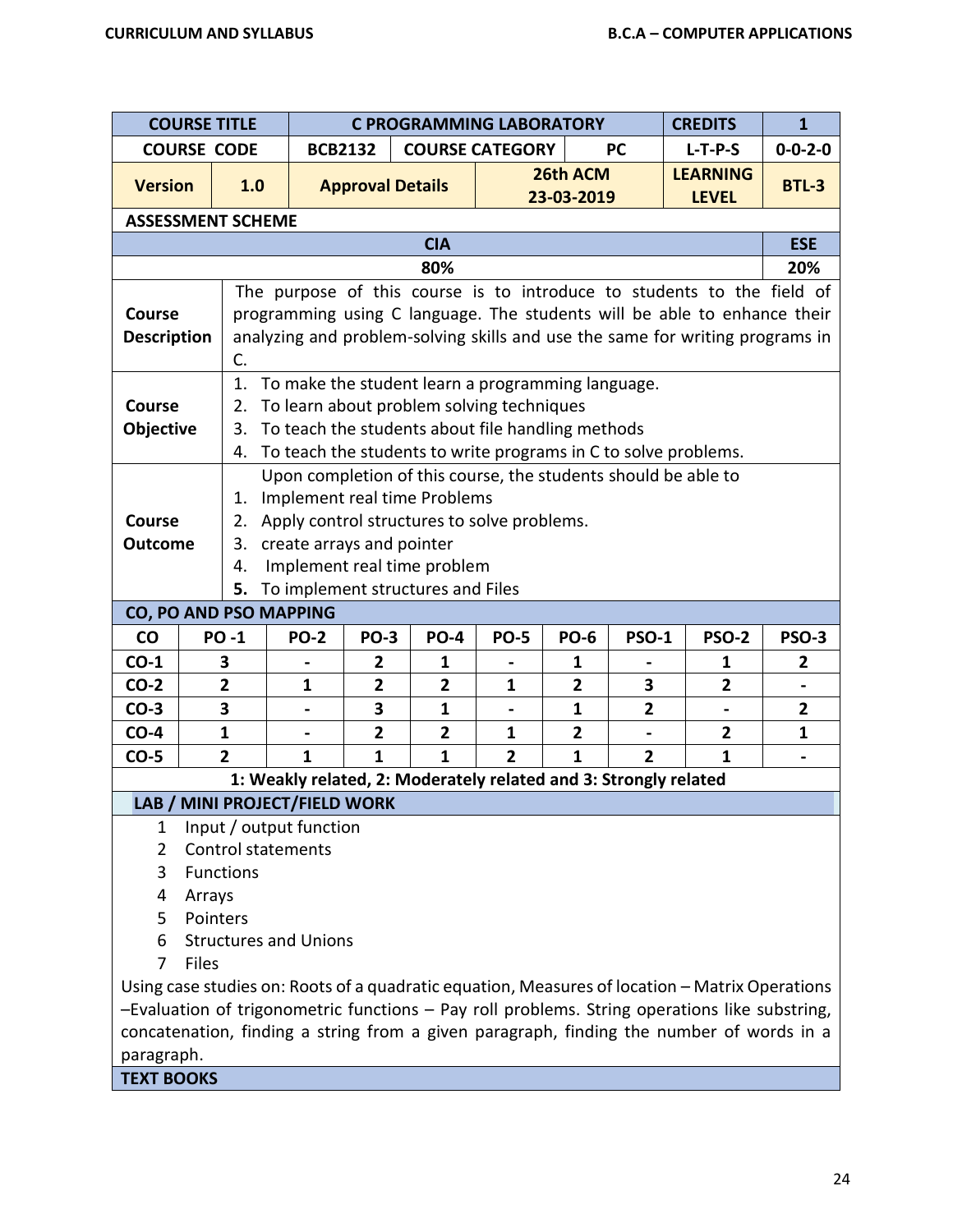| 1.             | E Balagurusamy(2017), "Programming in Ansi C". McGraw Hill Education India<br>Private Limited |
|----------------|-----------------------------------------------------------------------------------------------|
| 2.             | H. Schildt(2017), C: The Complete Reference, 4 <sup>th</sup> Edition, TMH Edition.            |
|                | <b>REFERENCE BOOKS</b>                                                                        |
| $\mathbf{1}$ . | B.W. Kernighan and D.M.Ritehie(2015), The C Programming Language, 2 <sup>nd</sup> Edition,    |
|                | PHI.                                                                                          |
| <b>E BOOKS</b> |                                                                                               |
| $\mathbf{1}$ . | http://www.cplusplus.com                                                                      |
| <b>MOOC</b>    |                                                                                               |
| 1.             | https://www.coursera.org/specializations/c-programming                                        |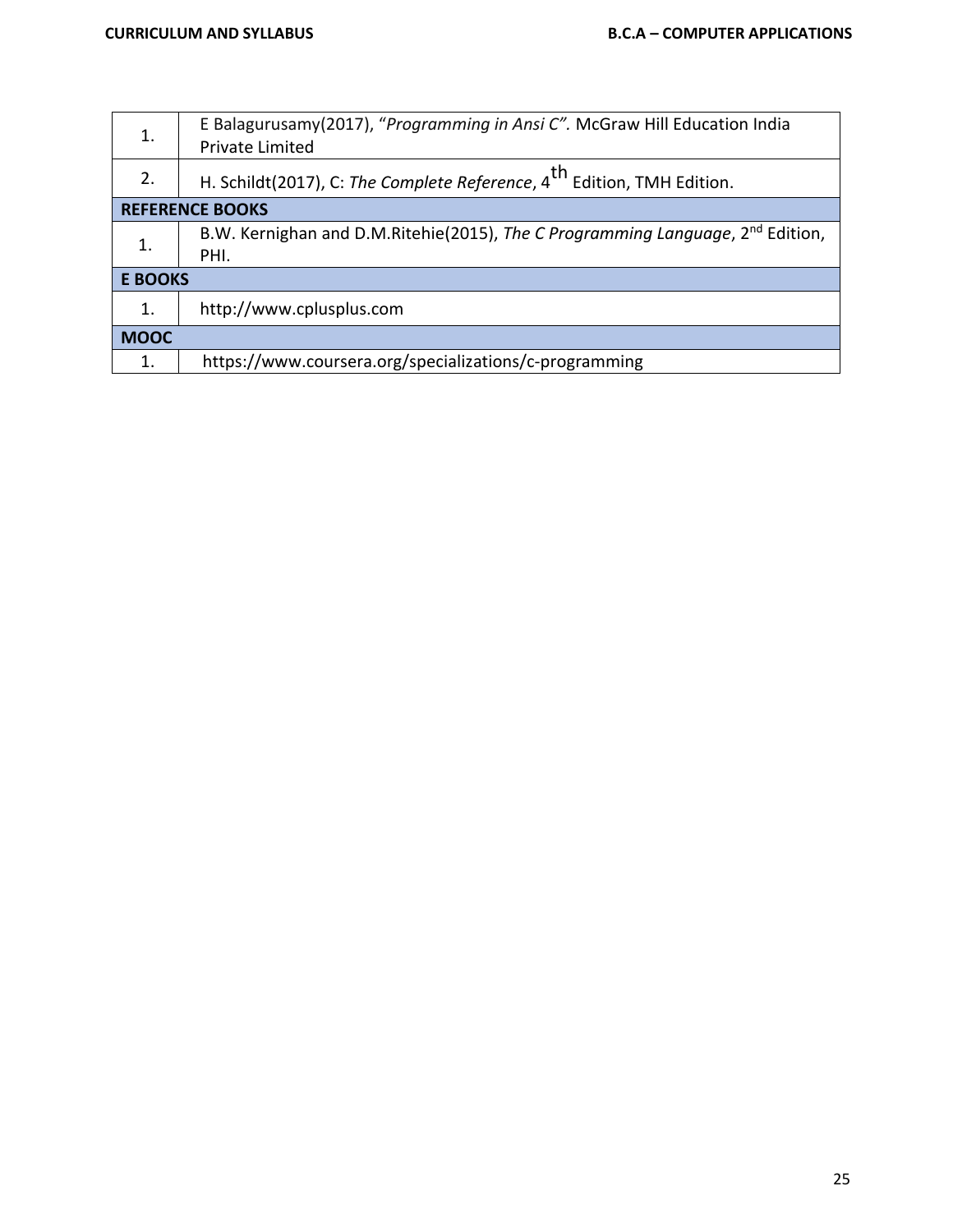| <b>COURSE TITLE</b>                                                                                                                                                                                                                                                                                                                                                                                           |             |                                                                                                                                                                                                                                                                                                                                                                                                                                                                                                                                                                                                                                                                                                                                                                                                                 |                                                                                                                                                                                                                                                                                                                                                                                                                                                                                                                                                                                                                                                                    | <b>ENGLISH II</b> |                         |             |                        |                                 |              | $\overline{\mathbf{3}}$ |  |  |
|---------------------------------------------------------------------------------------------------------------------------------------------------------------------------------------------------------------------------------------------------------------------------------------------------------------------------------------------------------------------------------------------------------------|-------------|-----------------------------------------------------------------------------------------------------------------------------------------------------------------------------------------------------------------------------------------------------------------------------------------------------------------------------------------------------------------------------------------------------------------------------------------------------------------------------------------------------------------------------------------------------------------------------------------------------------------------------------------------------------------------------------------------------------------------------------------------------------------------------------------------------------------|--------------------------------------------------------------------------------------------------------------------------------------------------------------------------------------------------------------------------------------------------------------------------------------------------------------------------------------------------------------------------------------------------------------------------------------------------------------------------------------------------------------------------------------------------------------------------------------------------------------------------------------------------------------------|-------------------|-------------------------|-------------|------------------------|---------------------------------|--------------|-------------------------|--|--|
| <b>COURSE CODE</b>                                                                                                                                                                                                                                                                                                                                                                                            |             |                                                                                                                                                                                                                                                                                                                                                                                                                                                                                                                                                                                                                                                                                                                                                                                                                 | <b>ELA4116</b>                                                                                                                                                                                                                                                                                                                                                                                                                                                                                                                                                                                                                                                     |                   | <b>COURSE CATEGORY</b>  |             | <b>BS</b>              | $L-T-P-S$                       |              | $3 - 0 - 0 - 0$         |  |  |
| <b>Version</b>                                                                                                                                                                                                                                                                                                                                                                                                | 1.0         |                                                                                                                                                                                                                                                                                                                                                                                                                                                                                                                                                                                                                                                                                                                                                                                                                 |                                                                                                                                                                                                                                                                                                                                                                                                                                                                                                                                                                                                                                                                    |                   | <b>Approval Details</b> |             | 26th ACM<br>23-03-2019 | <b>LEARNING</b><br><b>LEVEL</b> |              | <b>BTL-4</b>            |  |  |
| <b>ASSESSMENT SCHEME</b>                                                                                                                                                                                                                                                                                                                                                                                      |             |                                                                                                                                                                                                                                                                                                                                                                                                                                                                                                                                                                                                                                                                                                                                                                                                                 |                                                                                                                                                                                                                                                                                                                                                                                                                                                                                                                                                                                                                                                                    |                   |                         |             |                        |                                 |              |                         |  |  |
| <b>First</b>                                                                                                                                                                                                                                                                                                                                                                                                  |             |                                                                                                                                                                                                                                                                                                                                                                                                                                                                                                                                                                                                                                                                                                                                                                                                                 | <b>Second</b>                                                                                                                                                                                                                                                                                                                                                                                                                                                                                                                                                                                                                                                      |                   | Seminar/                |             | <b>Surprise</b>        |                                 |              |                         |  |  |
| <b>Periodical</b>                                                                                                                                                                                                                                                                                                                                                                                             |             |                                                                                                                                                                                                                                                                                                                                                                                                                                                                                                                                                                                                                                                                                                                                                                                                                 | <b>Periodical</b>                                                                                                                                                                                                                                                                                                                                                                                                                                                                                                                                                                                                                                                  |                   | Assignments/            |             | Test / Quiz            | <b>Attendance</b>               |              | <b>ESE</b>              |  |  |
| <b>Assessment</b>                                                                                                                                                                                                                                                                                                                                                                                             |             |                                                                                                                                                                                                                                                                                                                                                                                                                                                                                                                                                                                                                                                                                                                                                                                                                 | <b>Assessment</b>                                                                                                                                                                                                                                                                                                                                                                                                                                                                                                                                                                                                                                                  |                   | Project                 |             |                        |                                 |              |                         |  |  |
| 15%                                                                                                                                                                                                                                                                                                                                                                                                           |             |                                                                                                                                                                                                                                                                                                                                                                                                                                                                                                                                                                                                                                                                                                                                                                                                                 | 15%                                                                                                                                                                                                                                                                                                                                                                                                                                                                                                                                                                                                                                                                | 10%<br>5%         |                         |             |                        |                                 | 50%<br>5%    |                         |  |  |
| This course has been designed to develop students' language skills and<br>communication needs. It attempts to develop their proficiency through oral<br><b>Course</b><br>communication skills with application knowledge of grammar and vocabulary.<br><b>Description</b><br>This course teaches students how to communicate accurately, appropriately<br>and fluently in professional and social situations. |             |                                                                                                                                                                                                                                                                                                                                                                                                                                                                                                                                                                                                                                                                                                                                                                                                                 |                                                                                                                                                                                                                                                                                                                                                                                                                                                                                                                                                                                                                                                                    |                   |                         |             |                        |                                 |              |                         |  |  |
| <b>Course</b><br>Objective                                                                                                                                                                                                                                                                                                                                                                                    |             | To communicate effectively with grammatical accuracy and socio-cultural<br>1.<br>appropriacy with friends, classmates and other persons in the social circle<br>To design and formulate one's own ideas, investigate and develop<br>2.<br>solutions for problems and make effective presentations<br>3. To create, select appropriate techniques and use modern tools for<br>communication such as mails, advertising materials, brochures, bills,<br>vouchers and other essential modes of writing discourse<br>To apply reasoning for contextual knowledge received from media<br>4.<br>discourse so as to gain the attention of the reader (print media) and viewer<br>(visual media)<br>To use modern tools and learning materials such as MOOC, NPTEL and<br>5.<br>display a passion for extensive reading |                                                                                                                                                                                                                                                                                                                                                                                                                                                                                                                                                                                                                                                                    |                   |                         |             |                        |                                 |              |                         |  |  |
| Course<br><b>Outcome</b>                                                                                                                                                                                                                                                                                                                                                                                      |             | 3.                                                                                                                                                                                                                                                                                                                                                                                                                                                                                                                                                                                                                                                                                                                                                                                                              | Upon completion of this course, the students will be able to<br>Describe objects, places, landscapes, people, natural processes and<br>1.<br>upgrade from grammatical competence to communicative competence<br>through problem solving tasks<br>Develop presentation skills and effective seminar participation<br>2.<br>Develop business communication<br>Identify and list natural ways of functioning in contexts, based on short<br>4.<br>extracts taken from news reading, advertisements, plays, or dialogues<br>from media<br>Perform self-check grammar tests to improve grammatical accuracy<br>5.<br>Prerequisites: Plus Two English-Intermediate Level |                   |                         |             |                        |                                 |              |                         |  |  |
|                                                                                                                                                                                                                                                                                                                                                                                                               |             |                                                                                                                                                                                                                                                                                                                                                                                                                                                                                                                                                                                                                                                                                                                                                                                                                 | CO, PO AND PSO MAPPING                                                                                                                                                                                                                                                                                                                                                                                                                                                                                                                                                                                                                                             |                   |                         |             |                        |                                 |              |                         |  |  |
| <b>CO</b>                                                                                                                                                                                                                                                                                                                                                                                                     | <b>PO-1</b> |                                                                                                                                                                                                                                                                                                                                                                                                                                                                                                                                                                                                                                                                                                                                                                                                                 | <b>PO-2</b>                                                                                                                                                                                                                                                                                                                                                                                                                                                                                                                                                                                                                                                        | <b>PO-3</b>       | <b>PO-4</b>             | <b>PO-5</b> | <b>PO-6</b>            | <b>PSO-1</b>                    | <b>PSO-2</b> | PSO-3                   |  |  |
| $CO-1$                                                                                                                                                                                                                                                                                                                                                                                                        | 1           |                                                                                                                                                                                                                                                                                                                                                                                                                                                                                                                                                                                                                                                                                                                                                                                                                 |                                                                                                                                                                                                                                                                                                                                                                                                                                                                                                                                                                                                                                                                    |                   |                         | 1           | 3                      | 1                               | 2            |                         |  |  |
| $CO-2$                                                                                                                                                                                                                                                                                                                                                                                                        | 1           |                                                                                                                                                                                                                                                                                                                                                                                                                                                                                                                                                                                                                                                                                                                                                                                                                 | 1                                                                                                                                                                                                                                                                                                                                                                                                                                                                                                                                                                                                                                                                  |                   | 1                       |             |                        | 1                               | 1            | 1                       |  |  |
| $CO-3$                                                                                                                                                                                                                                                                                                                                                                                                        | 2           |                                                                                                                                                                                                                                                                                                                                                                                                                                                                                                                                                                                                                                                                                                                                                                                                                 |                                                                                                                                                                                                                                                                                                                                                                                                                                                                                                                                                                                                                                                                    |                   | ٠                       |             | $\overline{2}$         | $\mathbf{1}$                    | 2            |                         |  |  |

### **SEMESTER- II**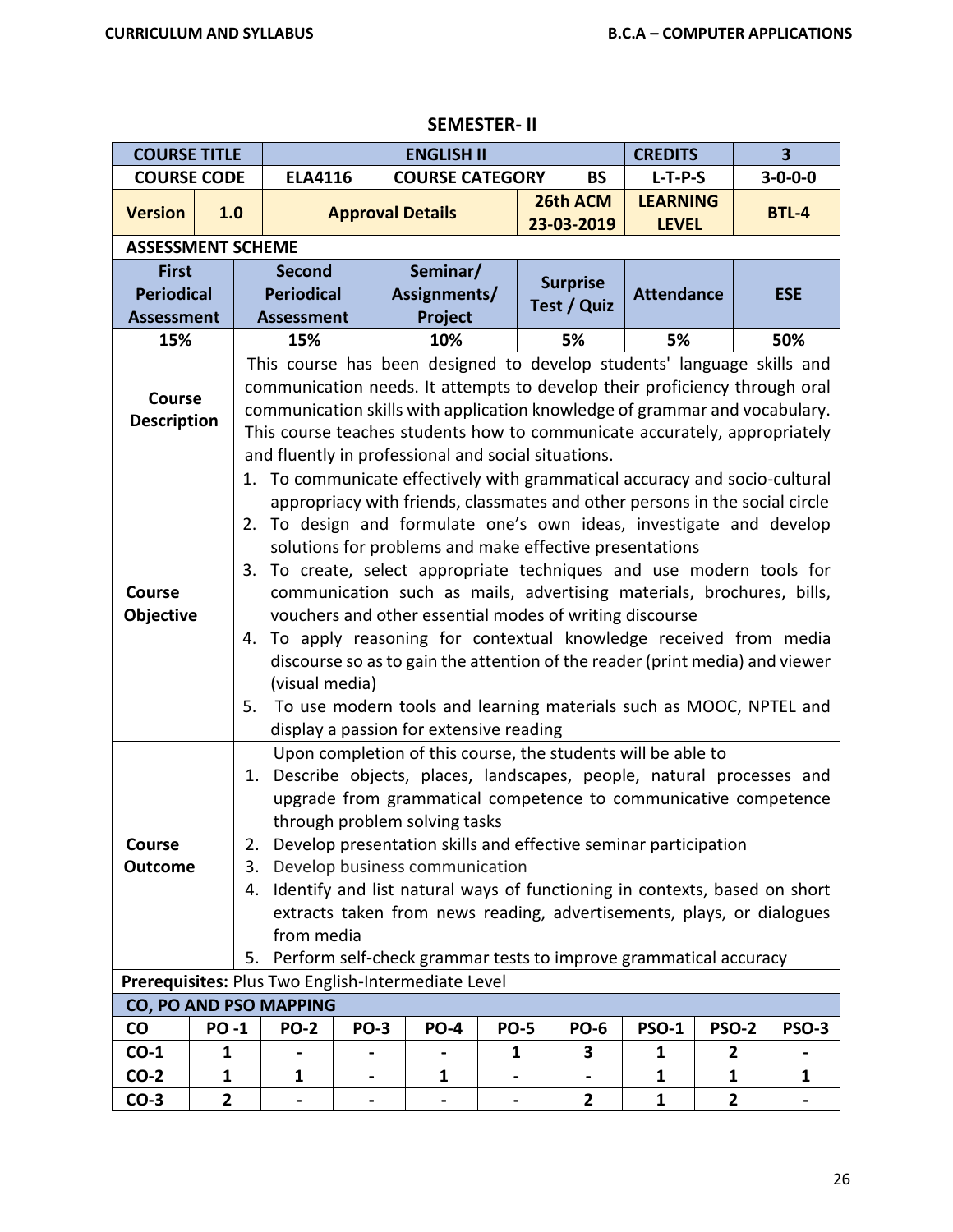| $CO-4$                                                                                                                                                                |                              |                                                                                       | $\mathbf{1}$ |  |   |        | 1           | $\mathbf{1}$        | $\mathbf{1}$ |
|-----------------------------------------------------------------------------------------------------------------------------------------------------------------------|------------------------------|---------------------------------------------------------------------------------------|--------------|--|---|--------|-------------|---------------------|--------------|
| $CO-5$                                                                                                                                                                |                              |                                                                                       |              |  | 1 | 3      | $\mathbf 1$ | 2                   |              |
|                                                                                                                                                                       |                              | 1: Weakly related, 2: Moderately related and 3: Strongly related                      |              |  |   |        |             |                     |              |
|                                                                                                                                                                       |                              | <b>MODULE 1: COMMUNICATIVE WRITING</b>                                                |              |  |   |        |             |                     | (9L)         |
|                                                                                                                                                                       |                              | Messages (informal, formal) - Memos - Formal letters of invitation - personal letters |              |  |   |        |             |                     |              |
|                                                                                                                                                                       |                              | of invitation - Writing formal letters (a) business (b) official - Short paragraphs - |              |  |   |        |             |                     |              |
|                                                                                                                                                                       |                              | Describing objects, places, landscapes, people, natural processes, describing         |              |  |   |        |             |                     |              |
|                                                                                                                                                                       |                              | processes (man-made) - Expanding short aphorisms, proverbs, quotes, idioms etc.       |              |  |   |        |             |                     |              |
|                                                                                                                                                                       |                              | into short paragraphs - Making posters for various occasions such as World Wildlife   |              |  |   |        |             |                     |              |
|                                                                                                                                                                       |                              | Day, AIDS Awareness, Anti-Ragging etc.                                                |              |  |   |        |             |                     |              |
| <b>Suggested Activities:</b><br>Writing (a)Short publicity materials, (b) Brochures (c) user manuals, (d)warranty                                                     |                              |                                                                                       |              |  |   |        |             |                     |              |
|                                                                                                                                                                       |                              |                                                                                       |              |  |   |        |             |                     | $CO-1$       |
|                                                                                                                                                                       | cards (e) captions           |                                                                                       |              |  |   |        |             |                     | <b>BTL-2</b> |
|                                                                                                                                                                       | <b>Suggested Reading:</b>    | 1. Cambridge Academic English, An integrated skills course for EAP by Martin          |              |  |   |        |             |                     |              |
|                                                                                                                                                                       |                              | Hewings and Craig Thaine, by Cambridge University Press, 2014                         |              |  |   |        |             |                     |              |
|                                                                                                                                                                       |                              | 2. Professional Speaking Skills by Aruna Koneru, Oxford Press, 2015                   |              |  |   |        |             |                     |              |
|                                                                                                                                                                       |                              | 3. Embark, English for Under Graduates by Steve Hart, Arvind Nair, Veena              |              |  |   |        |             |                     |              |
|                                                                                                                                                                       |                              | Bhambhani, Cambridge University Press 2016.                                           |              |  |   |        |             |                     |              |
|                                                                                                                                                                       |                              | 4. English for Life and the Workplace Through LSRW&T skills, by Dolly John, Pearson   |              |  |   |        |             |                     |              |
|                                                                                                                                                                       | Publications, 2014 edition   |                                                                                       |              |  |   |        |             |                     |              |
|                                                                                                                                                                       |                              | <b>MODULE 2-SKILLS FOR ACADEMIC PURPOSES</b>                                          |              |  |   |        |             |                     | (9L)         |
|                                                                                                                                                                       |                              | Enriching word power -- Language in use -- Listening comprehension -- Group           |              |  |   |        |             |                     |              |
|                                                                                                                                                                       |                              | discussion -- Note making -- Intensive reading -- Interpretation                      |              |  |   |        |             | -- Interview skills |              |
|                                                                                                                                                                       |                              | - E mail writing -- Synthesizing information from various sources --Expanding quotes  |              |  |   |        |             |                     |              |
|                                                                                                                                                                       |                              | - Job applications - Preparing CV - Preparing the profiles of organizations and       |              |  |   |        |             |                     |              |
|                                                                                                                                                                       |                              | institutions - Presentation skills - Effective seminar participation                  |              |  |   |        |             |                     |              |
|                                                                                                                                                                       | <b>Suggested activities:</b> |                                                                                       |              |  |   |        |             |                     | $CO-2$       |
|                                                                                                                                                                       |                              | Preparation and Writing of Slides, Embellishments - Oral presentation - Self          |              |  |   |        |             |                     | <b>BTL-3</b> |
|                                                                                                                                                                       |                              | Evaluation - Listening and note taking, identifying hard spots, framing questions &   |              |  |   |        |             |                     |              |
|                                                                                                                                                                       |                              | Raising doubts / Seeking clarifications (Seminar)                                     |              |  |   |        |             |                     |              |
|                                                                                                                                                                       | <b>Suggested sources:</b>    |                                                                                       |              |  |   |        |             |                     |              |
|                                                                                                                                                                       | Publications, 2014 edition   | English for Life and the Workplace Through LSRW&T skills, by Dolly John, Pearson      |              |  |   |        |             |                     |              |
|                                                                                                                                                                       |                              | MODULE - 3 : BUSINESS COMMUNICATION (WRITTEN)                                         |              |  |   |        |             |                     | (9L)         |
|                                                                                                                                                                       |                              | Writing project proposals (pre-project stage) – writing project proceedings (while-   |              |  |   |        |             |                     |              |
|                                                                                                                                                                       |                              |                                                                                       |              |  |   |        |             |                     |              |
| project stage) - writing project reports (post-project stage) - writing project<br>evaluation $-$ Writing reviews of journal articles $-$ Business correspondence for |                              |                                                                                       |              |  |   |        |             |                     |              |
| various purposes such as placing orders, reminding, complaining, notifying damage                                                                                     |                              |                                                                                       |              |  |   | $CO-3$ |             |                     |              |
|                                                                                                                                                                       |                              | of consignment and demanding replacement, sales promotion                             |              |  |   |        |             |                     | <b>BTL-4</b> |
|                                                                                                                                                                       | <b>Suggested Activities:</b> |                                                                                       |              |  |   |        |             |                     |              |
|                                                                                                                                                                       |                              | writing gist of articles for putting them together in an edited form $-$ Writing      |              |  |   |        |             |                     |              |
|                                                                                                                                                                       |                              | transcripts of lectures and speeches on academic interest                             |              |  |   |        |             |                     |              |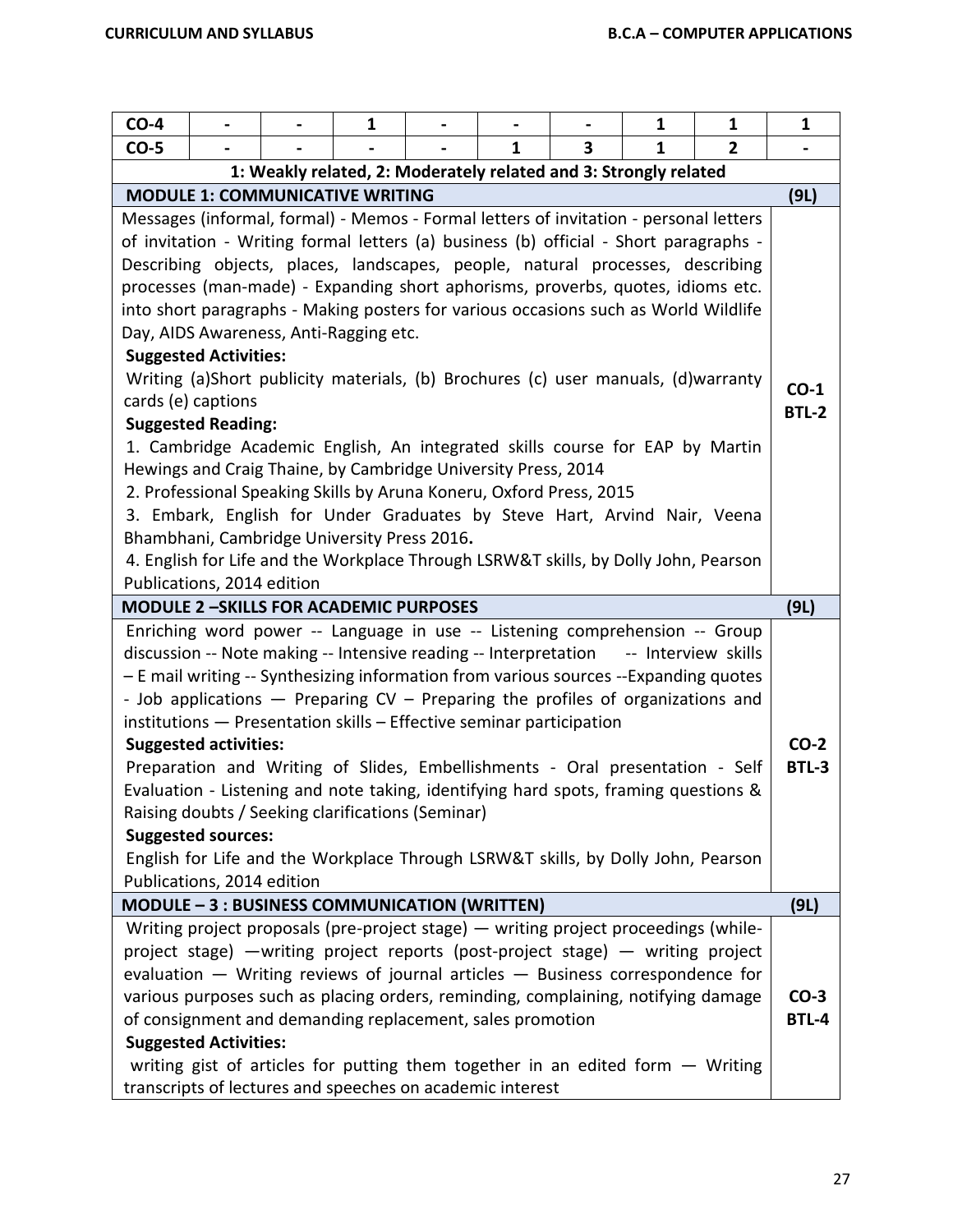|                | <b>Suggested sources:</b><br>Essential English Grammar by Raymond Murphy, Cambridge University Press, 2016 |              |
|----------------|------------------------------------------------------------------------------------------------------------|--------------|
|                | edition                                                                                                    |              |
|                | MODULE - 4 : WRITING FOR MEDIA (PRACTICE)                                                                  | (9L)         |
|                | From events to news story $-$ the various stages of development of news reporting                          |              |
|                | - Editing - Basics of editing; (i) At the level of contents & (ii) at the level of language                |              |
|                | - Advertisements - Electronic media and their advantages and limitations - Proof                           |              |
|                | reading                                                                                                    |              |
|                | <b>Suggested activities:</b>                                                                               | $CO-4$       |
|                | Identifying and listing natural ways of functioning in contexts, based on short                            | <b>BTL-3</b> |
|                | extracts taken from news reading, advertisements, plays, or dialogues from media                           |              |
|                | <b>Suggested sources:</b>                                                                                  |              |
|                | Embark, English for Under Graduates by Steve Hart, Arvind Nair, Veena Bhambhani,                           |              |
|                | Cambridge University Press 2016.                                                                           |              |
|                | <b>MODULE - 5 COMPREHENSION STRATEGIES</b>                                                                 | (9L)         |
|                | Silent reading and testing comprehension skills - Reading aloud and accuracy in                            |              |
|                | pronunciation $-Making$ short speeches before small groups to check fluency $-$                            |              |
|                | Writing small pieces of discourse meant for day-to-day communication - Writing                             |              |
|                | short academic pieces for exam purposes - Doing self-check grammar tests to                                |              |
|                | improve grammatical accuracy                                                                               | $CO-5$       |
|                | <b>Suggested Activities:</b>                                                                               | <b>BTL-1</b> |
|                | Reading primary sources—reading secondary sources and supporting the points                                |              |
|                | already gathered from the primary sources                                                                  |              |
|                | <b>Suggested Sources:</b>                                                                                  |              |
|                | Essential English Grammar by Raymond Murphy, Cambridge University Press, 2016                              |              |
|                | edition                                                                                                    |              |
|                | <b>TEXT BOOKS</b>                                                                                          |              |
| 1              | Martin Hewings , Craig Thaine (2014), Cambridge Academic English -an integrated skills                     |              |
|                | course for EAP, Cambridge University Press.                                                                |              |
| $\overline{2}$ | Raymond Murphy(2016), Essential English Grammar, Cambridge University Press.                               |              |
|                | <b>REFERENCE BOOKS</b>                                                                                     |              |
| 1              | Sabina Pillai and Agna Fernandez(2018), Soft Skills & Employability Skills, Cambridge                      |              |
|                | <b>University Press</b>                                                                                    |              |
| $\overline{2}$ | Aruna Koneru(2015), Professional Speaking Skills, Oxford Publications.                                     |              |
|                | <b>E BOOKS</b>                                                                                             |              |
| $\mathbf 1$    | https://www.britishcouncil.in/english/courses-business                                                     |              |
| $\overline{2}$ | http://www.bbc.co.uk/learningenglish/english/features/pronunciation                                        |              |
|                | <b>MOOC</b>                                                                                                |              |
| 1              | https://www.mooc-list.com/tags/english                                                                     |              |
| $\overline{2}$ | http://www.cambridgeenglish.org/learning-english/free-resources/mooc/                                      |              |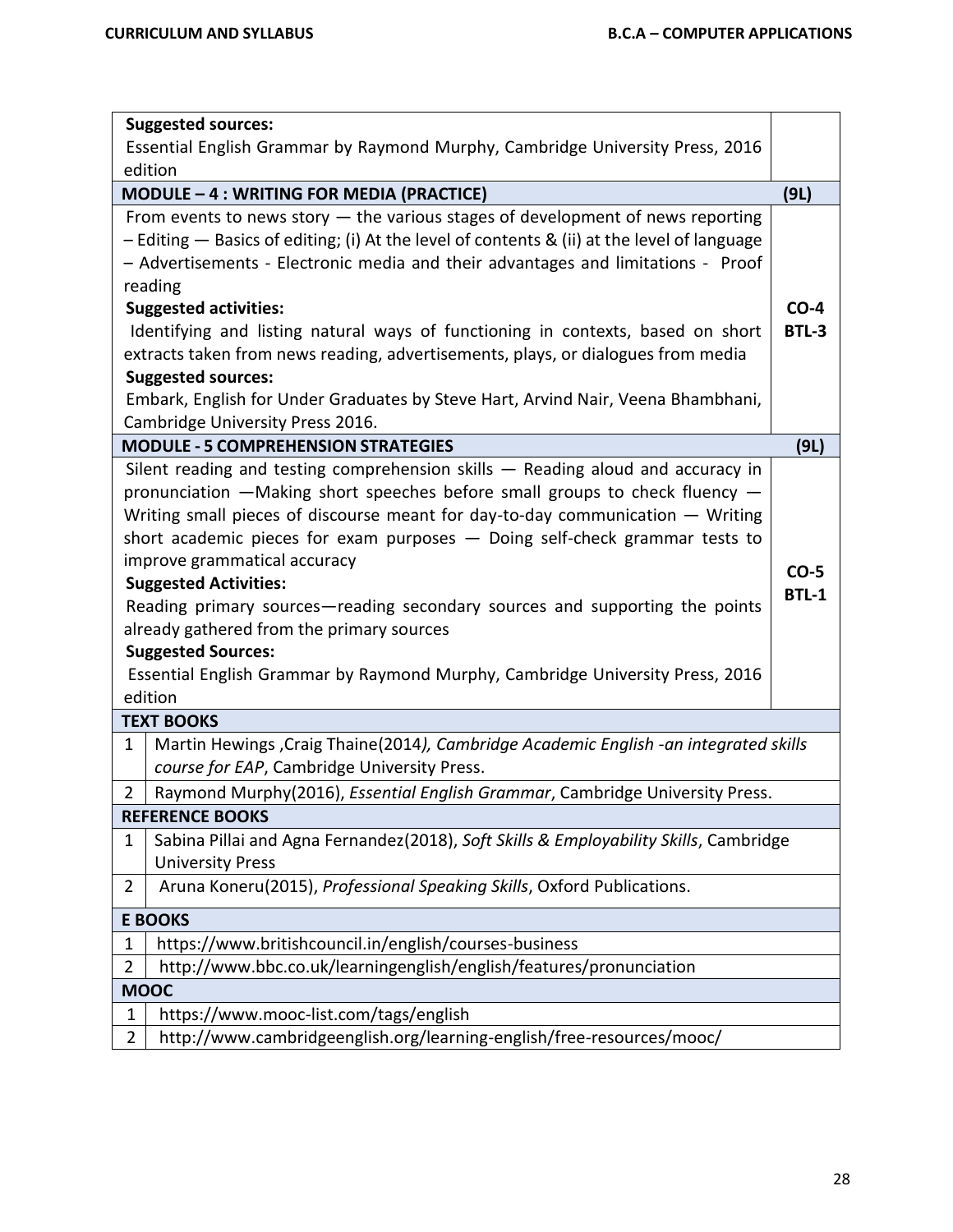| <b>COURSE TITLE</b>                          |                                           |                                                                                                                                                                                                                                                                                                                                                                                                                                                                                                                                                                                                                                                                                                  |                          | <b>BUSINESS STATISTICS</b>          |                |                                                                          | <b>CREDITS</b>                  |              | $\overline{\mathbf{4}}$ |
|----------------------------------------------|-------------------------------------------|--------------------------------------------------------------------------------------------------------------------------------------------------------------------------------------------------------------------------------------------------------------------------------------------------------------------------------------------------------------------------------------------------------------------------------------------------------------------------------------------------------------------------------------------------------------------------------------------------------------------------------------------------------------------------------------------------|--------------------------|-------------------------------------|----------------|--------------------------------------------------------------------------|---------------------------------|--------------|-------------------------|
| <b>COURSE CODE</b>                           |                                           | <b>GEA1116</b>                                                                                                                                                                                                                                                                                                                                                                                                                                                                                                                                                                                                                                                                                   |                          | <b>COURSE CATEGORY</b>              |                | <b>BS</b>                                                                | $L-T-P-S$                       |              | $3 - 1 - 0 - 0$         |
| <b>Version</b>                               | 1.0                                       |                                                                                                                                                                                                                                                                                                                                                                                                                                                                                                                                                                                                                                                                                                  | <b>Approval Details</b>  |                                     |                | 26th ACM<br>23-03-2019                                                   | <b>LEARNING</b><br><b>LEVEL</b> |              | <b>BTL-3</b>            |
| <b>ASSESSMENT SCHEME</b>                     |                                           |                                                                                                                                                                                                                                                                                                                                                                                                                                                                                                                                                                                                                                                                                                  |                          |                                     |                |                                                                          |                                 |              |                         |
| <b>First Periodical</b><br><b>Assessment</b> |                                           | <b>Second</b><br><b>Periodical</b><br><b>Assessment</b>                                                                                                                                                                                                                                                                                                                                                                                                                                                                                                                                                                                                                                          |                          | Seminar/<br>Assignments/<br>Project |                | <b>Surprise</b><br>Test / Quiz                                           | <b>Attendance</b>               |              | <b>ESE</b>              |
| 15%                                          |                                           | 15%                                                                                                                                                                                                                                                                                                                                                                                                                                                                                                                                                                                                                                                                                              |                          | 10%                                 |                | 5%                                                                       | 5%                              |              | 50%                     |
| Course<br><b>Description</b>                 |                                           | At the core, this course will teach you how to develop insights and make<br>decisions from data sets. It will provide a foundation for an understanding<br>of statistics and help you gain confidence leveraging statistics to create<br>strong business cases and make intelligent business decisions. This course<br>examines the use of descriptive statistics, time series, index numbers,<br>probability, confidence intervals, hypothesis testing, regression and<br>correlation analysis, t-tests, and applications of technology for statistical<br>analysis, including the interpretation of the relevance of statistical findings<br>for business problem solving and decision making. |                          |                                     |                |                                                                          |                                 |              |                         |
| <b>Course</b><br><b>Objective</b>            |                                           | 1. To obtain the knowledge to represent statistical data in occurrence with<br>time.<br>To understand to variable measure changes over the time in magnitude<br>2.<br>To able to reflect the chance that an event will happen.<br>3.<br>To understand and implement the sampling techniques.<br>4.                                                                                                                                                                                                                                                                                                                                                                                               |                          |                                     |                |                                                                          |                                 |              |                         |
| Course<br><b>Outcome</b>                     |                                           | To understand the statistical relationship between two variables.<br>5.<br>Upon completion of this course, the students will be able to<br>Describe the components of time series with examples.<br>1.<br>Compare and contrast the general level of magnitude of a group of<br>2.<br>related variables in two or more situation.<br>Apply Baye's theorem and can find the probability of the events.<br>3.<br>4. Formulate sampling techniques according to their sample size.<br>Recognize the statistical relationship between two variables and<br>5.<br>perform rank correlation and regression.                                                                                             |                          |                                     |                |                                                                          |                                 |              |                         |
| <b>Prerequisites: Statistics</b>             |                                           |                                                                                                                                                                                                                                                                                                                                                                                                                                                                                                                                                                                                                                                                                                  |                          |                                     |                |                                                                          |                                 |              |                         |
|                                              |                                           | <b>CO, PO AND PSO MAPPING</b>                                                                                                                                                                                                                                                                                                                                                                                                                                                                                                                                                                                                                                                                    |                          |                                     |                |                                                                          |                                 |              |                         |
| $\mathsf{co}\,$<br>$CO-1$                    | <b>PO-1</b><br>3                          | <b>PO-2</b>                                                                                                                                                                                                                                                                                                                                                                                                                                                                                                                                                                                                                                                                                      | <b>PO-3</b><br>2         | <b>PO-4</b><br>$\mathbf{2}$         | <b>PO-5</b>    | <b>PO-6</b>                                                              | <b>PSO-1</b><br>$\mathbf{2}$    | <b>PSO-2</b> | <b>PSO-3</b>            |
| $CO-2$                                       | 3                                         |                                                                                                                                                                                                                                                                                                                                                                                                                                                                                                                                                                                                                                                                                                  | $\mathbf{2}$             | $\mathbf{2}$                        |                | 2                                                                        | 3                               |              | $\mathbf{2}$            |
| $CO-3$                                       | 3                                         |                                                                                                                                                                                                                                                                                                                                                                                                                                                                                                                                                                                                                                                                                                  | $\overline{\phantom{a}}$ | $\overline{2}$                      | $\mathbf{1}$   | $\mathbf{1}$                                                             | $\blacksquare$                  | $\mathbf{2}$ | 1                       |
| $CO-4$                                       | 3                                         | 1                                                                                                                                                                                                                                                                                                                                                                                                                                                                                                                                                                                                                                                                                                | 1                        | 2                                   |                |                                                                          | 1                               |              | $\mathbf{2}$            |
| $CO-5$                                       | 3                                         |                                                                                                                                                                                                                                                                                                                                                                                                                                                                                                                                                                                                                                                                                                  |                          | $\overline{2}$                      | $\overline{2}$ | $\mathbf{1}$                                                             | 3                               |              | $\overline{2}$          |
|                                              |                                           |                                                                                                                                                                                                                                                                                                                                                                                                                                                                                                                                                                                                                                                                                                  |                          |                                     |                | 1: Weakly related, 2: Moderately related and 3: Strongly related         |                                 |              |                         |
|                                              | <b>MODULE 1: TIME SERIES</b><br>$(9L+3T)$ |                                                                                                                                                                                                                                                                                                                                                                                                                                                                                                                                                                                                                                                                                                  |                          |                                     |                |                                                                          |                                 |              |                         |
|                                              |                                           |                                                                                                                                                                                                                                                                                                                                                                                                                                                                                                                                                                                                                                                                                                  |                          |                                     |                | Time Series - Component of Time Series - Graphical Method - Semi Average |                                 |              | $CO-1$                  |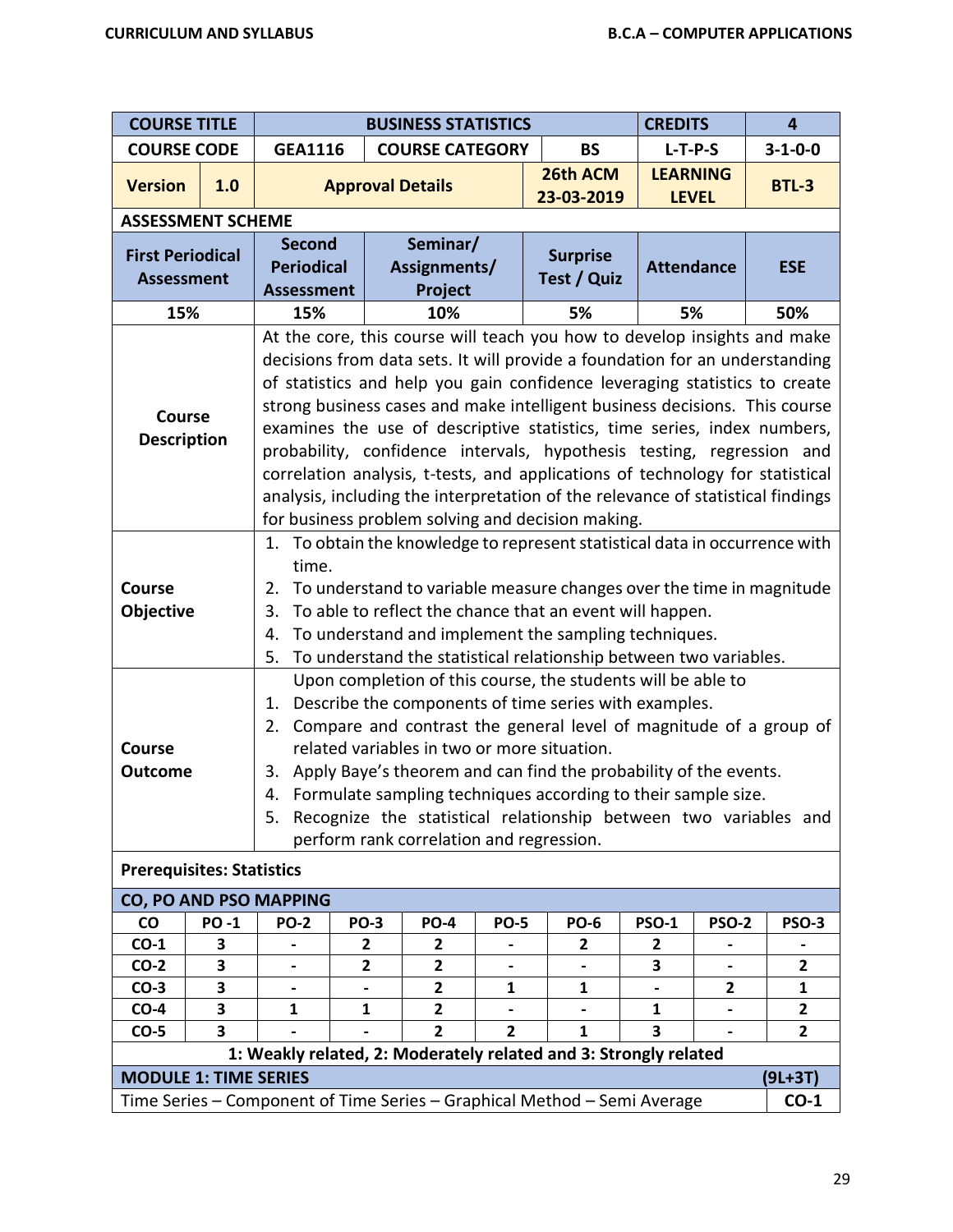| Method - Method of Least Square - Moving Average Method - Seasonal Variation                                                                                                                                        |                                                                                                                                                                                    |                        |  |  |  |  |  |
|---------------------------------------------------------------------------------------------------------------------------------------------------------------------------------------------------------------------|------------------------------------------------------------------------------------------------------------------------------------------------------------------------------------|------------------------|--|--|--|--|--|
|                                                                                                                                                                                                                     | <b>Suggested Readings: Time series.</b>                                                                                                                                            |                        |  |  |  |  |  |
|                                                                                                                                                                                                                     | <b>MODULE 2: INDEX NUMBERS</b>                                                                                                                                                     | $(9L+3T)$              |  |  |  |  |  |
|                                                                                                                                                                                                                     | Index Numbers - Aggregative and Relative Index - Chain and Fixed Index -<br>Wholesale Index - Cost of Living Index.<br><b>Suggested Readings: Basic statistics</b>                 | $CO-2$<br><b>BTL-2</b> |  |  |  |  |  |
|                                                                                                                                                                                                                     | <b>MODULE 3: PROBABILITY</b>                                                                                                                                                       | $(9L+3T)$              |  |  |  |  |  |
|                                                                                                                                                                                                                     | Probability - Addition and Multiplication Theorem - Conditional probability -<br>Baye's Theorem (without proof) - Simple problems.<br>Suggested Readings: Problems based on events | $CO-3$<br><b>BTL-3</b> |  |  |  |  |  |
|                                                                                                                                                                                                                     | <b>MODULE 4: TESTING OF HYPOTHESIS</b>                                                                                                                                             | $(9L+3T)$              |  |  |  |  |  |
| Sampling Techniques - Types of Sample and Sampling procedures - Tests of<br>$CO-4$<br>Significance - Normal, t, F, Chi -square - Simple problems.<br><b>BTL-2</b><br>Suggested Readings: Different types of samples |                                                                                                                                                                                    |                        |  |  |  |  |  |
| <b>MODULE 5: CORRELATION AND REGRESSION</b>                                                                                                                                                                         |                                                                                                                                                                                    |                        |  |  |  |  |  |
|                                                                                                                                                                                                                     |                                                                                                                                                                                    | $(9L+3T)$              |  |  |  |  |  |
|                                                                                                                                                                                                                     | Correlation: Rank correlation coefficient - Regression.                                                                                                                            | $CO-5$                 |  |  |  |  |  |
|                                                                                                                                                                                                                     | Suggested Readings: Statistical relationship between variables.                                                                                                                    | <b>BTL-2</b>           |  |  |  |  |  |
|                                                                                                                                                                                                                     | <b>TEXT BOOKS</b>                                                                                                                                                                  |                        |  |  |  |  |  |
| 1.                                                                                                                                                                                                                  | S.P Gupta(2017), Statistical Methods -Sultan Chand and sons                                                                                                                        |                        |  |  |  |  |  |
|                                                                                                                                                                                                                     | <b>REFERENCE BOOKS</b>                                                                                                                                                             |                        |  |  |  |  |  |
| 1.                                                                                                                                                                                                                  | Dr. P.R. Vittal(2012) Introduction to Operations Research, Margham Publications.                                                                                                   |                        |  |  |  |  |  |
| 2.                                                                                                                                                                                                                  | Snedecor G. W. & Cochran W. G (2014) , Statistical Methods, Oxford and IBH                                                                                                         |                        |  |  |  |  |  |
| <b>E BOOKS</b>                                                                                                                                                                                                      |                                                                                                                                                                                    |                        |  |  |  |  |  |
| 1.                                                                                                                                                                                                                  | https://www.elsevier.com/books/statistical-methods/freund/978-0-08-049822-5                                                                                                        |                        |  |  |  |  |  |
| <b>MOOC</b>                                                                                                                                                                                                         |                                                                                                                                                                                    |                        |  |  |  |  |  |

| <b>COURSE TITLE</b>                                    |                          |                                                                                                                                                                                                                                                                                                                                           | <b>DATA STRUCTURES</b>                     |                         |                        | <b>CREDITS</b>                  | 4               |  |  |  |
|--------------------------------------------------------|--------------------------|-------------------------------------------------------------------------------------------------------------------------------------------------------------------------------------------------------------------------------------------------------------------------------------------------------------------------------------------|--------------------------------------------|-------------------------|------------------------|---------------------------------|-----------------|--|--|--|
| <b>COURSE CODE</b>                                     |                          | <b>BCB2116</b>                                                                                                                                                                                                                                                                                                                            | <b>COURSE CATEGORY</b>                     |                         | <b>PC</b>              | $L-T-P-S$                       | $3 - 1 - 0 - 0$ |  |  |  |
| <b>Version</b>                                         | 1.0                      |                                                                                                                                                                                                                                                                                                                                           | <b>Approval Details</b>                    |                         | 26th ACM<br>23-03-2019 | <b>LEARNING</b><br><b>LEVEL</b> | BTL-4           |  |  |  |
|                                                        | <b>ASSESSMENT SCHEME</b> |                                                                                                                                                                                                                                                                                                                                           |                                            |                         |                        |                                 |                 |  |  |  |
| <b>First</b><br><b>Periodical</b><br><b>Assessment</b> |                          | Second<br><b>Periodical</b><br><b>Assessment</b>                                                                                                                                                                                                                                                                                          | Seminar/<br>Assignments/<br><b>Project</b> | Surprise Test /<br>Quiz |                        | <b>Attendance</b>               | <b>ESE</b>      |  |  |  |
| 15%                                                    |                          | 15%                                                                                                                                                                                                                                                                                                                                       | 10%                                        |                         | 5%<br>5%               |                                 | 50%             |  |  |  |
| Course<br><b>Description</b>                           |                          | The course covers analysis and design of fundamental data structures and<br>engages learners to use data structures as tools to algorithmically design efficient<br>computer programs that will cope with the complexity of actual applications. The<br>course focuses on basic and essential topics in data structures, including array- |                                            |                         |                        |                                 |                 |  |  |  |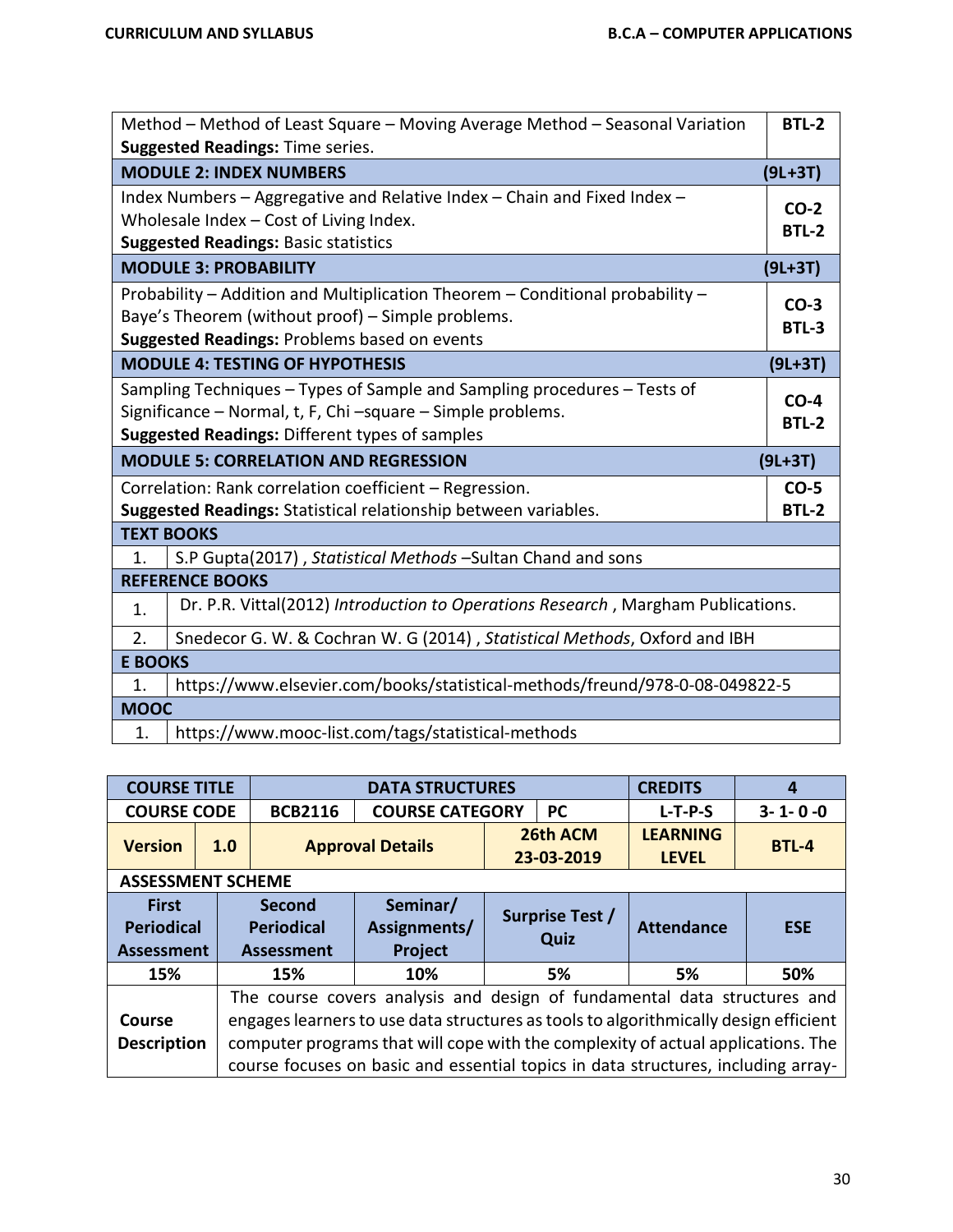|                 |                                                                               | based lists, linked lists, hash tables, recursion, binary trees, scapegoat trees, red-<br>black trees, heaps, sorting algorithms, graphs, and binary tree. |              |                                                         |                                                              |              |              |              |                |
|-----------------|-------------------------------------------------------------------------------|------------------------------------------------------------------------------------------------------------------------------------------------------------|--------------|---------------------------------------------------------|--------------------------------------------------------------|--------------|--------------|--------------|----------------|
|                 | 1.                                                                            | To learn the basic techniques of algorithm analysis.                                                                                                       |              |                                                         |                                                              |              |              |              |                |
|                 | 2.                                                                            | To demonstrate several searching and sorting algorithms.                                                                                                   |              |                                                         |                                                              |              |              |              |                |
| Course          | 3.                                                                            |                                                                                                                                                            |              |                                                         | To implement linear and non-linear data structures.          |              |              |              |                |
| Objective       | 4.                                                                            | To demonstrate various tree and graph traversal algorithms.                                                                                                |              |                                                         |                                                              |              |              |              |                |
|                 |                                                                               | 5. To analyse and choose appropriate data structure to solve problems in real                                                                              |              |                                                         |                                                              |              |              |              |                |
|                 |                                                                               | world.                                                                                                                                                     |              |                                                         |                                                              |              |              |              |                |
|                 |                                                                               |                                                                                                                                                            |              |                                                         | Upon completion of this course, the students will be able to |              |              |              |                |
|                 |                                                                               | 1. Select appropriate data structure as applied to specified problem                                                                                       |              |                                                         |                                                              |              |              |              |                |
|                 |                                                                               | 2. Describe linear and non-linear data structures like stacks, queues, linked list                                                                         |              |                                                         |                                                              |              |              |              |                |
| Course          |                                                                               | etc.                                                                                                                                                       |              |                                                         |                                                              |              |              |              |                |
| <b>Outcome</b>  |                                                                               | 3. Describe the trees and the associated merits of executing                                                                                               |              |                                                         |                                                              |              |              |              |                |
|                 |                                                                               | different operations on it.                                                                                                                                |              |                                                         |                                                              |              |              |              |                |
|                 | 4. Apply the different sorting and searching techniques in real time.         |                                                                                                                                                            |              |                                                         |                                                              |              |              |              |                |
|                 | 5. Implement various graph techniques and witness its merits and applications |                                                                                                                                                            |              |                                                         |                                                              |              |              |              |                |
|                 |                                                                               | Prerequisites: Programming in C                                                                                                                            |              |                                                         |                                                              |              |              |              |                |
| $\mathsf{co}\,$ | <b>PO-1</b>                                                                   | CO, PO AND PSO MAPPING<br><b>PO-2</b>                                                                                                                      | <b>PO-3</b>  | <b>PO-4</b>                                             | <b>PO-5</b>                                                  | <b>PO-6</b>  | <b>PSO-1</b> | <b>PSO-2</b> | <b>PSO-3</b>   |
| $CO-1$          | 3                                                                             | 3                                                                                                                                                          | 3            |                                                         | $\mathbf{1}$                                                 |              | 2            |              | $\mathbf{2}$   |
| $CO-2$          | $\mathbf{1}$                                                                  | 2                                                                                                                                                          | 1            |                                                         |                                                              |              | 2            |              |                |
| $CO-3$          | 3                                                                             | 1                                                                                                                                                          | $\mathbf{2}$ | $\mathbf{1}$                                            |                                                              |              | 1            | 1            | $\overline{2}$ |
| $CO-4$          | $\overline{2}$                                                                | $\overline{2}$                                                                                                                                             | $\mathbf{1}$ |                                                         |                                                              | $\mathbf{1}$ | 1            |              |                |
| $CO-5$          | 3                                                                             | $\mathbf{1}$                                                                                                                                               | $\mathbf{1}$ |                                                         |                                                              |              |              |              | $\overline{2}$ |
|                 |                                                                               | 1: Weakly related, 2: Moderately related and 3: Strongly related                                                                                           |              |                                                         |                                                              |              |              |              |                |
|                 |                                                                               | <b>MODULE 1 - PROBLEM SOLVING</b>                                                                                                                          |              |                                                         |                                                              |              |              |              | $(9L+3T)$      |
|                 |                                                                               | Problem solving - Top-down Design- Implementation- Verification - Efficiency-                                                                              |              |                                                         |                                                              |              |              |              |                |
|                 |                                                                               | Analysis - Sample algorithms.                                                                                                                              |              |                                                         |                                                              |              |              |              | $CO-1$         |
|                 |                                                                               | Practical component Top Down Design Algorithm Implementation in C                                                                                          |              |                                                         |                                                              |              |              |              | <b>BTL-2</b>   |
|                 |                                                                               | Suggested Readings: Problem Solving Techniques, Algorithmic Efficiency Analysis.                                                                           |              |                                                         |                                                              |              |              |              |                |
|                 |                                                                               | <b>MODULE 2 - LISTS, STACKS AND QUEUES</b>                                                                                                                 |              |                                                         |                                                              |              |              |              | $(9L+3T)$      |
|                 |                                                                               | Abstract Data Type (ADT) - The List ADT - Definition, Representation of linked lists in                                                                    |              |                                                         |                                                              |              |              |              |                |
|                 |                                                                               | Memory, Memory allocation - Linked list operations -Traversing, Searching, Insertion,                                                                      |              |                                                         |                                                              |              |              |              |                |
|                 |                                                                               | and Deletion, Doubly Linked lists, Circular linked lists, and header linked lists -.                                                                       |              |                                                         |                                                              |              |              |              | $CO-2$         |
|                 |                                                                               | Applications of Linked lists - The Stack ADT - The Queue ADT                                                                                               |              |                                                         |                                                              |              |              |              | <b>BTL-2</b>   |
|                 |                                                                               | Practical component: Implementation of LISTS, STACKS AND QUEUES in C.                                                                                      |              |                                                         |                                                              |              |              |              |                |
|                 |                                                                               | Suggested Readings: Abstract Data types, Applications of Linear Data structure                                                                             |              |                                                         |                                                              |              |              |              |                |
|                 | <b>MODULE 3 - TREES</b>                                                       |                                                                                                                                                            |              |                                                         |                                                              |              |              |              | $(9L+3T)$      |
|                 |                                                                               | Preliminaries - Binary Trees - The Search Tree ADT - Binary Search Trees - AVL Trees                                                                       |              |                                                         |                                                              |              |              |              |                |
|                 |                                                                               | - Tree Traversals - Hashing - General Idea - Hash Function - Separate Chaining - Open                                                                      |              |                                                         |                                                              |              |              |              | $CO-3$         |
| addressing.     |                                                                               |                                                                                                                                                            |              |                                                         |                                                              |              |              |              | <b>BTL-3</b>   |
|                 |                                                                               | Practical component: Implementation of Binary Tree structure in C                                                                                          |              |                                                         |                                                              |              |              |              |                |
|                 |                                                                               |                                                                                                                                                            |              | <b>Suggested Readings: Applications of Tress, Heaps</b> |                                                              |              |              |              |                |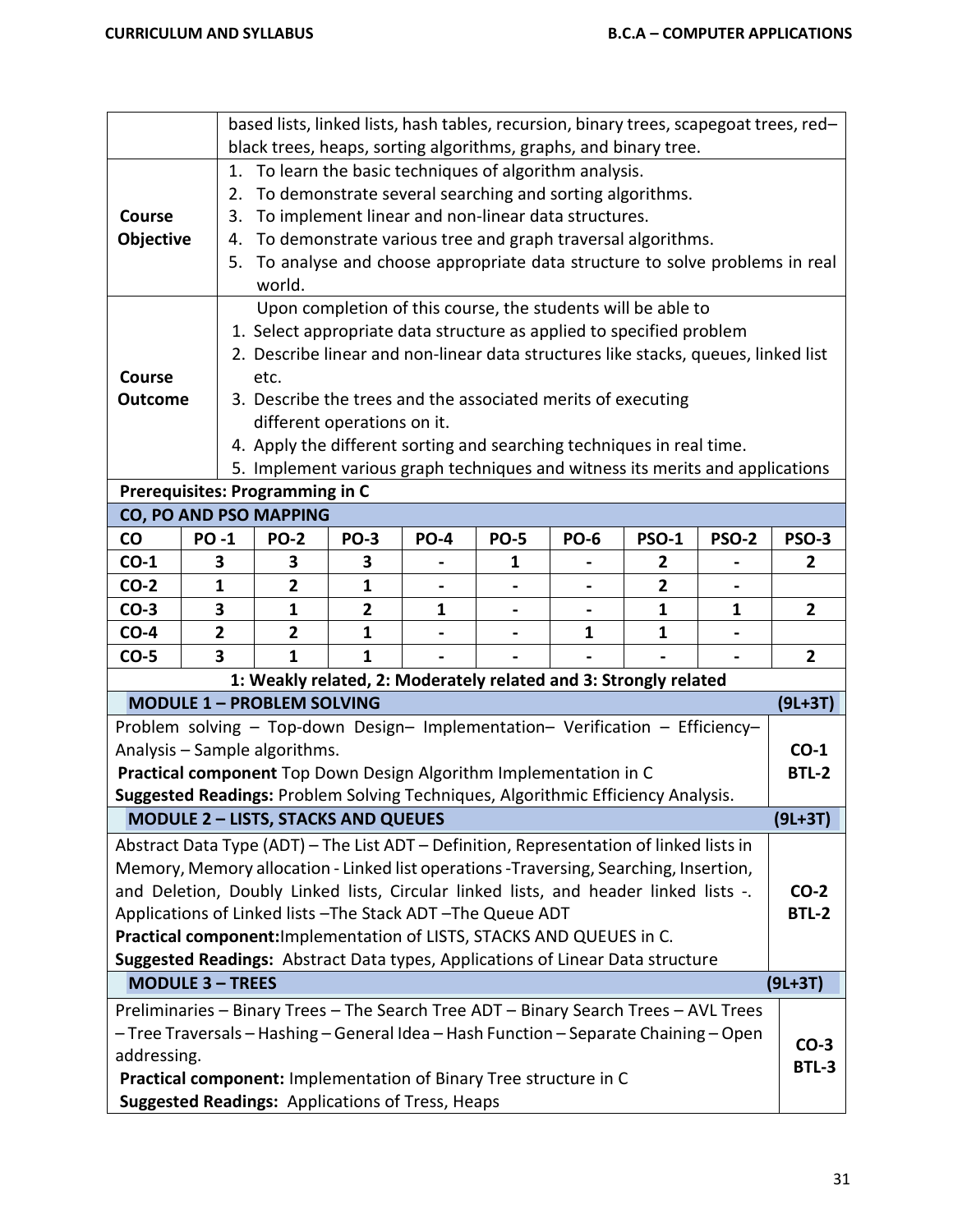|                                                                                              | <b>MODULE 4 - SORTING</b>                                                              | $(9L+3T)$    |  |  |  |  |
|----------------------------------------------------------------------------------------------|----------------------------------------------------------------------------------------|--------------|--|--|--|--|
|                                                                                              | Preliminaries-Insertion Sort - Shells sort - Heap sort- Merge sort-Quick sort-External |              |  |  |  |  |
|                                                                                              | Sorting-Topological Sort.                                                              | $CO-4$       |  |  |  |  |
|                                                                                              | <b>Practical component:</b> Implementation of Sorting Techniques in C Programming.     | <b>BTL-3</b> |  |  |  |  |
|                                                                                              | <b>Suggested Readings: Applications of Tress, Heaps</b>                                |              |  |  |  |  |
| <b>MODULE 5 - GRAPHS</b><br>$(9L+3T)$                                                        |                                                                                        |              |  |  |  |  |
|                                                                                              | Graph basics, Terminologies, Matrix and Adjacency List Representation of Graphs,       |              |  |  |  |  |
| Elementary Graph operations - Shortest-Path Algorithms-Un weighted Shortest Paths-<br>$CO-5$ |                                                                                        |              |  |  |  |  |
| Minimum Spanning Tree- Applications of Depth First Search, Breadth First Search.             |                                                                                        |              |  |  |  |  |
| <b>BTL-3</b><br><b>Practical component</b> Graph implementation using C Programming.         |                                                                                        |              |  |  |  |  |
|                                                                                              | <b>Suggested Readings:</b> Applications of Graphs, Network problems                    |              |  |  |  |  |
| <b>TEXT BOOKS</b>                                                                            |                                                                                        |              |  |  |  |  |
| 1                                                                                            | E.Balagurusamy(2013), Data Structures Using C, Tata McGraw Hill Education Private      |              |  |  |  |  |
|                                                                                              | Limited                                                                                |              |  |  |  |  |
|                                                                                              | <b>REFERENCE BOOKS</b>                                                                 |              |  |  |  |  |
| 1                                                                                            | R. G. Dromey(2013) "How to Solve it by Computer" (Chaps 1-2), Prentice-Hall of India   |              |  |  |  |  |
| <b>E BOOKS</b>                                                                               |                                                                                        |              |  |  |  |  |
| $\mathbf{1}$ .                                                                               | https://apps2.mdp.ac.id/perpustakaan/ebook/Karya%20Umum/Dsa.pdf                        |              |  |  |  |  |
| <b>MOOC</b>                                                                                  |                                                                                        |              |  |  |  |  |
| 1.                                                                                           | https://www.coursera.org/learn/data-structures                                         |              |  |  |  |  |
| 2.                                                                                           | https://www.coursera.org/specializations/data-structures-algorithms                    |              |  |  |  |  |

|                                     | <b>COURSE TITLE</b>      |                                                                                                                                                                                                                                                                                       | <b>MICROPROCESSORS</b>  |                        |                 | <b>CREDITS</b>                  | 3               |  |  |  |
|-------------------------------------|--------------------------|---------------------------------------------------------------------------------------------------------------------------------------------------------------------------------------------------------------------------------------------------------------------------------------|-------------------------|------------------------|-----------------|---------------------------------|-----------------|--|--|--|
| <b>COURSE CODE</b>                  |                          | <b>BCB2117</b>                                                                                                                                                                                                                                                                        | <b>COURSE CATEGORY</b>  |                        | <b>PC</b>       | $L-T-P-S$                       | $3 - 0 - 0 - 0$ |  |  |  |
| <b>Version</b>                      | 1.0                      |                                                                                                                                                                                                                                                                                       | <b>Approval Details</b> | 26th ACM<br>23-03-2019 |                 | <b>LEARNING</b><br><b>LEVEL</b> | <b>BTL-3</b>    |  |  |  |
|                                     | <b>ASSESSMENT SCHEME</b> |                                                                                                                                                                                                                                                                                       |                         |                        |                 |                                 |                 |  |  |  |
| <b>First</b>                        |                          | <b>Second</b>                                                                                                                                                                                                                                                                         | Seminar/                |                        | <b>Surprise</b> |                                 |                 |  |  |  |
| <b>Periodical</b>                   |                          | <b>Periodical</b>                                                                                                                                                                                                                                                                     | Assignments/            |                        | Test $/$        | <b>Attendance</b>               | <b>ESE</b>      |  |  |  |
| <b>Assessment</b>                   |                          | <b>Assessment</b>                                                                                                                                                                                                                                                                     | <b>Project</b>          |                        | Quiz            |                                 |                 |  |  |  |
| 15%                                 |                          | 15%                                                                                                                                                                                                                                                                                   | 10%                     |                        | 5%              | 5%                              | 50%             |  |  |  |
| <b>Course</b><br><b>Description</b> |                          | The course provides students with the basic 8-bit (8085) processor, 16-bit<br>(8086) processor and 8-bit (8051) controllers, their architecture, internal<br>organization and their functions, interfacing an external device with the<br>processors/controllers.                     |                         |                        |                 |                                 |                 |  |  |  |
| Course<br><b>Objective</b>          |                          | 1. To understand and describe about the concepts of microprocessors and<br>8085 internal architecture<br>2. To understand and describe about the 8085 interrupts and interrupts<br>processing<br>To understand the 8085-microprocessor instruction set and addressing<br>3.<br>modes. |                         |                        |                 |                                 |                 |  |  |  |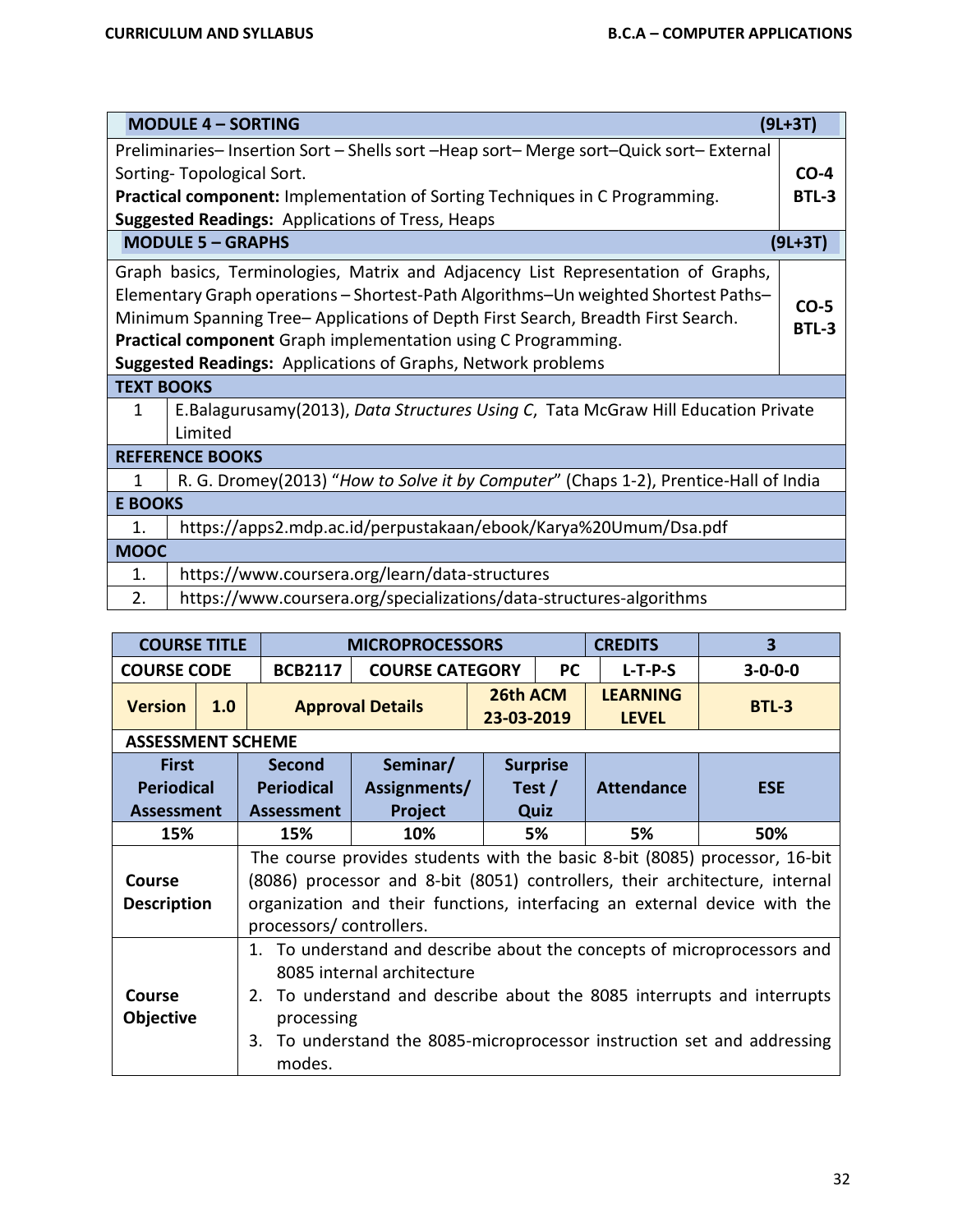|                |                                                                                                                                                                        | 4. To write assembly language programming for 8085 arithmetic and logical<br>operations. |              |                         |                |              |                |              |              |
|----------------|------------------------------------------------------------------------------------------------------------------------------------------------------------------------|------------------------------------------------------------------------------------------|--------------|-------------------------|----------------|--------------|----------------|--------------|--------------|
|                | 5.                                                                                                                                                                     | To understand the 8085 applications, overview of 8086 microprocessor                     |              |                         |                |              |                |              |              |
|                |                                                                                                                                                                        | and 8051 microcontrollers.                                                               |              |                         |                |              |                |              |              |
|                |                                                                                                                                                                        | Upon completion of this course, the students will be able to                             |              |                         |                |              |                |              |              |
|                |                                                                                                                                                                        | 1. Describe the functional block diagram and internal architecture of 8085               |              |                         |                |              |                |              |              |
|                |                                                                                                                                                                        | microprocessor.                                                                          |              |                         |                |              |                |              |              |
|                | 2.                                                                                                                                                                     | Describe the 8085 interrupts and interrupts processing.                                  |              |                         |                |              |                |              |              |
| <b>Course</b>  | Describe the instruction set and addressing modes of<br>3.<br>8085<br>microprocessor.                                                                                  |                                                                                          |              |                         |                |              |                |              |              |
| <b>Outcome</b> |                                                                                                                                                                        | 4. Apply programming skills and perform arithmetic and logical operations                |              |                         |                |              |                |              |              |
|                |                                                                                                                                                                        |                                                                                          |              |                         |                |              |                |              |              |
|                | using assembly language in 8085 microprocessors.<br>Recognize the applications of 8085 microprocessor and basic concepts of<br>5.                                      |                                                                                          |              |                         |                |              |                |              |              |
|                | 8086 microprocessor and 8051 microcontrollers.                                                                                                                         |                                                                                          |              |                         |                |              |                |              |              |
|                | Prerequisites: Introduction to Digital Logic Fundamentals                                                                                                              |                                                                                          |              |                         |                |              |                |              |              |
|                | <b>CO, PO AND PSO MAPPING</b>                                                                                                                                          |                                                                                          |              |                         |                |              |                |              |              |
| <b>CO</b>      | <b>PO-1</b>                                                                                                                                                            | <b>PO-2</b>                                                                              | <b>PO-3</b>  | <b>PO-4</b>             | <b>PO-5</b>    | <b>PO-6</b>  | <b>PSO-1</b>   | <b>PSO-2</b> | PSO-3        |
| $CO-1$         | 3                                                                                                                                                                      | 1                                                                                        | 1            | 3                       | 3              |              | 1              | 1            |              |
| $CO-2$         | 2                                                                                                                                                                      | 3                                                                                        | 1            | 1                       | 1              | 1            | $\overline{2}$ | $\mathbf{2}$ | 1-           |
| $CO-3$         | 3                                                                                                                                                                      | $\overline{2}$                                                                           | 1            | 3                       | 3              |              | 1              | 3            |              |
| $CO-4$         | 3                                                                                                                                                                      | 3                                                                                        | $\mathbf{1}$ | $\overline{2}$          | 3              |              | 1              | 3            | 1            |
| $CO-5$         | $\mathbf{1}$                                                                                                                                                           | $\mathbf{1}$                                                                             | $\mathbf{1}$ | $\overline{\mathbf{3}}$ | $\overline{2}$ | $\mathbf{1}$ | $\overline{2}$ | $\mathbf{1}$ |              |
|                | <b>MODULE 1: 8085 MICROPROCESSOR</b>                                                                                                                                   | 1: Weakly related, 2: Moderately related and 3: Strongly related                         |              |                         |                |              |                |              |              |
|                | Introduction to Micro Computers, Microprocessors and Assembly Languages - 8085                                                                                         |                                                                                          |              |                         |                |              |                |              | (9L)         |
|                | MPU- signals- Internal architecture                                                                                                                                    |                                                                                          |              |                         |                |              |                |              | $CO-1$       |
|                | Suggested Reading: 8085 signals and Internal architecture                                                                                                              |                                                                                          |              |                         |                |              |                |              | <b>BTL-3</b> |
|                | <b>MODULE 2: 8085 INTERRUPTS</b>                                                                                                                                       |                                                                                          |              |                         |                |              |                |              | (9L)         |
| 8085           | Interrupts- maskable interrupts-non maskable interrupts-vectored                                                                                                       |                                                                                          |              |                         |                |              |                |              |              |
|                | interrupts- non vectored interrupts- Implementing interrupts - interrupt service                                                                                       |                                                                                          |              |                         |                |              |                |              | $CO-2$       |
|                | routine- Multiple interrupts - trap                                                                                                                                    |                                                                                          |              |                         |                |              |                |              | <b>BTL-3</b> |
|                | Suggested Reading: 8085 Interrupts and Interrupt service routine                                                                                                       |                                                                                          |              |                         |                |              |                |              |              |
|                | <b>MODULE 3: 8085 INSTRUCTION SET</b>                                                                                                                                  |                                                                                          |              |                         |                |              |                |              | (9L)         |
|                | 8085 Instruction set -data transfer instructions-stack instructions-I/O instructions                                                                                   |                                                                                          |              |                         |                |              |                |              |              |
|                |                                                                                                                                                                        |                                                                                          |              |                         |                |              |                |              | $CO-3$       |
|                | arithmetic instructions-logical instructions-branch instructions-machine control<br>instructions-Addressing modes                                                      |                                                                                          |              |                         |                |              | <b>BTL-3</b>   |              |              |
|                | Suggested Reading: 8085 Instruction set and Addressing modes                                                                                                           |                                                                                          |              |                         |                |              |                |              |              |
|                | <b>MODULE4: 8085 ASSEMBLY PROGRAMMING</b><br>(9L)                                                                                                                      |                                                                                          |              |                         |                |              |                |              |              |
|                |                                                                                                                                                                        |                                                                                          |              |                         |                |              |                |              |              |
|                | 8085 Assembly programming- arithmetic operations - 8 bit addition-8 bit<br>$CO-4$<br>subtraction - 8bit addition with carry-8 bit multiplication-8 bit division-16 bit |                                                                                          |              |                         |                |              |                |              |              |
|                | <b>BTL-3</b><br>addition-logical operations                                                                                                                            |                                                                                          |              |                         |                |              |                |              |              |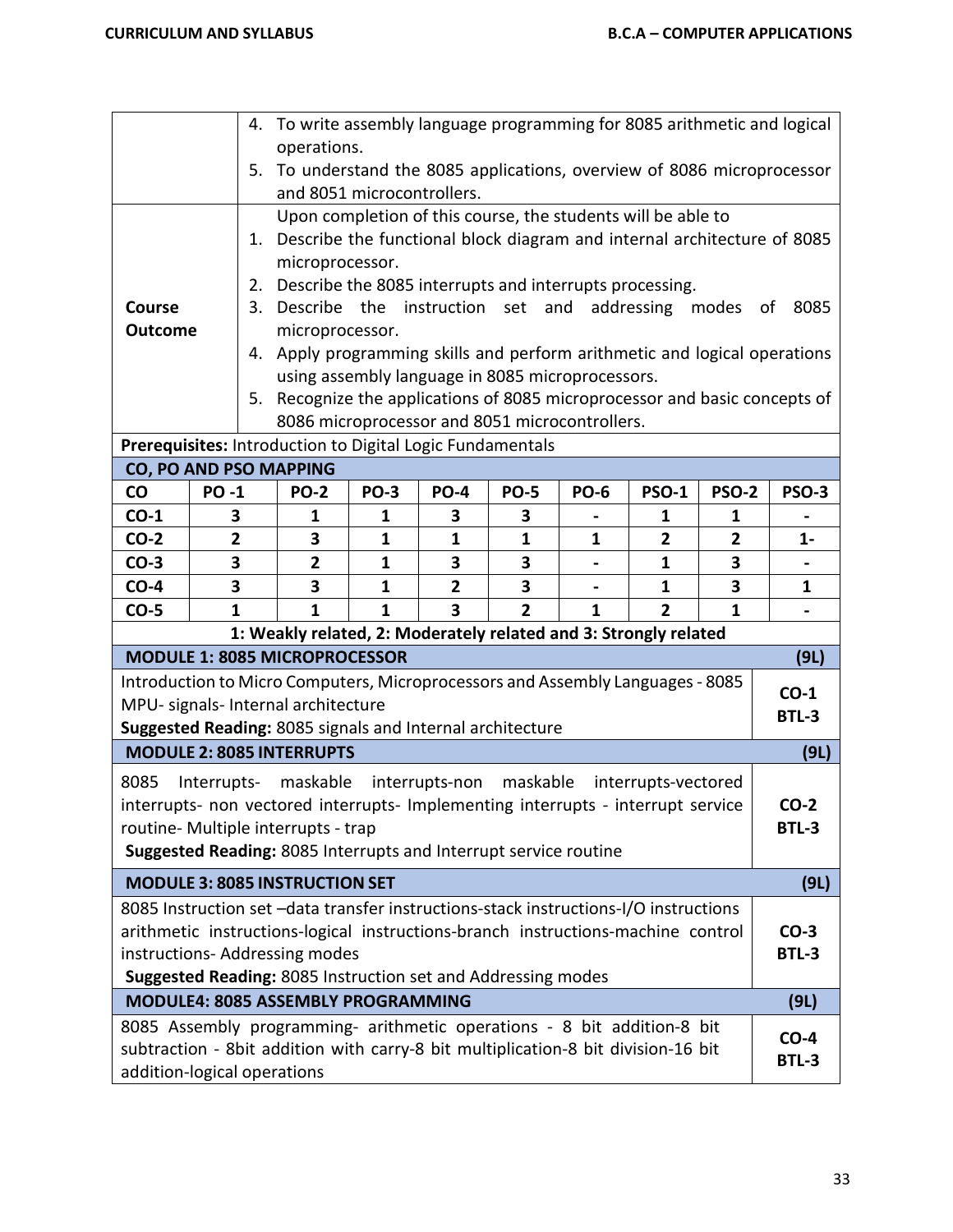| Suggested Reading: - 8085 assembly programming for arithmetic and logical<br>operations |                                                                                                                                                                                                                                                                                                                                                 |                        |  |  |  |  |  |
|-----------------------------------------------------------------------------------------|-------------------------------------------------------------------------------------------------------------------------------------------------------------------------------------------------------------------------------------------------------------------------------------------------------------------------------------------------|------------------------|--|--|--|--|--|
|                                                                                         | <b>MODULE 5:8085 APPLICATIONS AND OVERVIEW OF HIGHER PROCESSORS</b>                                                                                                                                                                                                                                                                             | (9L)                   |  |  |  |  |  |
|                                                                                         | 8085 applications-stepper motor speed control- keyboard and display<br>interfacing-introduction to 8086 microprocessors- introduction to 8051<br>microcontrollers (qualitative analysis)<br>Suggested Reading: - stepper motor speed control, keyboard and display<br>interfacing and overview of 8086 microprocessors and 8051 microcontroller | $CO-5$<br><b>BTL-3</b> |  |  |  |  |  |
|                                                                                         | <b>TEXT BOOKS</b>                                                                                                                                                                                                                                                                                                                               |                        |  |  |  |  |  |
| $\mathbf{1}$                                                                            | Ramesh S. Gaonkar(2017), "Microprocessor - Architecture, Programming<br>and<br>Applications with the 8085", Fifth Edition, Prentice Hall                                                                                                                                                                                                        |                        |  |  |  |  |  |
|                                                                                         | <b>REFERENCE BOOKS</b>                                                                                                                                                                                                                                                                                                                          |                        |  |  |  |  |  |
| 1.                                                                                      | Lyla Das(2013), <i>Embedded Systems: An integrated approach</i> , Pearson publication.                                                                                                                                                                                                                                                          |                        |  |  |  |  |  |
|                                                                                         | <b>E BOOKS</b>                                                                                                                                                                                                                                                                                                                                  |                        |  |  |  |  |  |
| 2.                                                                                      | https://www.jntubook.com/microprocessors-and-microcontrollers-textbook-free-<br>download/                                                                                                                                                                                                                                                       |                        |  |  |  |  |  |
| <b>MOOC</b>                                                                             |                                                                                                                                                                                                                                                                                                                                                 |                        |  |  |  |  |  |
| 1.                                                                                      | http://nptel.ac.in/courses/106108100/                                                                                                                                                                                                                                                                                                           |                        |  |  |  |  |  |
| 2.                                                                                      | http://nptel.ac.in/courses/Webcourse-contents/IISc-BANG/                                                                                                                                                                                                                                                                                        |                        |  |  |  |  |  |
|                                                                                         | Microprocessors%20and%20Microcontrollers/New index1.html                                                                                                                                                                                                                                                                                        |                        |  |  |  |  |  |

| <b>COURSE TITLE</b>                          |     |                                                                                                                                                                                                                                                                                                                                                                                                                                                                                                                   | <b>INTRODUCTION TO ACCOUNTING</b>   |    |                                | <b>CREDITS</b>                  | $\overline{\mathbf{3}}$ |  |  |
|----------------------------------------------|-----|-------------------------------------------------------------------------------------------------------------------------------------------------------------------------------------------------------------------------------------------------------------------------------------------------------------------------------------------------------------------------------------------------------------------------------------------------------------------------------------------------------------------|-------------------------------------|----|--------------------------------|---------------------------------|-------------------------|--|--|
| <b>COURSE CODE</b>                           |     | <b>GEA2117</b>                                                                                                                                                                                                                                                                                                                                                                                                                                                                                                    | <b>COURSE CATEGORY</b>              |    | <b>BS</b>                      | $L-T-P-S$                       | $3 - 0 - 0 - 0$         |  |  |
| <b>Version</b>                               | 1.0 |                                                                                                                                                                                                                                                                                                                                                                                                                                                                                                                   | <b>Approval Details</b>             |    | 26th ACM<br>23-03-2019         | <b>LEARNING</b><br><b>LEVEL</b> | <b>BTL-3</b>            |  |  |
| <b>ASSESSMENT SCHEME</b>                     |     |                                                                                                                                                                                                                                                                                                                                                                                                                                                                                                                   |                                     |    |                                |                                 |                         |  |  |
| <b>First Periodical</b><br><b>Assessment</b> |     | <b>Second</b><br><b>Periodical</b><br><b>Assessment</b>                                                                                                                                                                                                                                                                                                                                                                                                                                                           | Seminar/<br>Assignments/<br>Project |    | <b>Surprise</b><br>Test / Quiz | <b>Attendance</b>               | <b>ESE</b>              |  |  |
| 15%                                          |     | 15%                                                                                                                                                                                                                                                                                                                                                                                                                                                                                                               | 10%                                 | 5% |                                | 5%                              | 50%                     |  |  |
| Course<br><b>Description</b>                 |     | The course describes the basics of accounting, fundamentals of book<br>keeping, accounting concepts and conventions. The course describes the<br>process of accounting, from journal to preparation of trial balance and<br>finally the Final Accounts. The course highlights the importance of<br>balancing the cash balance between cash book and bank passbook. The<br>course also highlights the importance of non-trading concerns, by<br>preparing receipts and payments account and income and expenditure |                                     |    |                                |                                 |                         |  |  |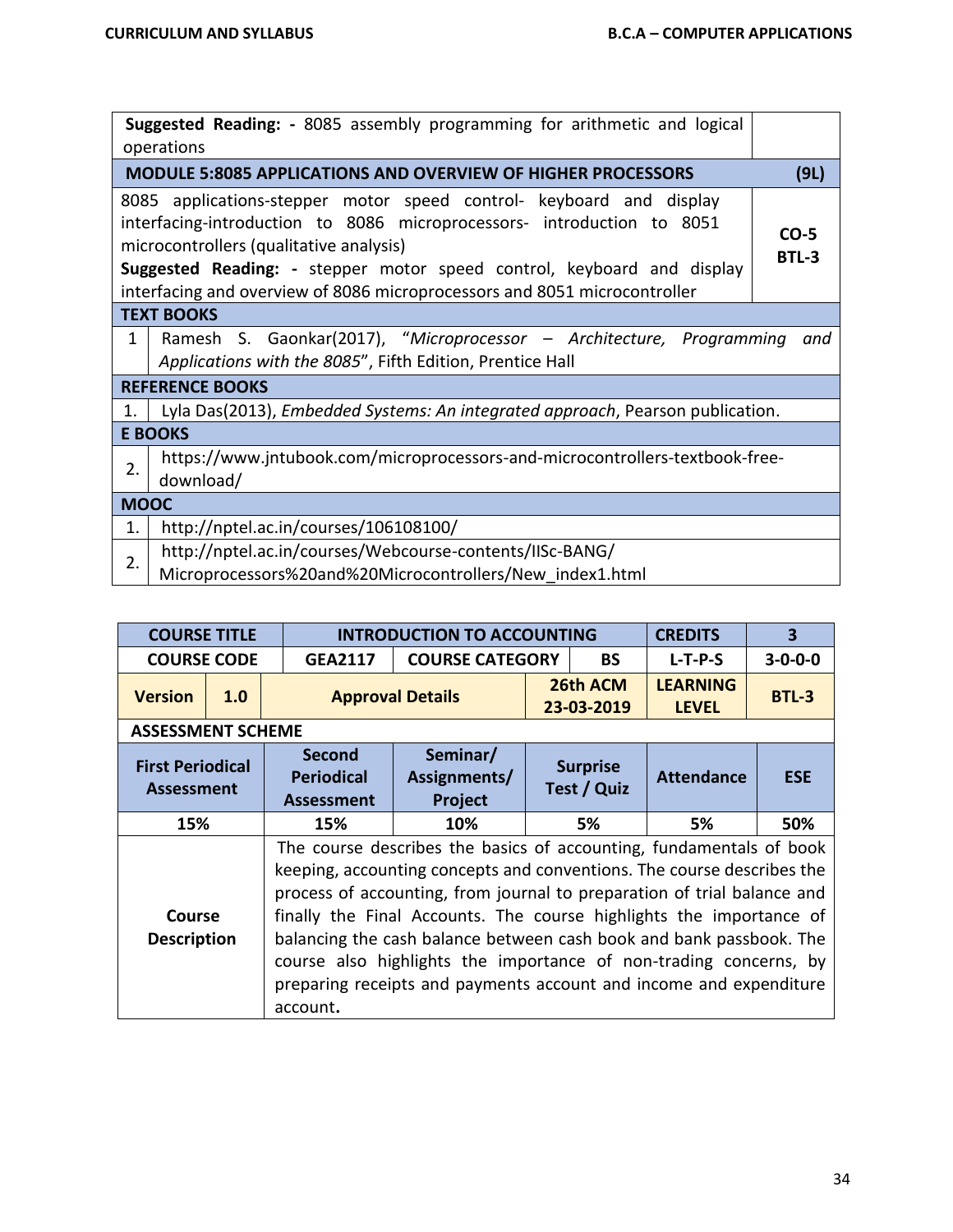| Course<br>Objective                                                                                                                                                                                                                                                                                                                                          |                | 1. To understand about the various forms of business and the features<br>of each form of business and the differences among them<br>2. To understand the concept of marketing, scope and importance and<br>approaches of marketing, and traditional and modern concept of<br>marketing<br>3. To understand the fundamentals of book keeping, accounting<br>concepts and conventions and the process of accounting and<br>reconciling cash balance<br>To understand the preparation of final accounts, the adjustments<br>4.<br>involved<br>5. To understand the accounts of non-trading concerns, receipts and |              |             |             |             |                |              |                        |
|--------------------------------------------------------------------------------------------------------------------------------------------------------------------------------------------------------------------------------------------------------------------------------------------------------------------------------------------------------------|----------------|----------------------------------------------------------------------------------------------------------------------------------------------------------------------------------------------------------------------------------------------------------------------------------------------------------------------------------------------------------------------------------------------------------------------------------------------------------------------------------------------------------------------------------------------------------------------------------------------------------------|--------------|-------------|-------------|-------------|----------------|--------------|------------------------|
| Course<br><b>Outcome</b>                                                                                                                                                                                                                                                                                                                                     |                | payments account and income and expenditure account<br>Upon completion of this course, the students will be able to<br>Differentiate and appreciate the different forms of businesses<br>1.<br>2. Apply the concepts of marketing in real world, and the application of<br>traditional and modern concept of marketing<br>Design the process of accounting in real world.<br>3.<br>Prepare final accounts incorporating the adjustments.<br>4.<br>Formulate the accounts of non-trading concerns.<br>5.                                                                                                        |              |             |             |             |                |              |                        |
| <b>Prerequisites: NIL</b>                                                                                                                                                                                                                                                                                                                                    |                |                                                                                                                                                                                                                                                                                                                                                                                                                                                                                                                                                                                                                |              |             |             |             |                |              |                        |
| CO, PO AND PSO MAPPING                                                                                                                                                                                                                                                                                                                                       |                |                                                                                                                                                                                                                                                                                                                                                                                                                                                                                                                                                                                                                |              |             |             |             |                |              |                        |
| <b>CO</b>                                                                                                                                                                                                                                                                                                                                                    | <b>PO-1</b>    | <b>PO-2</b>                                                                                                                                                                                                                                                                                                                                                                                                                                                                                                                                                                                                    | <b>PO-3</b>  | <b>PO-4</b> | <b>PO-5</b> | <b>PO-6</b> | <b>PSO-1</b>   | <b>PSO-2</b> | <b>PSO-3</b>           |
| $CO-1$                                                                                                                                                                                                                                                                                                                                                       | 3              | 3                                                                                                                                                                                                                                                                                                                                                                                                                                                                                                                                                                                                              | 3            |             | 1           |             | $\mathbf{2}$   |              | $\mathbf{2}$           |
| $CO-2$                                                                                                                                                                                                                                                                                                                                                       | $\mathbf{1}$   | $\overline{2}$                                                                                                                                                                                                                                                                                                                                                                                                                                                                                                                                                                                                 | $\mathbf{1}$ |             |             |             | $\overline{2}$ |              |                        |
| $CO-3$                                                                                                                                                                                                                                                                                                                                                       | 3              | 1                                                                                                                                                                                                                                                                                                                                                                                                                                                                                                                                                                                                              | 2            | 1           |             |             | 1              | 1            | $\overline{2}$         |
| $CO-4$                                                                                                                                                                                                                                                                                                                                                       | $\overline{2}$ | 2                                                                                                                                                                                                                                                                                                                                                                                                                                                                                                                                                                                                              | 1            |             | 1           | 1           | 1              |              |                        |
| $CO-5$                                                                                                                                                                                                                                                                                                                                                       | 3              | 1                                                                                                                                                                                                                                                                                                                                                                                                                                                                                                                                                                                                              | $\mathbf{1}$ |             |             |             |                |              | $\overline{2}$         |
| 1: Weakly related, 2: Moderately related and 3: Strongly related                                                                                                                                                                                                                                                                                             |                |                                                                                                                                                                                                                                                                                                                                                                                                                                                                                                                                                                                                                |              |             |             |             |                |              |                        |
| <b>MODULE 1: INTRODUCTION TO BUSINESS</b><br>(9L)                                                                                                                                                                                                                                                                                                            |                |                                                                                                                                                                                                                                                                                                                                                                                                                                                                                                                                                                                                                |              |             |             |             |                |              |                        |
| Commerce definition - Elements - Form of business - Sole Proprietor - Partnership<br>- company - Private and Public - Public sector: Features and merits<br>Suggested Readings: Differences between Private and Public Sector Enterprises                                                                                                                    |                |                                                                                                                                                                                                                                                                                                                                                                                                                                                                                                                                                                                                                |              |             |             |             |                |              | $CO-1$<br><b>BTL-2</b> |
| <b>MODULE 2: INTRODUCTION TO MARKETING</b><br>(9L)                                                                                                                                                                                                                                                                                                           |                |                                                                                                                                                                                                                                                                                                                                                                                                                                                                                                                                                                                                                |              |             |             |             |                |              |                        |
| Introduction to Marketing Definition, nature, scope and importance of marketing,<br>Approaches to the study of marketing and economic development, traditional and<br>modern concept of marketing, function of marketing<br>Suggested Readings: Different Marketing approaches of different companies                                                        |                |                                                                                                                                                                                                                                                                                                                                                                                                                                                                                                                                                                                                                |              |             |             |             |                |              | $CO-2$<br><b>BTL-2</b> |
| <b>MODULE 3: ACCOUNTING PROCESS</b>                                                                                                                                                                                                                                                                                                                          |                |                                                                                                                                                                                                                                                                                                                                                                                                                                                                                                                                                                                                                |              |             |             |             |                |              | (9L)                   |
| Fundamentals of Bookkeeping - Accounting Concepts and Conventions - Journal -<br>Ledger $-$ Subsidiary books $-$ Trial balance $-$ Preparation of bank reconciliation<br>statement - Errors and their rectification.<br>Practical component: Problems on Journal, Ledger and Trial Balance<br><b>Suggested Readings: Accounting Concepts and Conventions</b> |                |                                                                                                                                                                                                                                                                                                                                                                                                                                                                                                                                                                                                                |              |             |             |             |                |              | $CO-3$<br><b>BTL-3</b> |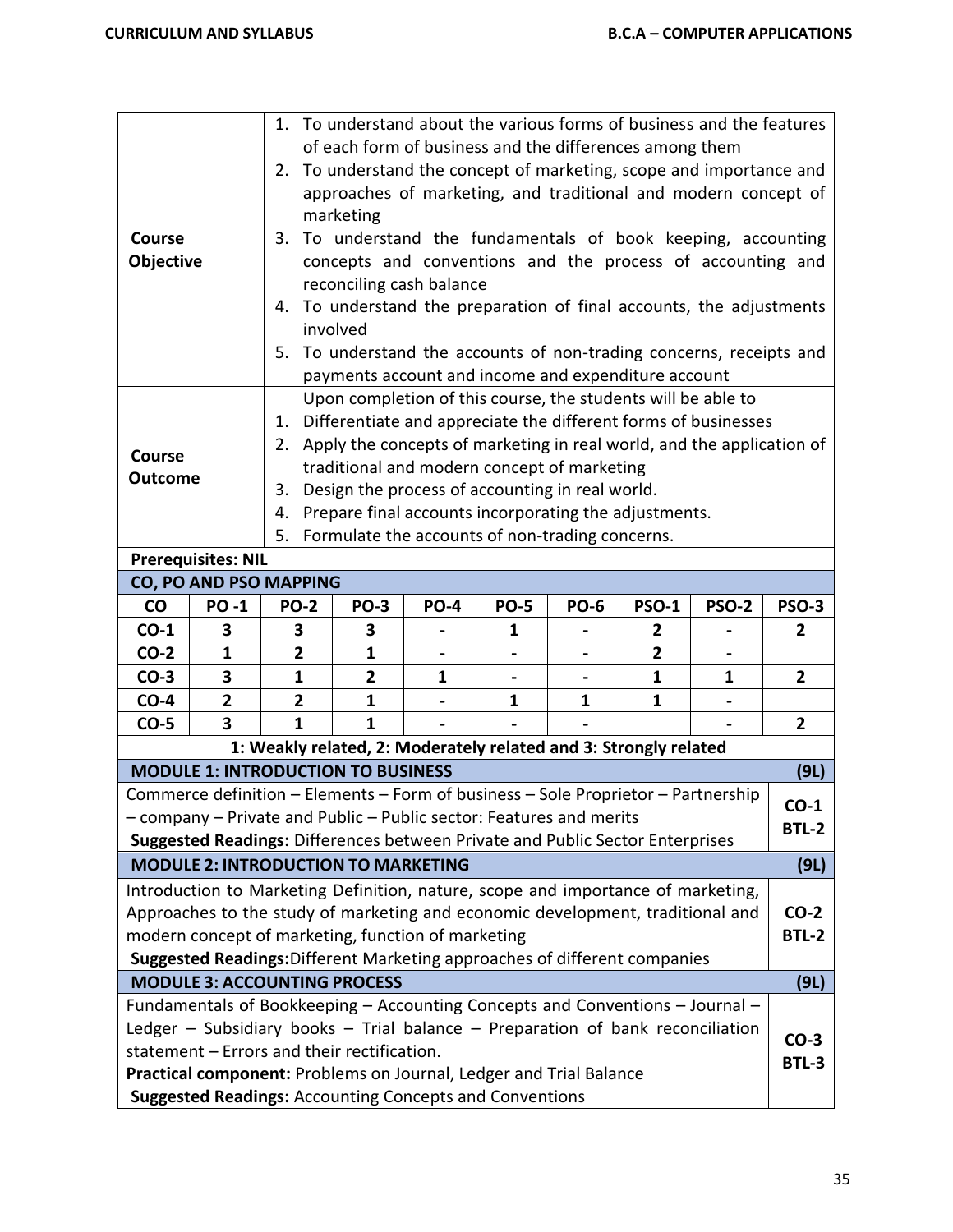|                                                         | <b>MODULE 4: FINAL ACCOUNTS</b>                                                  | (9L)   |  |  |  |  |
|---------------------------------------------------------|----------------------------------------------------------------------------------|--------|--|--|--|--|
|                                                         | Final Accounts: Opening, Closing and Adjustment entries - Manufacturing, Trading |        |  |  |  |  |
|                                                         | and Profit and Loss Accounts - Balance Sheet.                                    | $CO-4$ |  |  |  |  |
|                                                         | <b>Practical component: Problems on Final accounts</b>                           | BTL-3  |  |  |  |  |
| <b>Suggested Readings: Importance of Balance Sheets</b> |                                                                                  |        |  |  |  |  |
|                                                         | <b>MODULE 5: ACCOUNTS ON NON-TRADING CONCERNS</b>                                | (9L)   |  |  |  |  |
|                                                         | Accounts of non-profit organizations- receipts and payments and income and       |        |  |  |  |  |
|                                                         | expenditure accounts and balance sheet.                                          | $CO-5$ |  |  |  |  |
|                                                         | Practical component: Problems on Receipts and Payments account and Income and    | BTL-3  |  |  |  |  |
|                                                         | Expenditure account                                                              |        |  |  |  |  |
|                                                         | <b>Suggested Readings: Features of Non-Trading Concerns</b>                      |        |  |  |  |  |
| <b>TEXT BOOKS</b>                                       |                                                                                  |        |  |  |  |  |
| 1                                                       | Jain and Narang(2014)," Advanced Accounting", Kalyani Publishers                 |        |  |  |  |  |
| $\overline{2}$                                          | Gupta R L and Radhaswamy M(2014), "Advanced Accountancy", Sultan Chand &         |        |  |  |  |  |
|                                                         | Sons                                                                             |        |  |  |  |  |
|                                                         | <b>REFERENCE BOOKS</b>                                                           |        |  |  |  |  |
| 1                                                       | Tulsian P C(2002), "Financial Accounting", Pearson Education                     |        |  |  |  |  |
| 2 <sub>1</sub>                                          | Bhushan Y K(2000), "Fundamentals Of Business Organisation And Management",       |        |  |  |  |  |
|                                                         | <b>Sultan Chand &amp; Sons</b>                                                   |        |  |  |  |  |
| <b>E BOOKS</b>                                          |                                                                                  |        |  |  |  |  |
| $\mathbf{1}$ .                                          | http://www.freebookcentre.net/Business/Accounting-Books.html                     |        |  |  |  |  |
| <b>MOOC</b>                                             |                                                                                  |        |  |  |  |  |
| $\mathbf{1}$ .                                          | https://www.coursera.org/learn/wharton-accounting                                |        |  |  |  |  |

| <b>COURSE TITLE</b>      |     | <b>DATA STRUCTURES LAB</b>                                                                                                                                                          |                         |                                                                          |           | <b>CREDITS</b>                  |                                                                 |  |  |  |  |  |
|--------------------------|-----|-------------------------------------------------------------------------------------------------------------------------------------------------------------------------------------|-------------------------|--------------------------------------------------------------------------|-----------|---------------------------------|-----------------------------------------------------------------|--|--|--|--|--|
| <b>COURSE CODE</b>       |     | <b>BCB2141</b>                                                                                                                                                                      |                         | <b>COURSE CATEGORY</b>                                                   | <b>PC</b> | $L-T-P-S$                       | $0 - 0 - 2 - 0$                                                 |  |  |  |  |  |
| <b>Version</b>           | 1.0 |                                                                                                                                                                                     | <b>Approval Details</b> | 26th ACM<br>23-03-2019                                                   |           | <b>LEARNING</b><br><b>LEVEL</b> | $BTL-3$                                                         |  |  |  |  |  |
| <b>ASSESSMENT SCHEME</b> |     |                                                                                                                                                                                     |                         |                                                                          |           |                                 |                                                                 |  |  |  |  |  |
| <b>CIA</b><br><b>ESE</b> |     |                                                                                                                                                                                     |                         |                                                                          |           |                                 |                                                                 |  |  |  |  |  |
|                          | 20% |                                                                                                                                                                                     |                         |                                                                          |           |                                 |                                                                 |  |  |  |  |  |
| <b>Course</b>            |     |                                                                                                                                                                                     |                         | Data Structures laboratory provides a wide approach in C programming and |           |                                 |                                                                 |  |  |  |  |  |
| <b>Description</b>       |     | enables to apply knowledge. This course                                                                                                                                             |                         |                                                                          |           |                                 |                                                                 |  |  |  |  |  |
|                          |     | To identify, formulate, and solve complex engineering problems by<br>1<br>applying principles<br>$\overline{2}$<br>To function effectively on a team whose members together provide |                         |                                                                          |           |                                 |                                                                 |  |  |  |  |  |
| <b>Course</b>            |     | leadership, create a collaborative and inclusive environment,                                                                                                                       |                         |                                                                          |           |                                 |                                                                 |  |  |  |  |  |
| Objective                |     | 3<br>To apply engineering design to produce solutions that meet specified<br>needs                                                                                                  |                         |                                                                          |           |                                 |                                                                 |  |  |  |  |  |
|                          | 4   | interpret data.                                                                                                                                                                     |                         |                                                                          |           |                                 | To develop and conduct appropriate experimentation, analyze and |  |  |  |  |  |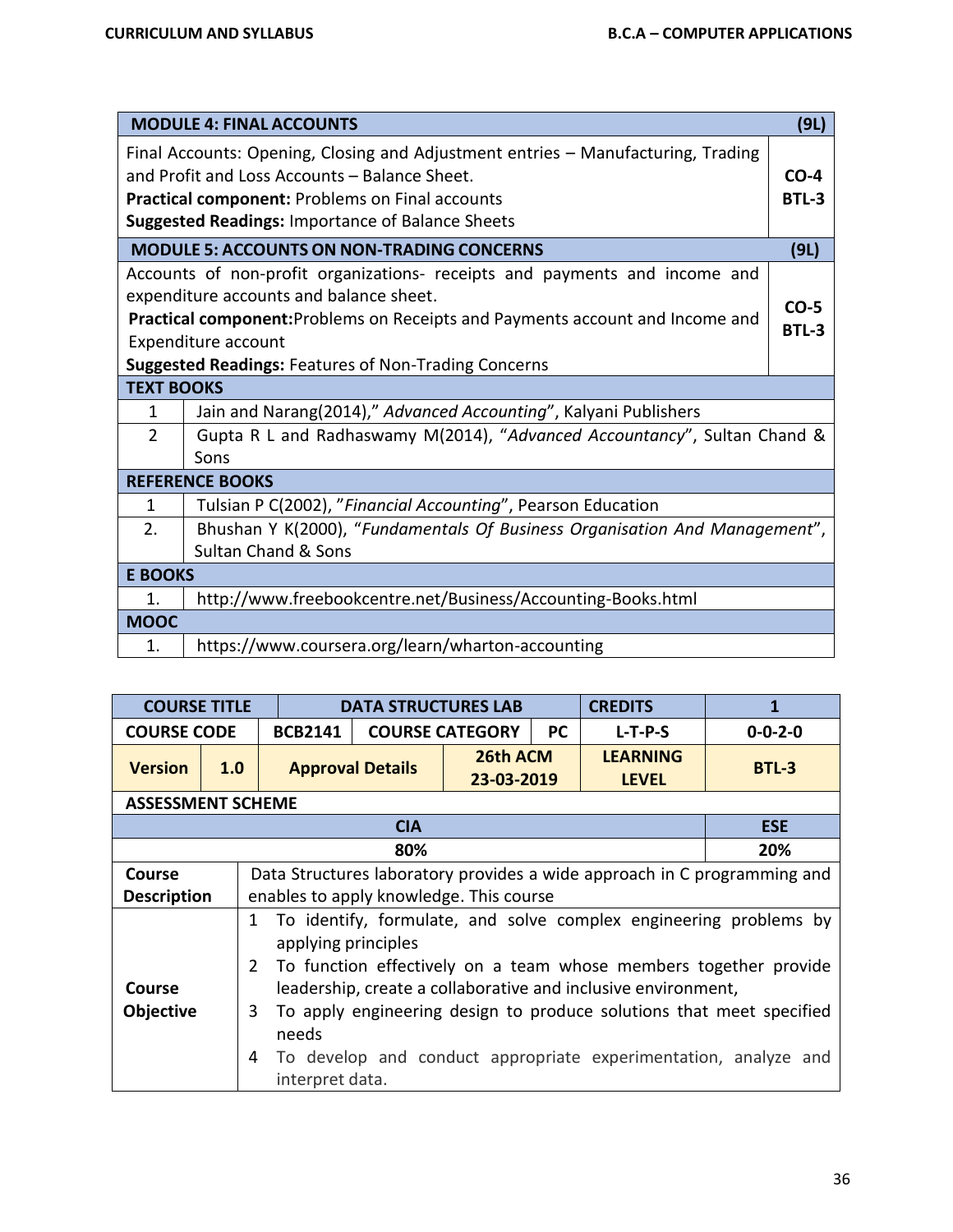|                                                                                                                                                                              |                                                                                                                                                                  | 5                                                                                          |                           |                                                   |   |   | To acquire and apply new knowledge as needed, using appropriate                                                                         |   |                |  |  |
|------------------------------------------------------------------------------------------------------------------------------------------------------------------------------|------------------------------------------------------------------------------------------------------------------------------------------------------------------|--------------------------------------------------------------------------------------------|---------------------------|---------------------------------------------------|---|---|-----------------------------------------------------------------------------------------------------------------------------------------|---|----------------|--|--|
|                                                                                                                                                                              |                                                                                                                                                                  |                                                                                            | learning strategies.      |                                                   |   |   |                                                                                                                                         |   |                |  |  |
|                                                                                                                                                                              |                                                                                                                                                                  |                                                                                            |                           |                                                   |   |   | Upon completion of this course, the students will be able to<br>Implement sparse matrix, stack and queue using arrays and linked lists. |   |                |  |  |
|                                                                                                                                                                              |                                                                                                                                                                  | 1.                                                                                         |                           |                                                   |   |   |                                                                                                                                         |   |                |  |  |
| <b>Course</b>                                                                                                                                                                |                                                                                                                                                                  | 2.                                                                                         | and circular linked list. |                                                   |   |   | Implement the various operations on singly linked list, doubly linked list                                                              |   |                |  |  |
| <b>Outcome</b>                                                                                                                                                               |                                                                                                                                                                  |                                                                                            |                           |                                                   |   |   |                                                                                                                                         |   |                |  |  |
|                                                                                                                                                                              |                                                                                                                                                                  | 3.                                                                                         |                           | Apply different traversals on binary search tree. |   |   |                                                                                                                                         |   |                |  |  |
|                                                                                                                                                                              |                                                                                                                                                                  | 4.<br>5.                                                                                   |                           |                                                   |   |   | Implement the sorting of numbers using heap and quick sort.                                                                             |   |                |  |  |
| Implement search operations on graph using Dijkstra algorithm.<br>Prerequisites: C programming                                                                               |                                                                                                                                                                  |                                                                                            |                           |                                                   |   |   |                                                                                                                                         |   |                |  |  |
|                                                                                                                                                                              |                                                                                                                                                                  |                                                                                            |                           |                                                   |   |   |                                                                                                                                         |   |                |  |  |
| $\mathsf{co}\,$                                                                                                                                                              | CO, PO AND PSO MAPPING<br><b>PO-1</b><br><b>PO-2</b><br><b>PO-3</b><br><b>PO-5</b><br><b>PO-6</b><br><b>PSO-1</b><br><b>PSO-2</b><br><b>PSO-3</b><br><b>PO-4</b> |                                                                                            |                           |                                                   |   |   |                                                                                                                                         |   |                |  |  |
| $CO-1$                                                                                                                                                                       | 3                                                                                                                                                                | 2                                                                                          | 3                         |                                                   | 1 |   | 2                                                                                                                                       |   | 2              |  |  |
| $CO-2$                                                                                                                                                                       | $\mathbf{1}$                                                                                                                                                     | $\overline{2}$                                                                             | $\mathbf{1}$              |                                                   |   |   | $\overline{2}$                                                                                                                          |   | $\mathbf{1}$   |  |  |
| $CO-3$                                                                                                                                                                       | 3                                                                                                                                                                | 1                                                                                          | $\mathbf{2}$              | 1                                                 | 1 |   | 1                                                                                                                                       | 1 | $\overline{2}$ |  |  |
| $CO-4$                                                                                                                                                                       | $\overline{2}$                                                                                                                                                   | 1                                                                                          | $\mathbf{1}$              |                                                   |   | 1 | $\mathbf{1}$                                                                                                                            |   |                |  |  |
| $CO-5$                                                                                                                                                                       | $\overline{2}$                                                                                                                                                   | $\mathbf{1}$<br>$\mathbf{1}$<br>$\overline{2}$<br>$\mathbf{1}$                             |                           |                                                   |   |   |                                                                                                                                         |   |                |  |  |
| 1: Weakly related, 2: Moderately related and 3: Strongly related                                                                                                             |                                                                                                                                                                  |                                                                                            |                           |                                                   |   |   |                                                                                                                                         |   |                |  |  |
|                                                                                                                                                                              |                                                                                                                                                                  | LAB / MINI PROJECT/FIELD WORK                                                              |                           |                                                   |   |   |                                                                                                                                         |   |                |  |  |
|                                                                                                                                                                              | 1. Array implementation of List Abstract Data Type (ADT)                                                                                                         |                                                                                            |                           |                                                   |   |   |                                                                                                                                         |   |                |  |  |
|                                                                                                                                                                              | 2. Linked list implementation of List ADT                                                                                                                        |                                                                                            |                           |                                                   |   |   |                                                                                                                                         |   |                |  |  |
|                                                                                                                                                                              |                                                                                                                                                                  | 3. Cursor implementation of List ADT                                                       |                           |                                                   |   |   |                                                                                                                                         |   |                |  |  |
|                                                                                                                                                                              |                                                                                                                                                                  | 4. Array implementations of Stack ADT                                                      |                           |                                                   |   |   |                                                                                                                                         |   |                |  |  |
|                                                                                                                                                                              |                                                                                                                                                                  | 5. Linked list implementations of Stack ADT                                                |                           |                                                   |   |   |                                                                                                                                         |   |                |  |  |
|                                                                                                                                                                              |                                                                                                                                                                  | 6. The following three exercises are to be done by implementing the following source files |                           |                                                   |   |   |                                                                                                                                         |   |                |  |  |
|                                                                                                                                                                              |                                                                                                                                                                  | a. Program for 'Balanced Parenthesis'                                                      |                           |                                                   |   |   |                                                                                                                                         |   |                |  |  |
|                                                                                                                                                                              |                                                                                                                                                                  | b. Array implementation of Stack ADT                                                       |                           |                                                   |   |   |                                                                                                                                         |   |                |  |  |
| c. Linked list implementation of Stack ADT                                                                                                                                   |                                                                                                                                                                  |                                                                                            |                           |                                                   |   |   |                                                                                                                                         |   |                |  |  |
| d. Program for 'Evaluating Postfix Expressions                                                                                                                               |                                                                                                                                                                  |                                                                                            |                           |                                                   |   |   |                                                                                                                                         |   |                |  |  |
| An appropriate header file for the Stack ADT should be #included in (a) and (d)                                                                                              |                                                                                                                                                                  |                                                                                            |                           |                                                   |   |   |                                                                                                                                         |   |                |  |  |
| 7. Implement the application for checking 'Balanced Parenthesis' using array implementation                                                                                  |                                                                                                                                                                  |                                                                                            |                           |                                                   |   |   |                                                                                                                                         |   |                |  |  |
| of Stack ADT                                                                                                                                                                 |                                                                                                                                                                  |                                                                                            |                           |                                                   |   |   |                                                                                                                                         |   |                |  |  |
|                                                                                                                                                                              | (by implementing files (a) and (b) given above)                                                                                                                  |                                                                                            |                           |                                                   |   |   |                                                                                                                                         |   |                |  |  |
| 8. Implement the application for checking 'Balanced Parenthesis' using linked list<br>Implementation of Stack ADT (by using file (a) from experiment 6 and implementing file |                                                                                                                                                                  |                                                                                            |                           |                                                   |   |   |                                                                                                                                         |   |                |  |  |
| 9. Implement the application for 'Evaluating Postfix Expressions' using array and linked list                                                                                |                                                                                                                                                                  |                                                                                            |                           |                                                   |   |   |                                                                                                                                         |   |                |  |  |
| Implementations of Stack ADT (by implementing file (d) and using file (b), and then by using                                                                                 |                                                                                                                                                                  |                                                                                            |                           |                                                   |   |   |                                                                                                                                         |   |                |  |  |
|                                                                                                                                                                              | files $(d)$ and $(c)$ )                                                                                                                                          |                                                                                            |                           |                                                   |   |   |                                                                                                                                         |   |                |  |  |
| 10. Queues ADT                                                                                                                                                               |                                                                                                                                                                  |                                                                                            |                           |                                                   |   |   |                                                                                                                                         |   |                |  |  |
|                                                                                                                                                                              |                                                                                                                                                                  | 11. Search Tree ADT - Binary Search Tree                                                   |                           |                                                   |   |   |                                                                                                                                         |   |                |  |  |
| <b>Suggested Readings:</b>                                                                                                                                                   |                                                                                                                                                                  |                                                                                            |                           |                                                   |   |   |                                                                                                                                         |   |                |  |  |
|                                                                                                                                                                              |                                                                                                                                                                  | Looping, array, stack, functions, pointers, file, queue, binary search tree and ADT        |                           |                                                   |   |   |                                                                                                                                         |   |                |  |  |
| <b>TEXT BOOKS</b>                                                                                                                                                            |                                                                                                                                                                  |                                                                                            |                           |                                                   |   |   |                                                                                                                                         |   |                |  |  |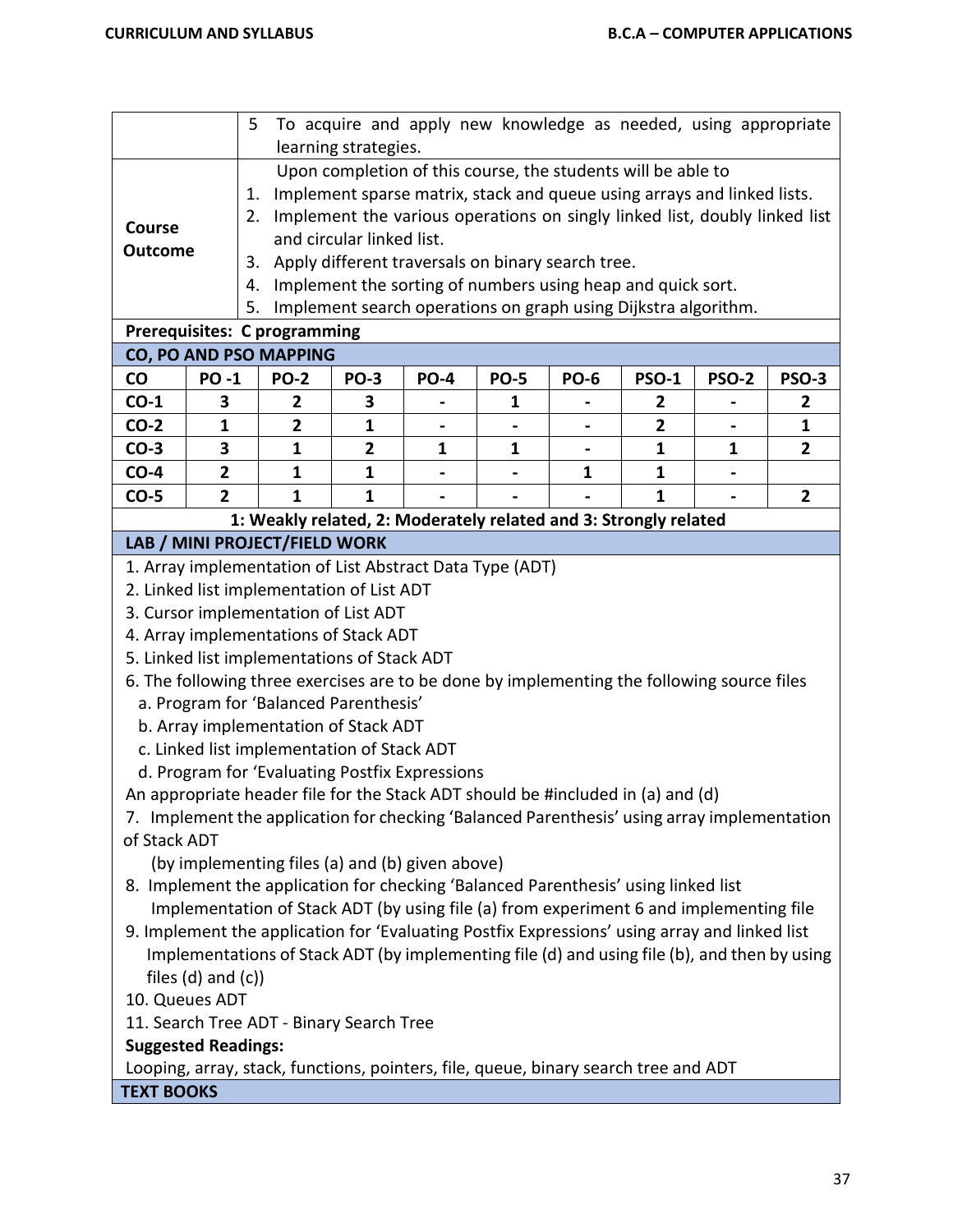- 1. E.Balagurusamy(2013), *Data Structures Using C,* Tata McGraw Hill Education Private Limited **REFERENCE BOOKS** 1 | R. G. Dromey(2013), "*How to Solve it by Computer*" (Chaps 1-2), Prentice-Hall of India. **EBOOKS** 1. https://www.quora.com/What-is-good-eBook-for-learning-data-structures **MOOC**
- 1. https://www.coursera.org/learn/data-structures

| <b>COURSE TITLE</b><br><b>CREDITS</b><br><b>ACCOUNTING LABORATORY</b> |            |                                                                                                                                                                                                                                                                                                                                                                                                                                                                                                                                                                                                                      |                                                                                                                                                                                                                                                                                                                                                                                      |  |                        | $\mathbf{1}$                    |                                                                                                                                                                                                                                                                                                                                                                                                                                                                |  |  |  |
|-----------------------------------------------------------------------|------------|----------------------------------------------------------------------------------------------------------------------------------------------------------------------------------------------------------------------------------------------------------------------------------------------------------------------------------------------------------------------------------------------------------------------------------------------------------------------------------------------------------------------------------------------------------------------------------------------------------------------|--------------------------------------------------------------------------------------------------------------------------------------------------------------------------------------------------------------------------------------------------------------------------------------------------------------------------------------------------------------------------------------|--|------------------------|---------------------------------|----------------------------------------------------------------------------------------------------------------------------------------------------------------------------------------------------------------------------------------------------------------------------------------------------------------------------------------------------------------------------------------------------------------------------------------------------------------|--|--|--|
| <b>COURSE CODE</b>                                                    |            | <b>GEA1146</b>                                                                                                                                                                                                                                                                                                                                                                                                                                                                                                                                                                                                       | <b>COURSE CATEGORY</b>                                                                                                                                                                                                                                                                                                                                                               |  | <b>BS</b>              | $L-T-P-S$                       | $0 - 0 - 2 - 0$                                                                                                                                                                                                                                                                                                                                                                                                                                                |  |  |  |
| <b>Version</b>                                                        | 1.0        |                                                                                                                                                                                                                                                                                                                                                                                                                                                                                                                                                                                                                      | <b>Approval Details</b>                                                                                                                                                                                                                                                                                                                                                              |  | 26th ACM<br>23-03-2019 | <b>LEARNING</b><br><b>LEVEL</b> | <b>BTL-2</b>                                                                                                                                                                                                                                                                                                                                                                                                                                                   |  |  |  |
| <b>ASSESSMENT SCHEME</b>                                              |            |                                                                                                                                                                                                                                                                                                                                                                                                                                                                                                                                                                                                                      |                                                                                                                                                                                                                                                                                                                                                                                      |  |                        |                                 |                                                                                                                                                                                                                                                                                                                                                                                                                                                                |  |  |  |
|                                                                       | <b>ESE</b> |                                                                                                                                                                                                                                                                                                                                                                                                                                                                                                                                                                                                                      |                                                                                                                                                                                                                                                                                                                                                                                      |  |                        |                                 |                                                                                                                                                                                                                                                                                                                                                                                                                                                                |  |  |  |
|                                                                       |            |                                                                                                                                                                                                                                                                                                                                                                                                                                                                                                                                                                                                                      | 80%                                                                                                                                                                                                                                                                                                                                                                                  |  |                        |                                 | 20%                                                                                                                                                                                                                                                                                                                                                                                                                                                            |  |  |  |
| <b>Course</b><br><b>Description</b>                                   |            |                                                                                                                                                                                                                                                                                                                                                                                                                                                                                                                                                                                                                      | and payments account and income and expenditure account.                                                                                                                                                                                                                                                                                                                             |  |                        |                                 | The course describes the basics of accounting, fundamentals of book<br>keeping, accounting concepts and conventions. The course describes the<br>process of accounting, from journal to preparation of trial balance and<br>finally the Final Accounts. The course highlights the importance of balancing<br>the cash balance between cash book and bank passbook. The course also<br>highlights the importance of non-trading concerns, by preparing receipts |  |  |  |
| <b>Course</b><br>Objective                                            |            | 1. To understand about the various forms of business and the features of<br>each form of business and the differences among them<br>2. To understand the concept of marketing, scope and importance and<br>approaches of marketing, and traditional and modern concept of<br>marketing<br>To understand the fundamentals of book keeping, accounting concepts<br>3.<br>and conventions and the process of accounting and reconciling cash<br>balance<br>To understand the preparation of final accounts, the adjustments<br>4.<br>involved<br>To understand the accounts of non-trading concerns, receipts and<br>5. |                                                                                                                                                                                                                                                                                                                                                                                      |  |                        |                                 |                                                                                                                                                                                                                                                                                                                                                                                                                                                                |  |  |  |
| <b>Course</b><br><b>Outcome</b>                                       |            | 1.<br>2.<br>3.<br>4.<br>5.                                                                                                                                                                                                                                                                                                                                                                                                                                                                                                                                                                                           | payments account and income and expenditure account<br>Upon completion of this course, the students will be able to<br>Differentiate the different forms of businesses<br>traditional and modern concept of marketing<br>Design the process of accounting in real world.<br>Prepare final accounts incorporating the adjustments.<br>Formulate the accounts of non-trading concerns. |  |                        |                                 | Apply the concepts of marketing in real world, and the application of                                                                                                                                                                                                                                                                                                                                                                                          |  |  |  |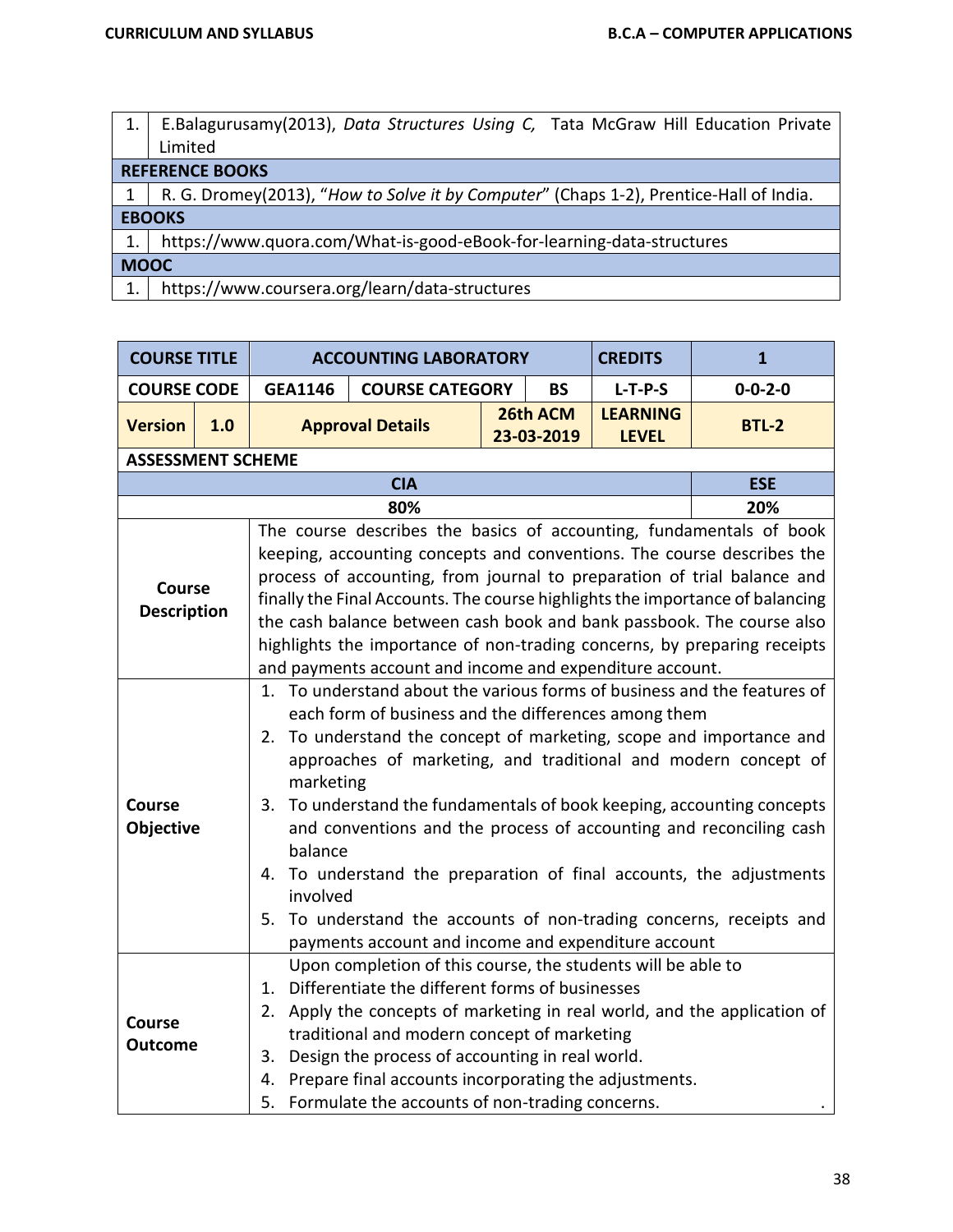|                                              | <b>Prerequisites: NIL</b>                                                  |                                         |                |                          |                                                                  |             |              |              |              |
|----------------------------------------------|----------------------------------------------------------------------------|-----------------------------------------|----------------|--------------------------|------------------------------------------------------------------|-------------|--------------|--------------|--------------|
|                                              | CO, PO AND PSO MAPPING                                                     |                                         |                |                          |                                                                  |             |              |              |              |
| CO                                           | <b>PO-1</b>                                                                | <b>PO-2</b>                             | <b>PO-3</b>    | <b>PO-4</b>              | <b>PO-5</b>                                                      | <b>PO-6</b> | <b>PSO-1</b> | <b>PSO-2</b> | <b>PSO-3</b> |
| $CO-1$                                       | 2                                                                          | 1                                       | 1              |                          | 1                                                                |             | 1            |              | 1            |
| $CO-2$                                       | $\mathbf{1}$                                                               |                                         | 1              |                          |                                                                  |             | 1            |              |              |
| $CO-3$                                       | $\overline{2}$                                                             | $\mathbf{1}$                            | $\overline{2}$ | 1                        |                                                                  |             | $\mathbf{1}$ | 1            | $\mathbf{1}$ |
| $CO-4$                                       | $\overline{2}$                                                             | $\mathbf{1}$                            | 1              | $\overline{\phantom{0}}$ |                                                                  | 1           | $\mathbf{1}$ |              |              |
| $CO-5$                                       | $\mathbf{1}$                                                               | $\mathbf{1}$                            |                |                          |                                                                  |             |              |              | $\mathbf{2}$ |
|                                              |                                                                            |                                         |                |                          | 1: Weakly related, 2: Moderately related and 3: Strongly related |             |              |              |              |
|                                              | LAB / MINI PROJECT/FIELD WORK                                              |                                         |                |                          |                                                                  |             |              |              |              |
| 1.                                           |                                                                            | Company Creation, preparation of groups |                |                          |                                                                  |             |              |              |              |
| 2.                                           |                                                                            | Preparation of ledgers                  |                |                          |                                                                  |             |              |              |              |
| 3.                                           |                                                                            | Preparation of Voucher                  |                |                          |                                                                  |             |              |              |              |
| Preparation of Profit and Loss Account<br>4. |                                                                            |                                         |                |                          |                                                                  |             |              |              |              |
| 5.                                           | Preparations of Final Accounts with and without Adjustments                |                                         |                |                          |                                                                  |             |              |              |              |
| 6.                                           | Cash Flow and Fund Flow Analysis                                           |                                         |                |                          |                                                                  |             |              |              |              |
| 7.                                           | Preparation of Ratio Analysis                                              |                                         |                |                          |                                                                  |             |              |              |              |
| 8.                                           |                                                                            | <b>Stock Transactions</b>               |                |                          |                                                                  |             |              |              |              |
| 9.                                           |                                                                            | F11 - Features and F12 - Configurations |                |                          |                                                                  |             |              |              |              |
|                                              | Other Features and Report Generation                                       |                                         |                |                          |                                                                  |             |              |              |              |
| <b>TEXT BOOKS</b>                            |                                                                            |                                         |                |                          |                                                                  |             |              |              |              |
| $\mathbf{1}$                                 | Jain and Narang(2014)," Advanced Accounting", Kalyani Publishers           |                                         |                |                          |                                                                  |             |              |              |              |
| $\overline{2}$                               | Gupta R L and Radhaswamy M(2014), "Advanced Accountancy", Sultan Chand &   |                                         |                |                          |                                                                  |             |              |              |              |
|                                              | Sons                                                                       |                                         |                |                          |                                                                  |             |              |              |              |
|                                              | <b>REFERENCE BOOKS</b>                                                     |                                         |                |                          |                                                                  |             |              |              |              |
| $\mathbf{1}$                                 | Tulsian P C(2002), "Financial Accounting", Pearson Education               |                                         |                |                          |                                                                  |             |              |              |              |
| 2.                                           | Bhushan Y K(2000), "Fundamentals Of Business Organisation And Management", |                                         |                |                          |                                                                  |             |              |              |              |
|                                              | <b>Sultan Chand &amp; Sons</b>                                             |                                         |                |                          |                                                                  |             |              |              |              |
| <b>E BOOKS</b>                               |                                                                            |                                         |                |                          |                                                                  |             |              |              |              |
| 1.                                           | http://www.freebookcentre.net/Business/Accounting-Books.html               |                                         |                |                          |                                                                  |             |              |              |              |
| <b>MOOC</b>                                  |                                                                            |                                         |                |                          |                                                                  |             |              |              |              |
| 1.                                           | https://www.coursera.org/learn/wharton-accounting                          |                                         |                |                          |                                                                  |             |              |              |              |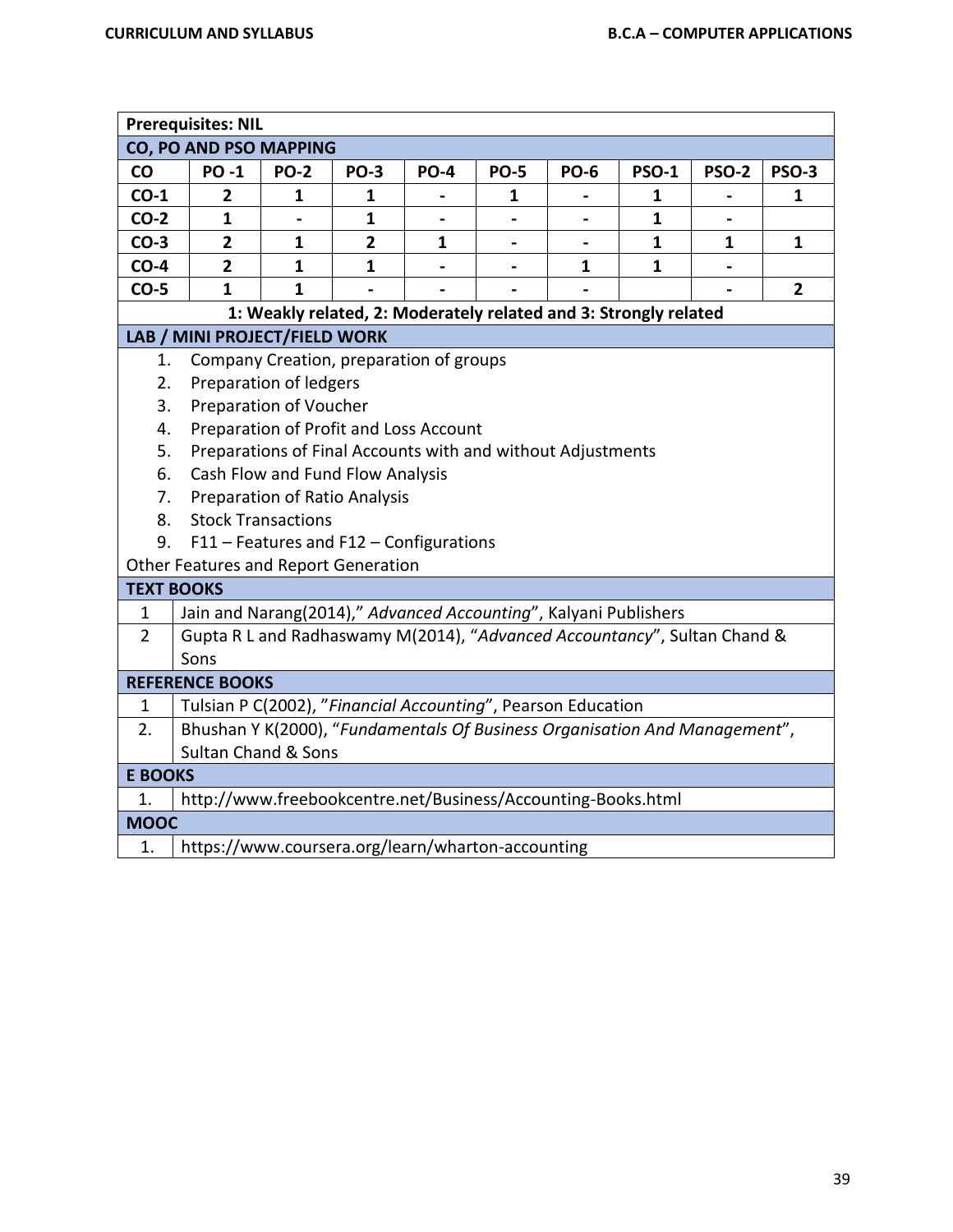## **SEMESTER III**

| <b>COURSE TITLE</b>                                    |                         |                                                                                                                                                                                                                                                                                                                                                                                                                                                                                                                                                                                                                                                                                                                                                           |                         | <b>WEB DESIGNING</b>                |              |                                | 3<br><b>CREDITS</b>             |                |                 |  |  |
|--------------------------------------------------------|-------------------------|-----------------------------------------------------------------------------------------------------------------------------------------------------------------------------------------------------------------------------------------------------------------------------------------------------------------------------------------------------------------------------------------------------------------------------------------------------------------------------------------------------------------------------------------------------------------------------------------------------------------------------------------------------------------------------------------------------------------------------------------------------------|-------------------------|-------------------------------------|--------------|--------------------------------|---------------------------------|----------------|-----------------|--|--|
| <b>COURSE CODE</b>                                     |                         | <b>BCB2201</b>                                                                                                                                                                                                                                                                                                                                                                                                                                                                                                                                                                                                                                                                                                                                            |                         | <b>COURSE CATEGORY</b>              |              | <b>PC</b>                      | $L-T-P-S$                       |                | $3 - 0 - 0 - 0$ |  |  |
| <b>Version</b>                                         | 1.0                     |                                                                                                                                                                                                                                                                                                                                                                                                                                                                                                                                                                                                                                                                                                                                                           | <b>Approval Details</b> |                                     |              | 26th ACM<br>23-03-2019         | <b>LEARNING</b><br><b>LEVEL</b> |                | <b>BTL-3</b>    |  |  |
| <b>ASSESSMENT SCHEME</b>                               |                         |                                                                                                                                                                                                                                                                                                                                                                                                                                                                                                                                                                                                                                                                                                                                                           |                         |                                     |              |                                |                                 |                |                 |  |  |
| <b>First</b><br><b>Periodical</b><br><b>Assessment</b> |                         | <b>Second</b><br><b>Periodical</b><br><b>Assessment</b>                                                                                                                                                                                                                                                                                                                                                                                                                                                                                                                                                                                                                                                                                                   |                         | Seminar/<br>Assignments/<br>Project |              | <b>Surprise</b><br>Test / Quiz | <b>Attendance</b>               |                | <b>ESE</b>      |  |  |
| 15%                                                    |                         | 15%                                                                                                                                                                                                                                                                                                                                                                                                                                                                                                                                                                                                                                                                                                                                                       |                         | 10%                                 |              | 5%                             | 5%                              |                | 50%             |  |  |
| <b>Course</b><br><b>Description</b>                    |                         | Web design is the process of creating websites. It encompasses several<br>different aspects, including webpage layout, content production, and graphic<br>design. While the terms web design and web development are often used<br>interchangeably, web design is technically a subset of the broader category<br>of web development. Websites are created using a markup language called<br>HTML. Web designers build webpages using HTML tags that define the<br>content and metadata of each page. The layout and appearance of the<br>elements within a webpage are typically defined using CSS, or cascading style<br>sheets. Therefore, most websites include a combination of HTML and CSS<br>that defines how each page will appear in a browser. |                         |                                     |              |                                |                                 |                |                 |  |  |
| Course<br>Objective                                    |                         | understand the graphic design principles that relate<br>To<br>1.<br>to web<br>design and learn how to implement theories into practice.<br>To develop skills in analyzing the usability of a web site.<br>2.<br>To develop how to plan and conduct user research<br>3.<br>related<br>to web usability.<br>To learn the language of the web: HTML and CSS.<br>4.<br>To develop skills in DHTML<br>5.                                                                                                                                                                                                                                                                                                                                                       |                         |                                     |              |                                |                                 |                |                 |  |  |
| <b>Course</b><br><b>Outcome</b>                        |                         | Upon completion of this course, the students will be able to<br>Develop a web page using HTML simple tags.<br>1.<br>Implement the various use of cascading style sheet<br>2.<br>Analyze and write the functions using scripting language<br>3.<br>Evaluate the website using event handling mechanism<br>4.<br>5.<br>Analyze the use of DHTML                                                                                                                                                                                                                                                                                                                                                                                                             |                         |                                     |              |                                |                                 |                |                 |  |  |
|                                                        |                         | Prerequisites: Basic Knowledge about HTML                                                                                                                                                                                                                                                                                                                                                                                                                                                                                                                                                                                                                                                                                                                 |                         |                                     |              |                                |                                 |                |                 |  |  |
|                                                        |                         | CO, PO AND PSO MAPPING                                                                                                                                                                                                                                                                                                                                                                                                                                                                                                                                                                                                                                                                                                                                    |                         |                                     |              |                                |                                 |                |                 |  |  |
| <b>CO</b>                                              | <b>PO-1</b>             | <b>PO-2</b>                                                                                                                                                                                                                                                                                                                                                                                                                                                                                                                                                                                                                                                                                                                                               | <b>PO-3</b>             | <b>PO-4</b>                         | <b>PO-5</b>  | <b>PO-6</b>                    | <b>PSO-1</b>                    | <b>PSO-2</b>   | PSO-3           |  |  |
| $CO-1$                                                 | 3                       | 3                                                                                                                                                                                                                                                                                                                                                                                                                                                                                                                                                                                                                                                                                                                                                         |                         | 2                                   | 1            | 1                              | 1                               | 1              |                 |  |  |
| $CO-2$                                                 | 3                       | 3                                                                                                                                                                                                                                                                                                                                                                                                                                                                                                                                                                                                                                                                                                                                                         |                         | $\overline{2}$                      |              | 1                              |                                 | 1              | 1               |  |  |
| $CO-3$                                                 | 3                       | 3                                                                                                                                                                                                                                                                                                                                                                                                                                                                                                                                                                                                                                                                                                                                                         | ٠                       | $\mathbf{2}$                        | $\mathbf{2}$ | 1                              | $\mathbf{2}$                    | 1              |                 |  |  |
| $CO-4$                                                 | 3                       | 3                                                                                                                                                                                                                                                                                                                                                                                                                                                                                                                                                                                                                                                                                                                                                         |                         | $\mathbf{2}$                        |              | 1                              |                                 | 1              |                 |  |  |
| $CO-5$                                                 | $\overline{\mathbf{3}}$ | 3                                                                                                                                                                                                                                                                                                                                                                                                                                                                                                                                                                                                                                                                                                                                                         | 3                       | $\overline{2}$                      |              | $\mathbf{1}$                   | 3                               | $\overline{2}$ | $\overline{2}$  |  |  |
|                                                        |                         | 1: Weakly related, 2: Moderately related and 3: Strongly related                                                                                                                                                                                                                                                                                                                                                                                                                                                                                                                                                                                                                                                                                          |                         |                                     |              |                                |                                 |                |                 |  |  |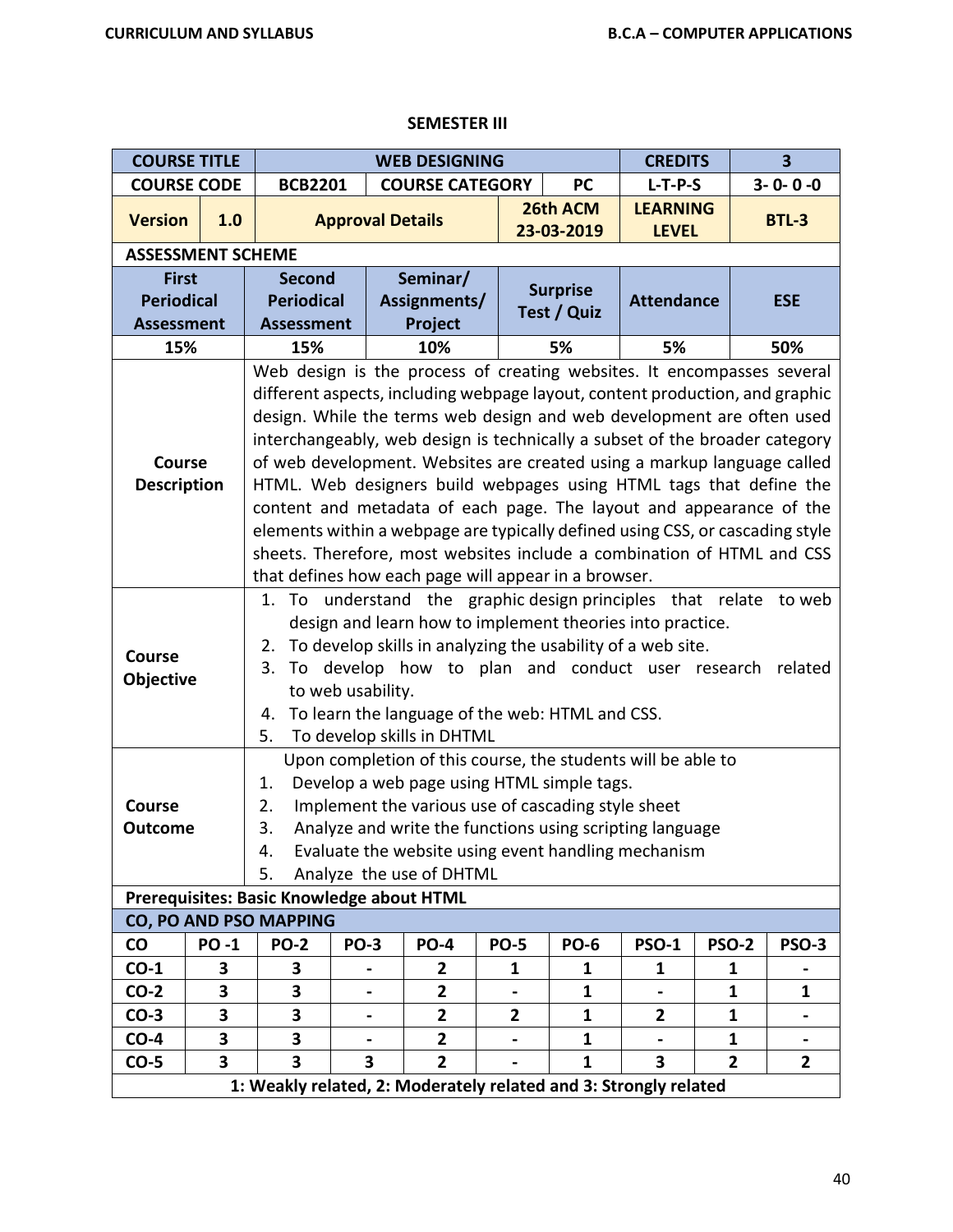|             | <b>MODULE 1 - INTERNET BASICS</b>                                                                                                                                                                                                                                                 | (9L)                   |
|-------------|-----------------------------------------------------------------------------------------------------------------------------------------------------------------------------------------------------------------------------------------------------------------------------------|------------------------|
|             | Internet basics, introduction to HTML, list, creating tables, linking documents,<br>frames, graphics to HTML documents, style sheet basics, adding styles to<br>documents.<br>Suggested Readings: Introduction to HTML                                                            | $CO-1$<br><b>BTL-3</b> |
|             | <b>MODULE 2 - CASECADING STYLE SHEET</b>                                                                                                                                                                                                                                          | (9L)                   |
|             | Creating style sheet tools, style sheet properties, font, text, list, color and<br>background color, box, display properties.<br><b>Suggested Readings: CSS Tools</b>                                                                                                             | $CO-2$<br><b>BTL-3</b> |
|             | <b>MODULE 3 - SCRIPTING LANGUAGES</b>                                                                                                                                                                                                                                             | (9L)                   |
|             | Introduction to JavaScript, Advantages of JavaScript, JavaScript Syntax, data types,<br>variables, arrays. Operators and Expressions, Looping constructors, functions, dialog<br>box, JavaScript, document object model.<br><b>Suggested Readings: Introduction to JavaScript</b> | $CO-3$<br><b>BTL-3</b> |
|             | <b>MODULE 4 - HTML</b>                                                                                                                                                                                                                                                            | (9L)                   |
|             | Introduction - objects in HTML, event handling, window object, document object,<br>browser object, object methods, built-in objects, user defined objects, cookies.<br><b>Suggested Readings: Built-in objects</b>                                                                | $CO-4$<br><b>BTL-3</b> |
|             | <b>MODULE 5 - DHTML</b>                                                                                                                                                                                                                                                           | (9L)                   |
|             | DHTML, cascading style sheets, class, external style sheets, working with JavaScript<br>style sheet.<br><b>Suggested Readings: DHTML</b>                                                                                                                                          | $CO-5$<br>BTL-3        |
|             | <b>TEXT BOOKS</b>                                                                                                                                                                                                                                                                 |                        |
| 1.          | Thomas Powell(2017), HTML & CSS: The complete Reference, Fifth Edition McGraw Hill<br>Education                                                                                                                                                                                   |                        |
| 2.          | Laura Lemay, Jennifer Kymin(2016) Mastering HTML, CSS & JavaScript, Web Publishing,                                                                                                                                                                                               |                        |
|             | <b>REFERENCE BOOKS</b>                                                                                                                                                                                                                                                            |                        |
| 1.          | Joshua Johaman, Richard Zea, Talha Khan(2016), Web Developers Reference Guide,<br>Packet Publishing.                                                                                                                                                                              |                        |
|             | <b>E BOOKS</b>                                                                                                                                                                                                                                                                    |                        |
| 1.          | https://www.creativebloq.com/web-design/free-ebooks-web-designers-5132836                                                                                                                                                                                                         |                        |
| <b>MOOC</b> |                                                                                                                                                                                                                                                                                   |                        |
| 1.          | https://www.coursera.org/specializations/web-design                                                                                                                                                                                                                               |                        |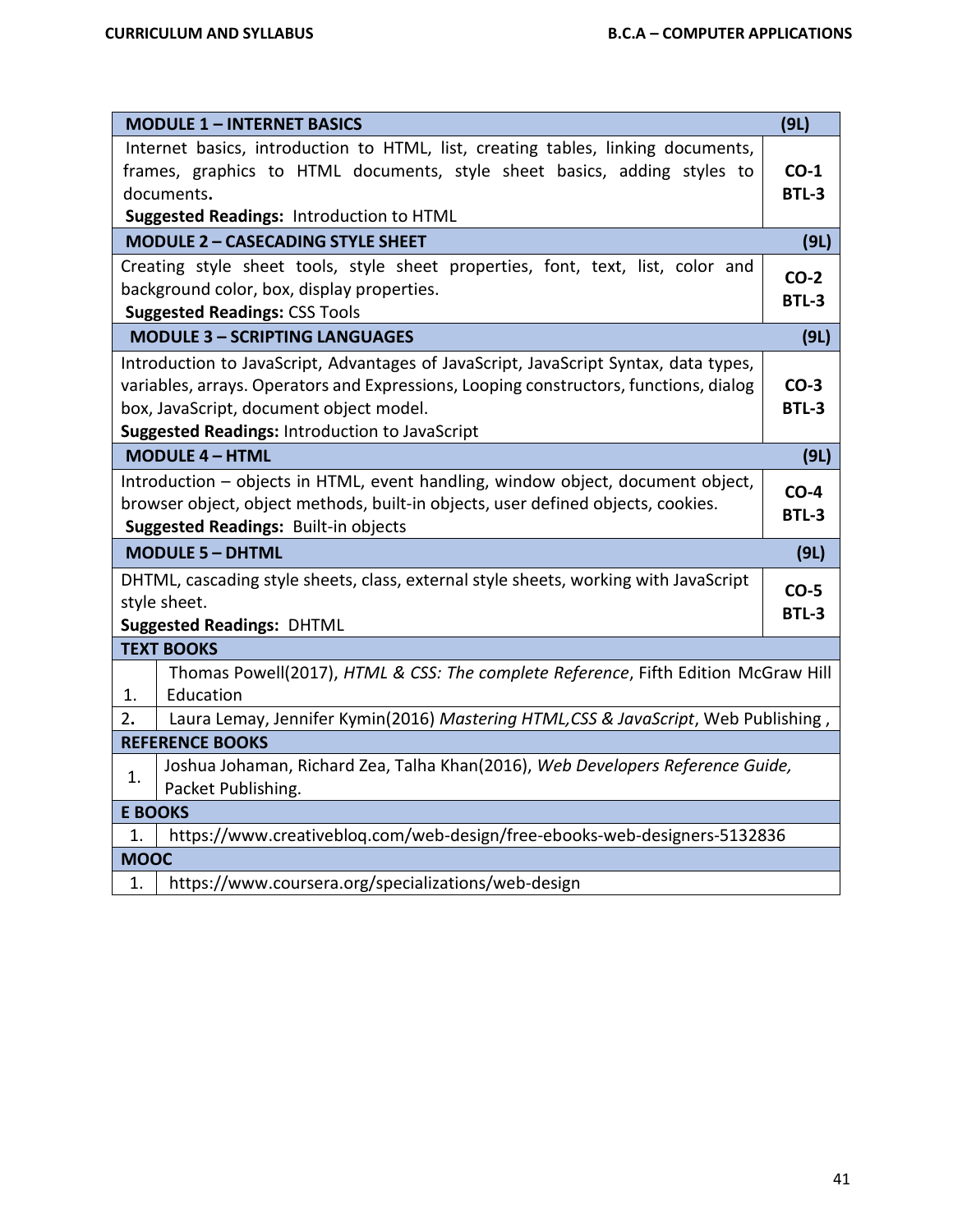| <b>COURSE TITLE</b>                                                                                                                                                                                                                                                                       |                                                                                                                                                                                                                                                                                                                                                                                                                                                                                                                                                                                                                                                                                                                                                                                                                                                                          |                   |                                                                                                                                                                                                              |                                                                                   |  |                | <b>PC HARDWARE &amp; NETWORKING</b>                              |                        |                |           |              | <b>CREDITS</b>                  | $\overline{\mathbf{3}}$ |                   |  |            |
|-------------------------------------------------------------------------------------------------------------------------------------------------------------------------------------------------------------------------------------------------------------------------------------------|--------------------------------------------------------------------------------------------------------------------------------------------------------------------------------------------------------------------------------------------------------------------------------------------------------------------------------------------------------------------------------------------------------------------------------------------------------------------------------------------------------------------------------------------------------------------------------------------------------------------------------------------------------------------------------------------------------------------------------------------------------------------------------------------------------------------------------------------------------------------------|-------------------|--------------------------------------------------------------------------------------------------------------------------------------------------------------------------------------------------------------|-----------------------------------------------------------------------------------|--|----------------|------------------------------------------------------------------|------------------------|----------------|-----------|--------------|---------------------------------|-------------------------|-------------------|--|------------|
| <b>COURSE CODE</b>                                                                                                                                                                                                                                                                        |                                                                                                                                                                                                                                                                                                                                                                                                                                                                                                                                                                                                                                                                                                                                                                                                                                                                          |                   | <b>BCB2202</b>                                                                                                                                                                                               |                                                                                   |  |                | <b>COURSE CATEGORY</b>                                           |                        |                | <b>PC</b> |              | $L-T-P-S$                       |                         | $3 - 0 - 0 - 0$   |  |            |
| <b>Version</b>                                                                                                                                                                                                                                                                            |                                                                                                                                                                                                                                                                                                                                                                                                                                                                                                                                                                                                                                                                                                                                                                                                                                                                          | 1.0               |                                                                                                                                                                                                              | <b>Approval Details</b>                                                           |  |                |                                                                  | 26th ACM<br>23-03-2019 |                |           |              | <b>LEARNING</b><br><b>LEVEL</b> |                         | <b>BTL-3</b>      |  |            |
| <b>ASSESSMENT SCHEME</b>                                                                                                                                                                                                                                                                  |                                                                                                                                                                                                                                                                                                                                                                                                                                                                                                                                                                                                                                                                                                                                                                                                                                                                          |                   |                                                                                                                                                                                                              |                                                                                   |  |                |                                                                  |                        |                |           |              |                                 |                         |                   |  |            |
| <b>First</b>                                                                                                                                                                                                                                                                              |                                                                                                                                                                                                                                                                                                                                                                                                                                                                                                                                                                                                                                                                                                                                                                                                                                                                          |                   | <b>Second</b>                                                                                                                                                                                                | Seminar/                                                                          |  |                | <b>Surprise</b>                                                  |                        |                |           |              |                                 |                         |                   |  |            |
| <b>Periodical</b>                                                                                                                                                                                                                                                                         |                                                                                                                                                                                                                                                                                                                                                                                                                                                                                                                                                                                                                                                                                                                                                                                                                                                                          | <b>Periodical</b> |                                                                                                                                                                                                              |                                                                                   |  |                |                                                                  |                        | Assignments/   |           | Test / Quiz  |                                 |                         | <b>Attendance</b> |  | <b>ESE</b> |
| <b>Assessment</b>                                                                                                                                                                                                                                                                         |                                                                                                                                                                                                                                                                                                                                                                                                                                                                                                                                                                                                                                                                                                                                                                                                                                                                          |                   | <b>Assessment</b>                                                                                                                                                                                            |                                                                                   |  | Project        |                                                                  |                        |                |           |              |                                 |                         |                   |  |            |
| 15%                                                                                                                                                                                                                                                                                       |                                                                                                                                                                                                                                                                                                                                                                                                                                                                                                                                                                                                                                                                                                                                                                                                                                                                          |                   |                                                                                                                                                                                                              | 10%<br>15%<br>5%<br>5%<br>50%                                                     |  |                |                                                                  |                        |                |           |              |                                 |                         |                   |  |            |
|                                                                                                                                                                                                                                                                                           |                                                                                                                                                                                                                                                                                                                                                                                                                                                                                                                                                                                                                                                                                                                                                                                                                                                                          |                   |                                                                                                                                                                                                              | To acquire basic knowledge in computer hardware and peripherals for installation, |  |                |                                                                  |                        |                |           |              |                                 |                         |                   |  |            |
| <b>Course</b><br><b>Description</b>                                                                                                                                                                                                                                                       |                                                                                                                                                                                                                                                                                                                                                                                                                                                                                                                                                                                                                                                                                                                                                                                                                                                                          |                   | PC assembly, trouble shooting and maintenance including system management and<br>its backup and to undertake disaster prevention, a basic knowledge of TCP/IP<br>networks work group, internet and intranet. |                                                                                   |  |                |                                                                  |                        |                |           |              |                                 |                         |                   |  |            |
| Course<br><b>Course</b>                                                                                                                                                                                                                                                                   | 1. To understand basic concept & structure of Computer Hardware &<br>Networking Components.<br>To identify the existing configuration of the computers & peripherals.<br>2.<br>To apply their knowledge about computer peripherals to identify/rectify<br>3.<br>problems on board.<br><b>Objective</b><br>To integrate the PC's into Local Area Network & re-install OS & various<br>4.<br>shipboard applications.<br>5. To perform routine maintenance, upgrades of virus definitions, set<br>schedules etc.<br>Upon completion of this course, the students will be able to<br>Identify the concepts in basics of computer.<br>1.<br>Define the concepts of networking and topologies.<br>2.<br>Identify the various networking devices.<br><b>Outcome</b><br>3.<br>Evaluate the process of network configuration.<br>4.<br>Describe the network security ideas.<br>5. |                   |                                                                                                                                                                                                              |                                                                                   |  |                |                                                                  |                        |                |           |              |                                 |                         |                   |  |            |
| <b>Prerequisites: Basics of Hardware</b><br>CO, PO AND PSO MAPPING                                                                                                                                                                                                                        |                                                                                                                                                                                                                                                                                                                                                                                                                                                                                                                                                                                                                                                                                                                                                                                                                                                                          |                   |                                                                                                                                                                                                              |                                                                                   |  |                |                                                                  |                        |                |           |              |                                 |                         |                   |  |            |
| $\mathsf{co}$                                                                                                                                                                                                                                                                             | <b>PO-1</b>                                                                                                                                                                                                                                                                                                                                                                                                                                                                                                                                                                                                                                                                                                                                                                                                                                                              |                   | <b>PO-2</b>                                                                                                                                                                                                  | <b>PO-3</b>                                                                       |  | <b>PO-4</b>    | <b>PO-5</b>                                                      |                        | <b>PO-6</b>    |           | <b>PSO-1</b> | <b>PSO-2</b>                    |                         | <b>PSO-3</b>      |  |            |
| $CO-1$                                                                                                                                                                                                                                                                                    | 3                                                                                                                                                                                                                                                                                                                                                                                                                                                                                                                                                                                                                                                                                                                                                                                                                                                                        |                   | $\overline{2}$                                                                                                                                                                                               |                                                                                   |  | 2              | 1                                                                |                        |                |           | 1            | 1                               |                         |                   |  |            |
| $CO-2$                                                                                                                                                                                                                                                                                    | 3                                                                                                                                                                                                                                                                                                                                                                                                                                                                                                                                                                                                                                                                                                                                                                                                                                                                        |                   |                                                                                                                                                                                                              | $\mathbf{1}$                                                                      |  | $\overline{2}$ |                                                                  |                        |                |           |              | 3                               |                         |                   |  |            |
| $CO-3$                                                                                                                                                                                                                                                                                    | 3                                                                                                                                                                                                                                                                                                                                                                                                                                                                                                                                                                                                                                                                                                                                                                                                                                                                        |                   |                                                                                                                                                                                                              |                                                                                   |  | $\overline{2}$ |                                                                  |                        | $\overline{2}$ |           |              | $\overline{2}$                  |                         | 1                 |  |            |
| $CO-4$                                                                                                                                                                                                                                                                                    | 3                                                                                                                                                                                                                                                                                                                                                                                                                                                                                                                                                                                                                                                                                                                                                                                                                                                                        |                   | $1 -$                                                                                                                                                                                                        | $\blacksquare$                                                                    |  | $\overline{2}$ | 1                                                                |                        |                |           |              | 3                               |                         |                   |  |            |
| $CO-5$                                                                                                                                                                                                                                                                                    | 3                                                                                                                                                                                                                                                                                                                                                                                                                                                                                                                                                                                                                                                                                                                                                                                                                                                                        |                   |                                                                                                                                                                                                              |                                                                                   |  | $\overline{2}$ | 1                                                                |                        |                |           |              |                                 |                         |                   |  |            |
|                                                                                                                                                                                                                                                                                           |                                                                                                                                                                                                                                                                                                                                                                                                                                                                                                                                                                                                                                                                                                                                                                                                                                                                          |                   |                                                                                                                                                                                                              |                                                                                   |  |                | 1: Weakly related, 2: Moderately related and 3: Strongly related |                        |                |           |              |                                 |                         |                   |  |            |
| <b>MODULE 1: INTRODUCTION</b>                                                                                                                                                                                                                                                             |                                                                                                                                                                                                                                                                                                                                                                                                                                                                                                                                                                                                                                                                                                                                                                                                                                                                          |                   |                                                                                                                                                                                                              |                                                                                   |  |                |                                                                  |                        |                |           |              |                                 | (9L)                    |                   |  |            |
| Introduction about Computer-Basics of Computer-Organization of computer<br>Software and hardware- Input/output devices. Inside the PC: Opening the PC<br>and identification-Study of different blocks-Assembling and disassembling.<br>Practical component: Assembling and disassembling. |                                                                                                                                                                                                                                                                                                                                                                                                                                                                                                                                                                                                                                                                                                                                                                                                                                                                          |                   |                                                                                                                                                                                                              |                                                                                   |  |                |                                                                  |                        |                |           |              |                                 | $CO-1$<br><b>BTL-2</b>  |                   |  |            |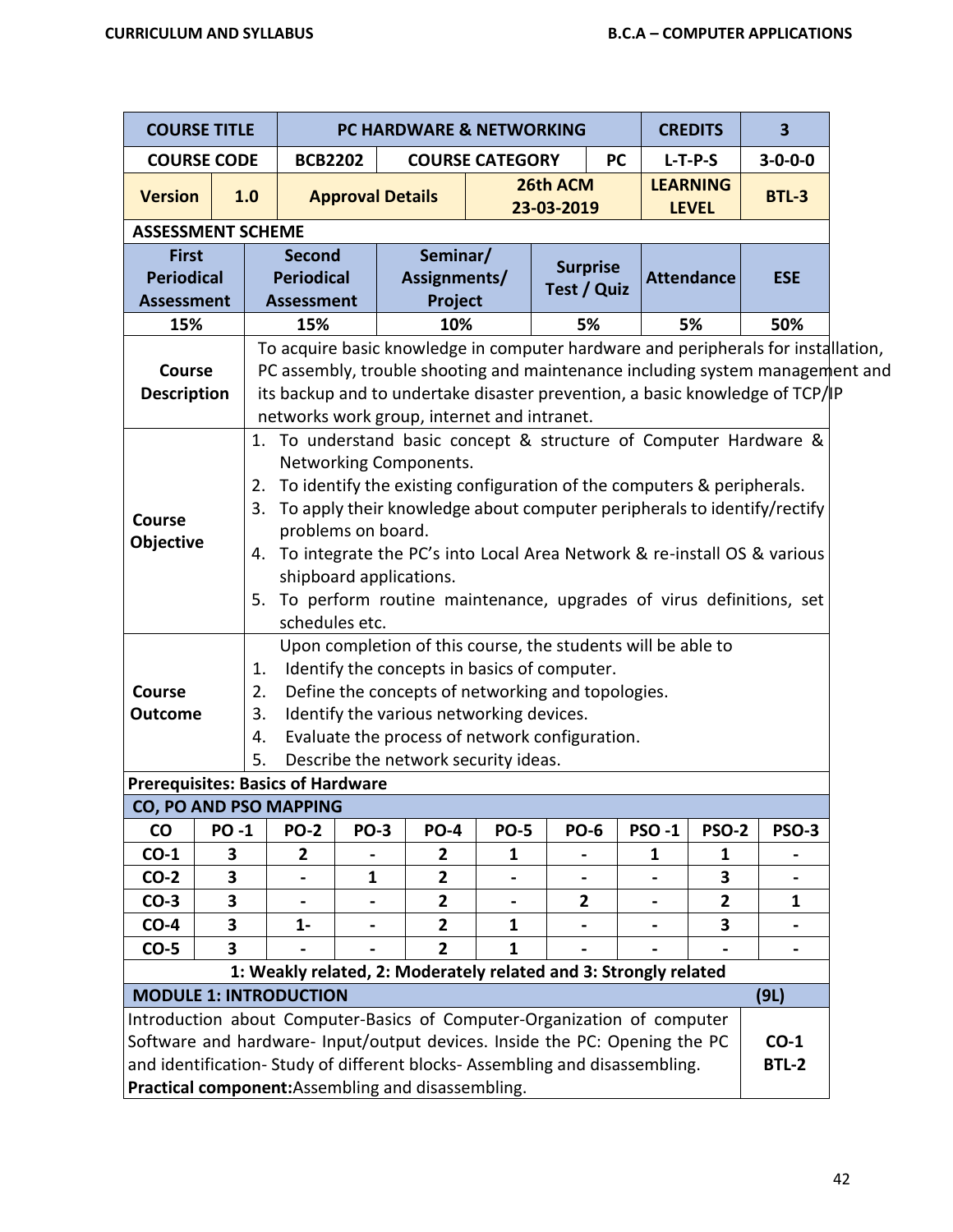|                   | Suggested Readings: Input/output devices                                        |              |
|-------------------|---------------------------------------------------------------------------------|--------------|
|                   | <b>MODULE 2: BASIC NETWORKING CONCEPTS</b>                                      | (9L)         |
|                   | Network Topologies: LAN, WAN, MAN, PAN, CAN.-Networking Model The OSI           |              |
|                   | model-TCP/ IP Model Network adapters.-Introducing protocols.-Cabling and        | $CO-2$       |
| troubleshooting.  |                                                                                 | <b>BTL-2</b> |
|                   | Suggested Readings: Model The OSI model-TCP/ IP Model                           |              |
|                   | <b>MODULE 3: ROUTERS AND SWITCHES</b>                                           | (9L)         |
|                   | Routers- Switches- Configuration-Modems-Hubsetc-Wired<br>Wireless<br>and        | $CO-3$       |
| technology.       |                                                                                 | <b>BTL-3</b> |
|                   | Suggested Readings: Wired and Wireless technology                               |              |
|                   | <b>MODULE 4: NETWORK BASIC AND CONFIGURATION</b>                                | (9L)         |
|                   | Network basic and configuration-Setting IP addresses-Sharing files and folders- | $CO-4$       |
|                   | Network troubleshooting. - PING test, ipconfig etc.                             | <b>BTL-2</b> |
|                   | Suggested Readings: Network basic and configuration                             |              |
|                   |                                                                                 |              |
|                   | <b>MODULE 5: INTRODUCTION NETWORK SECURITY</b>                                  | (9L)         |
|                   | Introduction to servers and network security- Basics of Internet and Intranet-  |              |
|                   | Types of Internet Connections- Dialup, Broadband, Leased Line, WWW, E-mails,    | $CO-5$       |
|                   | Search Engines, Social Networking.                                              | <b>BTL-2</b> |
|                   | Suggested Readings: servers and network security                                |              |
| <b>TEXT BOOKS</b> |                                                                                 |              |
|                   | White, Ron, and Timothy Downs(2014). How computers work. Que Corp- 9th          |              |
| 1.                | Edition                                                                         |              |
|                   | <b>REFERENCE BOOKS</b>                                                          |              |
| 1.                | Craig jacker(2017), PC Hardware: The Complete Reference, McGraw Hill Education  |              |
| <b>E BOOKS</b>    |                                                                                 |              |
| 1.                | https://www.e-booksdirectory.com/listing.php?category=315                       |              |
| <b>MOOC</b>       |                                                                                 |              |

| <b>COURSE TITLE</b>                                    |     |                                                  | <b>SOFTWARE ENGINEERING</b>               |                                     |                                |                                 | <b>CREDITS</b>    | 4               |
|--------------------------------------------------------|-----|--------------------------------------------------|-------------------------------------------|-------------------------------------|--------------------------------|---------------------------------|-------------------|-----------------|
| <b>COURSE CODE</b>                                     |     | <b>BCB2203</b>                                   |                                           | <b>COURSE CATEGORY</b><br><b>PC</b> |                                |                                 | $L-T-P-S$         | $3 - 0 - 2 - 0$ |
| <b>Version</b>                                         | 1.0 | <b>Approval Details</b>                          | 26th ACM<br>23-03-2019                    |                                     |                                | <b>LEARNING</b><br><b>LEVEL</b> | <b>BTL-3</b>      |                 |
| <b>ASSESSMENT SCHEME</b>                               |     |                                                  |                                           |                                     |                                |                                 |                   |                 |
| <b>First</b><br><b>Periodical</b><br><b>Assessment</b> |     | Second<br><b>Periodical</b><br><b>Assessment</b> | Seminar/<br><b>Assignments</b><br>Project |                                     | <b>Surprise</b><br>Test / Quiz |                                 | <b>Attendance</b> | <b>ESE</b>      |
| 15%                                                    |     | 15%                                              |                                           | 10%                                 | 5%                             |                                 | 5%                | 50%             |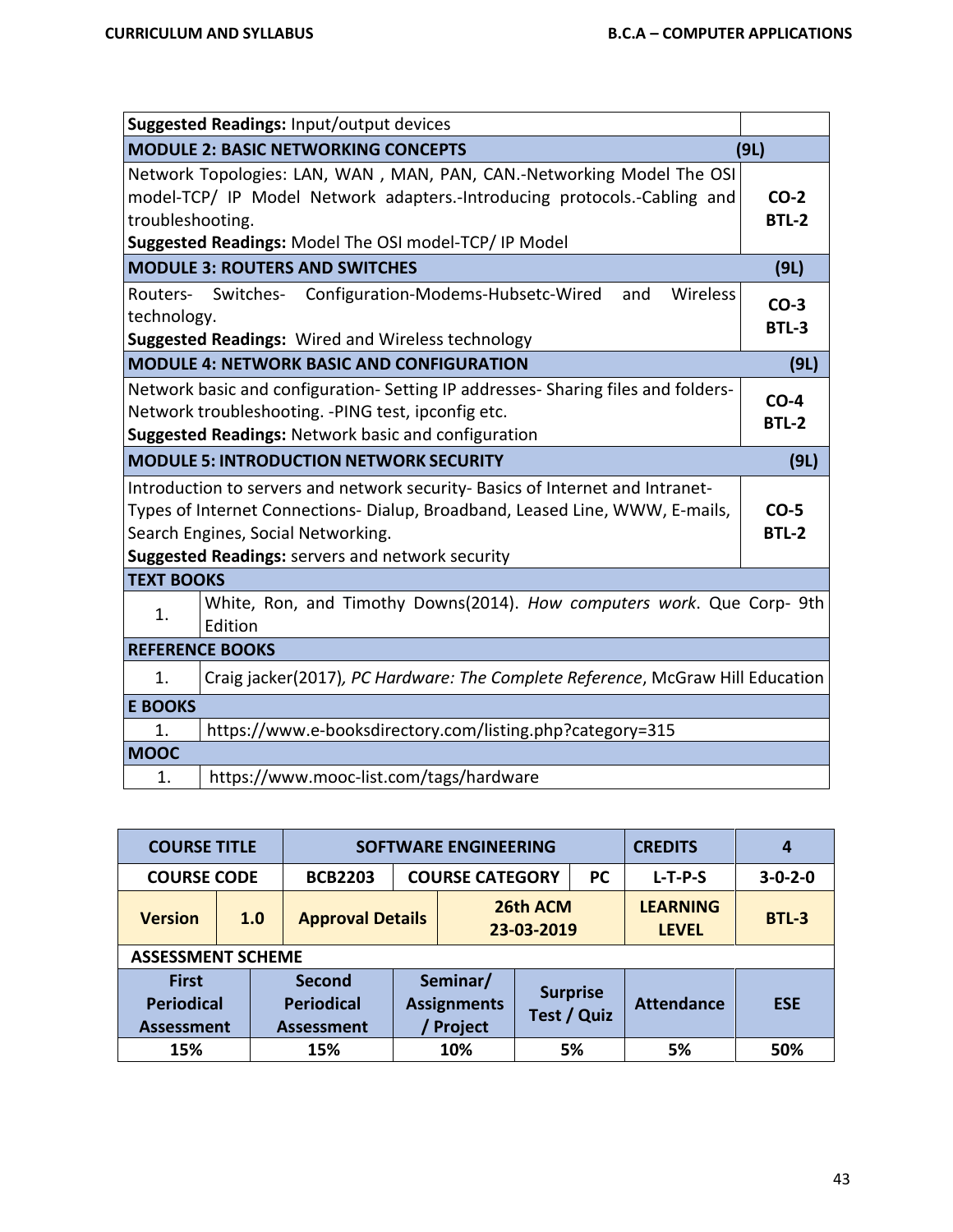| <b>Course</b><br><b>Description</b>                                                                                                                                                                                                                                                                                                                   |                |                                                                                                                                                                                                                                                                                                           | The purpose of this course is to present software engineering as a body of<br>knowledge. The course is designed to present software engineering<br>concepts and principles in parallel with the software development life cycle.<br>The course will begin with an introduction to software engineering, giving<br>you a definition of this body of knowledge, as well as a discussion of the<br>main methodologies of software engineering.                                                                 |                |             |              |              |                         |                        |  |
|-------------------------------------------------------------------------------------------------------------------------------------------------------------------------------------------------------------------------------------------------------------------------------------------------------------------------------------------------------|----------------|-----------------------------------------------------------------------------------------------------------------------------------------------------------------------------------------------------------------------------------------------------------------------------------------------------------|-------------------------------------------------------------------------------------------------------------------------------------------------------------------------------------------------------------------------------------------------------------------------------------------------------------------------------------------------------------------------------------------------------------------------------------------------------------------------------------------------------------|----------------|-------------|--------------|--------------|-------------------------|------------------------|--|
| <b>Course</b><br>Objective                                                                                                                                                                                                                                                                                                                            |                | 2.                                                                                                                                                                                                                                                                                                        | 1. To function effectively on a team whose members together provide<br>leadership, create a collaborative and inclusive environment,<br>To identify, formulate, and solve complex engineering problems by<br>applying principles<br>3. To apply engineering design to produce solutions that meet specified<br>needs<br>4. To develop and conduct appropriate experimentation, analyze and<br>interpret data.<br>5. To acquire and apply new knowledge as needed, using appropriate<br>learning strategies. |                |             |              |              |                         |                        |  |
| Upon completion of this course, the students will be able to<br>1. Describe the basics Software Engineering<br>2. Evaluate the Software Requirement Analysis<br>Course<br>3.<br>Design about the Structured Analysis<br><b>Outcome</b><br>4. Identify the Software Design<br>5. Perform Software Testing methods                                      |                |                                                                                                                                                                                                                                                                                                           |                                                                                                                                                                                                                                                                                                                                                                                                                                                                                                             |                |             |              |              |                         |                        |  |
| <b>Prerequisites: Computer Concepts and Problem Solving</b><br>CO, PO AND PSO MAPPING                                                                                                                                                                                                                                                                 |                |                                                                                                                                                                                                                                                                                                           |                                                                                                                                                                                                                                                                                                                                                                                                                                                                                                             |                |             |              |              |                         |                        |  |
| co                                                                                                                                                                                                                                                                                                                                                    | <b>PO-1</b>    | <b>PO-2</b>                                                                                                                                                                                                                                                                                               | <b>PO-3</b>                                                                                                                                                                                                                                                                                                                                                                                                                                                                                                 | <b>PO-4</b>    | <b>PO-5</b> | <b>PO-6</b>  | <b>PSO-1</b> | <b>PSO-2</b>            | <b>PSO-3</b>           |  |
| $CO-1$                                                                                                                                                                                                                                                                                                                                                | 3              | $\overline{2}$                                                                                                                                                                                                                                                                                            | 3                                                                                                                                                                                                                                                                                                                                                                                                                                                                                                           | $\mathbf{2}$   | 1           |              | 3            | $\mathbf{2}$            |                        |  |
| $CO-2$                                                                                                                                                                                                                                                                                                                                                | $\overline{a}$ |                                                                                                                                                                                                                                                                                                           | 1                                                                                                                                                                                                                                                                                                                                                                                                                                                                                                           |                |             |              |              |                         | $\mathbf{1}$           |  |
| $CO-3$                                                                                                                                                                                                                                                                                                                                                | $\mathbf{1}$   | $\mathbf{2}$                                                                                                                                                                                                                                                                                              | 3                                                                                                                                                                                                                                                                                                                                                                                                                                                                                                           | $\overline{2}$ | ۰           | 1            | 2            | 1                       |                        |  |
| $CO-4$                                                                                                                                                                                                                                                                                                                                                | 3              |                                                                                                                                                                                                                                                                                                           | $\mathbf{2}$                                                                                                                                                                                                                                                                                                                                                                                                                                                                                                | $\mathbf{2}$   |             | $\mathbf{1}$ | 3            | 3                       |                        |  |
| $CO-5$                                                                                                                                                                                                                                                                                                                                                | $\mathbf{1}$   | $\overline{2}$                                                                                                                                                                                                                                                                                            | 3                                                                                                                                                                                                                                                                                                                                                                                                                                                                                                           | 3              |             | $\mathbf{1}$ |              | $\overline{\mathbf{2}}$ |                        |  |
|                                                                                                                                                                                                                                                                                                                                                       |                | 1: Weakly related, 2: Moderately related and 3: Strongly related                                                                                                                                                                                                                                          |                                                                                                                                                                                                                                                                                                                                                                                                                                                                                                             |                |             |              |              |                         |                        |  |
| <b>INTRODUCTION</b><br>$(9L+3P)$<br><b>MODULE 1:</b>                                                                                                                                                                                                                                                                                                  |                |                                                                                                                                                                                                                                                                                                           |                                                                                                                                                                                                                                                                                                                                                                                                                                                                                                             |                |             |              |              |                         |                        |  |
| Introduction: Definition of software and software engineering - Software myths<br>- Software Engineering paradigms: Linear Sequential Model & Prototyping<br>$CO-1$<br>Model Software Project Management - Software Metrics - Software Cost<br><b>BTL-2</b><br>Estimation - Software Project Planning.<br>Suggested Readings: Linear Sequential Model |                |                                                                                                                                                                                                                                                                                                           |                                                                                                                                                                                                                                                                                                                                                                                                                                                                                                             |                |             |              |              |                         |                        |  |
|                                                                                                                                                                                                                                                                                                                                                       |                | <b>MODULE 2: SOFTWARE REQUIREMENT ANALYSIS</b>                                                                                                                                                                                                                                                            |                                                                                                                                                                                                                                                                                                                                                                                                                                                                                                             |                |             |              |              | $(9L+3P)$               |                        |  |
| Specifications.                                                                                                                                                                                                                                                                                                                                       |                | Software Requirement Analysis: Software Risks - Software Configuration<br>Management System Analysis - Modelling the System Architecture - System<br>Specification - Fundamentals of Requirement Analysis - Software Prototyping<br>- Prototyping method sand tools specification - Software Requirements |                                                                                                                                                                                                                                                                                                                                                                                                                                                                                                             |                |             |              |              |                         | $CO-2$<br><b>BTL-2</b> |  |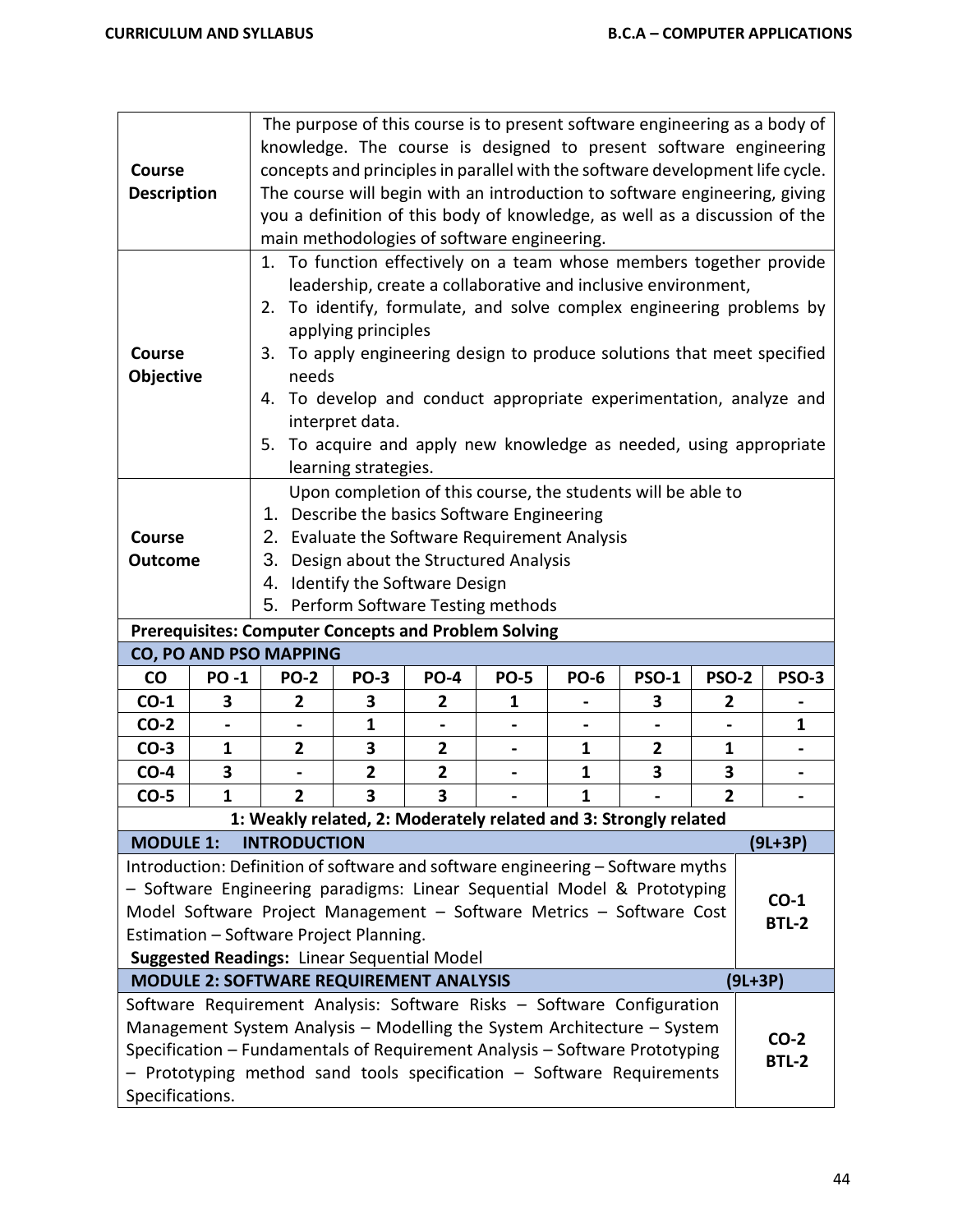|                   | <b>Suggested Readings:</b> Software Risks, Software Requirements Specifications                                                                                                                                                                                                                                                       |                        |
|-------------------|---------------------------------------------------------------------------------------------------------------------------------------------------------------------------------------------------------------------------------------------------------------------------------------------------------------------------------------|------------------------|
|                   | <b>MODULE 3: STRUCTURED ANALYSIS</b>                                                                                                                                                                                                                                                                                                  | $(9L+3P)$              |
|                   | Structured Analysis: Introduction $-$ the elements of the analysis model $-$ data<br>objects, attributes and relationships $-$ Cardinality and Modality $-$ ERD $-$ DFD $-$<br>Classical Analysis Methods: DSSD, JSD, SADT.<br>Suggested Readings: DSSD, JSD, SADT                                                                    | $CO-3$<br><b>BTL-3</b> |
|                   | <b>MODULE 4: SOFTWARE DESIGN</b>                                                                                                                                                                                                                                                                                                      | $(9L+3P)$              |
|                   | Software Design: Software Design and Software Engineering - Design<br>and<br>Software Quality - Evolution of Software Design - Design Principles. Design<br>Concepts, Abstraction, Refinement, Modularity - Effective Modular Design,<br>Functional Independence, Cohesion, Coupling.<br><b>Suggested Readings: Design Principles</b> | $CO-4$<br><b>BTL-3</b> |
|                   | <b>MODULE 5: SOFTWARE TESTING METHODS</b>                                                                                                                                                                                                                                                                                             | $(9L+3P)$              |
|                   | Software Testing Methods: Software Testing Fundamentals - White Box Testing<br>- Black Box Testing - Debugging - Software Quality: McCall's Quality Factors.<br><b>Suggested Readings: Testing Strategies</b>                                                                                                                         | $CO-5$<br><b>BTL-3</b> |
| <b>TEXT BOOKS</b> |                                                                                                                                                                                                                                                                                                                                       |                        |
| $\mathbf{1}$      | Richard E Fairley(2016), Principles of Software Engineering, Wiley- Blackwell<br>Publisher                                                                                                                                                                                                                                            |                        |
|                   | <b>REFERENCE BOOKS</b>                                                                                                                                                                                                                                                                                                                |                        |
| $\mathbf{1}$      | Rajib Mall(2014), Fundamentals of Software Engineering, 4th Edition, Publisher-<br>Prentice Hall India Learning Pvt Ltd.                                                                                                                                                                                                              |                        |
|                   |                                                                                                                                                                                                                                                                                                                                       |                        |
| <b>E BOOKS</b>    |                                                                                                                                                                                                                                                                                                                                       |                        |
| 1                 | https://www.e-booksdirectory.com/listing.php?category=2                                                                                                                                                                                                                                                                               |                        |
| <b>MOOC</b>       | https://www.coursera.org/learn/systems-engineering                                                                                                                                                                                                                                                                                    |                        |

| <b>COURSE TITLE</b>               |     | <b>OBJECT ORIENTED PROGRAMMING</b> |                                     |                |  |                              | <b>CREDITS</b>                  | 3            |
|-----------------------------------|-----|------------------------------------|-------------------------------------|----------------|--|------------------------------|---------------------------------|--------------|
| <b>COURSE CODE</b>                |     | <b>BCB2204</b>                     | <b>COURSE CATEGORY</b><br><b>PC</b> |                |  | $3 - 0 - 0 - 0$<br>$L-T-P-S$ |                                 |              |
| <b>Version</b>                    | 1.0 | <b>Approval Details</b>            | 26th ACM<br>23-03-2019              |                |  |                              | <b>LEARNING</b><br><b>LEVEL</b> | <b>BTL-3</b> |
| <b>ASSESSMENT SCHEME</b>          |     |                                    |                                     |                |  |                              |                                 |              |
| <b>First</b><br><b>Periodical</b> |     | Second                             | Seminar/<br>Assignments/            |                |  | <b>Surprise</b>              |                                 |              |
|                                   |     | <b>Periodical</b>                  |                                     |                |  | Test / Quiz                  | <b>Attendance</b>               | <b>ESE</b>   |
| <b>Assessment</b><br>15%          |     | <b>Assessment</b><br>15%           |                                     | Project<br>10% |  | 5%                           | 5%                              | 50%          |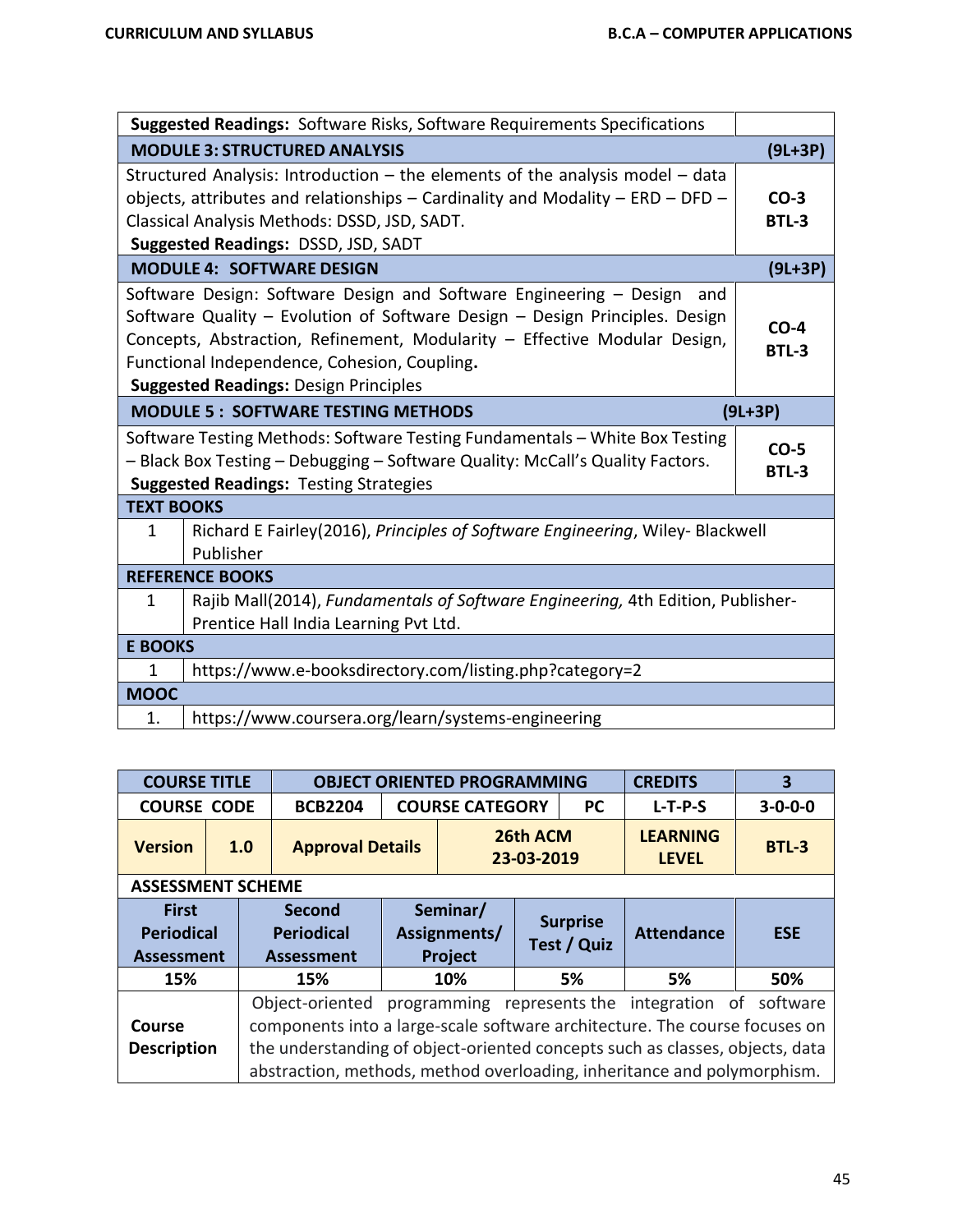| Course<br>Objective                                                                                                                                                                                                                                                                                                                                |                                                                                                                                                                                                                                                                                                                                                                                                       | 1. To Understand the Object -Oriented Programming basic concepts and<br>functions<br>To Analyze the overview of programming language<br>2.<br>To apply the concept of inheritance<br>3.<br>To analyze the structure of overloading and Polymorphism<br>4.<br>5. To Understand File Concepts and Exception Handling |             |             |                                                                  |              |              |                |                     |  |
|----------------------------------------------------------------------------------------------------------------------------------------------------------------------------------------------------------------------------------------------------------------------------------------------------------------------------------------------------|-------------------------------------------------------------------------------------------------------------------------------------------------------------------------------------------------------------------------------------------------------------------------------------------------------------------------------------------------------------------------------------------------------|--------------------------------------------------------------------------------------------------------------------------------------------------------------------------------------------------------------------------------------------------------------------------------------------------------------------|-------------|-------------|------------------------------------------------------------------|--------------|--------------|----------------|---------------------|--|
| <b>Course</b>                                                                                                                                                                                                                                                                                                                                      | Upon completion of this course, the students will be able to<br>1. Describe the OOPS fundamentals<br>2. Identify the class, objects and constructor and destructor<br>3. Implement functions and its overloading<br><b>Outcome</b><br>4. Identify and perform the various types of overloading and virtual<br>functions<br>5. Apply the Functions of File handling<br>Prerequisites: Programming in C |                                                                                                                                                                                                                                                                                                                    |             |             |                                                                  |              |              |                |                     |  |
|                                                                                                                                                                                                                                                                                                                                                    | CO, PO AND PSO MAPPING                                                                                                                                                                                                                                                                                                                                                                                |                                                                                                                                                                                                                                                                                                                    |             |             |                                                                  |              |              |                |                     |  |
| $\mathsf{co}$                                                                                                                                                                                                                                                                                                                                      | <b>PO-1</b>                                                                                                                                                                                                                                                                                                                                                                                           | <b>PO-2</b>                                                                                                                                                                                                                                                                                                        | <b>PO-3</b> | <b>PO-4</b> | <b>PO-5</b>                                                      | <b>PO-6</b>  | <b>PSO-1</b> | <b>PSO-2</b>   | <b>PSO-3</b>        |  |
| $CO-1$                                                                                                                                                                                                                                                                                                                                             | 3                                                                                                                                                                                                                                                                                                                                                                                                     | 2                                                                                                                                                                                                                                                                                                                  | 1           |             |                                                                  | 1            | 2            | 2              |                     |  |
| $CO-2$                                                                                                                                                                                                                                                                                                                                             | $\overline{2}$                                                                                                                                                                                                                                                                                                                                                                                        | $\overline{2}$                                                                                                                                                                                                                                                                                                     | 2           | 1           |                                                                  |              | 1            |                | 1                   |  |
| $CO-3$                                                                                                                                                                                                                                                                                                                                             | 3                                                                                                                                                                                                                                                                                                                                                                                                     | $\mathbf{1}$                                                                                                                                                                                                                                                                                                       | 1           |             | 1                                                                |              | $\mathbf{2}$ | 2              | $\mathbf{1}$        |  |
| $CO-4$                                                                                                                                                                                                                                                                                                                                             | $\mathbf{1}$                                                                                                                                                                                                                                                                                                                                                                                          | $\overline{2}$                                                                                                                                                                                                                                                                                                     | 1           | 2           |                                                                  | $\mathbf{1}$ | $\mathbf{1}$ |                | $\mathbf{1}$        |  |
| $CO-5$                                                                                                                                                                                                                                                                                                                                             | 3                                                                                                                                                                                                                                                                                                                                                                                                     | $\overline{2}$                                                                                                                                                                                                                                                                                                     | 1           |             |                                                                  |              | 1            | $\overline{2}$ |                     |  |
|                                                                                                                                                                                                                                                                                                                                                    |                                                                                                                                                                                                                                                                                                                                                                                                       |                                                                                                                                                                                                                                                                                                                    |             |             | 1: Weakly related, 2: Moderately related and 3: Strongly related |              |              |                |                     |  |
|                                                                                                                                                                                                                                                                                                                                                    | <b>MODULE 1: INTRODUCTION</b>                                                                                                                                                                                                                                                                                                                                                                         |                                                                                                                                                                                                                                                                                                                    |             |             |                                                                  |              |              |                | (9L)                |  |
|                                                                                                                                                                                                                                                                                                                                                    | Object-oriented paradigm, elements of object-oriented programming - Merits<br>and demerits of OO methodology $-$ C++ fundamentals $-$ data types, operators<br>and expressions, control flow, arrays, strings, pointers and functions.<br><b>Suggested Readings: Procedure Oriented Programming</b>                                                                                                   |                                                                                                                                                                                                                                                                                                                    |             |             |                                                                  |              |              |                | $CO-1$<br>$BTL - 3$ |  |
|                                                                                                                                                                                                                                                                                                                                                    | <b>MODULE 2: OVERVIEW PROGRAMMING IN C++</b>                                                                                                                                                                                                                                                                                                                                                          |                                                                                                                                                                                                                                                                                                                    |             |             |                                                                  |              |              |                | (9L)                |  |
|                                                                                                                                                                                                                                                                                                                                                    | Classes and objects $-$ constructors and destructors, operator overloading $-$<br>inheritance, virtual functions and polymorphism<br>Suggested Readings: Constructors, Object oriented concepts                                                                                                                                                                                                       |                                                                                                                                                                                                                                                                                                                    |             |             |                                                                  |              |              |                | $CO-2$<br>$BTL - 3$ |  |
|                                                                                                                                                                                                                                                                                                                                                    | <b>MODULE 3: ARRAYS AND POINTERS</b>                                                                                                                                                                                                                                                                                                                                                                  |                                                                                                                                                                                                                                                                                                                    |             |             |                                                                  |              |              |                | (9L)                |  |
|                                                                                                                                                                                                                                                                                                                                                    | Arrays - Pointers - this pointer - functions Overloading - Default arguments -<br>Overloading Constructors - Pointers to Functions - Ambiguity in function<br>$CO-3$<br>$BTL - 3$<br>overloading.<br>Suggested Readings: Inheritance, Function Overloading                                                                                                                                            |                                                                                                                                                                                                                                                                                                                    |             |             |                                                                  |              |              |                |                     |  |
|                                                                                                                                                                                                                                                                                                                                                    |                                                                                                                                                                                                                                                                                                                                                                                                       |                                                                                                                                                                                                                                                                                                                    |             |             |                                                                  |              |              |                | (9L)                |  |
| <b>MODULE 4: POLYMORPHISM</b><br>Operator Overloading - Members Operator Function - Friend Operator<br>Function – Overloading some special operators like $[]$ , () – Inheritance – Virtual<br>$CO-4$<br>base Class - Polymorphism - Virtual functions - Pure virtual function<br>$BTL - 3$<br>Suggested Readings: Polymorphism, Virtual Functions |                                                                                                                                                                                                                                                                                                                                                                                                       |                                                                                                                                                                                                                                                                                                                    |             |             |                                                                  |              |              |                |                     |  |
|                                                                                                                                                                                                                                                                                                                                                    |                                                                                                                                                                                                                                                                                                                                                                                                       |                                                                                                                                                                                                                                                                                                                    |             |             |                                                                  |              |              |                |                     |  |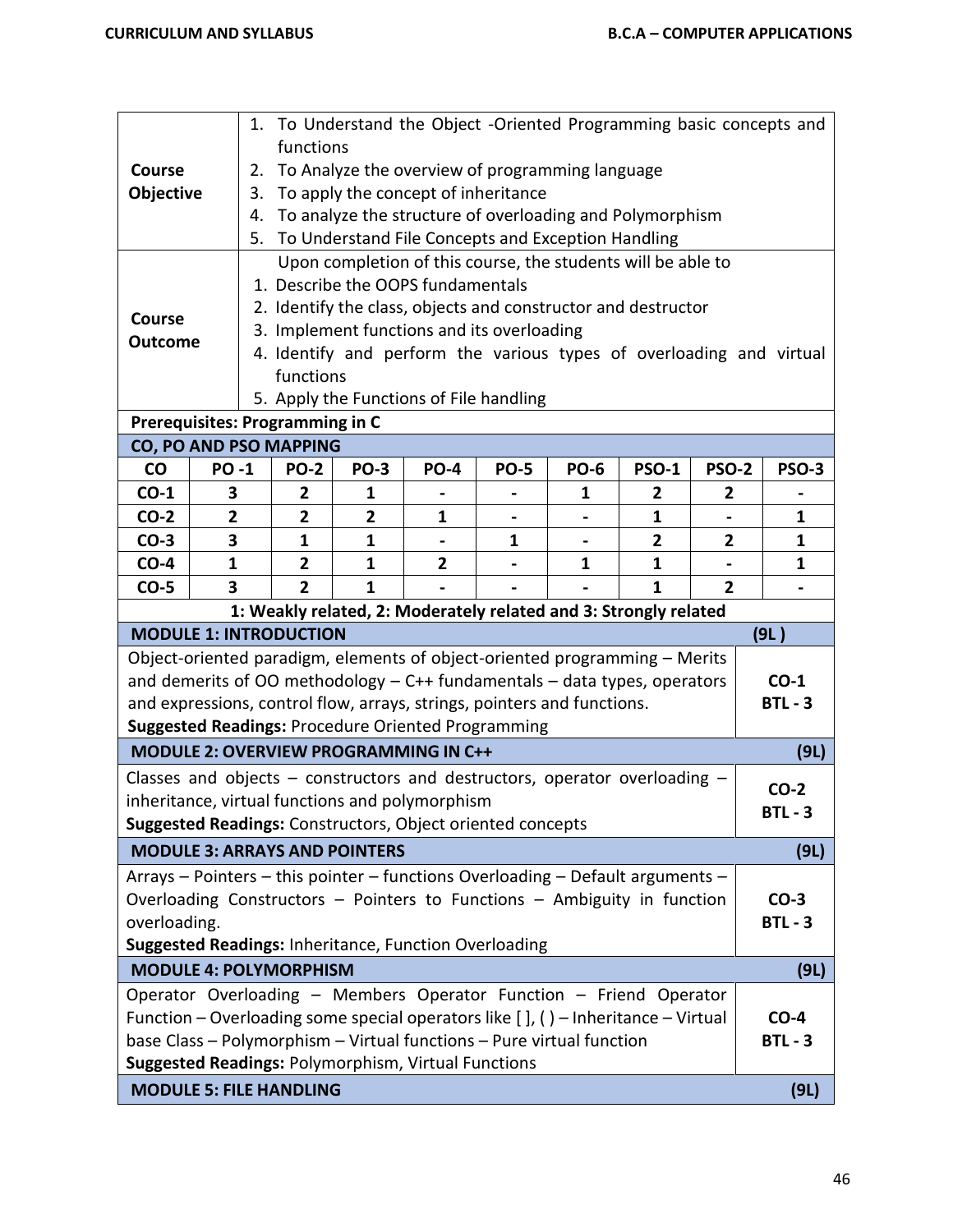| C++ streams – console streams – operations, manipulators - File streams -<br>classes file modes file pointers and manipulations file $I/O$ – Exception handling<br><b>Suggested Readings: File handling in C++</b> |                                                                           |  |  |  |  |  |  |
|--------------------------------------------------------------------------------------------------------------------------------------------------------------------------------------------------------------------|---------------------------------------------------------------------------|--|--|--|--|--|--|
| <b>TEXT BOOKS</b>                                                                                                                                                                                                  |                                                                           |  |  |  |  |  |  |
| 1.                                                                                                                                                                                                                 | Herbert Schildt(2017), "C++ Complete Reference", Fourth edition, TMH,     |  |  |  |  |  |  |
|                                                                                                                                                                                                                    | <b>REFERENCE BOOKS</b>                                                    |  |  |  |  |  |  |
| 1.                                                                                                                                                                                                                 | Bjarne Stroustrup, (2013) "The C++ programming language", Addison Wesley, |  |  |  |  |  |  |
| <b>E BOOKS</b>                                                                                                                                                                                                     |                                                                           |  |  |  |  |  |  |
| 1.                                                                                                                                                                                                                 | https://docs.google.com/file/d/0BxY2b iyHaj9b2FLNGlFQmc2SEU/edit          |  |  |  |  |  |  |
| <b>MOOC</b>                                                                                                                                                                                                        |                                                                           |  |  |  |  |  |  |
| 1.                                                                                                                                                                                                                 | https://www.coursera.org/courses?query=object%20oriented%20programming    |  |  |  |  |  |  |

| <b>COURSE TITLE</b>             |     | <b>COMPUTER ORGANIZATION</b>                                                                                                                                                                                                                                                                                                                                                                                                   |  |                        |                        |                                                                                                                                                                           | <b>CREDITS</b>                  | $\overline{\mathbf{3}}$ |  |
|---------------------------------|-----|--------------------------------------------------------------------------------------------------------------------------------------------------------------------------------------------------------------------------------------------------------------------------------------------------------------------------------------------------------------------------------------------------------------------------------|--|------------------------|------------------------|---------------------------------------------------------------------------------------------------------------------------------------------------------------------------|---------------------------------|-------------------------|--|
| <b>COURSE CODE</b>              |     | <b>BCB2205</b>                                                                                                                                                                                                                                                                                                                                                                                                                 |  | <b>COURSE CATEGORY</b> |                        | <b>PC</b>                                                                                                                                                                 | $L-T-P-S$                       | $3 - 0 - 0 - 0$         |  |
| <b>Version</b>                  | 1.0 | <b>Approval Details</b>                                                                                                                                                                                                                                                                                                                                                                                                        |  |                        | 26th ACM<br>23-03-2019 |                                                                                                                                                                           | <b>LEARNING</b><br><b>LEVEL</b> | <b>BTL-3</b>            |  |
| <b>ASSESSMENT SCHEME</b>        |     |                                                                                                                                                                                                                                                                                                                                                                                                                                |  |                        |                        |                                                                                                                                                                           |                                 |                         |  |
| <b>First</b>                    |     | <b>Second</b>                                                                                                                                                                                                                                                                                                                                                                                                                  |  | Seminar/               |                        | <b>Surprise Test /</b>                                                                                                                                                    |                                 |                         |  |
| <b>Periodical</b>               |     | <b>Periodical</b>                                                                                                                                                                                                                                                                                                                                                                                                              |  | Assignments/           |                        | Quiz                                                                                                                                                                      | <b>Attendance</b>               | <b>ESE</b>              |  |
| <b>Assessment</b>               |     | <b>Assessment</b>                                                                                                                                                                                                                                                                                                                                                                                                              |  | Project                |                        |                                                                                                                                                                           |                                 |                         |  |
| 15%                             |     | 15%                                                                                                                                                                                                                                                                                                                                                                                                                            |  | 10%                    |                        | 5%                                                                                                                                                                        | 5%                              | 50%                     |  |
| Course<br><b>Description</b>    |     | This course introduces the principles of computer organization and the basic<br>architecture concepts. The course emphasizes performance and cost analysis,<br>instruction set design, pipelining, memory technology, memory hierarchy,<br>virtual memory management, and I/O systems. Basic technical writing skills are<br>also taught in this class.                                                                        |  |                        |                        |                                                                                                                                                                           |                                 |                         |  |
| <b>Course</b><br>Objective      | 5.  | 1. To understand the structure, function and characteristics of computer<br>systems.<br>2. To understand the design of the various functional units and components of<br>computers.<br>3. To identify the elements of modern instructions sets and their impact on<br>processor design.<br>To explain the function of each element of a memory hierarchy,<br>4.<br>To identify and compare different methods for computer I/O. |  |                        |                        |                                                                                                                                                                           |                                 |                         |  |
| <b>Course</b><br><b>Outcome</b> |     | 1. Describe the basic fundamentals of computer organization such as data<br>transfer logic and arithmetic operations<br>2. Describe the concept of Central Processing such as addressing modes,<br>3. Analyse cost performance and design trade-offs in designing                                                                                                                                                              |  |                        |                        | Upon completion of this course, the students will be able to<br>instruction formats and program control statements<br>constructing a computer processor including memory. |                                 | and                     |  |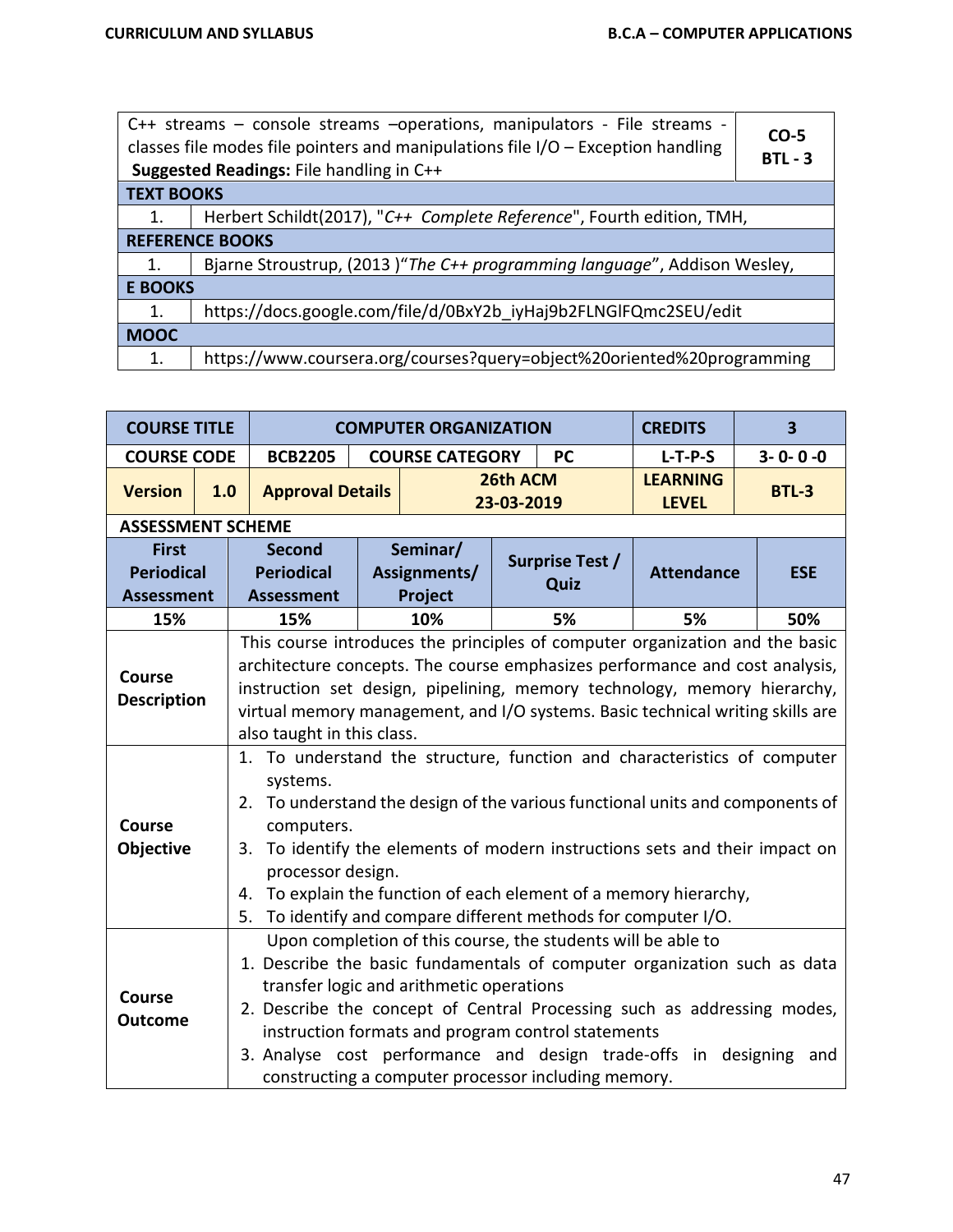- 4. Describe the internal organization of computers, CPU, memory unit and Input/Outputs and the relations between its main components.
- 5. Evaluate the concept of Input‐Output Organization and able to differentiate microprocessor and microcontrollers.

## **Prerequisites: Knowledge of logic circuits - combinational and sequential**

|  |  |  |  | CO, PO AND PSO MAPPING |
|--|--|--|--|------------------------|
|--|--|--|--|------------------------|

| <b>CO</b> | <b>PO-1</b>    | <b>PO-2</b>                                                      | <b>PO-3</b> | <b>PO-4</b>    | <b>PO-5</b> | <b>PO-6</b> | <b>PSO-1</b> | <b>PSO-2</b> | <b>PSO-3</b> |
|-----------|----------------|------------------------------------------------------------------|-------------|----------------|-------------|-------------|--------------|--------------|--------------|
| $CO-1$    |                | 2                                                                | 3           | 2              |             |             | 3            |              |              |
| $CO-2$    | 3              | $\overline{2}$                                                   | 1           | $\overline{2}$ |             |             |              | 2            |              |
| $CO-3$    | $\overline{2}$ | $\overline{2}$                                                   | 3           | $\mathbf{2}$   |             |             | 3            | 3            |              |
| $CO-4$    | 3              | 2                                                                |             |                |             |             |              |              |              |
| $CO-5$    |                | $\mathbf{2}$                                                     | 3           | 3              |             |             | 3            |              |              |
|           |                | 1: Weakly related, 2: Moderately related and 3: Strongly related |             |                |             |             |              |              |              |
|           |                | <b>MODULE 1 - BUILDING BLOCKS OF COMPUTER SYSTEM</b>             |             |                |             |             |              |              | (9L)         |

| Basic building blocks - I/O, Memory, ALU and its components, Control Unit and its<br>functions, Instruction -word, Instruction and Execution cycle, branch, skip, jump and<br>shift instruction, Operation of control registers; Controlling of arithmetic operations<br>Suggested Readings: Transfer logic, Micro operations and Binary codes.                                      | $CO-1$<br><b>BTL-3</b> |
|--------------------------------------------------------------------------------------------------------------------------------------------------------------------------------------------------------------------------------------------------------------------------------------------------------------------------------------------------------------------------------------|------------------------|
| <b>MODULE 2 - ADDRESSING TECHNIQUES AND REGISTERS</b>                                                                                                                                                                                                                                                                                                                                | (9L)                   |
| Addressing techniques - Direct, Indirect, Immediate, Relative, indexed addressing<br>and paging. Registers - Indexed, General purpose, Special purpose, overflow, carry,<br>shift, scratch, Memory Buffer register; accumulators; stack pointers; floating point;<br>status information and buffer registers.<br>Suggested Readings: Instruction execution stages, addressing modes. | $CO-2$<br><b>BTL-3</b> |
| <b>MODULE 3 - MEMORY</b>                                                                                                                                                                                                                                                                                                                                                             | (9L)                   |
| Main memory, RAM, static and dynamic, ROM, EPROM, EEPROM, EAROM, Cache and<br>Virtual memory.<br>Suggested Readings: Memory hierarchy, Use of cache memory and virtual memory                                                                                                                                                                                                        | $CO-3$<br><b>BTL-3</b> |
|                                                                                                                                                                                                                                                                                                                                                                                      |                        |
| <b>MODULE 4 - INTERCONNECTING SYSTEM COMPONENTS</b>                                                                                                                                                                                                                                                                                                                                  | (9L)                   |
| Buses, interfacing buses, Bus formats - address, data and control, Interfacing<br>keyboard, display, auxiliary storage devices and printers. I/O cards in personal<br>computers.<br><b>Suggested Readings: Parallel processing, Pipelining and Peripheral devices</b>                                                                                                                | $CO-4$<br><b>BTL-3</b> |
| <b>MODULE 5 - INTRODUCTION TO MICROPROCESSORS AND MICROCONTROLLERS</b>                                                                                                                                                                                                                                                                                                               | (9L)                   |
| Introduction to 8085 microprocessors, examples of few instructions to understand<br>addressing techniques. Difference between microprocessor and microcontrollers.<br>Suggested Readings: Addressing techniques and Types of memory.                                                                                                                                                 | $CO-5$<br><b>BTL-3</b> |
| <b>TEXT BOOKS</b>                                                                                                                                                                                                                                                                                                                                                                    |                        |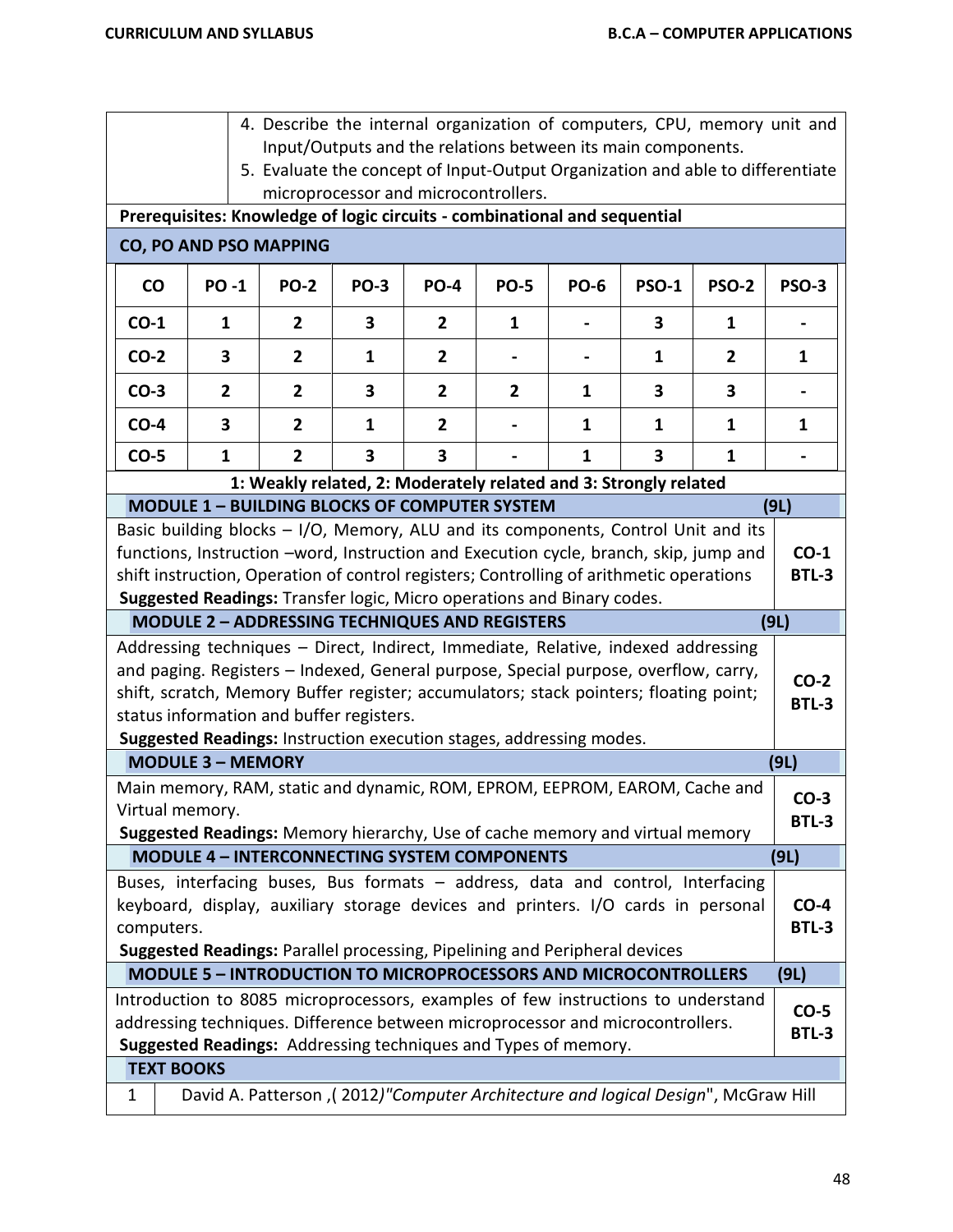| John L. Hennessy(2011), Computer Organization and Design: The Hardware/Software |  |  |  |  |  |  |
|---------------------------------------------------------------------------------|--|--|--|--|--|--|
| Interface(4th ed.), Morgan Kaufmann Publishers Inc.                             |  |  |  |  |  |  |
| <b>REFERENCE BOOKS</b>                                                          |  |  |  |  |  |  |
| J.P. Hayes(1988), "Computer Architecture & Organization", Tata McGraw Hill      |  |  |  |  |  |  |
| <b>E BOOKS</b>                                                                  |  |  |  |  |  |  |
| https://sites.google.com/site/uopcog/ebooks                                     |  |  |  |  |  |  |
| <b>MOOC</b>                                                                     |  |  |  |  |  |  |
| https://www.coursera.org/learn/comparch                                         |  |  |  |  |  |  |

| <b>COURSE TITLE</b>                 |                                                                                                                                                                                                                                                                                                                                                       |                                 |                         | <b>LABORATORY</b>       | <b>OBJECT ORIENTED PROGRAMMING</b> |                | <b>CREDITS</b>                                                                                                                                                                                                 |                |  | $\mathbf{1}$    |
|-------------------------------------|-------------------------------------------------------------------------------------------------------------------------------------------------------------------------------------------------------------------------------------------------------------------------------------------------------------------------------------------------------|---------------------------------|-------------------------|-------------------------|------------------------------------|----------------|----------------------------------------------------------------------------------------------------------------------------------------------------------------------------------------------------------------|----------------|--|-----------------|
| <b>COURSE CODE</b>                  |                                                                                                                                                                                                                                                                                                                                                       | <b>BCB2231</b>                  |                         |                         | <b>COURSE CATEGORY</b>             | <b>PC</b>      | $L-T-P-S$                                                                                                                                                                                                      |                |  | $0 - 0 - 2 - 0$ |
| <b>Version</b>                      | 1.0                                                                                                                                                                                                                                                                                                                                                   |                                 | <b>Approval Details</b> |                         | 26th ACM<br>23-03-2019             |                | <b>LEARNING</b><br><b>LEVEL</b>                                                                                                                                                                                |                |  | <b>BTL-3</b>    |
| <b>ASSESSMENT SCHEME</b>            |                                                                                                                                                                                                                                                                                                                                                       |                                 |                         |                         |                                    |                |                                                                                                                                                                                                                |                |  |                 |
|                                     | <b>CIA</b>                                                                                                                                                                                                                                                                                                                                            |                                 |                         |                         |                                    |                |                                                                                                                                                                                                                |                |  | <b>ESE</b>      |
|                                     |                                                                                                                                                                                                                                                                                                                                                       |                                 |                         | 80%                     |                                    |                |                                                                                                                                                                                                                |                |  | 50%             |
| <b>Course</b><br><b>Description</b> |                                                                                                                                                                                                                                                                                                                                                       |                                 |                         |                         |                                    |                | Emphasis this course is on intensive study of object-oriented programming<br>using C++. Execution of Programs based on Classes and objects<br>polymorphism, overloaded operators, and file handling functions. |                |  |                 |
| <b>Course</b><br>Objective          | 1. To execute concept of functions based on call by value reference and<br>address<br>To execute simple classes understanding objects<br>2.<br>To Execute programs based on compile time polymorphism<br>3.<br>To execute programs on run time polymorphism<br>4.                                                                                     |                                 |                         |                         |                                    |                |                                                                                                                                                                                                                |                |  |                 |
| <b>Course</b><br><b>Outcome</b>     | To analyze file handling programs<br>5.<br>Upon completion of this course, the students will be able to<br>Apply the concept of functions<br>1.<br>Apply the constructor within program<br>2.<br>Implement polymorphism using overloading<br>3.<br>Design a program using run time polymorphism<br>4.<br>Evaluate the program using file access<br>5. |                                 |                         |                         |                                    |                |                                                                                                                                                                                                                |                |  |                 |
|                                     |                                                                                                                                                                                                                                                                                                                                                       | Prerequisites: Programming in C |                         |                         |                                    |                |                                                                                                                                                                                                                |                |  |                 |
|                                     |                                                                                                                                                                                                                                                                                                                                                       | CO, PO AND PSO MAPPING          |                         |                         |                                    |                |                                                                                                                                                                                                                |                |  |                 |
| CO                                  | <b>PO 1</b>                                                                                                                                                                                                                                                                                                                                           | <b>PO-2</b>                     | <b>PO-3</b>             | <b>PO-4</b>             | <b>PO-5</b>                        | <b>PO-6</b>    | <b>PSO-1</b>                                                                                                                                                                                                   | <b>PSO-2</b>   |  | <b>PSO-3</b>    |
| $CO-1$                              | 3                                                                                                                                                                                                                                                                                                                                                     | 3                               | 3                       | 3                       | $\mathbf{1}$                       | $\overline{2}$ | $\overline{2}$                                                                                                                                                                                                 | $\overline{2}$ |  |                 |
| $CO-2$                              | $\overline{2}$                                                                                                                                                                                                                                                                                                                                        | 3                               | 3                       | 3                       | $\mathbf{1}$                       | $\overline{2}$ | $\mathbf{1}$                                                                                                                                                                                                   |                |  | $\overline{2}$  |
| $CO-3$                              | $\overline{2}$                                                                                                                                                                                                                                                                                                                                        | 3                               | 3                       | 3                       | $\mathbf{1}$                       | $\overline{2}$ |                                                                                                                                                                                                                | 2              |  | 3               |
| $CO-4$                              | $\mathbf{2}$                                                                                                                                                                                                                                                                                                                                          | 3                               | 3                       | 3                       | 1                                  | $\mathbf{2}$   | 1                                                                                                                                                                                                              | $\overline{2}$ |  |                 |
| $CO-5$                              | $\overline{2}$                                                                                                                                                                                                                                                                                                                                        | $\overline{\mathbf{3}}$         | $\overline{\mathbf{3}}$ | $\overline{\mathbf{3}}$ | $\mathbf{1}$                       | $\overline{2}$ | 1: Weakly related, 2: Moderately related and 3: Strongly related                                                                                                                                               | $\mathbf{1}$   |  | $\overline{2}$  |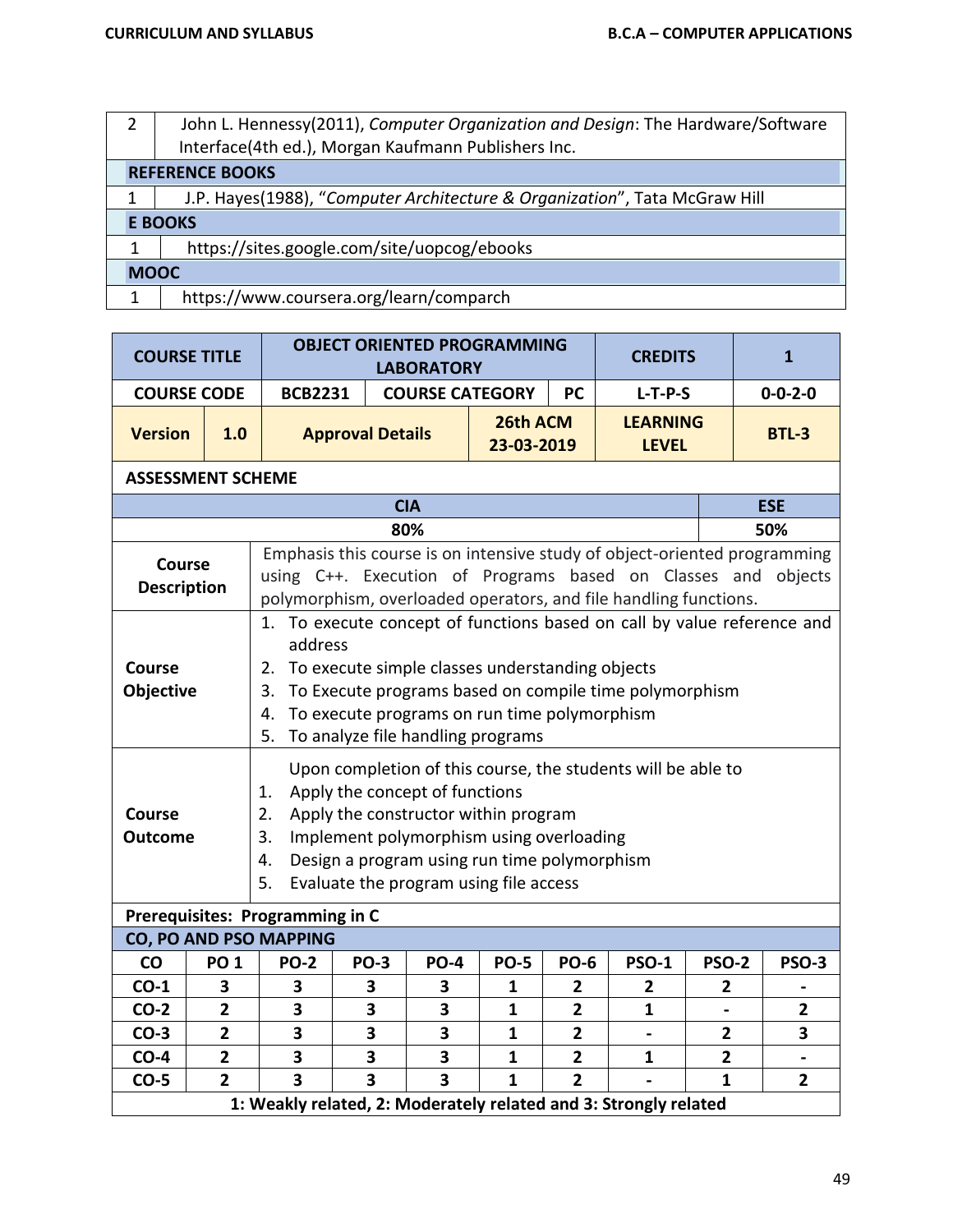|                   | LAB / MINI PROJECT/FIELD WORK                                                  |
|-------------------|--------------------------------------------------------------------------------|
|                   | 1. Programs Using Functions                                                    |
|                   | - Functions with default arguments                                             |
|                   | - Implementation of Call by Value, Call by Address and Call by Reference       |
|                   | 2. Simple Classes for understanding objects, member functions and Constructors |
|                   | - Classes with primitive data members                                          |
|                   | - Classes with arrays as data members                                          |
|                   | - Classes with pointers as data members - String Class                         |
|                   | - Classes with constant data members                                           |
|                   | - Classes with static member functions                                         |
|                   | 3. Compile time Polymorphism                                                   |
|                   | - Operator Overloading including Unary and Binary Operators.                   |
|                   | - Function Overloading                                                         |
|                   | 4. Runtime Polymorphism                                                        |
|                   | - Inheritance                                                                  |
|                   | - Virtual functions                                                            |
|                   | - Virtual Base Classes                                                         |
|                   | - Templates                                                                    |
|                   | 5. File Handling                                                               |
|                   | - Sequential access                                                            |
|                   | Random access<br>$\blacksquare$                                                |
| <b>TEXT BOOKS</b> |                                                                                |
| 1.                | Herbert Schildt(2017), "C++ Complete Reference", Fourth edition, TMH           |
|                   | <b>REFERENCE BOOKS</b>                                                         |
| 1.                | BjarneStroustrup, (2013) "The C++ programming language", Addison Wesley        |
| <b>E BOOKS</b>    |                                                                                |
| 1.                | https://docs.google.com/file/d/0BxY2b iyHaj9b2FLNGlFQmc2SEU/edit               |
| <b>MOOC</b>       |                                                                                |
| 1.                | Introduction to object-oriented programming (Coursera)                         |

|                                                                                                                                                                                                                                                                                     | <b>COURSE TITLE</b><br><b>WEB DESIGNING LABORATORY</b> |                |                                                   |  |           | <b>CREDITS</b>                  |                 |  |
|-------------------------------------------------------------------------------------------------------------------------------------------------------------------------------------------------------------------------------------------------------------------------------------|--------------------------------------------------------|----------------|---------------------------------------------------|--|-----------|---------------------------------|-----------------|--|
| <b>COURSE CODE</b>                                                                                                                                                                                                                                                                  |                                                        | <b>BCB2232</b> | <b>COURSE CATEGORY</b>                            |  | <b>PC</b> | $L-T-P-S$                       | $0 - 0 - 2 - 0$ |  |
| <b>VERSION</b>                                                                                                                                                                                                                                                                      | 1.0                                                    |                | 26th ACM<br><b>APPROVAL DETAILS</b><br>23-03-2019 |  |           | <b>LEARNING</b><br><b>LEVEL</b> | <b>BTL-4</b>    |  |
|                                                                                                                                                                                                                                                                                     | <b>ASSESSMENT SCHEME</b>                               |                |                                                   |  |           |                                 |                 |  |
|                                                                                                                                                                                                                                                                                     |                                                        |                | <b>CIA</b>                                        |  |           |                                 | <b>ESE</b>      |  |
|                                                                                                                                                                                                                                                                                     |                                                        |                | 80%                                               |  |           |                                 | 20%             |  |
| Web design is the process of planning, conceptualizing, and arranging<br>content online. The goal of this course is to introduce designing a website<br>Course<br>with principles and techniques. Students will learn the website's overall<br><b>Description</b><br>functionality. |                                                        |                |                                                   |  |           |                                 |                 |  |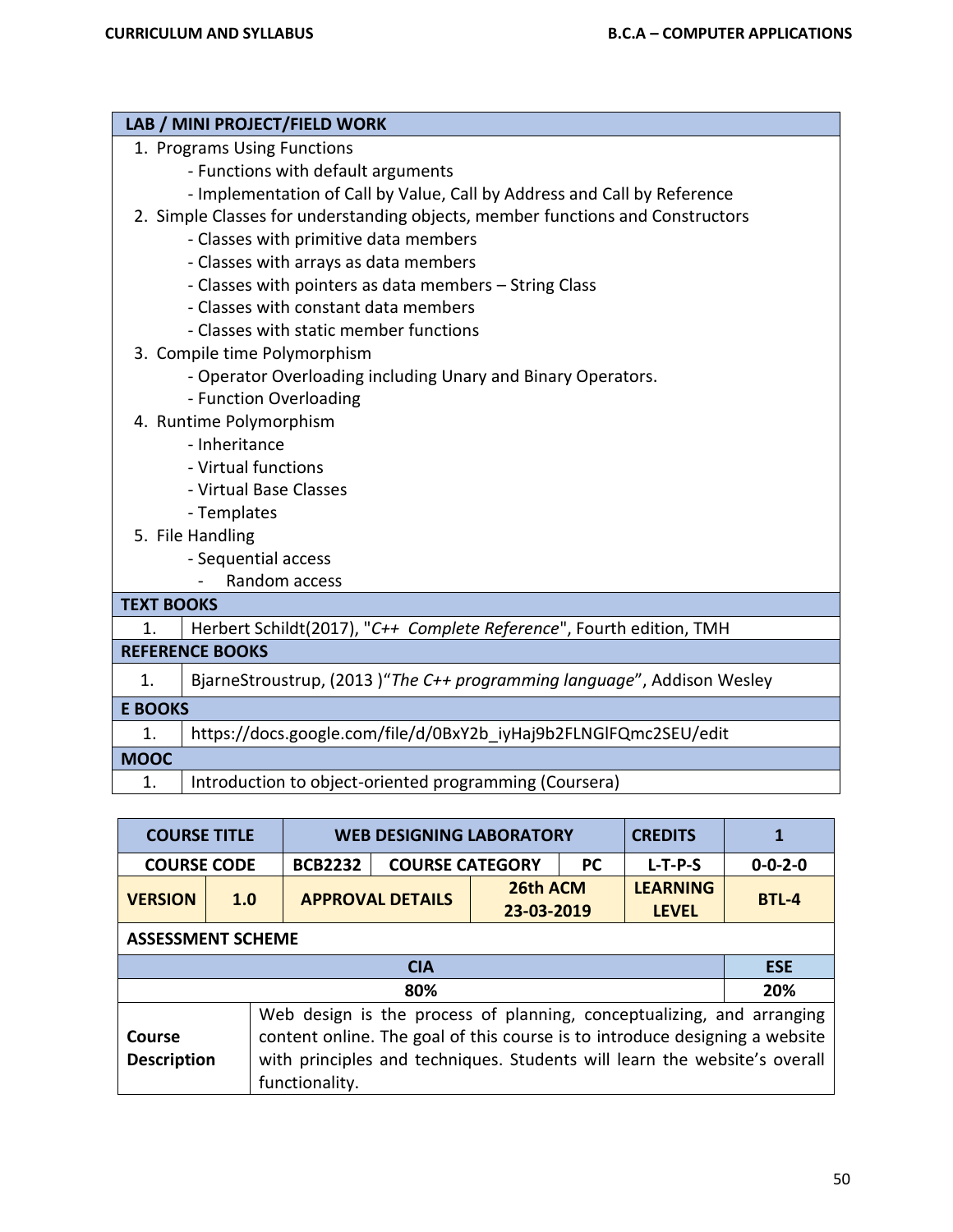|                   |                        | 1. To Design and create websites.                                                                                      |                              |             |                                                                 |              |                |                         |              |  |
|-------------------|------------------------|------------------------------------------------------------------------------------------------------------------------|------------------------------|-------------|-----------------------------------------------------------------|--------------|----------------|-------------------------|--------------|--|
| Course            |                        | 2.                                                                                                                     |                              |             | To conduct exploratory user interface design.                   |              |                |                         |              |  |
| Objective         |                        | 3.                                                                                                                     |                              |             | To understand the components involved in user interface design. |              |                |                         |              |  |
|                   |                        | 4.                                                                                                                     |                              |             | To understand the web apps, mobile apps.                        |              |                |                         |              |  |
|                   |                        | Upon completion of this course, the students will be able to                                                           |                              |             |                                                                 |              |                |                         |              |  |
|                   |                        |                                                                                                                        |                              |             | 1. Create web pages using HTML simple tags.                     |              |                |                         |              |  |
| Course            |                        | 2.                                                                                                                     | Create cascading style sheet |             |                                                                 |              |                |                         |              |  |
| <b>Outcome</b>    |                        | Write functions using scripting language<br>3.                                                                         |                              |             |                                                                 |              |                |                         |              |  |
|                   |                        | 4.                                                                                                                     |                              |             | Create website using event handling                             |              |                |                         |              |  |
|                   |                        | 5.                                                                                                                     |                              |             | Develop a website for any real-world problem                    |              |                |                         |              |  |
|                   |                        | Prerequisites: E3 - Data Mining                                                                                        |                              |             |                                                                 |              |                |                         |              |  |
|                   |                        | CO, PO AND PSO MAPPING                                                                                                 |                              |             |                                                                 |              |                |                         |              |  |
| $\mathsf{co}\,$   | <b>PO-1</b>            | <b>PO-2</b>                                                                                                            | <b>PO-3</b>                  | <b>PO-4</b> | <b>PO-5</b>                                                     | <b>PO-6</b>  | <b>PSO-1</b>   | <b>PSO-2</b>            | <b>PSO-3</b> |  |
| $CO-1$            | 3                      | $\overline{2}$                                                                                                         | 1                            | 1           | 1                                                               | 1            | 3              | $\mathbf{2}$            | 1            |  |
| $CO-2$            | 3                      | $\overline{2}$                                                                                                         | 1                            | 1           | 1                                                               | 1            | 3              | $\mathbf{2}$            | $\mathbf{1}$ |  |
| $CO-3$            | 3                      | $\overline{\mathbf{2}}$                                                                                                | 1                            | 1           | $\mathbf{1}$                                                    | 1            | 3              | $\overline{\mathbf{2}}$ | $\mathbf{1}$ |  |
| $CO-4$            | 3                      | $\overline{2}$                                                                                                         | 1                            | 1           | 1                                                               | 1            | 3              | $\overline{2}$          | 1            |  |
| $CO-5$            | 3                      | $\mathbf{1}$                                                                                                           |                              | 1           |                                                                 | $\mathbf{1}$ | $\overline{2}$ | $\overline{2}$          | 1            |  |
|                   |                        | 1: Weakly related, 2: Moderately related and 3: Strongly related                                                       |                              |             |                                                                 |              |                |                         |              |  |
|                   |                        | LAB / MINI PROJECT/FIELD WORK                                                                                          |                              |             |                                                                 |              |                |                         |              |  |
|                   | 1.                     | Write a HTML program to illustrate body and pre tags                                                                   |                              |             |                                                                 |              |                |                         |              |  |
|                   |                        | 2. Write a HTML program to illustrate text font tags                                                                   |                              |             |                                                                 |              |                |                         |              |  |
|                   | 3.                     | Write a HTML program to illustrate comment, header and div tags                                                        |                              |             |                                                                 |              |                |                         |              |  |
|                   | 4.                     | Write a HTML program to illustrate text formatting tags                                                                |                              |             |                                                                 |              |                |                         |              |  |
|                   | 5.                     | Write a HTML program to illustrate List tags                                                                           |                              |             |                                                                 |              |                |                         |              |  |
|                   | 6.                     | Write a HTML program to illustrate nested and definition tags                                                          |                              |             |                                                                 |              |                |                         |              |  |
|                   | 7.<br>8.               | Write a HTML program to illustrate image and table tags<br>Write a HTML program to illustrate hyper link and form tags |                              |             |                                                                 |              |                |                         |              |  |
|                   |                        | 9. Write a java script program for addition of two numbers                                                             |                              |             |                                                                 |              |                |                         |              |  |
|                   |                        | 10. Write a script to create an array of 10 elements and display its contents.                                         |                              |             |                                                                 |              |                |                         |              |  |
|                   |                        | 11. Create a resume page using html tags.                                                                              |                              |             |                                                                 |              |                |                         |              |  |
| <b>TEXT BOOKS</b> |                        |                                                                                                                        |                              |             |                                                                 |              |                |                         |              |  |
|                   |                        | Thomas Powell(2017), HTML & CSS: The complete Reference, Fifth Edition,                                                |                              |             |                                                                 |              |                |                         |              |  |
| 1.                |                        | <b>McGraw Hill Education</b>                                                                                           |                              |             |                                                                 |              |                |                         |              |  |
|                   |                        | Laura Lemay, Jennifer Kymin (2016), "Mastering HTML, CSS & JavaScript, Web                                             |                              |             |                                                                 |              |                |                         |              |  |
| 2.                | Publishing             |                                                                                                                        |                              |             |                                                                 |              |                |                         |              |  |
|                   | <b>REFERENCE BOOKS</b> |                                                                                                                        |                              |             |                                                                 |              |                |                         |              |  |
|                   |                        | Joshua Johaman, Richard Zea, Talha Khan(2016), Web Developers Reference                                                |                              |             |                                                                 |              |                |                         |              |  |
| 1.                |                        | Guide, Packet Publishing                                                                                               |                              |             |                                                                 |              |                |                         |              |  |
| <b>MOOC</b>       |                        |                                                                                                                        |                              |             |                                                                 |              |                |                         |              |  |
| 1.                |                        | https://www.creativebloq.com/web-design/free-ebooks-web-designers-5132836                                              |                              |             |                                                                 |              |                |                         |              |  |
| 2.                |                        | https://www.coursera.org/specializations/web-design                                                                    |                              |             |                                                                 |              |                |                         |              |  |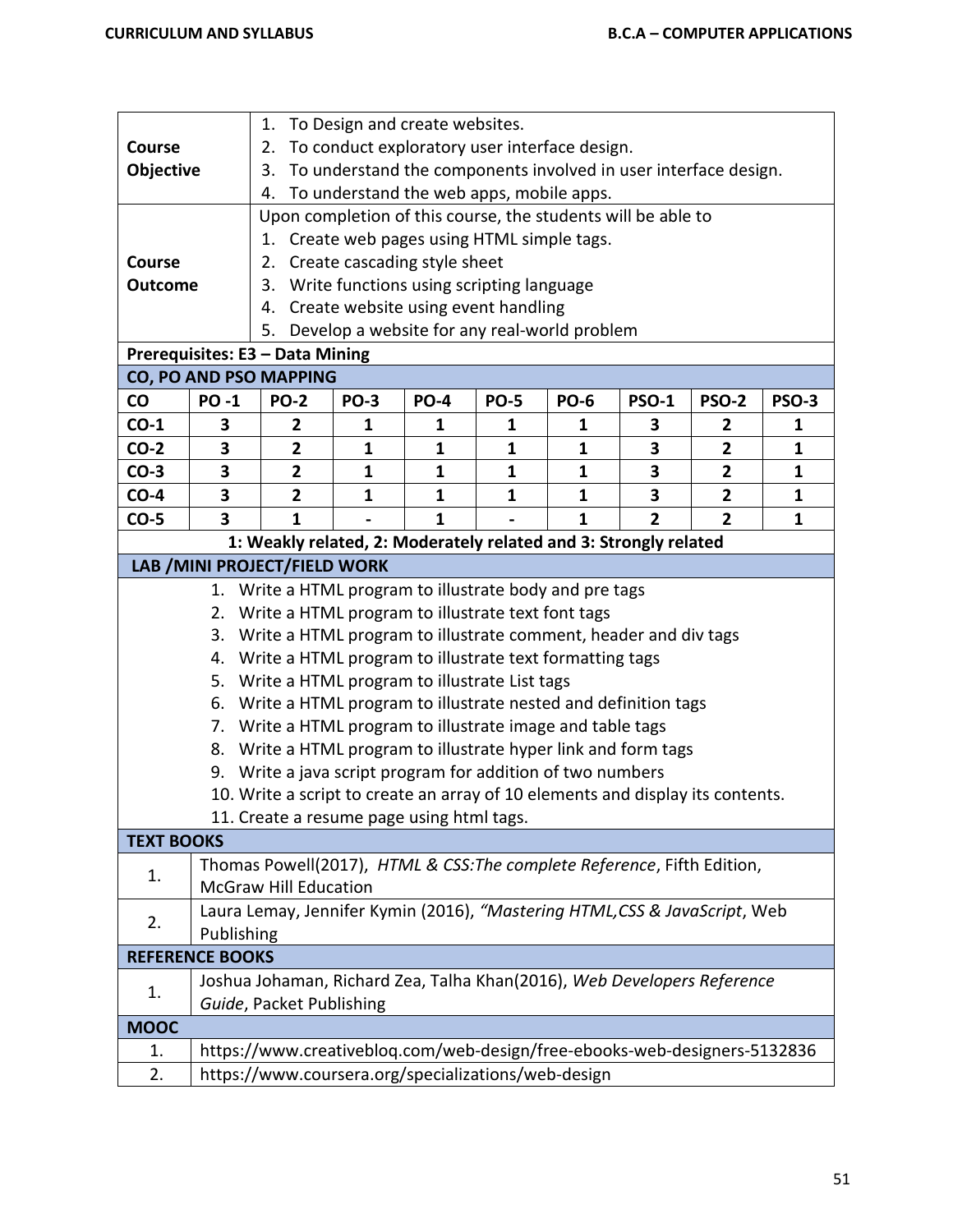| <b>COURSE TITLE</b>                                                                                       |                |                                                                      |                                                                      |                | <b>WEB PROGRAMMING USING PHP</b>                                                                    |                |  |                 | <b>CREDITS</b>    |              |        | 4               |
|-----------------------------------------------------------------------------------------------------------|----------------|----------------------------------------------------------------------|----------------------------------------------------------------------|----------------|-----------------------------------------------------------------------------------------------------|----------------|--|-----------------|-------------------|--------------|--------|-----------------|
| <b>COURSE CODE</b>                                                                                        |                |                                                                      | <b>BCB2216</b>                                                       |                | <b>COURSE CATEGORY</b>                                                                              |                |  | <b>PC</b>       | $L-T-P-S$         |              |        | $3 - 0 - 2 - 0$ |
| <b>Version</b>                                                                                            |                | 1.0                                                                  |                                                                      |                | <b>Approval Details</b>                                                                             |                |  | 26th ACM        | <b>LEARNING</b>   |              |        | <b>BTL-3</b>    |
|                                                                                                           |                |                                                                      |                                                                      |                |                                                                                                     |                |  | 23-03-2019      | <b>LEVEL</b>      |              |        |                 |
| <b>ASSESSMENT SCHEME</b>                                                                                  |                |                                                                      |                                                                      |                |                                                                                                     |                |  |                 |                   |              |        |                 |
| <b>First</b>                                                                                              |                |                                                                      | <b>Second</b>                                                        |                | Seminar/                                                                                            |                |  | <b>Surprise</b> |                   |              |        |                 |
| <b>Periodical</b>                                                                                         |                | <b>Periodical</b>                                                    |                                                                      |                | Assignments/                                                                                        |                |  | Test / Quiz     | <b>Attendance</b> |              |        | <b>ESE</b>      |
| <b>Assessment</b>                                                                                         |                |                                                                      | <b>Assessment</b>                                                    |                | Project                                                                                             |                |  |                 |                   |              |        |                 |
| 15%                                                                                                       |                |                                                                      | 15%                                                                  |                | 10%                                                                                                 |                |  | 5%              | 5%                |              |        | 50%             |
|                                                                                                           |                |                                                                      |                                                                      |                | This course explains about introduction to php, SQL languages, MYSQL with                           |                |  |                 |                   |              |        |                 |
| <b>Course</b>                                                                                             |                |                                                                      |                                                                      |                | PHP, built-in functions of PHP, cookies, session, implement all these concepts                      |                |  |                 |                   |              |        |                 |
| to create a web page design and client/server design. This paper starts with<br><b>Description</b>        |                |                                                                      |                                                                      |                |                                                                                                     |                |  |                 |                   |              |        |                 |
| theoretical concepts of PHP and implement into real time applications<br>1. To design web pages using PHP |                |                                                                      |                                                                      |                |                                                                                                     |                |  |                 |                   |              |        |                 |
|                                                                                                           |                |                                                                      | To design SQL language within MySQL and PHP to access and manipulate |                |                                                                                                     |                |  |                 |                   |              |        |                 |
|                                                                                                           |                | 2.                                                                   |                                                                      |                |                                                                                                     |                |  |                 |                   |              |        |                 |
| <b>Course</b>                                                                                             |                |                                                                      | databases                                                            |                |                                                                                                     |                |  |                 |                   |              |        |                 |
| <b>Objective</b>                                                                                          |                | 3.                                                                   |                                                                      |                | To create PHP code that utilizes the commonly used library functions                                |                |  |                 |                   |              |        |                 |
|                                                                                                           |                | 4.                                                                   |                                                                      |                | To demonstrate use of cookie, session, and authentication programming                               |                |  |                 |                   |              |        |                 |
|                                                                                                           |                |                                                                      |                                                                      |                | To design and create a complete web site                                                            |                |  |                 |                   |              |        |                 |
|                                                                                                           |                |                                                                      |                                                                      |                | Upon completion of this course, the students will be able to                                        |                |  |                 |                   |              |        |                 |
|                                                                                                           |                | 1.                                                                   |                                                                      |                | Develop web pages using PHP                                                                         |                |  |                 |                   |              |        |                 |
|                                                                                                           |                | Demonstrate to execute and connect MySQL and PHP to access and<br>2. |                                                                      |                |                                                                                                     |                |  |                 |                   |              |        |                 |
|                                                                                                           |                |                                                                      | manipulate databases                                                 |                |                                                                                                     |                |  |                 |                   |              |        |                 |
| <b>Course</b>                                                                                             |                | 3.                                                                   |                                                                      |                | Create PHP code that utilizes the commonly used library functions                                   |                |  |                 |                   |              |        |                 |
| <b>Outcome</b>                                                                                            |                | 4.                                                                   |                                                                      |                | Demonstrate use of cookie, session, and authentication programming in                               |                |  |                 |                   |              |        |                 |
|                                                                                                           |                |                                                                      | PHP                                                                  |                |                                                                                                     |                |  |                 |                   |              |        |                 |
|                                                                                                           |                | 5.                                                                   |                                                                      |                | Design and create a complete web site that demonstrates good                                        |                |  |                 |                   |              |        |                 |
|                                                                                                           |                |                                                                      |                                                                      |                | PHP/MySQL client/ server design                                                                     |                |  |                 |                   |              |        |                 |
|                                                                                                           |                |                                                                      | <b>Prerequisites: Programming skills</b>                             |                |                                                                                                     |                |  |                 |                   |              |        |                 |
|                                                                                                           |                |                                                                      | <b>CO, PO AND PSO MAPPING</b>                                        |                |                                                                                                     |                |  |                 |                   |              |        |                 |
| $\mathsf{co}\,$                                                                                           | <b>PO-1</b>    |                                                                      | <b>PO-2</b>                                                          | <b>PO-3</b>    | <b>PO-4</b>                                                                                         | <b>PO-5</b>    |  | <b>PO-6</b>     | <b>PSO-1</b>      | <b>PSO-2</b> |        | <b>PSO-3</b>    |
| $CO-1$                                                                                                    | З              |                                                                      | 3                                                                    | 1              | 1                                                                                                   |                |  | 1               | З                 |              |        | 1               |
| $CO-2$                                                                                                    | $\overline{2}$ |                                                                      |                                                                      | $\mathbf 1$    | 1                                                                                                   | $\overline{2}$ |  | 1               | 2                 | 3            |        | $\mathbf 1$     |
| $CO-3$                                                                                                    | 3              |                                                                      | 3                                                                    | 1              | 1                                                                                                   |                |  | 1               | 3                 | 2            |        | 1               |
| $CO-4$                                                                                                    | $\mathbf{1}$   |                                                                      | 3                                                                    | $\overline{2}$ | $\mathbf{1}$                                                                                        |                |  | 1               | 1                 | 3            |        | 1               |
| $CO-5$                                                                                                    | 3              |                                                                      | $\overline{2}$                                                       | 1              | 1                                                                                                   |                |  | 1               | 3                 |              |        | 1               |
|                                                                                                           |                |                                                                      |                                                                      |                | 1: Weakly related, 2: Moderately related and 3: Strongly related                                    |                |  |                 |                   |              |        |                 |
|                                                                                                           |                |                                                                      | <b>MODULE 1: INTRODUCTION TO PHP</b>                                 |                |                                                                                                     |                |  |                 |                   |              |        | $(9L+3P)$       |
|                                                                                                           |                |                                                                      |                                                                      |                | Origin of PHP - PHP with web server - Benefits - Syntax - Delimiters- Variables -                   |                |  |                 |                   |              |        |                 |
|                                                                                                           |                |                                                                      |                                                                      |                | Datatypes - Operators - Dynamic variables - Strings - Flow Control - Arrays - Array<br><b>BTL-3</b> |                |  |                 |                   |              | $CO-1$ |                 |
| operators                                                                                                 |                |                                                                      |                                                                      |                |                                                                                                     |                |  |                 |                   |              |        |                 |

## **SEMESTER IV**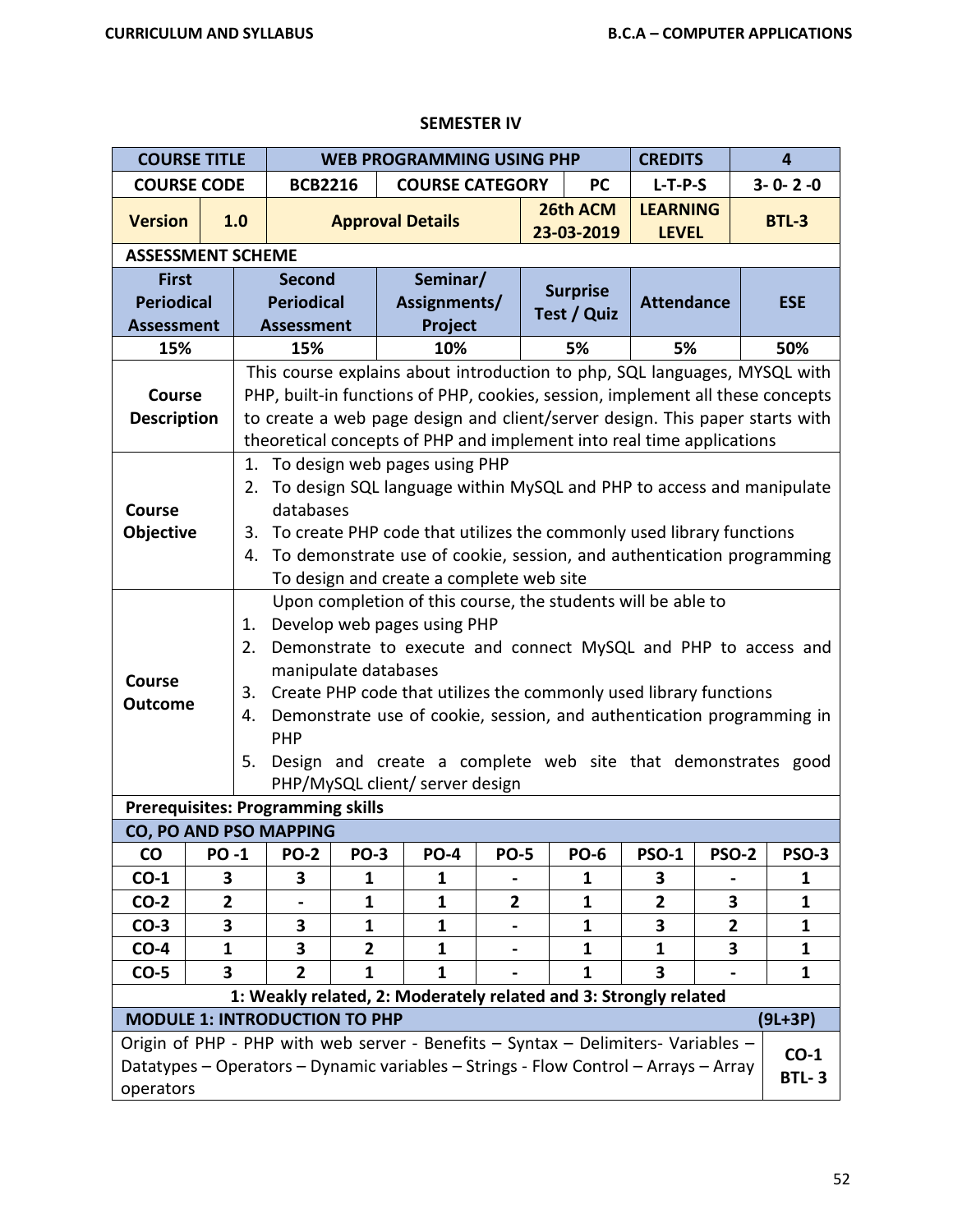|                   | Practical component: Basic tags - operators, variables, strings, flow controls.                                                                                                                                                                                                                                                                                                                                                   |                        |
|-------------------|-----------------------------------------------------------------------------------------------------------------------------------------------------------------------------------------------------------------------------------------------------------------------------------------------------------------------------------------------------------------------------------------------------------------------------------|------------------------|
|                   | Suggested Readings: Benefits of Php                                                                                                                                                                                                                                                                                                                                                                                               |                        |
|                   | <b>MODULE 2: WRITING WEB PAGES WITH PHP</b>                                                                                                                                                                                                                                                                                                                                                                                       | $(9L+3P)$              |
|                   | Web Protocols - HTML scripts and Forms element - Embedding PHP code into HTML<br>- Retrieving and validating data - Redirecting web pages - Adding dynamic content -<br>global Variable - String manipulation and regular expression - file handling.<br>Practical component: PHP code into HTML - Retrieving and validating data -<br>Redirecting web pages<br>Suggested Readings: HTML scripts and Forms element                | $CO-2$<br><b>BTL-3</b> |
|                   | MODULE 3: FUNCTIONS, COOKIES & AMP; SESSIONS IN PHP                                                                                                                                                                                                                                                                                                                                                                               | $(9L+3P)$              |
| and Session       | Functions - Using parameters and Returning Values - Call by value and call by<br>reference - Using require() and include() - Session - Cookie - Using Cookies with<br>Sessions - Deleting Cookies - Registering Session variables - Destroying the variables<br>Practical component: Call by value and call by reference - Using require() and<br>include() - Session - Cookie.<br><b>Suggested Readings: Functions</b>           | $CO-3$<br><b>BTL-3</b> |
|                   | <b>MODULE 4: OOPS IN PHP</b>                                                                                                                                                                                                                                                                                                                                                                                                      | $(9L+3P)$              |
|                   | Object Oriented Programming in PHP - Object oriented concepts - Classes, objects<br>and operations - Abstract class - Inheritance - Using Final keyword - Exception<br>Handling - User defined exception<br>Practical component: Classes, objects and operations, Inheritance<br><b>Suggested Readings: Inheritance</b>                                                                                                           | $CO-4$<br>BTL-3        |
|                   | <b>MODULE 5: MYSQL DATABASE</b>                                                                                                                                                                                                                                                                                                                                                                                                   | $(9L+3P)$              |
|                   | MySQL Architecture - Invoking MySQL through Command Line - MySQL Server Start<br>and Stop - Defining a Database - Creating Tables and Fields in MySQL - Overview of<br>Data Types in MySQL - Working with PHP-MySQL Environment - Using PhpMyAdmin<br>(Web UI for DB access<br>Practical component: Defining a Database - Creating Tables and Fields in MySQL -<br>Data Types in MySQL.<br>Suggested Readings: MySQL Architecture | $CO-5$<br>BTLL-3       |
| <b>TEXT BOOKS</b> |                                                                                                                                                                                                                                                                                                                                                                                                                                   |                        |
| 1                 | Andrew B. Harris(2008), "PHP 6/MySQL Programming for the Absolute Beginner<br>Cengage Learning PTR; 1st edition                                                                                                                                                                                                                                                                                                                   |                        |
|                   | <b>REFERENCE BOOKS</b>                                                                                                                                                                                                                                                                                                                                                                                                            |                        |
| 1                 | Luke Welling, Laura Thomson(2004), "PHP and MySQL Web Development", Third<br><b>Edition Sam publishers</b>                                                                                                                                                                                                                                                                                                                        |                        |
| <b>E BOOKS</b>    |                                                                                                                                                                                                                                                                                                                                                                                                                                   |                        |
| 1.                | https://www.springer.com/in/book/9783319226583                                                                                                                                                                                                                                                                                                                                                                                    |                        |
| <b>MOOC</b>       |                                                                                                                                                                                                                                                                                                                                                                                                                                   |                        |
| 1.                | https://www.coursera.org/learn/web-applications-php                                                                                                                                                                                                                                                                                                                                                                               |                        |
|                   |                                                                                                                                                                                                                                                                                                                                                                                                                                   |                        |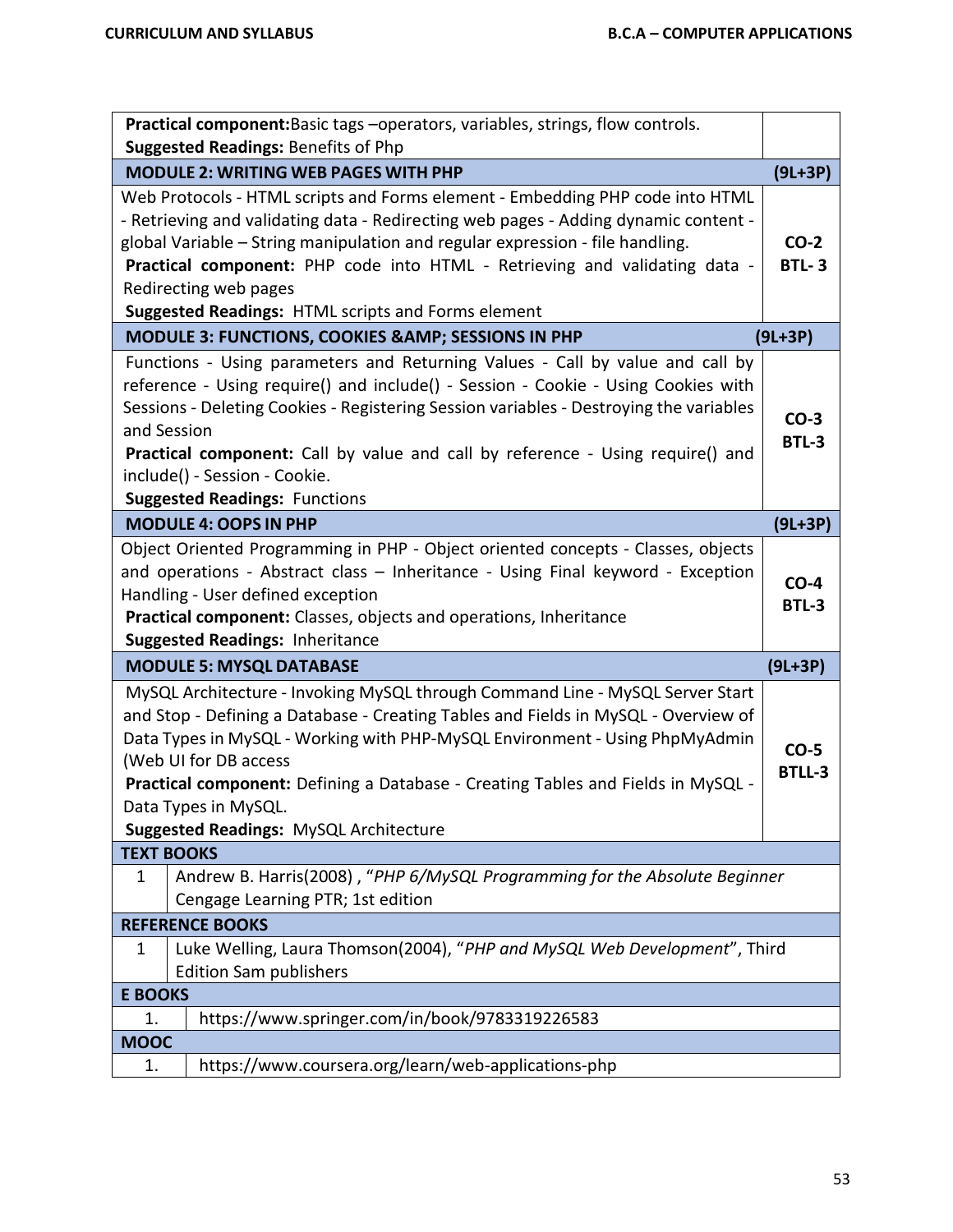| <b>COURSE TITLE</b>                 |                                                                                                                   |                            |                                                                                                                                                                                                                                                                                                                                                                                                                                                                                                                                                                             |                                                                       | <b>OPERATING SYSTEMS</b> |                        |                   |                              |                                            | <b>CREDITS</b>                                                                                                                                                                                                                                                                                                                                                                                                     |                                 | $\overline{\mathbf{3}}$                                                |
|-------------------------------------|-------------------------------------------------------------------------------------------------------------------|----------------------------|-----------------------------------------------------------------------------------------------------------------------------------------------------------------------------------------------------------------------------------------------------------------------------------------------------------------------------------------------------------------------------------------------------------------------------------------------------------------------------------------------------------------------------------------------------------------------------|-----------------------------------------------------------------------|--------------------------|------------------------|-------------------|------------------------------|--------------------------------------------|--------------------------------------------------------------------------------------------------------------------------------------------------------------------------------------------------------------------------------------------------------------------------------------------------------------------------------------------------------------------------------------------------------------------|---------------------------------|------------------------------------------------------------------------|
| <b>COURSE CODE</b>                  |                                                                                                                   |                            | <b>BCB2217</b>                                                                                                                                                                                                                                                                                                                                                                                                                                                                                                                                                              |                                                                       |                          | <b>COURSE CATEGORY</b> |                   |                              | <b>PC</b>                                  | $L-T-P-S$                                                                                                                                                                                                                                                                                                                                                                                                          |                                 | $3 - 0 - 0 - 0$                                                        |
| <b>Version</b>                      |                                                                                                                   | 1.0                        |                                                                                                                                                                                                                                                                                                                                                                                                                                                                                                                                                                             | <b>Approval Details</b>                                               |                          | 26th ACM<br>23-03-2019 |                   |                              |                                            |                                                                                                                                                                                                                                                                                                                                                                                                                    | <b>LEARNING</b><br><b>LEVEL</b> | <b>BTL-3</b>                                                           |
| <b>ASSESSMENT SCHEME</b>            |                                                                                                                   |                            |                                                                                                                                                                                                                                                                                                                                                                                                                                                                                                                                                                             |                                                                       |                          |                        |                   |                              |                                            |                                                                                                                                                                                                                                                                                                                                                                                                                    |                                 |                                                                        |
|                                     | <b>Second</b><br><b>First</b><br><b>Periodical</b><br><b>Periodical</b><br><b>Assessment</b><br><b>Assessment</b> |                            |                                                                                                                                                                                                                                                                                                                                                                                                                                                                                                                                                                             | Seminar/<br><b>Surprise</b><br>Assignments/<br>Test / Quiz<br>Project |                          |                        | <b>Attendance</b> |                              | <b>ESE</b>                                 |                                                                                                                                                                                                                                                                                                                                                                                                                    |                                 |                                                                        |
| 15%                                 |                                                                                                                   |                            | 15%<br>10%<br>5%<br>This course covers the basic and advanced concepts of operating system such                                                                                                                                                                                                                                                                                                                                                                                                                                                                             |                                                                       |                          |                        |                   |                              |                                            | 5%                                                                                                                                                                                                                                                                                                                                                                                                                 |                                 | 50%                                                                    |
| <b>Course</b><br><b>Description</b> |                                                                                                                   |                            |                                                                                                                                                                                                                                                                                                                                                                                                                                                                                                                                                                             |                                                                       |                          |                        |                   |                              |                                            |                                                                                                                                                                                                                                                                                                                                                                                                                    |                                 | as components, CPU scheduling algorithms, Deadlocks, file organization |
| Course<br>Objective                 |                                                                                                                   | 2.<br>3.<br>4.<br>5.       | techniques.<br>To describe and explain the fundamental components of a computer<br>1.<br>operating system.<br>To define, restate, discuss, and explain the policies for CPU scheduling<br>Describe reasons for using interrupts, dispatching, and context switching to<br>support concurrency in an operating system<br>To Identify the relationship between the physical hardware and the virtual<br>devices maintained by the operating system<br>To Compare and contrast different approaches to file organization,<br>recognizing the strengths and weaknesses of each. |                                                                       |                          |                        |                   |                              |                                            |                                                                                                                                                                                                                                                                                                                                                                                                                    |                                 |                                                                        |
| Course<br><b>Outcome</b>            |                                                                                                                   | 1.<br>2.<br>3.<br>4.<br>5. | Implement the concepts of deadlocks.<br>Describe virtual memory and filesystem.                                                                                                                                                                                                                                                                                                                                                                                                                                                                                             |                                                                       |                          |                        |                   |                              | Design the concepts of process management. | Upon completion of this course, the students will be able to<br>Characterize the basic functions of operating systems.<br>Analyze the File system implementation and disk I/O technique                                                                                                                                                                                                                            |                                 |                                                                        |
|                                     |                                                                                                                   |                            | <b>Prerequisites: Computer Organization</b>                                                                                                                                                                                                                                                                                                                                                                                                                                                                                                                                 |                                                                       |                          |                        |                   |                              |                                            |                                                                                                                                                                                                                                                                                                                                                                                                                    |                                 |                                                                        |
|                                     |                                                                                                                   |                            | <b>CO, PO AND PSO MAPPING</b>                                                                                                                                                                                                                                                                                                                                                                                                                                                                                                                                               |                                                                       |                          |                        |                   |                              |                                            |                                                                                                                                                                                                                                                                                                                                                                                                                    |                                 |                                                                        |
| <b>CO</b>                           | <b>PO-1</b>                                                                                                       |                            | <b>PO-2</b>                                                                                                                                                                                                                                                                                                                                                                                                                                                                                                                                                                 | <b>PO-3</b>                                                           |                          | <b>PO-4</b>            |                   | <b>PO-5</b>                  | <b>PO-6</b>                                | <b>PSO-1</b>                                                                                                                                                                                                                                                                                                                                                                                                       | <b>PSO-2</b>                    | <b>PSO-3</b>                                                           |
| $CO-1$                              | 2                                                                                                                 |                            |                                                                                                                                                                                                                                                                                                                                                                                                                                                                                                                                                                             | 1                                                                     |                          | 1                      |                   |                              | 1                                          | 3                                                                                                                                                                                                                                                                                                                                                                                                                  |                                 |                                                                        |
| $CO-2$<br>$CO-3$                    | $\mathbf{2}$<br>3                                                                                                 |                            |                                                                                                                                                                                                                                                                                                                                                                                                                                                                                                                                                                             | 1<br>$\mathbf{1}$                                                     |                          | $\mathbf{1}$<br>1      |                   | $\mathbf{2}$                 | $\mathbf{1}$<br>$\mathbf{1}$               | $\overline{2}$<br>3                                                                                                                                                                                                                                                                                                                                                                                                | 3<br>$\mathbf{2}$               | $\mathbf{1}$                                                           |
| $CO-4$                              | $\mathbf{1}$                                                                                                      |                            | 3                                                                                                                                                                                                                                                                                                                                                                                                                                                                                                                                                                           | $\overline{\mathbf{2}}$                                               |                          |                        |                   | $\qquad \qquad \blacksquare$ | $\mathbf{1}$                               | $\mathbf{1}$                                                                                                                                                                                                                                                                                                                                                                                                       | 3                               | $\mathbf{1}$                                                           |
| $CO-5$                              | $\overline{\mathbf{3}}$                                                                                           |                            | $\overline{2}$                                                                                                                                                                                                                                                                                                                                                                                                                                                                                                                                                              | $\mathbf{1}$                                                          |                          | 1                      |                   |                              | $\mathbf{1}$                               | 3                                                                                                                                                                                                                                                                                                                                                                                                                  |                                 | $\mathbf{1}$                                                           |
|                                     |                                                                                                                   |                            |                                                                                                                                                                                                                                                                                                                                                                                                                                                                                                                                                                             |                                                                       |                          |                        |                   |                              |                                            | 1: Weakly related, 2: Moderately related and 3: Strongly related                                                                                                                                                                                                                                                                                                                                                   |                                 |                                                                        |
|                                     |                                                                                                                   |                            | <b>MODULE 1: INTRODUCTION</b>                                                                                                                                                                                                                                                                                                                                                                                                                                                                                                                                               |                                                                       |                          |                        |                   |                              |                                            |                                                                                                                                                                                                                                                                                                                                                                                                                    |                                 | (9L)                                                                   |
|                                     |                                                                                                                   |                            |                                                                                                                                                                                                                                                                                                                                                                                                                                                                                                                                                                             |                                                                       |                          |                        |                   |                              |                                            | Introduction - Computer System Organization - Computer System Architecture -<br>Computer System Structure - Operating System Operations - Process Management -<br>Memory Management - Storage Management - Distributed Systems - Operating<br>System Services - User Operating System Interface - System Calls - Types of System<br>calls - System Programs - Process Concept - Process Scheduling - Operations on |                                 | $CO-1$<br><b>BTL-2</b>                                                 |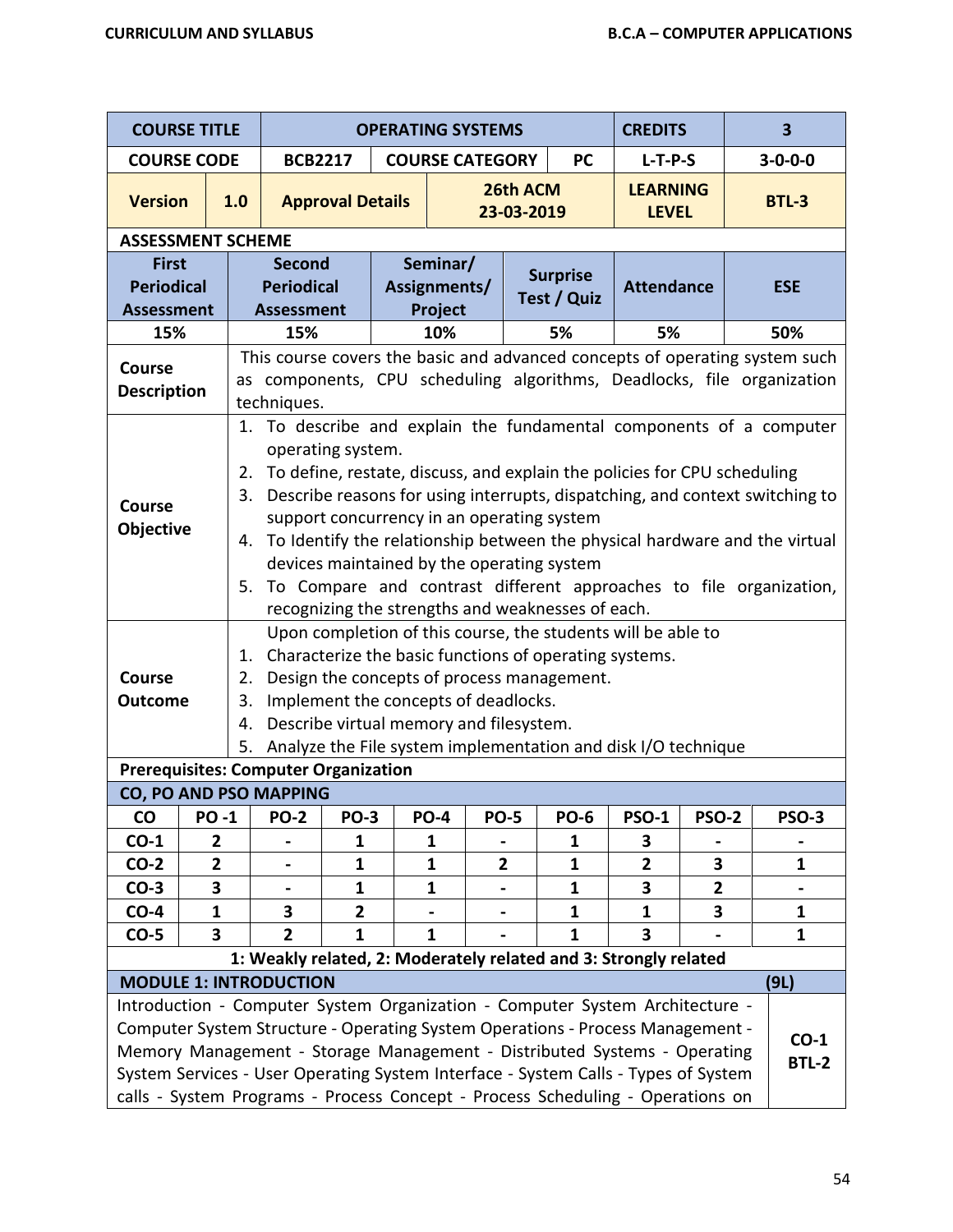| Processes - Inter-process Communication                                                                                                                                                                                                                                                                                               |                        |
|---------------------------------------------------------------------------------------------------------------------------------------------------------------------------------------------------------------------------------------------------------------------------------------------------------------------------------------|------------------------|
| <b>Suggested Readings: Types of Operating Systems</b>                                                                                                                                                                                                                                                                                 |                        |
| <b>MODULE 2: SCHEDULING</b>                                                                                                                                                                                                                                                                                                           | (9L)                   |
| Threads - Overview - Multithreading Models - CPU Scheduling - Basic Concepts -<br>Scheduling Criteria - Scheduling Algorithms - Thread Scheduling - Multiple-Processor<br>Scheduling - The Critical-Section Problem - Peterson's Solution - Synchronization<br>Hardware - Semaphores<br>Suggested Readings: CPU Scheduling algorithms | $CO-2$<br><b>BTL-3</b> |
| <b>MODULE 3: DEADLOCKS</b>                                                                                                                                                                                                                                                                                                            | (9L)                   |
| System Model - Deadlock Characterization - Methods for handling Deadlocks -<br>Deadlock Prevention-Deadlock-avoidance<br>Deadlock<br>detection recovery from<br><b>Deadlock</b><br>Storage Management - Swapping- Contiguous Memory allocation<br><b>Suggested Readings: Deadlock Prevention and Detection</b>                        | $CO-3$<br><b>BTL-3</b> |
| <b>MODULE 4: PAGING AND FILE SYSTEM</b>                                                                                                                                                                                                                                                                                               | (9L)                   |
| Paging-Demand Paging - Copy-on Write - Page Replacement - Allocation of frames -<br>Thrashing- Virtual Memory - File Concept - Access Methods - Directory and Disk<br>Structure<br>Suggested Readings: File Management system, Directory and Disk Structure                                                                           | $CO-4$<br><b>BTL-3</b> |
| <b>MODULE 5: FILE MANAGEMENT</b>                                                                                                                                                                                                                                                                                                      | (9L)                   |
| File System Structure - File System Implementation - Directory Implementation -<br>Allocation Methods - Free-space Management - Disk Structure - Disk Attachment -<br>Disk Scheduling Disk Management - Swap-Space Management - RAID Structure<br>Suggested Readings: Distributed Operating Systems, Distributed File Systems         | $CO-5$<br><b>BTL-2</b> |
| <b>TEXT BOOKS</b>                                                                                                                                                                                                                                                                                                                     |                        |
| Abraham Silberschatz, Peter Baer Galvin and Greg Gagne(2005), "Operating System<br>1.<br>Concepts", Eighth Edition, John Wiley & Sons (ASIA) Pvt. Ltd                                                                                                                                                                                 |                        |
| <b>REFERENCE BOOKS</b>                                                                                                                                                                                                                                                                                                                |                        |
| William Stallings(2018), " Operating Systems: Internals and Design Principles ", Prentice<br>1<br>Hall of India, 4th Edition                                                                                                                                                                                                          |                        |
| <b>E BOOKS</b>                                                                                                                                                                                                                                                                                                                        |                        |
| http://www.freebookcentre.net/CompuScience/Free-Operating-Systems-Books-<br>1.<br>Download.html                                                                                                                                                                                                                                       |                        |
| <b>MOOC</b>                                                                                                                                                                                                                                                                                                                           |                        |
| https://www.coursera.org/learn/web-applications-php<br>1.                                                                                                                                                                                                                                                                             |                        |

| <b>COURSE TITLE</b>                  |     |                         | <b>COMPUTER NETWORKS</b> |                        | <b>CREDITS</b> | 3                               |                 |
|--------------------------------------|-----|-------------------------|--------------------------|------------------------|----------------|---------------------------------|-----------------|
| <b>COURSE CODE</b><br><b>BCB2218</b> |     |                         |                          | <b>COURSE CATEGORY</b> | <b>PC</b>      | $L-T-P-S$                       | $3 - 0 - 0 - 0$ |
| <b>Version</b>                       | 1.0 | <b>Approval Details</b> |                          | 26th ACM<br>23-03-2019 |                | <b>LEARNING</b><br><b>LEVEL</b> | BTL-3           |
| <b>ASSESSMENT SCHEME</b>             |     |                         |                          |                        |                |                                 |                 |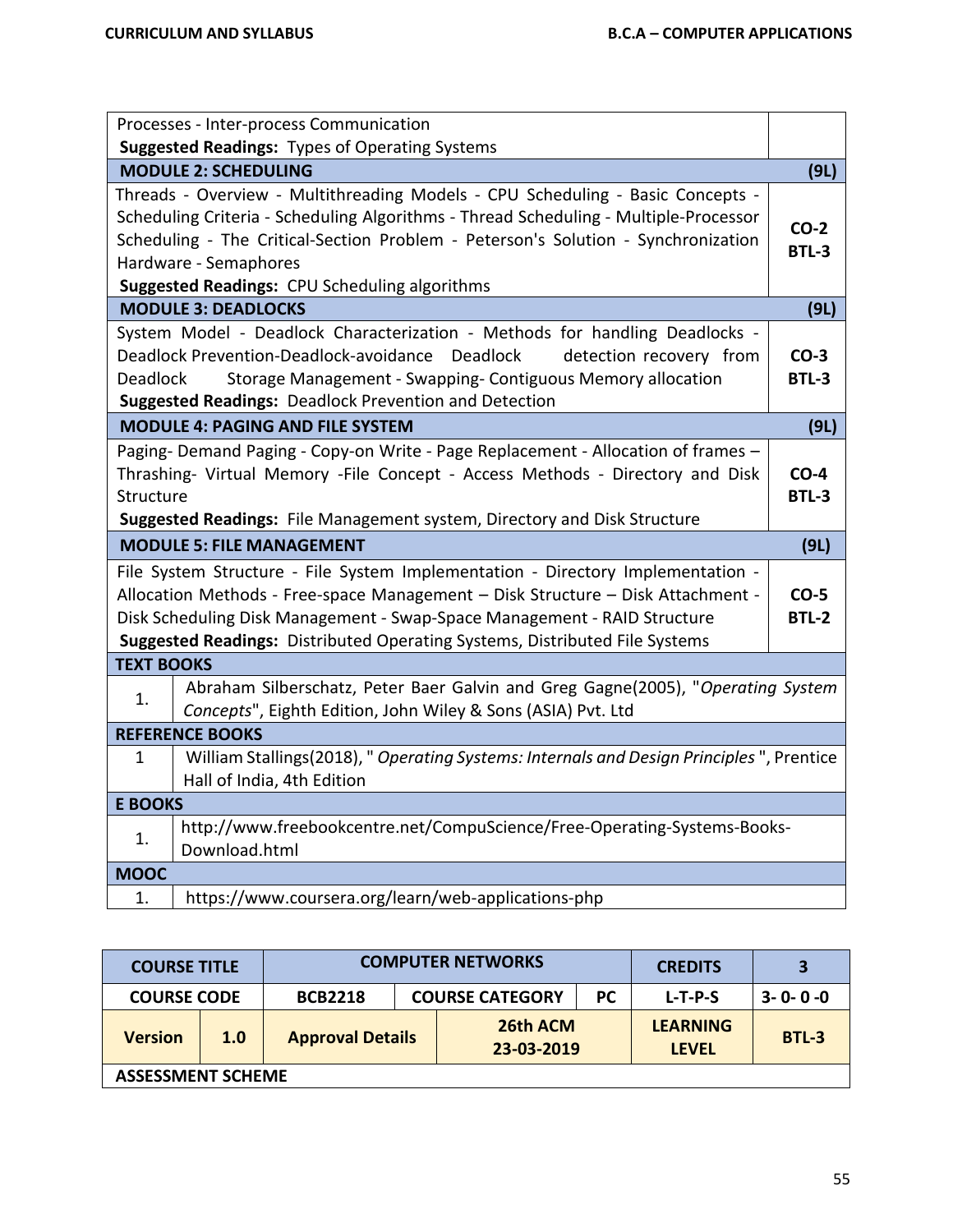| <b>First</b><br><b>Periodical</b><br><b>Assessment</b>        |                                                          | <b>Second Periodical</b><br><b>Assessment</b>                                                                                                                                                                                                                                                                                                                                                                                                                                                                                                                                                                                                                                                                                                                                                                                  |                | Seminar/<br>Assignments/<br>Project                                                                                                                                                                                                                                                                                                                                                                                                                                                                                                                                                                                                         |             | <b>Surprise</b><br>Test / Quiz |              | <b>Attendance</b>       | <b>ESE</b>             |  |  |  |
|---------------------------------------------------------------|----------------------------------------------------------|--------------------------------------------------------------------------------------------------------------------------------------------------------------------------------------------------------------------------------------------------------------------------------------------------------------------------------------------------------------------------------------------------------------------------------------------------------------------------------------------------------------------------------------------------------------------------------------------------------------------------------------------------------------------------------------------------------------------------------------------------------------------------------------------------------------------------------|----------------|---------------------------------------------------------------------------------------------------------------------------------------------------------------------------------------------------------------------------------------------------------------------------------------------------------------------------------------------------------------------------------------------------------------------------------------------------------------------------------------------------------------------------------------------------------------------------------------------------------------------------------------------|-------------|--------------------------------|--------------|-------------------------|------------------------|--|--|--|
| 15%                                                           |                                                          | 15%                                                                                                                                                                                                                                                                                                                                                                                                                                                                                                                                                                                                                                                                                                                                                                                                                            |                | 10%                                                                                                                                                                                                                                                                                                                                                                                                                                                                                                                                                                                                                                         |             | 5%                             |              | 5%                      | 50%                    |  |  |  |
| <b>Course</b><br><b>Description</b>                           | and                                                      | The main emphasis of this course is on the organization and management of local<br>area networks (LANs). The course objectives include learning about computer<br>network organization and implementation, obtaining a theoretical understanding<br>of data communication and computer networks, and gaining practical experience<br>in installation, monitoring, and troubleshooting of current LAN systems. Students<br>are introduced to computer communication network design and its operations,<br>discuss the following topics: Open Systems Interconnection<br>(OSI)<br>communication model; error detection and recovery; local area networks; bridges,<br>routers and gateways; On completion of the course, students should be able, in<br>part to design, implement and maintain a typical computer network (LAN). |                |                                                                                                                                                                                                                                                                                                                                                                                                                                                                                                                                                                                                                                             |             |                                |              |                         |                        |  |  |  |
| <b>Course</b><br>Objective<br><b>Course</b><br><b>Outcome</b> | 1.<br>2.<br>3.<br>4.<br>5.<br>1.<br>2.<br>3.<br>4.<br>5. | approach<br>concept                                                                                                                                                                                                                                                                                                                                                                                                                                                                                                                                                                                                                                                                                                                                                                                                            |                | Describe the general principles of data communication.<br>Describe how computer networks are organized with the concept of layered<br>Implement a simple LAN with hubs, bridges and switches.<br>Describe how packets in the Internet are delivered.<br>Analyze the contents in a given data link layer packet, based on the layer<br>Upon completion of this course, the students will be able to<br>Describe the basic of Computer Network and the models.<br>Comprehend about the transmission.<br>Implement multiplexing and Ethernet.<br>Analyse the various types of protocol.<br>Define the functionalities of layers in networking. |             |                                |              |                         |                        |  |  |  |
|                                                               |                                                          |                                                                                                                                                                                                                                                                                                                                                                                                                                                                                                                                                                                                                                                                                                                                                                                                                                |                | Prerequisites: Basic Knowledge about Computer Network                                                                                                                                                                                                                                                                                                                                                                                                                                                                                                                                                                                       |             |                                |              |                         |                        |  |  |  |
|                                                               |                                                          | CO, PO AND PSO MAPPING                                                                                                                                                                                                                                                                                                                                                                                                                                                                                                                                                                                                                                                                                                                                                                                                         |                |                                                                                                                                                                                                                                                                                                                                                                                                                                                                                                                                                                                                                                             |             |                                |              |                         |                        |  |  |  |
| CO                                                            | <b>PO-1</b>                                              | <b>PO-2</b>                                                                                                                                                                                                                                                                                                                                                                                                                                                                                                                                                                                                                                                                                                                                                                                                                    | <b>PO-3</b>    | <b>PO-4</b>                                                                                                                                                                                                                                                                                                                                                                                                                                                                                                                                                                                                                                 | <b>PO-5</b> | <b>PO-6</b>                    | <b>PSO-1</b> | <b>PSO-2</b>            | <b>PSO-3</b>           |  |  |  |
| $CO-1$                                                        | $\mathbf{1}$                                             | $\overline{2}$                                                                                                                                                                                                                                                                                                                                                                                                                                                                                                                                                                                                                                                                                                                                                                                                                 | $\mathbf{1}$   | 1                                                                                                                                                                                                                                                                                                                                                                                                                                                                                                                                                                                                                                           |             | $\mathbf{1}$                   | 3            | 3                       | $\overline{2}$         |  |  |  |
| $CO-2$                                                        | $\overline{2}$                                           | $\overline{2}$                                                                                                                                                                                                                                                                                                                                                                                                                                                                                                                                                                                                                                                                                                                                                                                                                 | $\mathbf{1}$   | 1                                                                                                                                                                                                                                                                                                                                                                                                                                                                                                                                                                                                                                           |             |                                | 3            | 3                       |                        |  |  |  |
| $CO-3$                                                        | 3                                                        |                                                                                                                                                                                                                                                                                                                                                                                                                                                                                                                                                                                                                                                                                                                                                                                                                                | 1              | 1                                                                                                                                                                                                                                                                                                                                                                                                                                                                                                                                                                                                                                           | 1           |                                |              | 3                       | 1                      |  |  |  |
| $CO-4$                                                        | $\blacksquare$                                           | 3                                                                                                                                                                                                                                                                                                                                                                                                                                                                                                                                                                                                                                                                                                                                                                                                                              | $\blacksquare$ | 1                                                                                                                                                                                                                                                                                                                                                                                                                                                                                                                                                                                                                                           |             |                                | 3            | $\blacksquare$          |                        |  |  |  |
| $CO-5$                                                        | $\overline{\mathbf{3}}$                                  | $\overline{\mathbf{3}}$                                                                                                                                                                                                                                                                                                                                                                                                                                                                                                                                                                                                                                                                                                                                                                                                        | $\mathbf{1}$   | $\mathbf{1}$                                                                                                                                                                                                                                                                                                                                                                                                                                                                                                                                                                                                                                |             |                                | 3            | $\overline{\mathbf{3}}$ |                        |  |  |  |
|                                                               |                                                          |                                                                                                                                                                                                                                                                                                                                                                                                                                                                                                                                                                                                                                                                                                                                                                                                                                |                | 1: Weakly related, 2: Moderately related and 3: Strongly related                                                                                                                                                                                                                                                                                                                                                                                                                                                                                                                                                                            |             |                                |              |                         |                        |  |  |  |
|                                                               |                                                          | <b>MODULE 1 - DATA COMMUNICATIONS</b>                                                                                                                                                                                                                                                                                                                                                                                                                                                                                                                                                                                                                                                                                                                                                                                          |                |                                                                                                                                                                                                                                                                                                                                                                                                                                                                                                                                                                                                                                             |             |                                |              | (9L)                    |                        |  |  |  |
|                                                               |                                                          |                                                                                                                                                                                                                                                                                                                                                                                                                                                                                                                                                                                                                                                                                                                                                                                                                                |                | Components - Direction of Data flow - networks - Components and Categories - types<br>of Connections - Topologies -Protocols and Standards - ISO / OSI model -<br>Transmission Media - Coaxial Cable - Fiber Optics - Line Coding - Modems - RS232                                                                                                                                                                                                                                                                                                                                                                                          |             |                                |              |                         | $CO-1$<br><b>BTL-3</b> |  |  |  |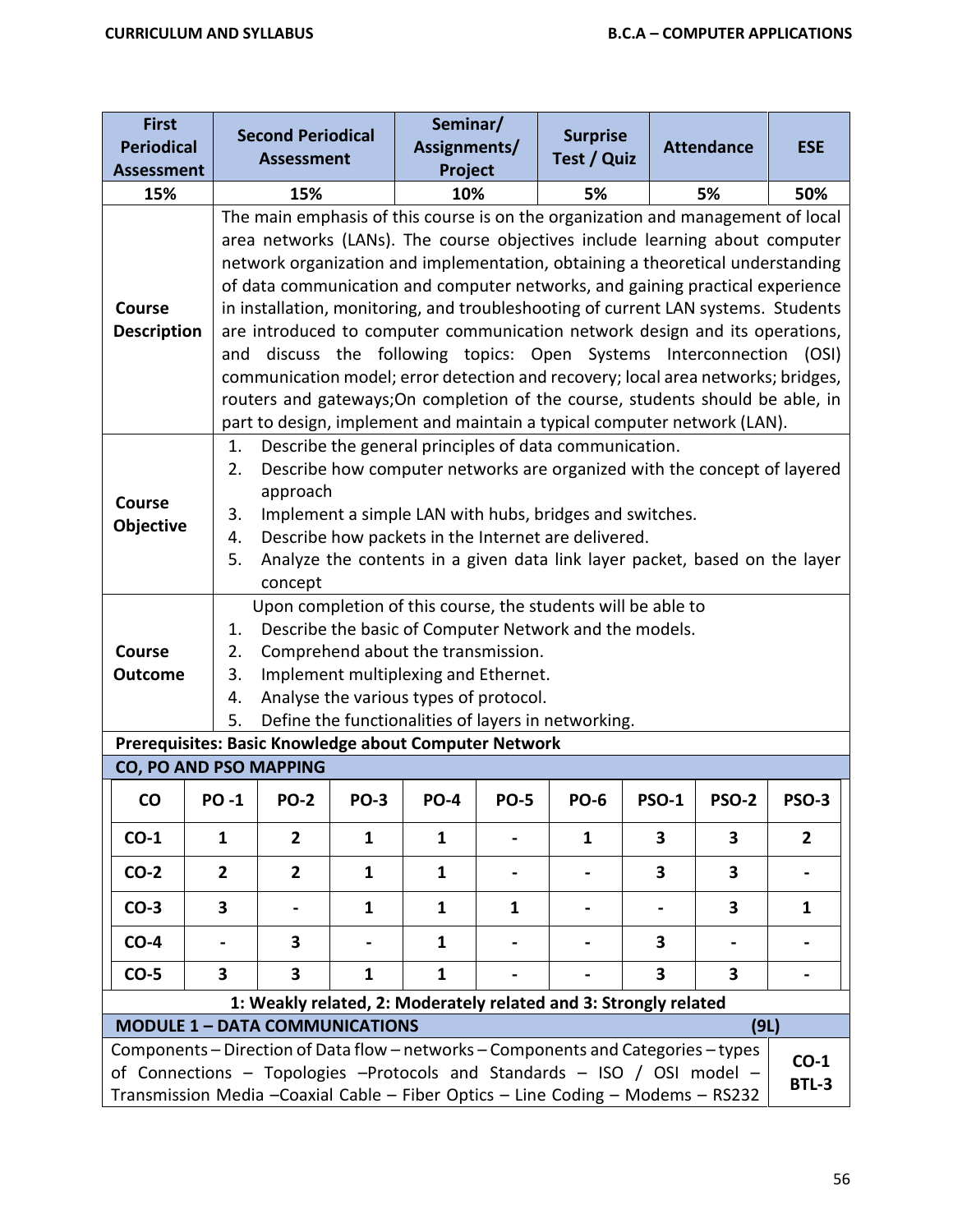|                   | Interfacing sequences.                                                                                                                                                                                                                                                                               |                        |
|-------------------|------------------------------------------------------------------------------------------------------------------------------------------------------------------------------------------------------------------------------------------------------------------------------------------------------|------------------------|
|                   | <b>Suggested Readings: OSI Model</b>                                                                                                                                                                                                                                                                 |                        |
|                   | <b>MODULE 2 - DATA LINK LAYER</b>                                                                                                                                                                                                                                                                    | (9L)                   |
|                   | Error - detection and correction - Parity - LRC - CRC - Hamming code - low Control<br>and Error control - stop and wait $-$ go back -N ARQ $-$ selective repeat ARQ- sliding<br>window - HDLC. - LAN - Ethernet-FDDI - SONET - Bridges.<br><b>Suggested Readings: Error Detection and Correction</b> | $CO-2$<br><b>BTL-3</b> |
|                   | <b>MODULE 3 - NETWORK LAYER</b>                                                                                                                                                                                                                                                                      | (9L)                   |
|                   | Internetworks - Packet Switching and Datagram approach - IP addressing methods -<br>Sub netting - Routing - Distance Vector Routing - Link State Routing - Routers.<br><b>Suggested Readings: Internetworks</b>                                                                                      | $CO-3$<br><b>BTL-3</b> |
|                   | <b>MODULE 4 - TRANSPORT LAYER</b>                                                                                                                                                                                                                                                                    | (9L)                   |
|                   | Duties of transport layer - Multiplexing - Demultiplexing - Sockets - User Datagram<br>Protocol (UDP) - Transmission Control Protocol (TCP) - Congestion Control - Quality<br>of services (QOS) - Integrated Services<br><b>Suggested Readings: Transmission Control Protocol (TCP)</b>              | $CO-4$<br><b>BTL-3</b> |
|                   | <b>MODULE 5 - APPLICATION LAYER</b>                                                                                                                                                                                                                                                                  | (9L)                   |
|                   | Domain Name Space (DNS) - SMTP - FTP - HTTP - WWW - Security - Cryptography<br><b>Suggested Readings: Cryptography</b>                                                                                                                                                                               | $CO-5$<br><b>BTL-2</b> |
| <b>TEXT BOOKS</b> |                                                                                                                                                                                                                                                                                                      |                        |
| 1                 | Sanjay Sharma(2013), "Computer Networks", Publisher- S K Kataria and Sons,                                                                                                                                                                                                                           |                        |
| $\overline{2}$    | Andrew S. Tanenbaum, David J(2012). Computer Networks, Pearson Education,                                                                                                                                                                                                                            |                        |
|                   | <b>REFERENCE BOOKS</b>                                                                                                                                                                                                                                                                               |                        |
| 1.                | Harvey M. Deitel(2007), "Operating Systems", Second Edition, Pearson Education                                                                                                                                                                                                                       |                        |
| <b>E BOOKS</b>    |                                                                                                                                                                                                                                                                                                      |                        |
| 1.                | http://www.freebookcentre.net/Networking/Free-Computer-Networking-Books-<br>Download.html                                                                                                                                                                                                            |                        |
| <b>MOOC</b>       |                                                                                                                                                                                                                                                                                                      |                        |
| 1.                | https://www.coursera.org/learn/fundamentals-network-communications                                                                                                                                                                                                                                   |                        |

| <b>COURSE TITLE</b>                                    |     | <b>DATABASE MANAGEMENT SYSTEMS</b>                      |                                     |                                           |                        |                                | <b>CREDITS</b>                  | 3               |
|--------------------------------------------------------|-----|---------------------------------------------------------|-------------------------------------|-------------------------------------------|------------------------|--------------------------------|---------------------------------|-----------------|
| <b>COURSE CODE</b>                                     |     | <b>BCB2219</b>                                          | <b>COURSE CATEGORY</b><br><b>PC</b> |                                           |                        |                                | $L-T-P-S$                       | $3 - 0 - 0 - 0$ |
| <b>Version</b>                                         | 1.0 | <b>Approval Details</b>                                 |                                     |                                           | 26th ACM<br>23-03-2019 |                                | <b>LEARNING</b><br><b>LEVEL</b> | <b>BTL-3</b>    |
| <b>ASSESSMENT SCHEME</b>                               |     |                                                         |                                     |                                           |                        |                                |                                 |                 |
| <b>First</b><br><b>Periodical</b><br><b>Assessment</b> |     | <b>Second</b><br><b>Periodical</b><br><b>Assessment</b> |                                     | Seminar/<br><b>Assignments</b><br>Project |                        | <b>Surprise</b><br>Test / Quiz | <b>Attendance</b>               | <b>ESE</b>      |
| 15%                                                    |     | 15%                                                     |                                     | 10%                                       | 5%                     |                                | 5%                              | 50%             |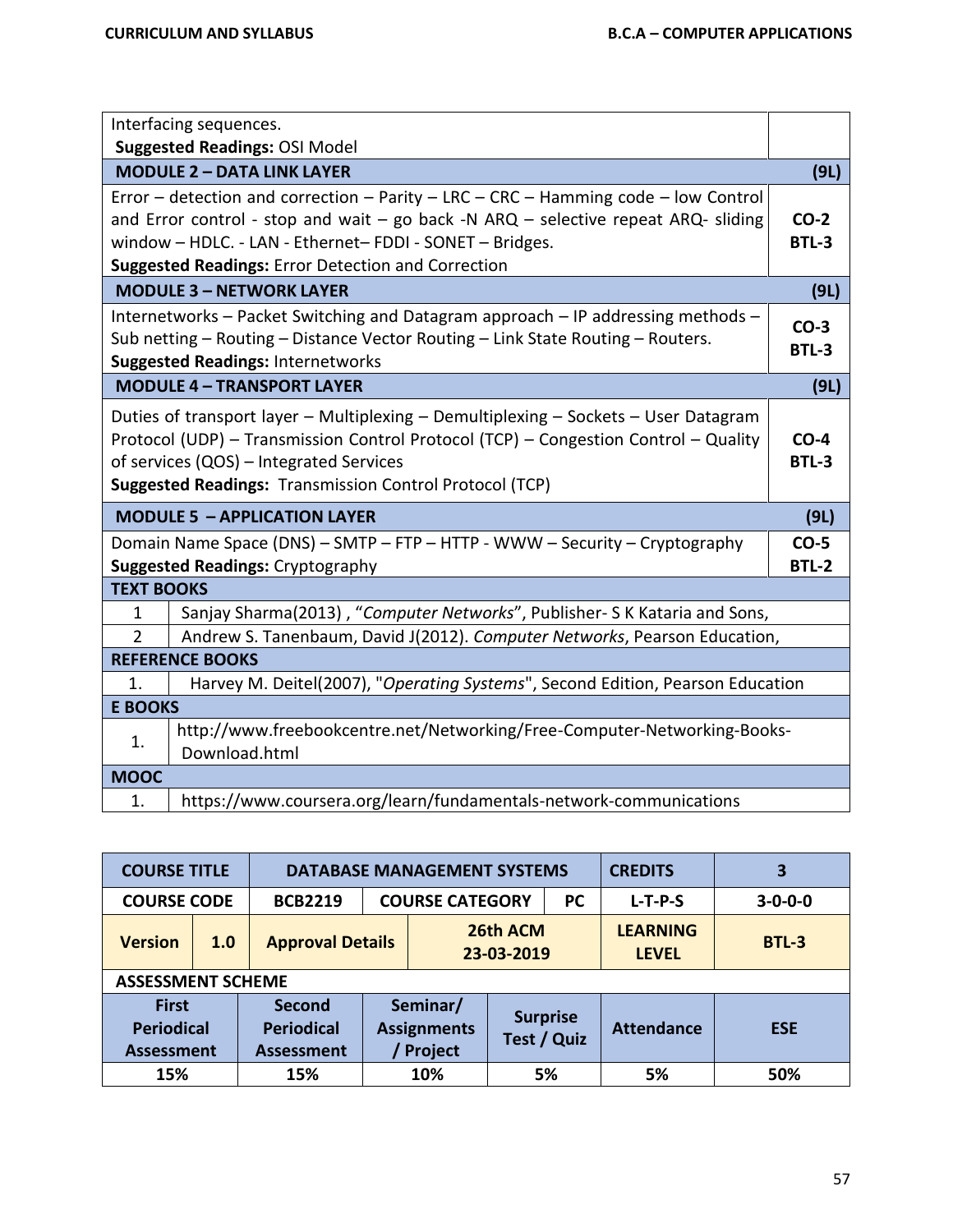| <b>Course</b>      |             | The course is to present an introduction to database management systems,                                                                    |                |                |                                                       |             |                                                                                                                                                  |              |              |  |  |
|--------------------|-------------|---------------------------------------------------------------------------------------------------------------------------------------------|----------------|----------------|-------------------------------------------------------|-------------|--------------------------------------------------------------------------------------------------------------------------------------------------|--------------|--------------|--|--|
| <b>Description</b> |             | with an emphasis on how to organize, maintain and retrieve - efficiently, and                                                               |                |                |                                                       |             |                                                                                                                                                  |              |              |  |  |
|                    |             | effectively - information from a DBMS.                                                                                                      |                |                |                                                       |             |                                                                                                                                                  |              |              |  |  |
|                    |             |                                                                                                                                             |                |                |                                                       |             | 1. To explain basic database concepts, applications, data models, schemas                                                                        |              |              |  |  |
|                    |             |                                                                                                                                             | and instances. |                |                                                       |             |                                                                                                                                                  |              |              |  |  |
| Course             |             |                                                                                                                                             |                |                |                                                       |             | 2. To demonstrate the use of constraints and relational algebra operations.                                                                      |              |              |  |  |
| Objective          |             |                                                                                                                                             |                |                |                                                       |             | 3. To describe the basics of SQL and construct queries using SQL.                                                                                |              |              |  |  |
|                    |             | 4. To emphasize the importance of normalization in databases.                                                                               |                |                |                                                       |             |                                                                                                                                                  |              |              |  |  |
|                    |             | 5. To familiarize issues of concurrency control and transaction management.<br>Upon completion of this course, the students will be able to |                |                |                                                       |             |                                                                                                                                                  |              |              |  |  |
|                    |             |                                                                                                                                             |                |                |                                                       |             |                                                                                                                                                  |              |              |  |  |
|                    |             |                                                                                                                                             |                |                |                                                       |             | 1. Analyse fundamental elements of a relational database management                                                                              |              |              |  |  |
|                    |             | system.                                                                                                                                     |                |                |                                                       |             |                                                                                                                                                  |              |              |  |  |
| <b>Course</b>      |             |                                                                                                                                             |                |                |                                                       |             | 2. Evaluate the database design and improve the design by normalization.                                                                         |              |              |  |  |
| <b>Outcome</b>     |             |                                                                                                                                             |                |                |                                                       |             | 3. Implement the basic concepts of relational data model, ER model,                                                                              |              |              |  |  |
|                    |             |                                                                                                                                             |                |                | relational database design and database language SQL. |             |                                                                                                                                                  |              |              |  |  |
|                    |             |                                                                                                                                             |                |                |                                                       |             | 4. Construct ER diagrams for simple database application scenarios.<br>5. Identify the creation and formation of queries for the table creation. |              |              |  |  |
|                    |             |                                                                                                                                             |                |                |                                                       |             |                                                                                                                                                  |              |              |  |  |
|                    |             | Prerequisites: Basic knowledge of C or C++                                                                                                  |                |                |                                                       |             |                                                                                                                                                  |              |              |  |  |
|                    |             | CO, PO AND PSO MAPPING                                                                                                                      |                |                |                                                       |             |                                                                                                                                                  |              |              |  |  |
| $\mathsf{co}$      | <b>PO-1</b> | <b>PO-2</b>                                                                                                                                 | <b>PO-3</b>    | <b>PO-4</b>    | <b>PO-5</b>                                           | <b>PO-6</b> | <b>PSO-1</b>                                                                                                                                     | <b>PSO-2</b> | <b>PSO-3</b> |  |  |
| $CO-1$             | 3           |                                                                                                                                             |                |                |                                                       |             | 3                                                                                                                                                | $\mathbf{2}$ | $\mathbf 1$  |  |  |
| $CO-2$             |             | $\overline{2}$                                                                                                                              | $\mathbf{2}$   |                |                                                       | 1           |                                                                                                                                                  |              | $\mathbf{1}$ |  |  |
| $CO-3$             | 3           |                                                                                                                                             |                |                |                                                       |             | 3                                                                                                                                                | $\mathbf{2}$ | $\mathbf 1$  |  |  |
| $CO-4$             |             | $\overline{2}$                                                                                                                              | $\overline{2}$ |                | $\mathbf{1}$                                          |             |                                                                                                                                                  |              | $\mathbf{1}$ |  |  |
| $CO-5$             | 3           | $\overline{2}$                                                                                                                              | $\overline{2}$ | $\overline{2}$ |                                                       | 1           | 3                                                                                                                                                | $\mathbf{2}$ | 1            |  |  |
|                    |             | 1: Weakly related, 2: Moderately related and 3: Strongly related                                                                            |                |                |                                                       |             |                                                                                                                                                  |              |              |  |  |
|                    |             | <b>MODULE 1: INTRODUCTION TO DATABASE BASICS</b>                                                                                            |                |                |                                                       |             |                                                                                                                                                  |              | (9L)         |  |  |
|                    |             | Introduction- Database Systems- Characteristics of DBMS - Architecture of                                                                   |                |                |                                                       |             |                                                                                                                                                  |              |              |  |  |
|                    |             | DBMS - Database Models - System Analysis and Design - System Definition -                                                                   |                |                |                                                       |             |                                                                                                                                                  |              |              |  |  |
|                    |             | System Development Life Cycle - DFD - ER Model.                                                                                             |                |                |                                                       |             |                                                                                                                                                  |              | <b>CO-1</b>  |  |  |
|                    |             | <b>Suggested Readings: ER Model</b><br><b>MODULE 2: RELATIONAL ALGEBRA AND NORMAL FORMS</b>                                                 |                |                |                                                       |             |                                                                                                                                                  |              | <b>BTL-3</b> |  |  |
|                    |             |                                                                                                                                             |                |                |                                                       |             |                                                                                                                                                  |              | (9L)         |  |  |
|                    |             | Relational Database Model - Structure of Relational Model - Keys - Relational                                                               |                |                |                                                       |             |                                                                                                                                                  |              |              |  |  |
|                    |             | Algebra - Functional Dependencies - Normalization - 1NF - 2NF-3NF- BCNF -                                                                   |                |                |                                                       |             |                                                                                                                                                  |              | $CO-2$       |  |  |
|                    |             | 4NF - Oracle Database Server.                                                                                                               |                |                |                                                       |             |                                                                                                                                                  |              | <b>BTL-3</b> |  |  |
|                    |             | <b>Suggested Readings: Normalization</b>                                                                                                    |                |                |                                                       |             |                                                                                                                                                  |              |              |  |  |
|                    |             | <b>MODULE 3: SQL BASICS AND SUB QUERIES</b>                                                                                                 |                |                |                                                       |             |                                                                                                                                                  | (9L)         |              |  |  |
|                    |             | Introduction - Data Retrieval - SQL Plus - Single Row Functions - Group                                                                     |                |                |                                                       |             |                                                                                                                                                  |              | $CO-3$       |  |  |
|                    |             | Function - Set Function - Sub Query - Joins.                                                                                                |                |                |                                                       |             |                                                                                                                                                  |              | <b>BTL-3</b> |  |  |
|                    |             | <b>Suggested Readings: Joins</b>                                                                                                            |                |                |                                                       |             |                                                                                                                                                  |              |              |  |  |
|                    |             | <b>MODULE 4: ORACLE COMMANDS</b>                                                                                                            |                |                |                                                       |             |                                                                                                                                                  | (9L)         |              |  |  |
|                    |             | Introduction - Insert Statement - Update Statement - Delete Statement -                                                                     |                |                |                                                       |             |                                                                                                                                                  |              | $CO-4$       |  |  |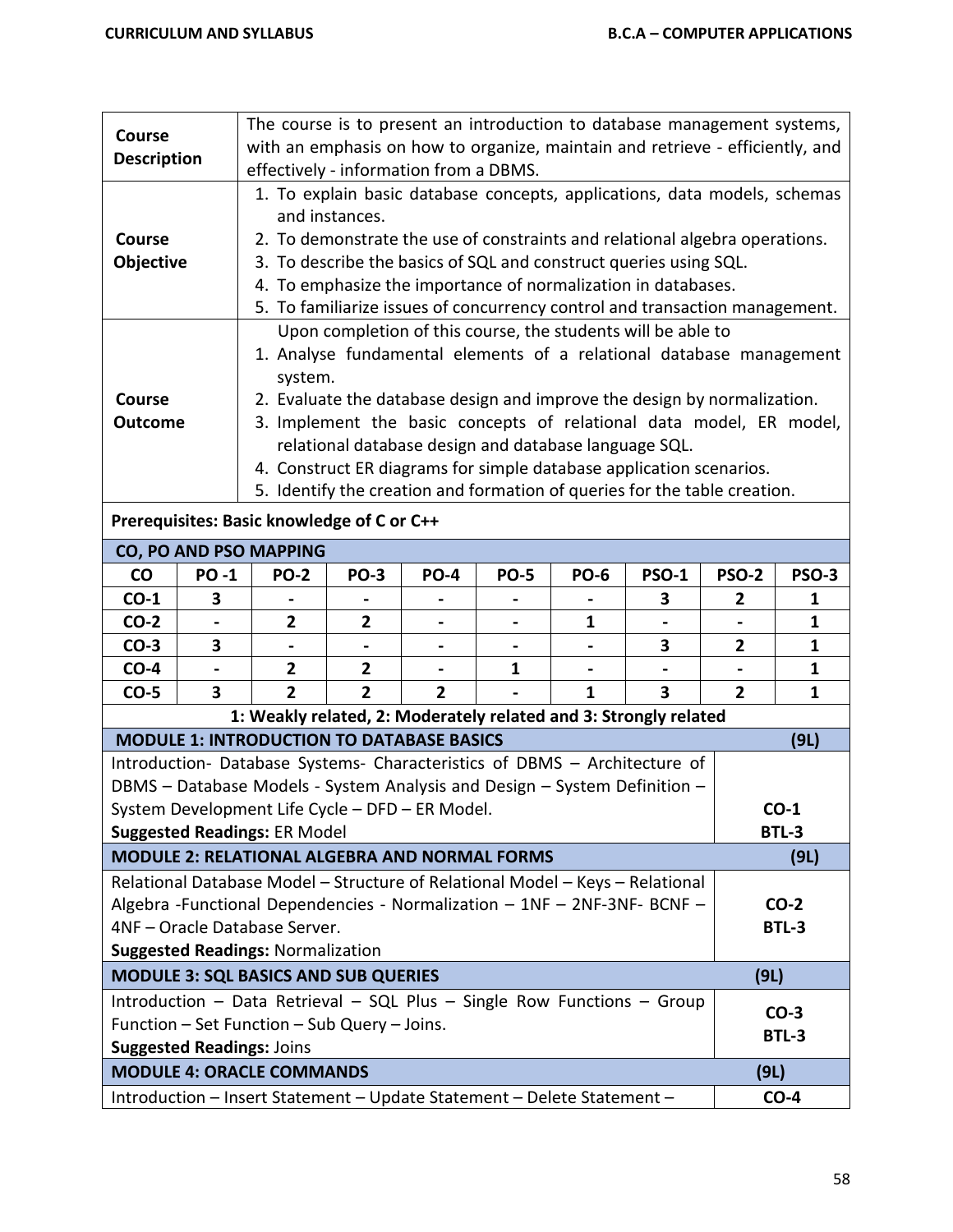|                   | Transaction Control Language – View – Defining Constraints.                                                                                                                           | BTL-3           |
|-------------------|---------------------------------------------------------------------------------------------------------------------------------------------------------------------------------------|-----------------|
|                   | <b>Suggested Readings: Transaction Control Language</b>                                                                                                                               |                 |
|                   | <b>MODULE 5: QUERY CONCEPTS</b>                                                                                                                                                       | (9L)            |
| Architecture.     | Query Processing, Optimization & Execution - Hashing - Distributed<br>Architecture -Concurrency Control - Backup & Recovery Techniques - Oracle<br><b>Suggested Readings: Hashing</b> | $CO-5$<br>BTL-3 |
| <b>TEXT BOOKS</b> |                                                                                                                                                                                       |                 |
| $\mathbf{1}$ .    | Pranab Kumar Das Gupta & P. RadhaKrishna(2013)."Database Management Systems<br>Oracle SQL and PL/SQL", Second Edition, Published by Asoke K. Gosh, PHI Learning Pvt<br>Ltd.           |                 |
|                   | <b>REFERENCE BOOKS</b>                                                                                                                                                                |                 |
| 1.                | Elmasri, Navathe(2000), "Fundamentals of Database System" 3rd edition, Pearson<br>Education,                                                                                          |                 |
| <b>E BOOKS</b>    |                                                                                                                                                                                       |                 |
| 1.                | https://www.amazon.com/Database-Management-Systems-Raghu-<br>Ramakrishnan/dp/0072465638                                                                                               |                 |
| <b>MOOC</b>       |                                                                                                                                                                                       |                 |
| 1.                | https://www.coursera.org/learn/core-database                                                                                                                                          |                 |

| <b>COURSE TITLE</b>                                    |     |                                                                                                                                                                                                                                                                                                        | 3<br><b>CREDITS</b><br><b>ENTERPRISE RESOURCE PLANNING</b> |                        |                                |           |                                                                       |                                                                                                                                                                                                                                                                                                              |  |  |  |  |  |  |                                 |              |
|--------------------------------------------------------|-----|--------------------------------------------------------------------------------------------------------------------------------------------------------------------------------------------------------------------------------------------------------------------------------------------------------|------------------------------------------------------------|------------------------|--------------------------------|-----------|-----------------------------------------------------------------------|--------------------------------------------------------------------------------------------------------------------------------------------------------------------------------------------------------------------------------------------------------------------------------------------------------------|--|--|--|--|--|--|---------------------------------|--------------|
| <b>COURSE CODE</b>                                     |     | <b>BCB2220</b>                                                                                                                                                                                                                                                                                         |                                                            | <b>COURSE CATEGORY</b> |                                | <b>PC</b> | $L-T-P-S$                                                             | $3 - 0 - 0 - 0$                                                                                                                                                                                                                                                                                              |  |  |  |  |  |  |                                 |              |
| <b>Version</b>                                         | 1.0 | <b>Approval Details</b>                                                                                                                                                                                                                                                                                |                                                            |                        | 26th ACM<br>23-03-2019         |           |                                                                       |                                                                                                                                                                                                                                                                                                              |  |  |  |  |  |  | <b>LEARNING</b><br><b>LEVEL</b> | <b>BTL-3</b> |
| <b>ASSESSMENT SCHEME</b>                               |     |                                                                                                                                                                                                                                                                                                        |                                                            |                        |                                |           |                                                                       |                                                                                                                                                                                                                                                                                                              |  |  |  |  |  |  |                                 |              |
| <b>First</b><br><b>Periodical</b><br><b>Assessment</b> |     | <b>Second</b><br><b>Periodical</b><br><b>Assessment</b>                                                                                                                                                                                                                                                | Seminar/<br>Assignments/<br>Project                        |                        | <b>Surprise</b><br>Test / Quiz |           | <b>Attendance</b>                                                     | <b>ESE</b>                                                                                                                                                                                                                                                                                                   |  |  |  |  |  |  |                                 |              |
| 15%                                                    |     | 15%                                                                                                                                                                                                                                                                                                    | 10%                                                        |                        |                                | 5%        | 50%                                                                   |                                                                                                                                                                                                                                                                                                              |  |  |  |  |  |  |                                 |              |
| Course<br><b>Description</b>                           |     | To make student able to build an understanding of the fundamental concepts of ERP<br>systems, their architecture, and working of different modules in ERP. Students will<br>also able to develop and design the modules used in ERP systems, and can<br>customize the existing modules of ERP systems. |                                                            |                        |                                |           |                                                                       |                                                                                                                                                                                                                                                                                                              |  |  |  |  |  |  |                                 |              |
| <b>Course</b><br>Objective                             |     | 1 <sub>1</sub><br>2.<br>HRM, procurement).<br>3.<br>and their impacts on organisations.<br>4.<br>systems.<br>5.<br>operations and decision-making.                                                                                                                                                     |                                                            |                        |                                |           | To use a leading Enterprise Systems package (SAP) to support business | To demonstrate a good understanding of basic issues in Enterprise Systems.<br>To explain the scope of common Enterprise Systems (e.g., MM, SCM, CRM,<br>To explain the challenges associated with implementing enterprise systems<br>To describe the selection, acquisition and implementation of enterprise |  |  |  |  |  |  |                                 |              |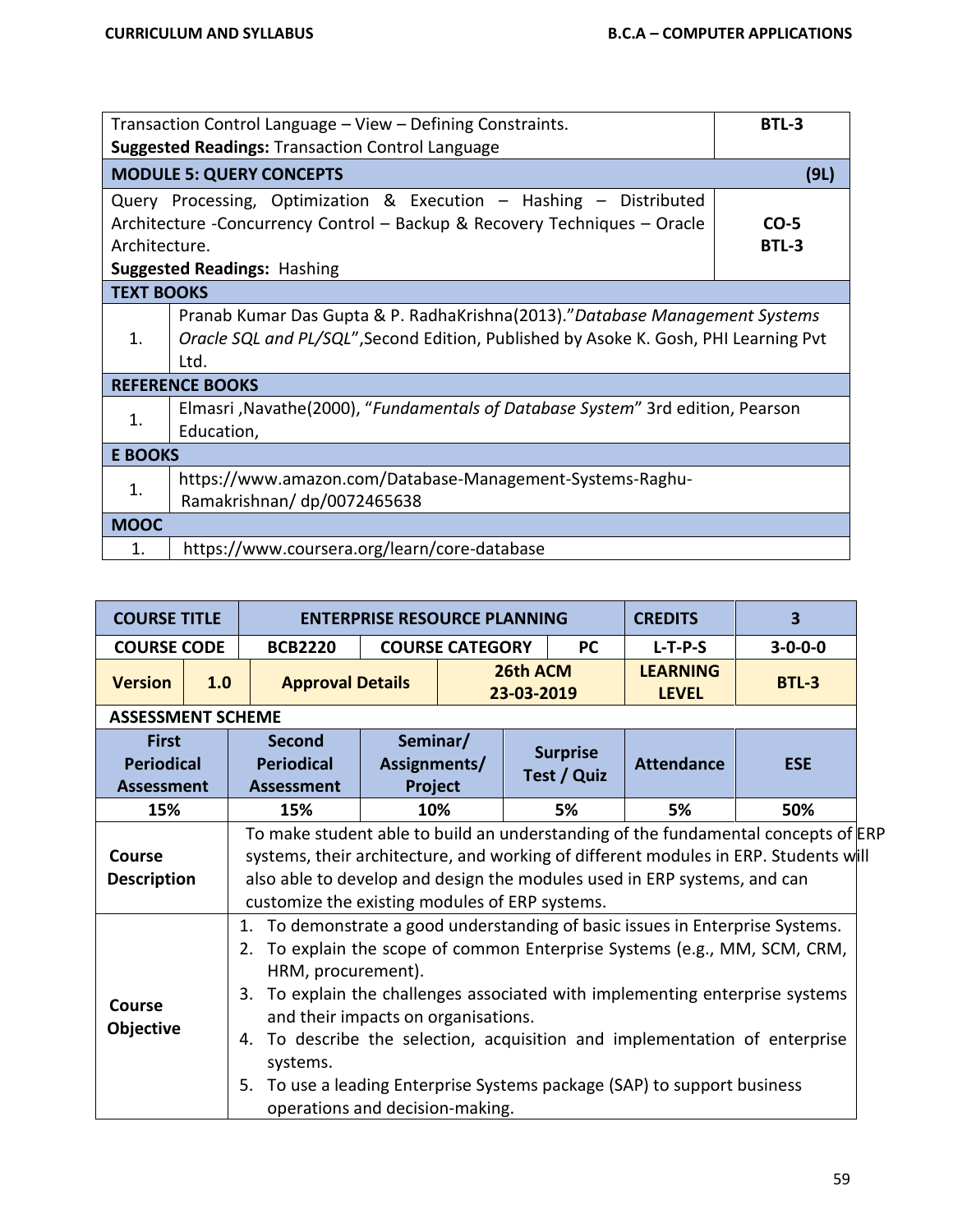|                                                    |                       |                                                                                         | Upon completion of this course, the students will be able to |              |              |              |              |                |                |
|----------------------------------------------------|-----------------------|-----------------------------------------------------------------------------------------|--------------------------------------------------------------|--------------|--------------|--------------|--------------|----------------|----------------|
|                                                    |                       | 1.                                                                                      | Analyse the basic concepts of ERP.                           |              |              |              |              |                |                |
| <b>Course</b>                                      |                       | 2.                                                                                      | Apply the concept of Modelling of ERP.                       |              |              |              |              |                |                |
| <b>Outcome</b>                                     |                       | 3.                                                                                      | Design and analyse about various ERP packages.               |              |              |              |              |                |                |
|                                                    |                       | 4.                                                                                      | Apply the concept of Commercial ERP package.                 |              |              |              |              |                |                |
|                                                    |                       | 5.                                                                                      | Analyse and apply the architecture of SAP.                   |              |              |              |              |                |                |
|                                                    |                       | Prerequisites: Agility, Improve customer relationship, integration & visible SCM        |                                                              |              |              |              |              |                |                |
|                                                    |                       | CO, PO AND PSO MAPPING                                                                  |                                                              |              |              |              |              |                |                |
| CO                                                 | <b>PO-1</b>           | <b>PO-2</b>                                                                             | <b>PO-3</b>                                                  | <b>PO-4</b>  | <b>PO-5</b>  | <b>PO-6</b>  | <b>PSO-1</b> | <b>PSO-2</b>   | PSO-3          |
| $CO-1$                                             | 3                     | 3                                                                                       | 1                                                            | $1 -$        | 1            |              | 1            | З              | 2              |
| $CO-2$                                             |                       | 3                                                                                       | 2                                                            |              | 1            | $\mathbf{1}$ | 1            | $\overline{2}$ |                |
| $CO-3$                                             | 3                     | $\mathbf{2}$                                                                            | $\overline{\mathbf{2}}$                                      | $\mathbf{2}$ |              |              | $\mathbf{2}$ | 3              | $\mathbf{2}$   |
| $CO-4$                                             |                       | 3                                                                                       |                                                              |              | $\mathbf{1}$ | $\mathbf{1}$ | $\mathbf{1}$ |                | $\overline{2}$ |
| $CO-5$                                             | 3                     |                                                                                         | 3                                                            |              | 1            |              | $\mathbf{1}$ | 3              |                |
|                                                    |                       | 1: Weakly related, 2: Moderately related and 3: Strongly related                        |                                                              |              |              |              |              |                |                |
|                                                    |                       | <b>MODULE 1: INTRODUCTION</b>                                                           |                                                              |              |              |              |              |                | (9L)           |
|                                                    |                       | Integrated Management Information Seamless Integration - Supply Chain Management        |                                                              |              |              |              |              |                |                |
|                                                    |                       | - Integrated Data Model - Benefits of ERP - Business Engineering and ERP - Definition   |                                                              |              |              |              |              |                | $CO-1$         |
|                                                    |                       | of Business Engineering - Principle of Business Engineering - Business Engineering with |                                                              |              |              |              |              |                | <b>BTL-3</b>   |
| Information Technology.                            |                       |                                                                                         |                                                              |              |              |              |              |                |                |
| <b>Suggested Readings: Supply Chain Management</b> |                       |                                                                                         |                                                              |              |              |              |              |                |                |
|                                                    |                       |                                                                                         |                                                              |              |              |              |              |                |                |
|                                                    |                       | <b>MODULE 2: BUSINESS MODELLING FOR ERP</b>                                             |                                                              |              |              |              |              |                | (9L)           |
|                                                    |                       | Building the Business Model - ERP Implementation - An Overview - Role of Consultant,    |                                                              |              |              |              |              |                |                |
|                                                    |                       | Vendors and Users, Customisation - Precautions - ERP Post Implementation Options-       |                                                              |              |              |              |              |                | $CO-2$         |
|                                                    |                       | ERP Implementation Technology -Guidelines for ERP Implementation.                       |                                                              |              |              |              |              |                | <b>BTL-3</b>   |
|                                                    |                       | <b>Suggested Readings: ERP Implementation</b>                                           |                                                              |              |              |              |              |                |                |
|                                                    |                       | <b>MODULE 3: ERP AND THE COMPETITIVE ADVANTAGES</b>                                     |                                                              |              |              |              |              |                | (9L)           |
|                                                    |                       | ERP domain MPGPRO - IFS/Avalon - Industrial and Financial Systems - Baan IV SAP-        |                                                              |              |              |              |              |                |                |
|                                                    |                       | Market Dynamics and Dynamic Strategy.                                                   |                                                              |              |              |              |              |                | $CO-3$         |
|                                                    |                       | Suggested Readings: ERP domain MPGPRO                                                   |                                                              |              |              |              |              |                | BTL-3          |
|                                                    |                       | <b>MODULE 4: COMMERCIAL ERP PACKAGE</b>                                                 |                                                              |              |              |              |              |                | (9L)           |
|                                                    |                       | Description - Multi-Client Server Solution - Open Technology - User Interface-          |                                                              |              |              |              |              |                |                |
| Application Integration.                           |                       |                                                                                         |                                                              |              |              |              |              |                | $CO-4$         |
|                                                    |                       | <b>Suggested Readings: Multi-Client Server Solution</b>                                 |                                                              |              |              |              |              |                | <b>BTL-3</b>   |
|                                                    |                       | <b>MODULE 5: ARCHITECTURE</b>                                                           |                                                              |              |              |              |              |                | (9L)           |
|                                                    |                       | Basic Architectural Concepts - The System Control Interfaces - Services - Presentation  |                                                              |              |              |              |              |                |                |
|                                                    |                       | Interface - Database Interface.                                                         |                                                              |              |              |              |              |                | $CO-5$         |
|                                                    |                       | Suggested Readings: The System Control Interfaces                                       |                                                              |              |              |              |              |                | <b>BTL-3</b>   |
| <b>TEXT BOOKS</b>                                  |                       |                                                                                         |                                                              |              |              |              |              |                |                |
| 1.                                                 |                       | Rajesh J.Ray(2010), "Enterprise Resource Planning: Text & Cases: 1st Edition" MC Graw   |                                                              |              |              |              |              |                |                |
| <b>REFERENCE BOOKS</b>                             | <b>Hill Publisher</b> |                                                                                         |                                                              |              |              |              |              |                |                |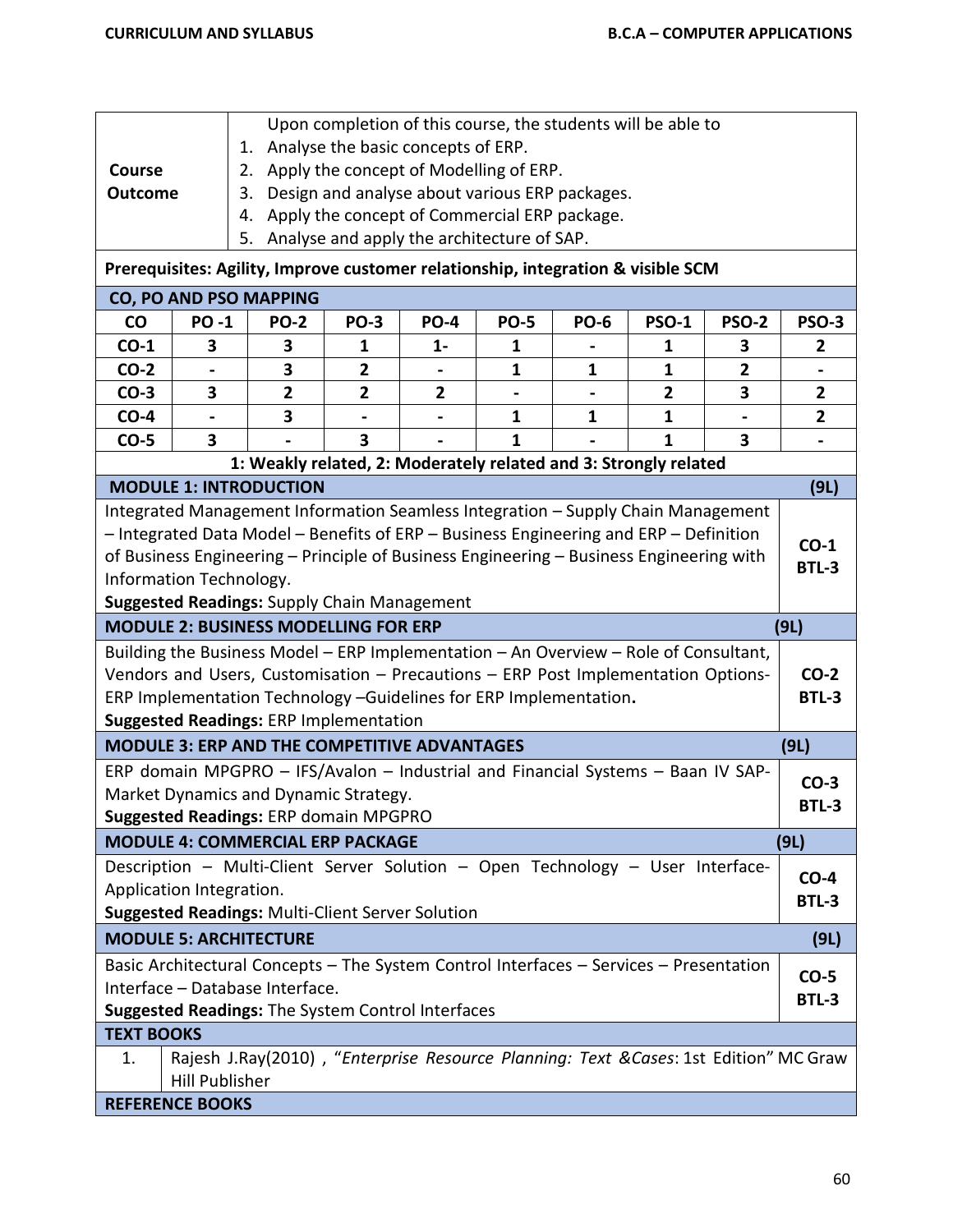|                | Jose Antonio Fernandz(2006), "The SAP R/3 Handbook", Tata McGrawHill            |  |  |  |  |  |  |  |
|----------------|---------------------------------------------------------------------------------|--|--|--|--|--|--|--|
| <b>E BOOKS</b> |                                                                                 |  |  |  |  |  |  |  |
| 1.             | http://14.139.156.108/jspui/bitstream/1/844/1/a-guide-to-erp.pdf                |  |  |  |  |  |  |  |
| <b>MOOC</b>    |                                                                                 |  |  |  |  |  |  |  |
| 1.             | https://www.coursera.org/learn/planning-auditing-maintaining-enterprise-systems |  |  |  |  |  |  |  |

| <b>COURSE TITLE</b>                                                          |                                                                                                                                                                                                                                                                                                                                                                                                                                            |                                                                                                                                                                                                                                                                                                                                                                                                                                                                                        |                | <b>RELATIONAL DATABASE MANAGEMENT SYSTEMS</b>       | <b>LABORATORY</b> |                          |                |                                                                                                                                                                                                                                                     | <b>CREDITS</b> |              | $\mathbf{1}$    |  |
|------------------------------------------------------------------------------|--------------------------------------------------------------------------------------------------------------------------------------------------------------------------------------------------------------------------------------------------------------------------------------------------------------------------------------------------------------------------------------------------------------------------------------------|----------------------------------------------------------------------------------------------------------------------------------------------------------------------------------------------------------------------------------------------------------------------------------------------------------------------------------------------------------------------------------------------------------------------------------------------------------------------------------------|----------------|-----------------------------------------------------|-------------------|--------------------------|----------------|-----------------------------------------------------------------------------------------------------------------------------------------------------------------------------------------------------------------------------------------------------|----------------|--------------|-----------------|--|
| <b>COURSE CODE</b>                                                           |                                                                                                                                                                                                                                                                                                                                                                                                                                            |                                                                                                                                                                                                                                                                                                                                                                                                                                                                                        | <b>BCB2241</b> |                                                     |                   | <b>COURSE CATEGORY</b>   | <b>PC</b>      | $L-T-P-S$                                                                                                                                                                                                                                           |                |              | $0 - 0 - 2 - 0$ |  |
| <b>VERSION</b>                                                               | 1.0                                                                                                                                                                                                                                                                                                                                                                                                                                        |                                                                                                                                                                                                                                                                                                                                                                                                                                                                                        |                | <b>APPROVAL DETAILS</b>                             |                   | 26th ACM<br>23-03-2019   |                | <b>LEARNING</b><br><b>LEVEL</b>                                                                                                                                                                                                                     |                | <b>BTL-3</b> |                 |  |
| <b>ASSESSMENT SCHEME</b>                                                     |                                                                                                                                                                                                                                                                                                                                                                                                                                            |                                                                                                                                                                                                                                                                                                                                                                                                                                                                                        |                |                                                     |                   |                          |                |                                                                                                                                                                                                                                                     |                |              |                 |  |
|                                                                              |                                                                                                                                                                                                                                                                                                                                                                                                                                            |                                                                                                                                                                                                                                                                                                                                                                                                                                                                                        |                |                                                     | <b>CIA</b>        |                          |                |                                                                                                                                                                                                                                                     |                |              | <b>ESE</b>      |  |
|                                                                              |                                                                                                                                                                                                                                                                                                                                                                                                                                            |                                                                                                                                                                                                                                                                                                                                                                                                                                                                                        |                |                                                     | 80%               |                          |                |                                                                                                                                                                                                                                                     |                |              | 20%             |  |
| <b>Course</b><br><b>Description</b>                                          |                                                                                                                                                                                                                                                                                                                                                                                                                                            |                                                                                                                                                                                                                                                                                                                                                                                                                                                                                        |                | bring, and how you can apply them to your own data. |                   |                          |                | In this course, you will learn the essential concepts behind relational databases and<br>Relational Database Management Systems (RDBMS). The students will learn<br>relational data models and discover how they are created and what benefits they |                |              |                 |  |
| <b>Course</b><br>Objective                                                   |                                                                                                                                                                                                                                                                                                                                                                                                                                            | 1. To Understand the role and nature of relational database management<br>systems (RDBMS) in today's IT environment;<br>2. To Translate written business requirements into conceptual entity-<br>relationship data models;<br>3. To Convert conceptual data models into relational database schemas using<br>the SQL Data Definition Language (DDL);<br>4. To understand Query and manipulate databases using the SQL Data<br>Manipulation Language (DML);<br>To Understand SQL.<br>5. |                |                                                     |                   |                          |                |                                                                                                                                                                                                                                                     |                |              |                 |  |
| <b>Course</b><br><b>Outcome</b><br><b>Prerequisites: Database Technology</b> | Upon completion of this course, the students will be able to<br>1. Apply the DDL, DML and TCL commands<br>Analyse and perform ODBC connection and combining VB with oracle SQL.<br>2.<br>Design different views of tables for different users and to apply embedded and<br>3.<br>nested queries.<br>4. Create and execute procedure for an application using exception handling and<br>cursors.<br>5. Design an application using package. |                                                                                                                                                                                                                                                                                                                                                                                                                                                                                        |                |                                                     |                   |                          |                |                                                                                                                                                                                                                                                     |                |              |                 |  |
| <b>CO, PO AND PSO MAPPING</b>                                                |                                                                                                                                                                                                                                                                                                                                                                                                                                            |                                                                                                                                                                                                                                                                                                                                                                                                                                                                                        |                |                                                     |                   |                          |                |                                                                                                                                                                                                                                                     |                |              |                 |  |
|                                                                              |                                                                                                                                                                                                                                                                                                                                                                                                                                            |                                                                                                                                                                                                                                                                                                                                                                                                                                                                                        |                |                                                     |                   |                          |                |                                                                                                                                                                                                                                                     |                |              |                 |  |
| CO                                                                           | <b>PO-1</b>                                                                                                                                                                                                                                                                                                                                                                                                                                |                                                                                                                                                                                                                                                                                                                                                                                                                                                                                        | <b>PO-2</b>    | <b>PO-3</b>                                         | <b>PO-4</b>       | <b>PO-5</b>              | <b>PO-6</b>    | <b>PSO-1</b>                                                                                                                                                                                                                                        | <b>PSO-2</b>   |              | <b>PSO-3</b>    |  |
| $CO-1$                                                                       | 3                                                                                                                                                                                                                                                                                                                                                                                                                                          |                                                                                                                                                                                                                                                                                                                                                                                                                                                                                        |                | $\blacksquare$                                      |                   | $\overline{\phantom{0}}$ | $\blacksquare$ | 3                                                                                                                                                                                                                                                   | $\overline{2}$ |              | $\mathbf{1}$    |  |
| $CO-2$                                                                       |                                                                                                                                                                                                                                                                                                                                                                                                                                            |                                                                                                                                                                                                                                                                                                                                                                                                                                                                                        | $\mathbf{2}$   | $\overline{2}$                                      |                   |                          | 1              |                                                                                                                                                                                                                                                     |                |              | 1               |  |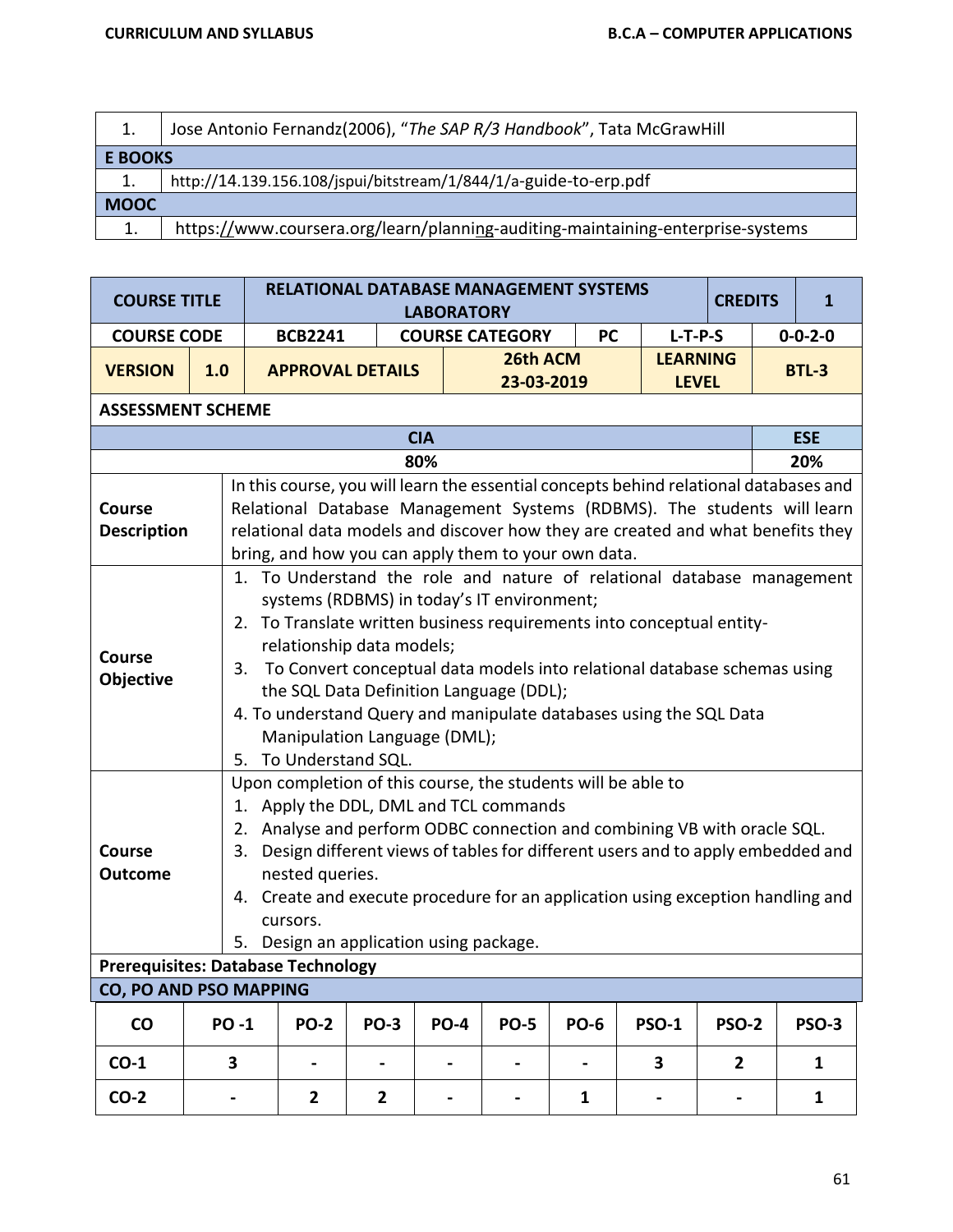| $CO-3$      |                                                                                                                                                                                                                                                                                                                                                                                                                         | 3                                                                                                       |                |                |                |   |   | 3                                                                | $\overline{2}$ | 1 |
|-------------|-------------------------------------------------------------------------------------------------------------------------------------------------------------------------------------------------------------------------------------------------------------------------------------------------------------------------------------------------------------------------------------------------------------------------|---------------------------------------------------------------------------------------------------------|----------------|----------------|----------------|---|---|------------------------------------------------------------------|----------------|---|
| $CO-4$      |                                                                                                                                                                                                                                                                                                                                                                                                                         |                                                                                                         | $\overline{2}$ | $\overline{2}$ |                | 1 |   |                                                                  |                | 1 |
| $CO-5$      |                                                                                                                                                                                                                                                                                                                                                                                                                         | 3                                                                                                       | $\overline{2}$ | $\overline{2}$ | $\overline{2}$ |   | 1 | 3                                                                | $\overline{2}$ | 1 |
|             |                                                                                                                                                                                                                                                                                                                                                                                                                         |                                                                                                         |                |                |                |   |   | 1: Weakly related, 2: Moderately related and 3: Strongly related |                |   |
|             |                                                                                                                                                                                                                                                                                                                                                                                                                         | LAB / MINI PROJECT/FIELD WORK                                                                           |                |                |                |   |   |                                                                  |                |   |
|             | Creation of Database and performing the operations given below: Insertion, Deletion, Modification,<br>Generating a simple report for the following.<br>1. Payroll Processing<br>2. Mark sheet Processing<br>3. Saving bank account for banking<br>4. Inventory System<br>5. Library information System<br>6. Student information System<br>7. Electricity bill preparation System<br>8. Telephone directory maintenance |                                                                                                         |                |                |                |   |   |                                                                  |                |   |
|             | <b>TEXT BOOKS</b>                                                                                                                                                                                                                                                                                                                                                                                                       |                                                                                                         |                |                |                |   |   |                                                                  |                |   |
| 1.          |                                                                                                                                                                                                                                                                                                                                                                                                                         | Pranab Kumar Das Gupta & P. RadhaKrishna(2013)." Database Management Systems Oracle<br>SQL and PL/SQL". |                |                |                |   |   |                                                                  |                |   |
|             |                                                                                                                                                                                                                                                                                                                                                                                                                         | <b>REFERENCE BOOKS</b>                                                                                  |                |                |                |   |   |                                                                  |                |   |
| 1.          |                                                                                                                                                                                                                                                                                                                                                                                                                         | Jefferey A.Hoffer, Mary Prescott(2006), "Modern Database Management" Pearson<br>Education               |                |                |                |   |   |                                                                  |                |   |
| <b>MOOC</b> |                                                                                                                                                                                                                                                                                                                                                                                                                         |                                                                                                         |                |                |                |   |   |                                                                  |                |   |
| 1.<br>2.    | https://www.amazon.com/Database-Management-Systems-Raghu-Ramakrishnan/dp/<br>0072465638<br>https://www.coursera.org/learn/core-database                                                                                                                                                                                                                                                                                 |                                                                                                         |                |                |                |   |   |                                                                  |                |   |

| <b>COURSE TITLE</b> |                          |                         | <b>OPERATING SYSTEMS LABORATORY</b> | <b>CREDITS</b>         | 1 |                                 |                 |  |  |  |  |
|---------------------|--------------------------|-------------------------|-------------------------------------|------------------------|---|---------------------------------|-----------------|--|--|--|--|
| <b>COURSE CODE</b>  |                          | <b>BCB2242</b>          | <b>PC</b><br><b>COURSE CATEGORY</b> |                        |   | $L-T-P-S$                       | $0 - 0 - 2 - 0$ |  |  |  |  |
| <b>VERSION</b>      | 1.0                      | <b>APPROVAL DETAILS</b> |                                     | 26th ACM<br>23-03-2019 |   | <b>LEARNING</b><br><b>LEVEL</b> | BTL-4           |  |  |  |  |
|                     | <b>ASSESSMENT SCHEME</b> |                         |                                     |                        |   |                                 |                 |  |  |  |  |

|                                     | <b>CIA</b>                                                                                                                                                                                                                                                         | <b>ESE</b> |  |  |  |  |  |  |  |
|-------------------------------------|--------------------------------------------------------------------------------------------------------------------------------------------------------------------------------------------------------------------------------------------------------------------|------------|--|--|--|--|--|--|--|
| 80%<br>20%                          |                                                                                                                                                                                                                                                                    |            |  |  |  |  |  |  |  |
| <b>Course</b><br><b>Description</b> | This course gives a detail understanding about the practical exposure of using<br>operating system commands, to know about shell programming, to write and<br>execute system calls and to implement operating system commands using the<br>programming language C. |            |  |  |  |  |  |  |  |
| Course<br><b>Objective</b>          | 1. To understand the basics of operating system commands.<br>2. To understand shell programming techniques.<br>3. To implement the operating system commands using C programs.                                                                                     |            |  |  |  |  |  |  |  |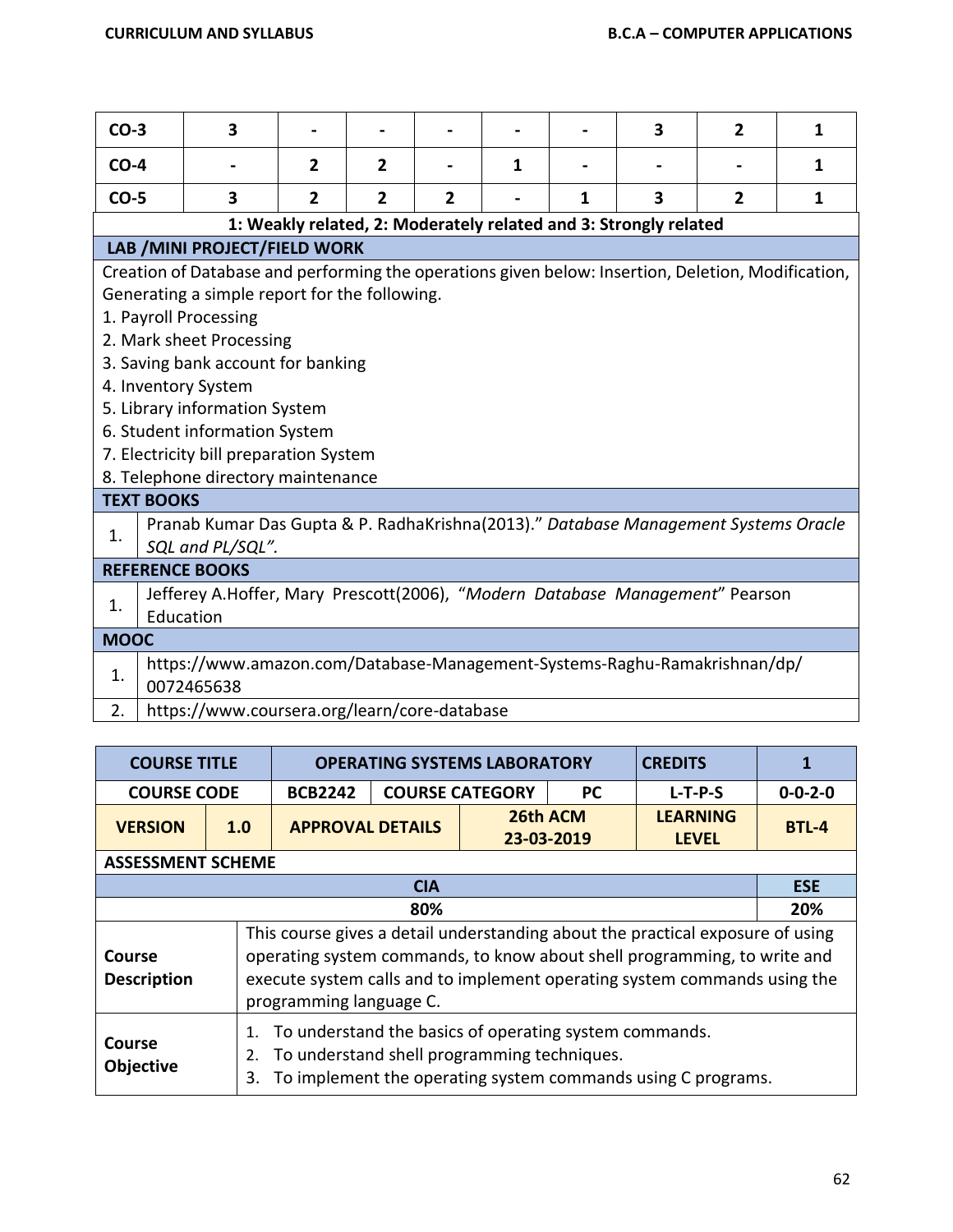| Course<br><b>Outcome</b>                                                                                                                                                                                                                                                                                                                                                                                                                                                                                                                                                                                                                                                                                                                                                                                                                                                                                                                                                                                                                                           | 1.<br>2.<br>3.<br>4.<br>5.                                       | Upon completion of this course, the students will be able to<br>Execute shell programming using basic functions<br>Implement shell programming, expansions, substitutions<br>Identify and perform effectively a program using UNIX OS<br><b>Implement Patterns</b><br>Implement loops |                |                                                                                                                                                                                                                                                                                                                                                                             |              |                |                |              |  |  |
|--------------------------------------------------------------------------------------------------------------------------------------------------------------------------------------------------------------------------------------------------------------------------------------------------------------------------------------------------------------------------------------------------------------------------------------------------------------------------------------------------------------------------------------------------------------------------------------------------------------------------------------------------------------------------------------------------------------------------------------------------------------------------------------------------------------------------------------------------------------------------------------------------------------------------------------------------------------------------------------------------------------------------------------------------------------------|------------------------------------------------------------------|---------------------------------------------------------------------------------------------------------------------------------------------------------------------------------------------------------------------------------------------------------------------------------------|----------------|-----------------------------------------------------------------------------------------------------------------------------------------------------------------------------------------------------------------------------------------------------------------------------------------------------------------------------------------------------------------------------|--------------|----------------|----------------|--------------|--|--|
| <b>Prerequisites: Computer Organisation</b>                                                                                                                                                                                                                                                                                                                                                                                                                                                                                                                                                                                                                                                                                                                                                                                                                                                                                                                                                                                                                        |                                                                  |                                                                                                                                                                                                                                                                                       |                |                                                                                                                                                                                                                                                                                                                                                                             |              |                |                |              |  |  |
| CO, PO AND PSO MAPPING                                                                                                                                                                                                                                                                                                                                                                                                                                                                                                                                                                                                                                                                                                                                                                                                                                                                                                                                                                                                                                             |                                                                  |                                                                                                                                                                                                                                                                                       |                |                                                                                                                                                                                                                                                                                                                                                                             |              |                |                |              |  |  |
| CO<br><b>PO-1</b>                                                                                                                                                                                                                                                                                                                                                                                                                                                                                                                                                                                                                                                                                                                                                                                                                                                                                                                                                                                                                                                  | <b>PO-2</b>                                                      | <b>PO-3</b>                                                                                                                                                                                                                                                                           | <b>PO-4</b>    | <b>PO-5</b>                                                                                                                                                                                                                                                                                                                                                                 | <b>PO-6</b>  | <b>PSO-1</b>   | <b>PSO-2</b>   | <b>PSO-3</b> |  |  |
| $CO-1$<br>$\overline{2}$                                                                                                                                                                                                                                                                                                                                                                                                                                                                                                                                                                                                                                                                                                                                                                                                                                                                                                                                                                                                                                           | $\overline{2}$                                                   | 1                                                                                                                                                                                                                                                                                     | $\overline{2}$ | $\mathbf{1}$                                                                                                                                                                                                                                                                                                                                                                | 1            | $\overline{2}$ |                | $\mathbf{1}$ |  |  |
| $CO-2$<br>$\overline{2}$                                                                                                                                                                                                                                                                                                                                                                                                                                                                                                                                                                                                                                                                                                                                                                                                                                                                                                                                                                                                                                           | $\mathbf{1}$                                                     | $\mathbf{1}$                                                                                                                                                                                                                                                                          | $\mathbf{1}$   | $\mathbf{1}$                                                                                                                                                                                                                                                                                                                                                                | $\mathbf{1}$ | 3              | 2              | $\mathbf{1}$ |  |  |
| $CO-3$<br>$\overline{2}$                                                                                                                                                                                                                                                                                                                                                                                                                                                                                                                                                                                                                                                                                                                                                                                                                                                                                                                                                                                                                                           | $\mathbf{1}$                                                     | 1                                                                                                                                                                                                                                                                                     | $\overline{2}$ | $\mathbf{1}$                                                                                                                                                                                                                                                                                                                                                                | $\mathbf{1}$ |                |                | $\mathbf{1}$ |  |  |
| $CO-4$<br>$\overline{2}$                                                                                                                                                                                                                                                                                                                                                                                                                                                                                                                                                                                                                                                                                                                                                                                                                                                                                                                                                                                                                                           | $\overline{2}$                                                   | 1                                                                                                                                                                                                                                                                                     | $\overline{2}$ | 1                                                                                                                                                                                                                                                                                                                                                                           | $\mathbf{1}$ | 3              | 2              |              |  |  |
| $CO-5$<br>$\overline{2}$                                                                                                                                                                                                                                                                                                                                                                                                                                                                                                                                                                                                                                                                                                                                                                                                                                                                                                                                                                                                                                           | $\mathbf{1}$                                                     | 1                                                                                                                                                                                                                                                                                     | $\mathbf{1}$   | $\mathbf{1}$                                                                                                                                                                                                                                                                                                                                                                | $\mathbf{1}$ | 3              | $\overline{2}$ | $\mathbf{1}$ |  |  |
|                                                                                                                                                                                                                                                                                                                                                                                                                                                                                                                                                                                                                                                                                                                                                                                                                                                                                                                                                                                                                                                                    | 1: Weakly related, 2: Moderately related and 3: Strongly related |                                                                                                                                                                                                                                                                                       |                |                                                                                                                                                                                                                                                                                                                                                                             |              |                |                |              |  |  |
| LAB / MINI PROJECT/FIELD WORK                                                                                                                                                                                                                                                                                                                                                                                                                                                                                                                                                                                                                                                                                                                                                                                                                                                                                                                                                                                                                                      |                                                                  |                                                                                                                                                                                                                                                                                       |                |                                                                                                                                                                                                                                                                                                                                                                             |              |                |                |              |  |  |
| (Implement the following on LINUX platform. Use C for high level language implementation)<br>Shell programming-command syntax- write simple functions- basic tests<br>1.<br>Shell programming-loops- patterns- expansions- substitutions<br>2.<br>Write programs using the following system calls of UNIX operating system: fork, exec, getpid,<br>3.<br>exit, wait, close, stat, open dir, read dir<br>4.<br>Write programs using the I/O system calls of UNIX operating system (open, read, write, etc)<br>5.<br>Write C programs to simulate UNIX commands like Is, grep, etc.<br>6.<br>Given the list of processes, their CPU burst times and arrival times, display/print the<br>7.<br>time<br>Given the list of processes, their CPU burst times and arrival times, display/print the Gantt<br>8.<br>average waiting time and average turnaround time.<br>Implement the Producer - Consumer problem using<br>9.<br>semaphores.<br>10. Implement some memory management schemes - I<br>11. Implement some memory management schemes - II<br><b>TEXT BOOKS</b> |                                                                  |                                                                                                                                                                                                                                                                                       |                | Gantt chart for FCFS and SJF. For each of the scheduling policies, compute and print the<br>average waiting time and average turnaround time. For FCFS and SJF. For each of the<br>scheduling policies, compute and print the average waiting time and average turnaround<br>chart for Priority and Round robin. For each of the scheduling policies, compute and print the |              |                |                |              |  |  |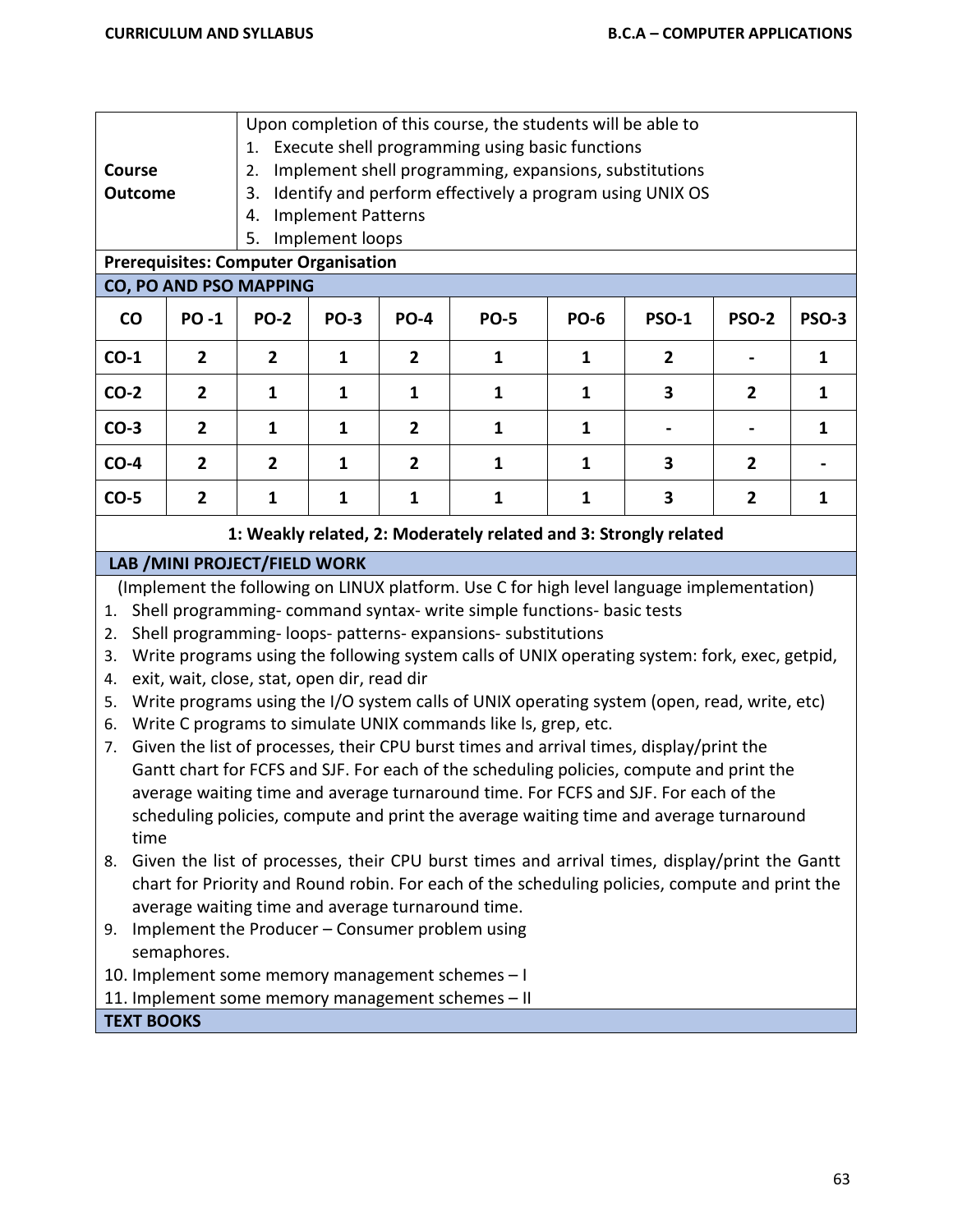| 1.            | Stephen G. Kochan, Patrick Wood(2016), Shell Programming in Unix, Linux and OS X,<br><b>Pearson Education</b> |  |  |  |  |  |  |  |  |
|---------------|---------------------------------------------------------------------------------------------------------------|--|--|--|--|--|--|--|--|
|               | <b>REFERENCE BOOKS / Link</b>                                                                                 |  |  |  |  |  |  |  |  |
| 1.            | William Stallings(2018), " Operating Systems: Internals and Design Principles ", Prentice                     |  |  |  |  |  |  |  |  |
|               | Hall of India, 4th Edition,                                                                                   |  |  |  |  |  |  |  |  |
| <b>E-BOOK</b> |                                                                                                               |  |  |  |  |  |  |  |  |
| 1             | https://www.cl.cam.ac.uk/teaching/1011/OpSystems/os1a-slides.pdf                                              |  |  |  |  |  |  |  |  |
| <b>MOOC</b>   |                                                                                                               |  |  |  |  |  |  |  |  |
| 1.            | https://www.coursera.org/learn/os-power-user                                                                  |  |  |  |  |  |  |  |  |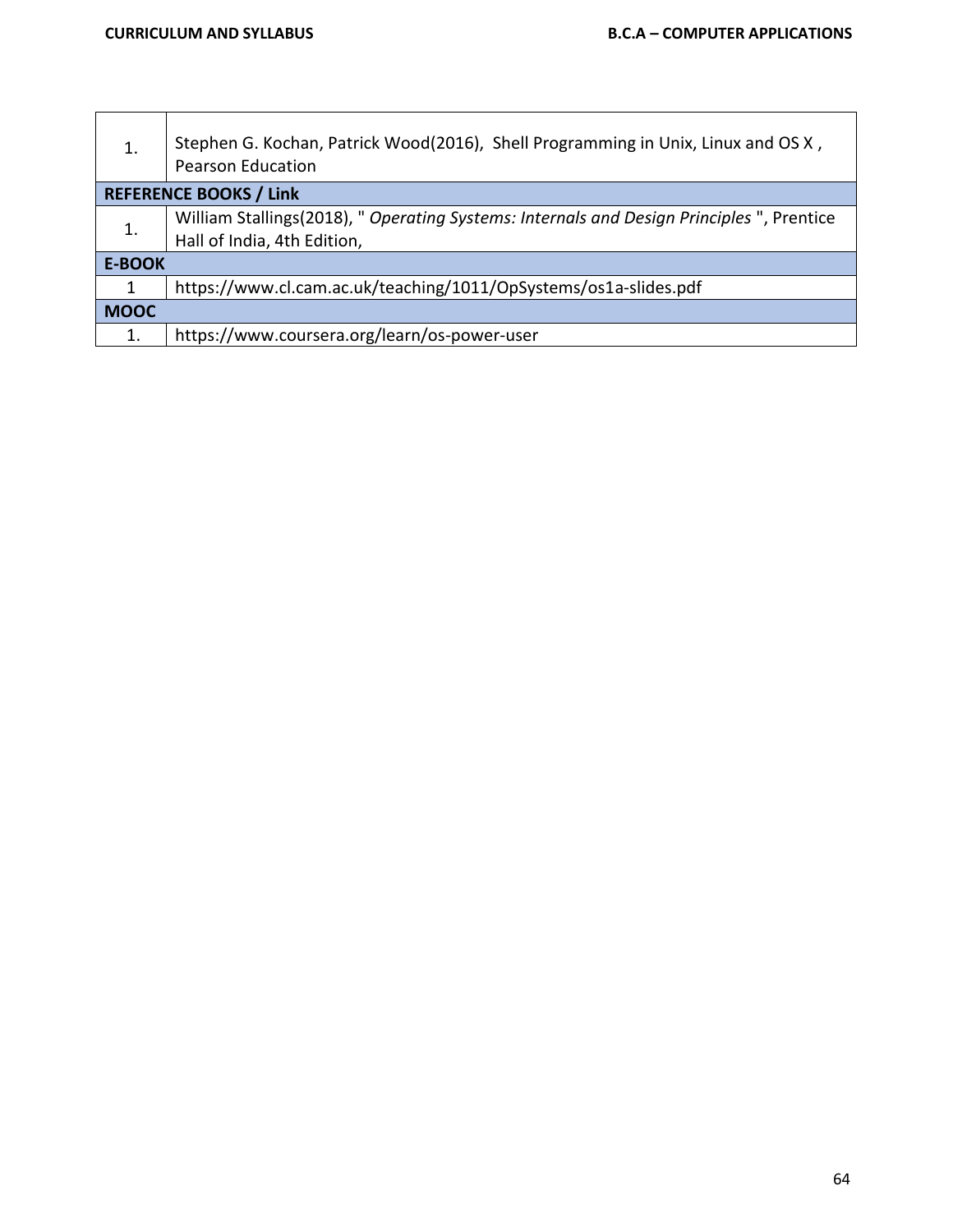## **SEMESTER V**

| <b>COURSE TITLE</b>                                    |                                                                                                                                                                                                                                                                                                                                                                                                                  |                                                                                                                                                                                                                                                                                                 |                                                         |                         | <b>INTRODUCTION TO JAVA PROGRAMMING</b>                                                                                                                                                                                                                                                                    |                |                                |                |                                 | $\overline{\mathbf{3}}$<br><b>CREDITS</b> |      |                        |
|--------------------------------------------------------|------------------------------------------------------------------------------------------------------------------------------------------------------------------------------------------------------------------------------------------------------------------------------------------------------------------------------------------------------------------------------------------------------------------|-------------------------------------------------------------------------------------------------------------------------------------------------------------------------------------------------------------------------------------------------------------------------------------------------|---------------------------------------------------------|-------------------------|------------------------------------------------------------------------------------------------------------------------------------------------------------------------------------------------------------------------------------------------------------------------------------------------------------|----------------|--------------------------------|----------------|---------------------------------|-------------------------------------------|------|------------------------|
| <b>COURSE CODE</b>                                     |                                                                                                                                                                                                                                                                                                                                                                                                                  |                                                                                                                                                                                                                                                                                                 | <b>BCB2302</b>                                          |                         | <b>COURSE CATEGORY</b>                                                                                                                                                                                                                                                                                     |                |                                | <b>PC</b>      | $L-T-P-S$                       |                                           |      | $3 - 0 - 0 - 0$        |
| <b>Version</b>                                         | 1.0                                                                                                                                                                                                                                                                                                                                                                                                              |                                                                                                                                                                                                                                                                                                 |                                                         | <b>Approval Details</b> |                                                                                                                                                                                                                                                                                                            |                | 26th ACM<br>23-03-2019         |                | <b>LEARNING</b><br><b>LEVEL</b> |                                           |      | <b>BTL-4</b>           |
| <b>ASSESSMENT SCHEME</b>                               |                                                                                                                                                                                                                                                                                                                                                                                                                  |                                                                                                                                                                                                                                                                                                 |                                                         |                         |                                                                                                                                                                                                                                                                                                            |                |                                |                |                                 |                                           |      |                        |
| <b>First</b><br><b>Periodical</b><br><b>Assessment</b> |                                                                                                                                                                                                                                                                                                                                                                                                                  |                                                                                                                                                                                                                                                                                                 | <b>Second</b><br><b>Periodical</b><br><b>Assessment</b> |                         | Seminar/<br>Assignments/<br>Project                                                                                                                                                                                                                                                                        |                | <b>Surprise</b><br>Test / Quiz |                | <b>Attendance</b>               |                                           |      | <b>ESE</b>             |
| 15%                                                    |                                                                                                                                                                                                                                                                                                                                                                                                                  |                                                                                                                                                                                                                                                                                                 | 15%                                                     |                         | 10%                                                                                                                                                                                                                                                                                                        |                |                                | 5%             | 5%                              |                                           |      | 50%                    |
| <b>Course</b><br><b>Description</b>                    | The course explains about object-oriented programming concepts, overview of<br>java features of Java and benefits of OOPS concepts. Object-oriented programming<br>(OOP) is at the core of Java. In fact, all Java programs are to at least some extent<br>object-oriented. OOP is so integral to Java that it is best to understand its basic<br>principles before you begin writing even simple Java programs. |                                                                                                                                                                                                                                                                                                 |                                                         |                         |                                                                                                                                                                                                                                                                                                            |                |                                |                |                                 |                                           |      |                        |
| <b>Course</b><br>Objective                             |                                                                                                                                                                                                                                                                                                                                                                                                                  | 1. To understand the java basics<br>2. To design SQL language within MySQL and PHP to access and manipulate<br>databases<br>To implement java classes and objects<br>3.<br>To demonstrate concepts of inheritance and implement inheritance<br>4.<br>To implement interfaces and packages<br>5. |                                                         |                         |                                                                                                                                                                                                                                                                                                            |                |                                |                |                                 |                                           |      |                        |
| <b>Course</b><br><b>Outcome</b>                        |                                                                                                                                                                                                                                                                                                                                                                                                                  | 1.<br>2.<br>3.<br>4.<br>5.                                                                                                                                                                                                                                                                      |                                                         |                         | Upon completion of this course, the students will be able to<br>Describe the java basics.<br>Implement java control structures, arrays and strings<br>Implement java classes and objects<br>Implement and apply the concepts of inheritance and implement inheritance<br>Implement interfaces and packages |                |                                |                |                                 |                                           |      |                        |
|                                                        |                                                                                                                                                                                                                                                                                                                                                                                                                  |                                                                                                                                                                                                                                                                                                 | <b>Prerequisites: Programming skills</b>                |                         |                                                                                                                                                                                                                                                                                                            |                |                                |                |                                 |                                           |      |                        |
|                                                        |                                                                                                                                                                                                                                                                                                                                                                                                                  |                                                                                                                                                                                                                                                                                                 | <b>CO, PO AND PSO MAPPING</b>                           |                         |                                                                                                                                                                                                                                                                                                            |                |                                |                |                                 |                                           |      |                        |
| $\mathsf{CO}$                                          | <b>PO-1</b>                                                                                                                                                                                                                                                                                                                                                                                                      |                                                                                                                                                                                                                                                                                                 | <b>PO-2</b>                                             | <b>PO-3</b>             | <b>PO-4</b>                                                                                                                                                                                                                                                                                                | <b>PO-5</b>    |                                | <b>PO-6</b>    | <b>PSO-1</b>                    | <b>PSO-2</b>                              |      | <b>PSO-3</b>           |
| $CO-1$                                                 | $\mathbf{1}$                                                                                                                                                                                                                                                                                                                                                                                                     |                                                                                                                                                                                                                                                                                                 | 1                                                       | 1                       | 2                                                                                                                                                                                                                                                                                                          | $\mathbf{2}$   |                                | $\mathbf{2}$   | 3                               | 2                                         |      |                        |
| $CO-2$                                                 | 1                                                                                                                                                                                                                                                                                                                                                                                                                |                                                                                                                                                                                                                                                                                                 | 1                                                       | 1                       | 1                                                                                                                                                                                                                                                                                                          | 2              |                                | 1              |                                 | 1                                         |      | $\mathbf{2}$           |
| $CO-3$                                                 | $\mathbf{1}$                                                                                                                                                                                                                                                                                                                                                                                                     |                                                                                                                                                                                                                                                                                                 | 1                                                       | 1                       | $\overline{\mathbf{2}}$                                                                                                                                                                                                                                                                                    | $\overline{2}$ |                                | $\mathbf{2}$   | $\mathbf{1}$                    |                                           |      |                        |
| $CO-4$                                                 | $\mathbf{1}$                                                                                                                                                                                                                                                                                                                                                                                                     |                                                                                                                                                                                                                                                                                                 | $\overline{2}$                                          | $\mathbf{2}$            | $\overline{\mathbf{2}}$                                                                                                                                                                                                                                                                                    | $\mathbf{2}$   |                                | $\overline{2}$ | $\overline{2}$                  | $\mathbf{2}$                              |      | $\mathbf{2}$           |
| $CO-5$                                                 | $\mathbf{1}$                                                                                                                                                                                                                                                                                                                                                                                                     |                                                                                                                                                                                                                                                                                                 | $\mathbf{1}$                                            | $\mathbf{1}$            | $\overline{2}$                                                                                                                                                                                                                                                                                             | $\overline{2}$ |                                | $\overline{2}$ | 1                               | $\overline{2}$                            |      |                        |
|                                                        |                                                                                                                                                                                                                                                                                                                                                                                                                  |                                                                                                                                                                                                                                                                                                 |                                                         |                         | 1: Weakly related, 2: Moderately related and 3: Strongly related                                                                                                                                                                                                                                           |                |                                |                |                                 |                                           |      |                        |
|                                                        |                                                                                                                                                                                                                                                                                                                                                                                                                  |                                                                                                                                                                                                                                                                                                 | <b>MODULE 1: INTRODUCTION TO JAVA</b>                   |                         |                                                                                                                                                                                                                                                                                                            |                |                                |                |                                 |                                           | (9L) |                        |
|                                                        |                                                                                                                                                                                                                                                                                                                                                                                                                  |                                                                                                                                                                                                                                                                                                 | Keywords, Naming Convention.                            |                         | Features of java - JDK Environment & tools like (java, javac, appletviewer, javadoc, jdb) -<br>OOPs Concepts Class, Abstraction, Encapsulation, Inheritance, Polymorphism -Difference<br>between C++ and JAVA - Structure of java program -Data types, Variables, Operators,                               |                |                                |                |                                 |                                           |      | $CO-1$<br><b>BTL-3</b> |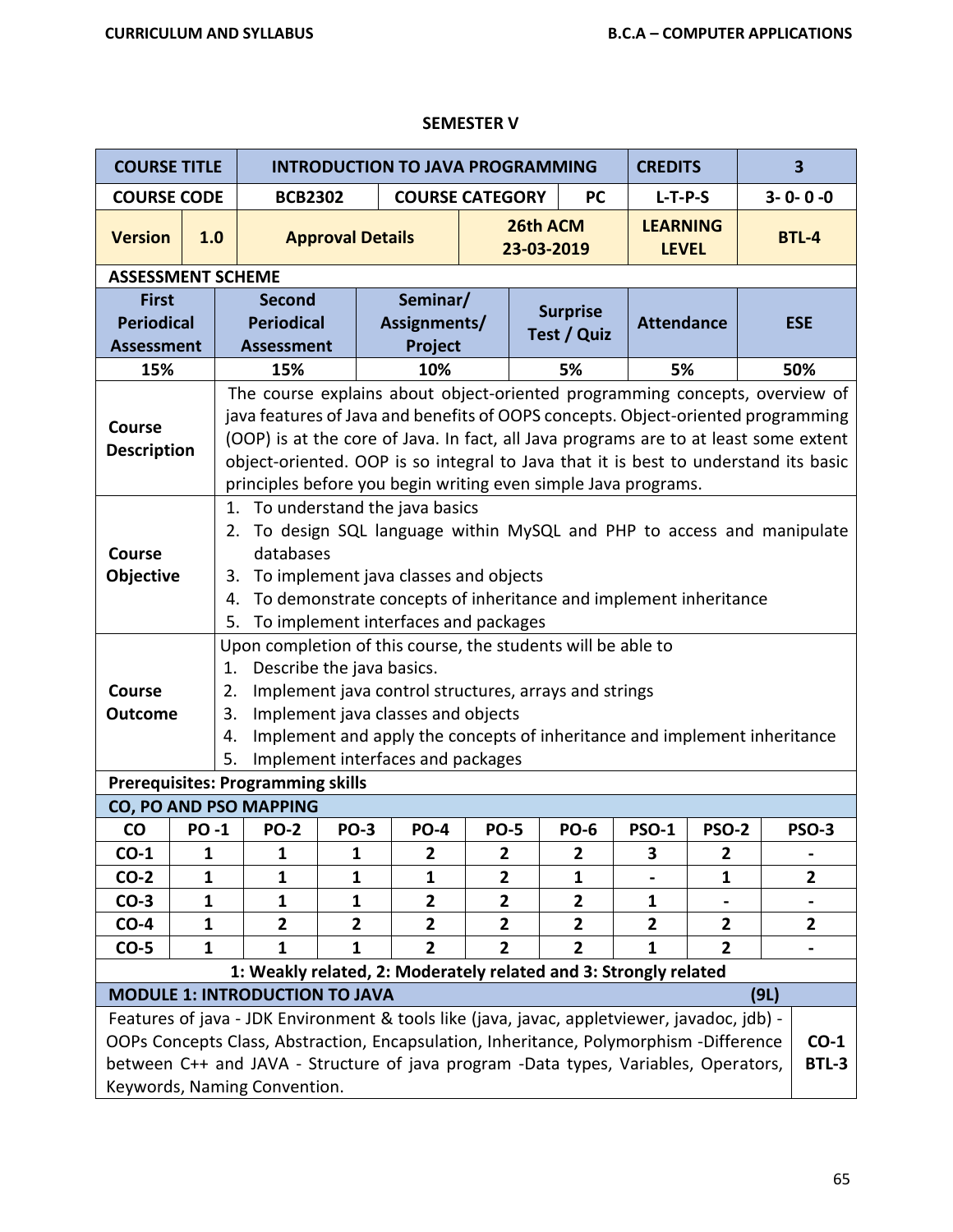|                                                         | Practical component: Inheritance, Polymorphism, Structure of java program -Data types,           |              |  |  |  |  |  |
|---------------------------------------------------------|--------------------------------------------------------------------------------------------------|--------------|--|--|--|--|--|
|                                                         | Variables, Operators                                                                             |              |  |  |  |  |  |
|                                                         | <b>Suggested Readings: OOPs Concepts Class</b>                                                   |              |  |  |  |  |  |
|                                                         | <b>MODULE 2: CONTROL STRUCTURES, ARRAYS AND STRINGS</b>                                          | (9L)         |  |  |  |  |  |
|                                                         | Decision Making (if, switch), Looping (for, while)- Type Casting - Array Creating an array       |              |  |  |  |  |  |
|                                                         | Types of Array - One Dimensional arrays - Two Dimensional array - String - Arrays,               |              |  |  |  |  |  |
|                                                         | Methods. - StringBuffer class.                                                                   | $CO-2$       |  |  |  |  |  |
|                                                         | <b>Practical component:</b>                                                                      | <b>BTL-4</b> |  |  |  |  |  |
|                                                         | One Dimensional and Two Dimensional array - String - Methods. - StringBuffer class               |              |  |  |  |  |  |
|                                                         | Suggested Readings: Decision Making (if, switch), Looping(for, while)                            |              |  |  |  |  |  |
|                                                         | <b>MODULE 3: CLASSES AND OBJECTS</b>                                                             | (9L)         |  |  |  |  |  |
|                                                         | Creating Classes and objects - Memory allocation for objects - Constructor -Simple               |              |  |  |  |  |  |
|                                                         | programs using classes and objects                                                               | $CO-3$       |  |  |  |  |  |
|                                                         | Practical component: Constructor -Simple programs using classes and objects.                     | <b>BTL-4</b> |  |  |  |  |  |
| <b>Suggested Readings: Creating Classes and objects</b> |                                                                                                  |              |  |  |  |  |  |
|                                                         | <b>MODULE 4: INHERITANCE</b>                                                                     | (9L)         |  |  |  |  |  |
|                                                         | Inheritance $-$ introduction, types of inheritance, implementation of inheritance $-$ uses of    |              |  |  |  |  |  |
|                                                         | extends keyword - implementation of types of inheritance- simple programs using                  |              |  |  |  |  |  |
| inheritance                                             |                                                                                                  |              |  |  |  |  |  |
|                                                         | Practical component: Implementation of inheritance, implementation of types of                   | <b>BTL-4</b> |  |  |  |  |  |
| inheritance                                             |                                                                                                  |              |  |  |  |  |  |
|                                                         | Suggested Readings: Uses of extends keyword                                                      |              |  |  |  |  |  |
|                                                         | <b>MODULE 5: INTERFACE AND PACKAGE</b>                                                           | (9L)         |  |  |  |  |  |
|                                                         | Interfaces - introduction, Abstract classes and methods - Implementation of                      |              |  |  |  |  |  |
|                                                         | Polymorphism - Method Overloading, Method Overriding - Nested and Inner classes -                |              |  |  |  |  |  |
|                                                         |                                                                                                  |              |  |  |  |  |  |
|                                                         | Packages Packages Concept Creating user defined packages - Java Built in packages                |              |  |  |  |  |  |
|                                                         | java.lang, java.math, java.util, Random, Date, Hashtable, Wrapper classes.                       | $CO-5$       |  |  |  |  |  |
|                                                         | Practical component: Method Overloading, Method Overriding - Nested and Inner classes            | <b>BTL-4</b> |  |  |  |  |  |
|                                                         | - Packages and interfaces                                                                        |              |  |  |  |  |  |
|                                                         | <b>Suggested Readings: Wrapper classes</b>                                                       |              |  |  |  |  |  |
|                                                         | LAB / MINI PROJECT/FIELD WORK                                                                    |              |  |  |  |  |  |
| <b>TEXT BOOKS</b>                                       |                                                                                                  |              |  |  |  |  |  |
| $\mathbf 1$                                             |                                                                                                  |              |  |  |  |  |  |
|                                                         | E Balagurusamy, (2014). <i>Programming with JAVA</i> , 5 <sup>th</sup> edition, Tata McGraw Hill |              |  |  |  |  |  |
|                                                         | <b>REFERENCE BOOKS</b>                                                                           |              |  |  |  |  |  |
|                                                         | Surbhi Kakar(2017), A Textbook of Java Programming, IK International Publishing House            |              |  |  |  |  |  |
| 1                                                       | first edition                                                                                    |              |  |  |  |  |  |
| <b>E BOOKS</b>                                          |                                                                                                  |              |  |  |  |  |  |
| 1.                                                      | https://www.pdfdrive.net/java-the-complete-reference-7th-edition-e3625514.html                   |              |  |  |  |  |  |
| <b>MOOC</b>                                             |                                                                                                  |              |  |  |  |  |  |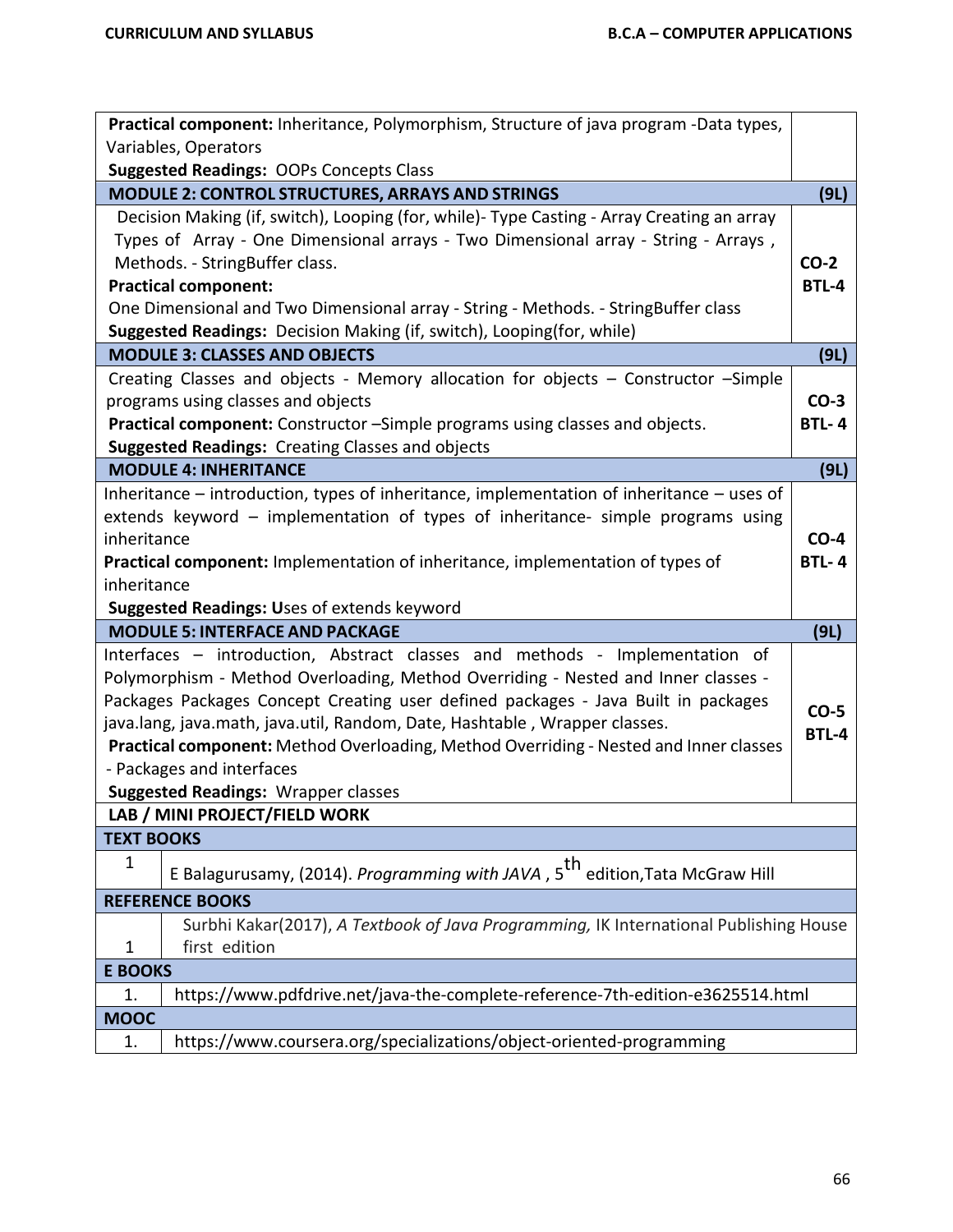| <b>COURSE TITLE</b>                                                                                                                                                                                                                                                                                                                                                                                                                                                                                                                                                                                                                                                                      |                                                                                                                                                                                                                                                                                                                              |                                                                                                                                                                                                                                             |                         |                                     | <b>INTRODUCTION TO PYTHON PROGRAMMING</b>                                                                                                                                                                           |                                  |                                  |           | <b>CREDITS</b>                  |                                |      | 3                              |
|------------------------------------------------------------------------------------------------------------------------------------------------------------------------------------------------------------------------------------------------------------------------------------------------------------------------------------------------------------------------------------------------------------------------------------------------------------------------------------------------------------------------------------------------------------------------------------------------------------------------------------------------------------------------------------------|------------------------------------------------------------------------------------------------------------------------------------------------------------------------------------------------------------------------------------------------------------------------------------------------------------------------------|---------------------------------------------------------------------------------------------------------------------------------------------------------------------------------------------------------------------------------------------|-------------------------|-------------------------------------|---------------------------------------------------------------------------------------------------------------------------------------------------------------------------------------------------------------------|----------------------------------|----------------------------------|-----------|---------------------------------|--------------------------------|------|--------------------------------|
| <b>COURSE CODE</b>                                                                                                                                                                                                                                                                                                                                                                                                                                                                                                                                                                                                                                                                       |                                                                                                                                                                                                                                                                                                                              | <b>BCB2303</b>                                                                                                                                                                                                                              |                         |                                     | <b>COURSE CATEGORY</b>                                                                                                                                                                                              |                                  |                                  | <b>PC</b> | $L-T-P-S$                       |                                |      | $3 - 0 - 0 - 0$                |
| <b>Version</b>                                                                                                                                                                                                                                                                                                                                                                                                                                                                                                                                                                                                                                                                           | 1.0                                                                                                                                                                                                                                                                                                                          |                                                                                                                                                                                                                                             | <b>Approval Details</b> |                                     |                                                                                                                                                                                                                     | 26th ACM<br>23-03-2019           |                                  |           | <b>LEARNING</b><br><b>LEVEL</b> |                                |      | <b>BTL-3</b>                   |
| <b>ASSESSMENT SCHEME</b>                                                                                                                                                                                                                                                                                                                                                                                                                                                                                                                                                                                                                                                                 |                                                                                                                                                                                                                                                                                                                              |                                                                                                                                                                                                                                             |                         |                                     |                                                                                                                                                                                                                     |                                  |                                  |           |                                 |                                |      |                                |
| <b>First</b><br><b>Periodical</b><br><b>Assessment</b>                                                                                                                                                                                                                                                                                                                                                                                                                                                                                                                                                                                                                                   |                                                                                                                                                                                                                                                                                                                              | <b>Second</b><br><b>Periodical</b><br><b>Assessment</b>                                                                                                                                                                                     |                         | Seminar/<br>Assignments/<br>Project |                                                                                                                                                                                                                     |                                  | <b>Surprise</b><br>Test / Quiz   |           | <b>Attendance</b>               |                                |      | <b>ESE</b>                     |
| 15%                                                                                                                                                                                                                                                                                                                                                                                                                                                                                                                                                                                                                                                                                      |                                                                                                                                                                                                                                                                                                                              | 15%                                                                                                                                                                                                                                         |                         |                                     | 10%                                                                                                                                                                                                                 |                                  | 5%                               |           | 5%                              |                                |      | 50%                            |
| <b>Course</b><br><b>Description</b>                                                                                                                                                                                                                                                                                                                                                                                                                                                                                                                                                                                                                                                      |                                                                                                                                                                                                                                                                                                                              |                                                                                                                                                                                                                                             |                         |                                     | This course explains about the concepts of programming language, strings, lists,<br>tuples, functions, files and directories. It starts from theoretical concepts along<br>with syntax to understand and implement. |                                  |                                  |           |                                 |                                |      |                                |
| <b>Course</b><br>Objective                                                                                                                                                                                                                                                                                                                                                                                                                                                                                                                                                                                                                                                               | 2.<br>3.<br>4.<br>5.                                                                                                                                                                                                                                                                                                         | 1. To understand preliminary concepts of programming language<br>and<br>fundamentals<br>To understand about strings<br>To explain about lists concepts<br>To understand the tuples and functions<br>To understand the files and directories |                         |                                     |                                                                                                                                                                                                                     |                                  |                                  |           |                                 |                                |      |                                |
| <b>Course</b><br><b>Outcome</b><br><b>Prerequisites: Programming skills</b>                                                                                                                                                                                                                                                                                                                                                                                                                                                                                                                                                                                                              | Upon completion of this course, the students will be able to<br>Describe the Preliminary Concepts of Programming Language & syntax and<br>1.<br>Semantics methods<br>Perform string manipulation<br>2.<br>3.<br>Define the Lists concept<br>Implement the Tuples and functions<br>4.<br>Implement file and Directories<br>5. |                                                                                                                                                                                                                                             |                         |                                     |                                                                                                                                                                                                                     |                                  |                                  |           |                                 |                                |      |                                |
| CO, PO AND PSO MAPPING                                                                                                                                                                                                                                                                                                                                                                                                                                                                                                                                                                                                                                                                   |                                                                                                                                                                                                                                                                                                                              |                                                                                                                                                                                                                                             |                         |                                     |                                                                                                                                                                                                                     |                                  |                                  |           |                                 |                                |      |                                |
| <b>CO</b>                                                                                                                                                                                                                                                                                                                                                                                                                                                                                                                                                                                                                                                                                | <b>PO-1</b>                                                                                                                                                                                                                                                                                                                  | <b>PO-2</b>                                                                                                                                                                                                                                 | <b>PO-3</b>             |                                     | <b>PO-4</b>                                                                                                                                                                                                         | <b>PO-5</b>                      | <b>PO-6</b>                      |           | <b>PSO-1</b>                    | <b>PSO-2</b>                   |      | <b>PSO-3</b>                   |
| $CO-1$                                                                                                                                                                                                                                                                                                                                                                                                                                                                                                                                                                                                                                                                                   | $\mathbf{1}$                                                                                                                                                                                                                                                                                                                 | $\mathbf{1}$                                                                                                                                                                                                                                | $\mathbf{1}$            |                                     | $\overline{2}$                                                                                                                                                                                                      | $\overline{2}$                   | $\overline{2}$                   |           | 3                               | $\overline{2}$                 |      | $\overline{2}$                 |
| $CO-2$                                                                                                                                                                                                                                                                                                                                                                                                                                                                                                                                                                                                                                                                                   | 1                                                                                                                                                                                                                                                                                                                            | 1                                                                                                                                                                                                                                           | 1                       |                                     | 1                                                                                                                                                                                                                   | $\overline{2}$                   | 1                                |           | 3                               | $\overline{2}$                 |      | $\overline{2}$                 |
| $CO-3$                                                                                                                                                                                                                                                                                                                                                                                                                                                                                                                                                                                                                                                                                   | $\mathbf{1}$                                                                                                                                                                                                                                                                                                                 | $\mathbf{1}$                                                                                                                                                                                                                                | $\mathbf{1}$            |                                     | $\overline{\mathbf{2}}$                                                                                                                                                                                             | $\overline{2}$                   | $\overline{2}$                   |           | 3                               | $\overline{\mathbf{2}}$        |      | $\mathbf{2}$                   |
| $CO-4$<br>$CO-5$                                                                                                                                                                                                                                                                                                                                                                                                                                                                                                                                                                                                                                                                         | $\mathbf{1}$<br>1                                                                                                                                                                                                                                                                                                            | $\overline{2}$<br>1                                                                                                                                                                                                                         | $\mathbf{2}$<br>1       |                                     | $\mathbf{2}$<br>$\overline{2}$                                                                                                                                                                                      | $\overline{2}$<br>$\overline{2}$ | $\overline{2}$<br>$\overline{2}$ |           | 3<br>3                          | $\mathbf{2}$<br>$\overline{2}$ |      | $\mathbf{2}$<br>$\overline{2}$ |
|                                                                                                                                                                                                                                                                                                                                                                                                                                                                                                                                                                                                                                                                                          |                                                                                                                                                                                                                                                                                                                              |                                                                                                                                                                                                                                             |                         |                                     | 1: Weakly related, 2: Moderately related and 3: Strongly related                                                                                                                                                    |                                  |                                  |           |                                 |                                |      |                                |
| <b>MODULE 1: INTRODUCTION</b>                                                                                                                                                                                                                                                                                                                                                                                                                                                                                                                                                                                                                                                            |                                                                                                                                                                                                                                                                                                                              |                                                                                                                                                                                                                                             |                         |                                     |                                                                                                                                                                                                                     |                                  |                                  |           |                                 |                                | (9L) |                                |
|                                                                                                                                                                                                                                                                                                                                                                                                                                                                                                                                                                                                                                                                                          |                                                                                                                                                                                                                                                                                                                              |                                                                                                                                                                                                                                             |                         |                                     |                                                                                                                                                                                                                     |                                  |                                  |           |                                 |                                |      |                                |
| Python Introduction, History of Python, Python features, Python Installation, Python<br>Environment Variables, Running Python, Simple Programs, Python Identifiers,<br>Reserved words, Lines and Indentation, Multi line statements, Quotation in Python,<br>Comments in Python, Command line arguments, Assigning values to the variables,<br>$CO-1$<br>Multiple assignment, Standard data types, Type Conversion, Operators in Python.<br><b>BTL-3</b><br>Practical component: Simple Programs, Python Identifiers, Reserved words, Lines and<br>Indentation, Multi line statements, Quotation in Python, Comments in Python<br>Suggested Readings: History of Python, Python features |                                                                                                                                                                                                                                                                                                                              |                                                                                                                                                                                                                                             |                         |                                     |                                                                                                                                                                                                                     |                                  |                                  |           |                                 |                                |      |                                |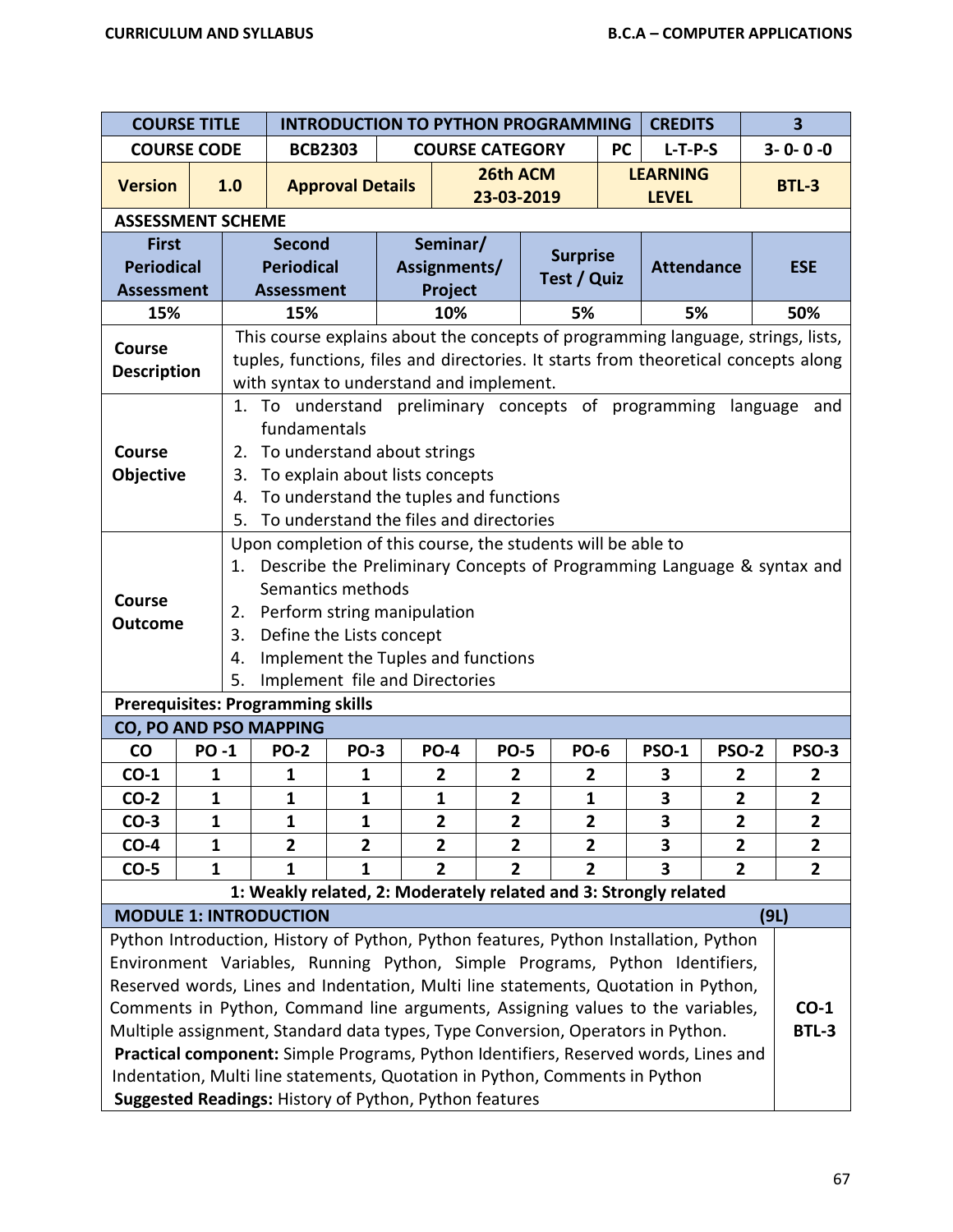|                                                                                  | <b>MODULE 2: STRINGS</b>                                                                     | (9L)         |  |  |  |
|----------------------------------------------------------------------------------|----------------------------------------------------------------------------------------------|--------------|--|--|--|
|                                                                                  | Assigning values in strings, String manipulations, String special operators, String          |              |  |  |  |
|                                                                                  | formatting operators.                                                                        | $CO-2$       |  |  |  |
|                                                                                  | Practical component: String special operators, String formatting operators                   | <b>BTL-4</b> |  |  |  |
|                                                                                  | Suggested Readings: Assigning values in strings                                              |              |  |  |  |
|                                                                                  | <b>MODULE 3: LISTS</b>                                                                       | (9L)         |  |  |  |
|                                                                                  | Lists-Introduction, accessing values in list, List manipulations, List Operations, Indexing, |              |  |  |  |
|                                                                                  | slicing & matrices.                                                                          | $CO-3$       |  |  |  |
|                                                                                  | Practical componentList manipulations, List Operations, Indexing, slicing & matrices.        | <b>BTL-4</b> |  |  |  |
|                                                                                  | <b>Suggested Readings: Accessing values in list:</b>                                         |              |  |  |  |
|                                                                                  | <b>MODULE 4: TUPLES AND FUNCTIONS</b>                                                        | (9L)         |  |  |  |
|                                                                                  | Built -in Functions and methods, Tuples- introduction, accessing values, Tuple               |              |  |  |  |
|                                                                                  | functions, Dictionary Introduction, Accessing values, Functions                              | $CO-4$       |  |  |  |
| Practical component: Accessing values, Tuple functions, Dictionary Introduction, |                                                                                              |              |  |  |  |
| Accessing values, Functions                                                      |                                                                                              |              |  |  |  |
|                                                                                  | Suggested Readings: Built -in Functions and methods                                          |              |  |  |  |
|                                                                                  | <b>MODULE 5: FILES AND DIRECTORIES</b>                                                       | (9L)         |  |  |  |
|                                                                                  | I/O function, Opening and closing files, file object attribute, manipulations of the files,  |              |  |  |  |
|                                                                                  | Directories in python, File and Directory related methods.                                   | $CO-5$       |  |  |  |
|                                                                                  | Practical component: Manipulations of the files                                              | <b>BTL-4</b> |  |  |  |
|                                                                                  | Suggested Readings: I/O function                                                             |              |  |  |  |
|                                                                                  | LAB / MINI PROJECT/FIELD WORK                                                                |              |  |  |  |
| <b>TEXT BOOKS</b>                                                                |                                                                                              |              |  |  |  |
| 1                                                                                | PovelSolin, Martin Novak, (2012), Introduction to Python Programming, NCLab Public           |              |  |  |  |
|                                                                                  | Computing                                                                                    |              |  |  |  |
|                                                                                  | <b>REFERENCE BOOKS</b>                                                                       |              |  |  |  |
| $\mathbf{1}$                                                                     | John C. Lusth, (2012), An Introduction to Python, The University of Alabama                  |              |  |  |  |
| <b>E BOOKS</b>                                                                   |                                                                                              |              |  |  |  |
| 1.                                                                               | https://users-cs.au.dk/chili/PBI/python_tutorial_jakobfredslund.pdf                          |              |  |  |  |
| <b>MOOC</b>                                                                      |                                                                                              |              |  |  |  |
| 1.                                                                               | https://www.coursera.org/learn/interactive-python-1                                          |              |  |  |  |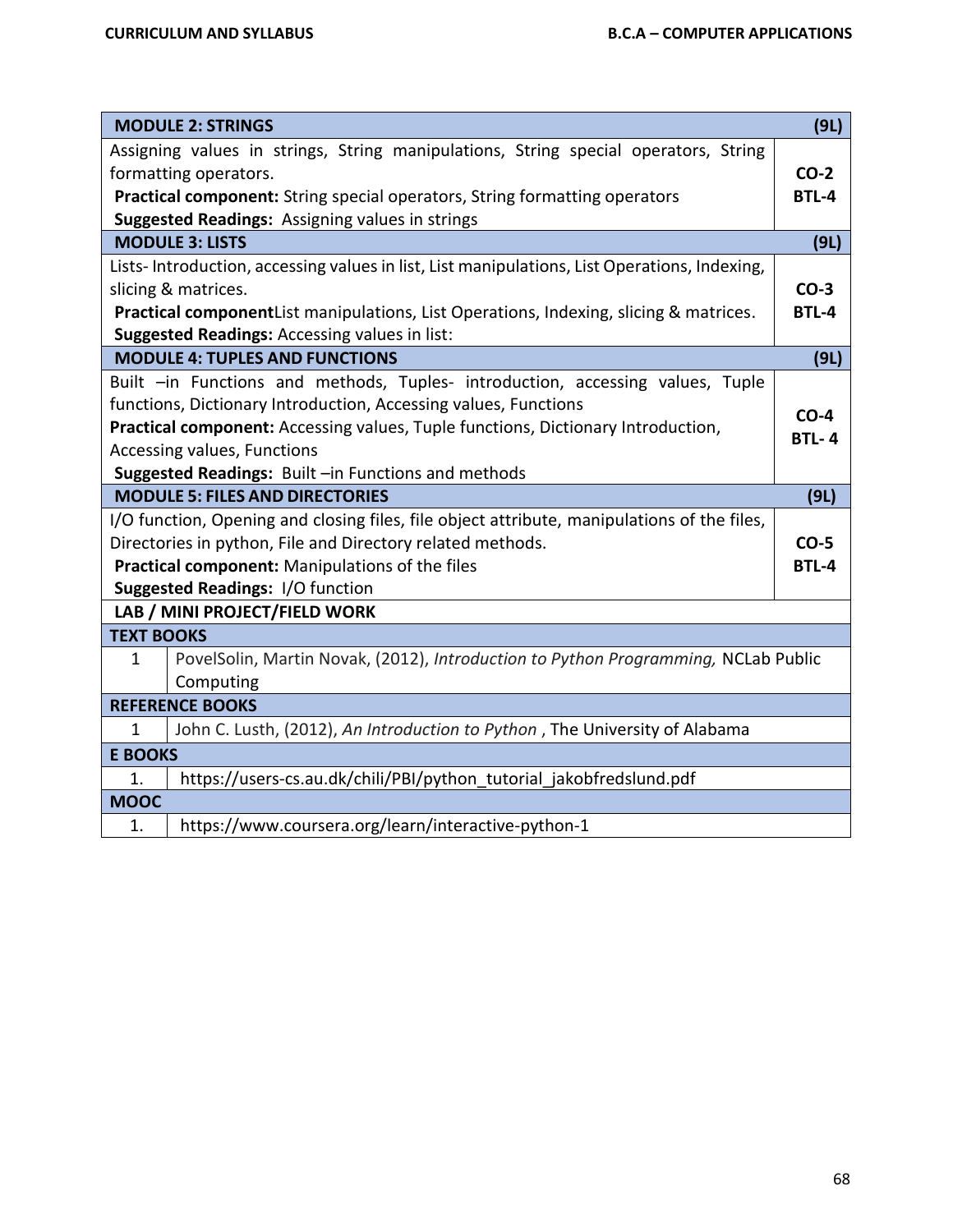| <b>COURSE TITLE</b>                                                                                                                                                                                                                                                                                                                                                                      |                         |                                                                                                                                                                                                                                                                                                                                                                                                                   |               | <b>CYBER SECURITY AND SIEM</b>      |  |                                          | <b>CREDITS</b>        |                 | $\overline{\mathbf{3}}$ |
|------------------------------------------------------------------------------------------------------------------------------------------------------------------------------------------------------------------------------------------------------------------------------------------------------------------------------------------------------------------------------------------|-------------------------|-------------------------------------------------------------------------------------------------------------------------------------------------------------------------------------------------------------------------------------------------------------------------------------------------------------------------------------------------------------------------------------------------------------------|---------------|-------------------------------------|--|------------------------------------------|-----------------------|-----------------|-------------------------|
| <b>COURSE CODE</b>                                                                                                                                                                                                                                                                                                                                                                       |                         | <b>BCB2304</b>                                                                                                                                                                                                                                                                                                                                                                                                    | <b>COURSE</b> | <b>CATEGORY</b>                     |  | <b>PC</b>                                | $L-T-P-S$             |                 | $3 - 0 - 0 - 0$         |
| <b>Version</b>                                                                                                                                                                                                                                                                                                                                                                           | 1.0                     | <b>Approval Details</b>                                                                                                                                                                                                                                                                                                                                                                                           |               | 34th ACM<br>05-05-2022              |  |                                          | <b>LEARNING LEVEL</b> |                 | <b>BTL-3</b>            |
| <b>ASSESSMENT SCHEME</b><br><b>First Periodical</b><br><b>Assessment</b>                                                                                                                                                                                                                                                                                                                 |                         | <b>Second</b><br><b>Periodical</b><br><b>Assessment</b>                                                                                                                                                                                                                                                                                                                                                           |               | Seminar/<br>Assignments/<br>Project |  | <b>Surprise</b><br><b>Test</b><br>/ Quiz | <b>Attendance</b>     |                 | <b>ESE</b>              |
| 15%                                                                                                                                                                                                                                                                                                                                                                                      |                         | 15%                                                                                                                                                                                                                                                                                                                                                                                                               |               | 10%                                 |  | 5%                                       | 5%                    |                 | 50%                     |
| <b>Course</b><br><b>Description</b>                                                                                                                                                                                                                                                                                                                                                      |                         | A SIEM and Log Management exposes the relevance of various types of logs<br>generated from different systems and also exposes the concept of SIEM which<br>is used for Log correlation and alerts.                                                                                                                                                                                                                |               |                                     |  |                                          |                       |                 |                         |
| To identify the different types of logs and log formats.<br>1.<br>To make use of the Python and SHELL scripting for log analysis.<br>2.<br>To acquire knowledge about SIEM Tools and apply for log analysis.<br>3.<br><b>Course</b><br>To acquire knowledge on log Management Policies for audits.<br>4.<br>Objective<br>To apply the concepts of service management in Ticketing.<br>5. |                         |                                                                                                                                                                                                                                                                                                                                                                                                                   |               |                                     |  |                                          |                       |                 |                         |
| <b>Course</b><br><b>Outcome</b>                                                                                                                                                                                                                                                                                                                                                          |                         | Upon completion of this course, the students will be able to<br>Apply the knowledge of the basic fundamental's components of<br>1.<br>Multimedia<br>Create animation effects for basic multimedia formats<br>2.<br>Identify about compression and applying the video settings<br>3.<br>Describe the hardware components and software tool devices<br>4.<br>Create a web page for any real time applications<br>5. |               |                                     |  |                                          |                       |                 |                         |
| <b>Prerequisites:</b>                                                                                                                                                                                                                                                                                                                                                                    |                         |                                                                                                                                                                                                                                                                                                                                                                                                                   |               |                                     |  |                                          |                       |                 |                         |
|                                                                                                                                                                                                                                                                                                                                                                                          |                         | <b>CO, PO AND PSO MAPPING</b>                                                                                                                                                                                                                                                                                                                                                                                     |               |                                     |  |                                          |                       |                 |                         |
| CO                                                                                                                                                                                                                                                                                                                                                                                       | <b>PO-1</b>             | <b>PO-2</b><br>PO-3                                                                                                                                                                                                                                                                                                                                                                                               | <b>PO-4</b>   | <b>PO-5</b>                         |  | <b>PO-6</b>                              | <b>PSO-1</b>          | <b>PSO-2</b>    | <b>PSO-3</b>            |
| $CO-1$                                                                                                                                                                                                                                                                                                                                                                                   | 3                       | 3<br>$\overline{\mathbf{2}}$                                                                                                                                                                                                                                                                                                                                                                                      |               | 1                                   |  |                                          | 3                     | 2               | 1                       |
| $CO-2$                                                                                                                                                                                                                                                                                                                                                                                   | $\overline{\mathbf{3}}$ | $\overline{\mathbf{3}}$<br>$\overline{2}$                                                                                                                                                                                                                                                                                                                                                                         |               |                                     |  |                                          | 3                     | 2               | 1                       |
| $CO-3$                                                                                                                                                                                                                                                                                                                                                                                   | $\overline{\mathbf{3}}$ | $\overline{2}$<br>3                                                                                                                                                                                                                                                                                                                                                                                               | $\mathbf{1}$  |                                     |  | $\mathbf{1}$                             | 3                     | $\overline{2}$  | $\mathbf{1}$            |
| $CO-4$                                                                                                                                                                                                                                                                                                                                                                                   | 3                       | 3<br>2                                                                                                                                                                                                                                                                                                                                                                                                            |               |                                     |  |                                          | 3                     | 1               | 1                       |
| $CO-5$                                                                                                                                                                                                                                                                                                                                                                                   | 3                       | 3<br>3                                                                                                                                                                                                                                                                                                                                                                                                            |               |                                     |  |                                          | 3                     | 1               | 1                       |
|                                                                                                                                                                                                                                                                                                                                                                                          |                         | 1: Weakly related, 2: Moderately related and 3: Strongly related                                                                                                                                                                                                                                                                                                                                                  |               |                                     |  |                                          |                       |                 |                         |
|                                                                                                                                                                                                                                                                                                                                                                                          |                         | <b>MODULE 1: INTRODUCTION (9L)</b>                                                                                                                                                                                                                                                                                                                                                                                |               |                                     |  |                                          |                       |                 |                         |
| Concepts of Log, What Should the Logs Log? Everything - The 5 Ws (Who,<br>What, When, Where, and Why) - Unix Logs - Windows Logs - Windows<br>Event ID - Events and Event Lifecycle - Linux Logs - Types of logs - Security<br>logs - Application logs - System Logs<br>Practical component: Run an application on Linux to see the Linux logs.                                          |                         |                                                                                                                                                                                                                                                                                                                                                                                                                   |               |                                     |  |                                          |                       | $CO-1$<br>BTL-3 |                         |
|                                                                                                                                                                                                                                                                                                                                                                                          |                         | Export log to text files. Script for searching logs.                                                                                                                                                                                                                                                                                                                                                              |               |                                     |  |                                          |                       |                 |                         |
|                                                                                                                                                                                                                                                                                                                                                                                          |                         | Suggested Readings: Syslog help documents.                                                                                                                                                                                                                                                                                                                                                                        |               |                                     |  |                                          |                       |                 |                         |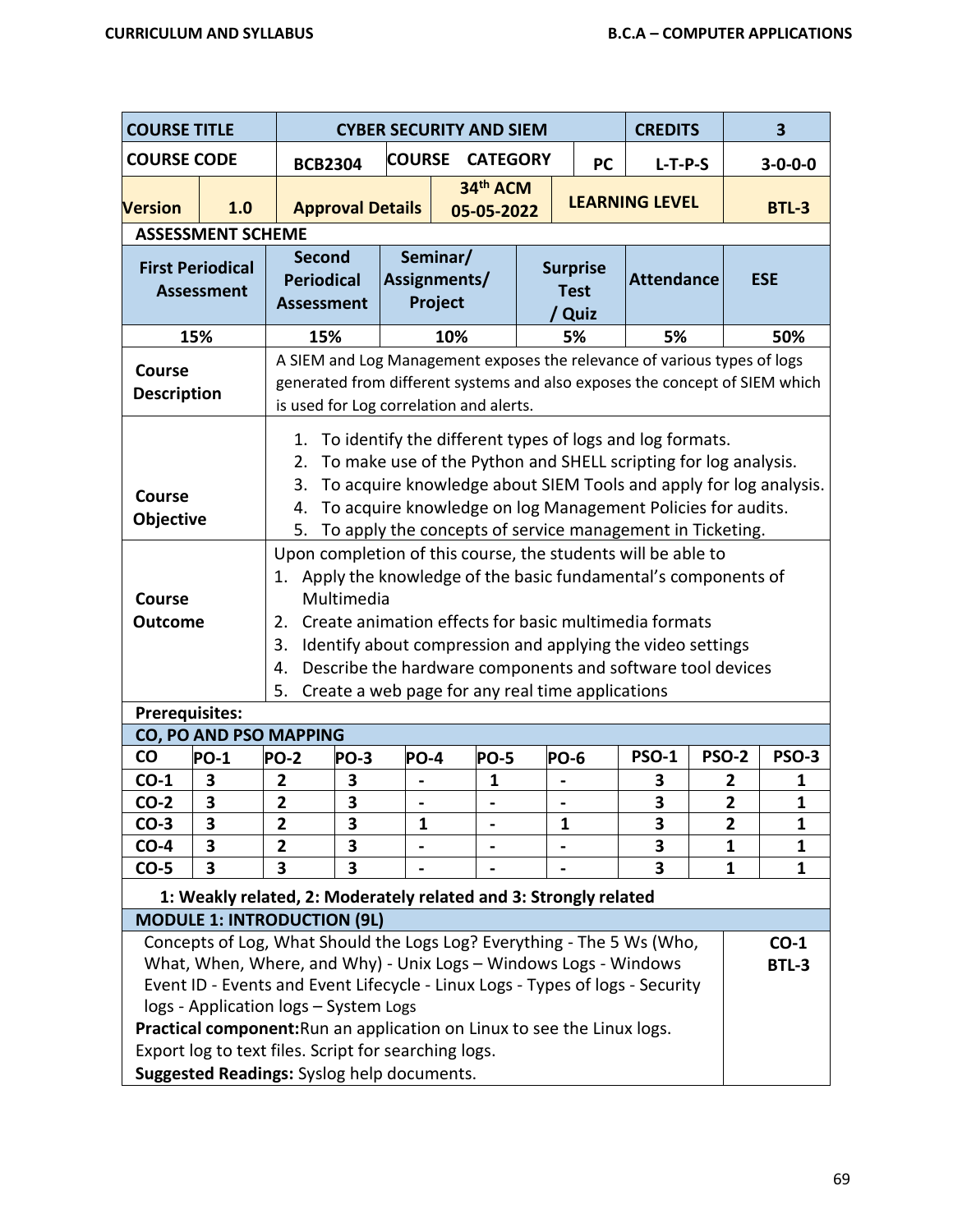|                                                                                                                                                                                                                                                                                                                                                                                         | <b>MODULE 2: LOG FORMATS</b>                                                                                                                                                                                                                                                                                                                                                             | (9L)                   |      |  |  |  |  |  |
|-----------------------------------------------------------------------------------------------------------------------------------------------------------------------------------------------------------------------------------------------------------------------------------------------------------------------------------------------------------------------------------------|------------------------------------------------------------------------------------------------------------------------------------------------------------------------------------------------------------------------------------------------------------------------------------------------------------------------------------------------------------------------------------------|------------------------|------|--|--|--|--|--|
| Format.                                                                                                                                                                                                                                                                                                                                                                                 | Log files - Log formats - CLF - Application specific Log Formats - Apache Logs<br>Format - IIS Log Format - JSON Log Format - Log 4J Format - Mail logs Format -<br>Mail Error Code - HTTP Error Code - Firewall Logs Format- vendor Specific Logs<br>Practical component: Import Apache logs to Excel and summarize. Identify the                                                       | $CO-2$<br><b>BTL-3</b> |      |  |  |  |  |  |
| HTTP error.<br>Suggested Readings: HTTP error code, mail error code.                                                                                                                                                                                                                                                                                                                    |                                                                                                                                                                                                                                                                                                                                                                                          |                        |      |  |  |  |  |  |
|                                                                                                                                                                                                                                                                                                                                                                                         | <b>MODULE 3: MANAGING LOG FILES</b>                                                                                                                                                                                                                                                                                                                                                      | (9L)                   |      |  |  |  |  |  |
|                                                                                                                                                                                                                                                                                                                                                                                         | Log tools - SYSLOG - Python Scripting - SHELL Scripting - Open-source Log<br>analyzers - Log File Conversion Log Rotation and Archival - Determining an<br>Archiving Methodology -Separating Logs, Security Controls - Log Management<br>Policies Case Studies.<br>Practical component: Write a log management policy for log management.<br><b>Suggested Readings: Shell scripting.</b> | $CO-3$<br><b>BTL-3</b> |      |  |  |  |  |  |
|                                                                                                                                                                                                                                                                                                                                                                                         | <b>MODULE 4: LOG COLLECTION</b>                                                                                                                                                                                                                                                                                                                                                          |                        | (9L) |  |  |  |  |  |
| Event Correlation - Event Normalization, Correlation Rules - Rule Engine - Rule<br>Management - Log Collection - Push Log, Pull Log Collection - Prebuilt Log<br>Collection - Custom Log - Parsing/Normalization of Logs - Correlation Engine<br>SIEM Tools Demonstration-Reports Generation.<br>Practical component: Run SIEM Tool.<br><b>Suggested Readings: Regular Expressions.</b> |                                                                                                                                                                                                                                                                                                                                                                                          |                        |      |  |  |  |  |  |
|                                                                                                                                                                                                                                                                                                                                                                                         | <b>MODULE 5: SERVICE DELIVERY</b>                                                                                                                                                                                                                                                                                                                                                        |                        | (9L) |  |  |  |  |  |
| Introduction and Key concepts of service management -Four dimensions of<br>service management - Ticketing System - ITIL Service value system - Principles -<br>Service Value chain Practices - Case Studies.<br>Practical component: Ticketing workflow.<br><b>Suggested Readings: ITIL V4</b>                                                                                          |                                                                                                                                                                                                                                                                                                                                                                                          |                        |      |  |  |  |  |  |
| <b>TEXT BOOKS</b>                                                                                                                                                                                                                                                                                                                                                                       |                                                                                                                                                                                                                                                                                                                                                                                          |                        |      |  |  |  |  |  |
| 1                                                                                                                                                                                                                                                                                                                                                                                       | ITIL 4: Acquiring and Managing Cloud Services, AXELOS, 2021                                                                                                                                                                                                                                                                                                                              |                        |      |  |  |  |  |  |
| $\overline{2}$                                                                                                                                                                                                                                                                                                                                                                          | ITIL 4: Create, Deliver and Support, AXELOS, 2021.                                                                                                                                                                                                                                                                                                                                       |                        |      |  |  |  |  |  |
| 3                                                                                                                                                                                                                                                                                                                                                                                       | Robert Johnston, Michael Shulver, Nigel Slack and Graham Clark(2021), Service                                                                                                                                                                                                                                                                                                            |                        |      |  |  |  |  |  |
|                                                                                                                                                                                                                                                                                                                                                                                         | Operations Management - Pearson 5 <sup>th</sup> Edition. (2021).                                                                                                                                                                                                                                                                                                                         |                        |      |  |  |  |  |  |
| 4                                                                                                                                                                                                                                                                                                                                                                                       | Betsy Page Sigman and Erickson Delgado (2016), Splunk Essentials 2 <sup>nd</sup> Edition.                                                                                                                                                                                                                                                                                                |                        |      |  |  |  |  |  |
| <b>REFERENCE BOOKS</b>                                                                                                                                                                                                                                                                                                                                                                  |                                                                                                                                                                                                                                                                                                                                                                                          |                        |      |  |  |  |  |  |
| 1                                                                                                                                                                                                                                                                                                                                                                                       | Don Murdoch (2019). Blue Team Handbook: SOC, SIEM, and Threat Hunting Use<br>Cases                                                                                                                                                                                                                                                                                                       |                        |      |  |  |  |  |  |
| $\overline{2}$                                                                                                                                                                                                                                                                                                                                                                          | Phillip Q. Maier (2006).Audit and Trace Log Management Consolidation and Analysis                                                                                                                                                                                                                                                                                                        |                        |      |  |  |  |  |  |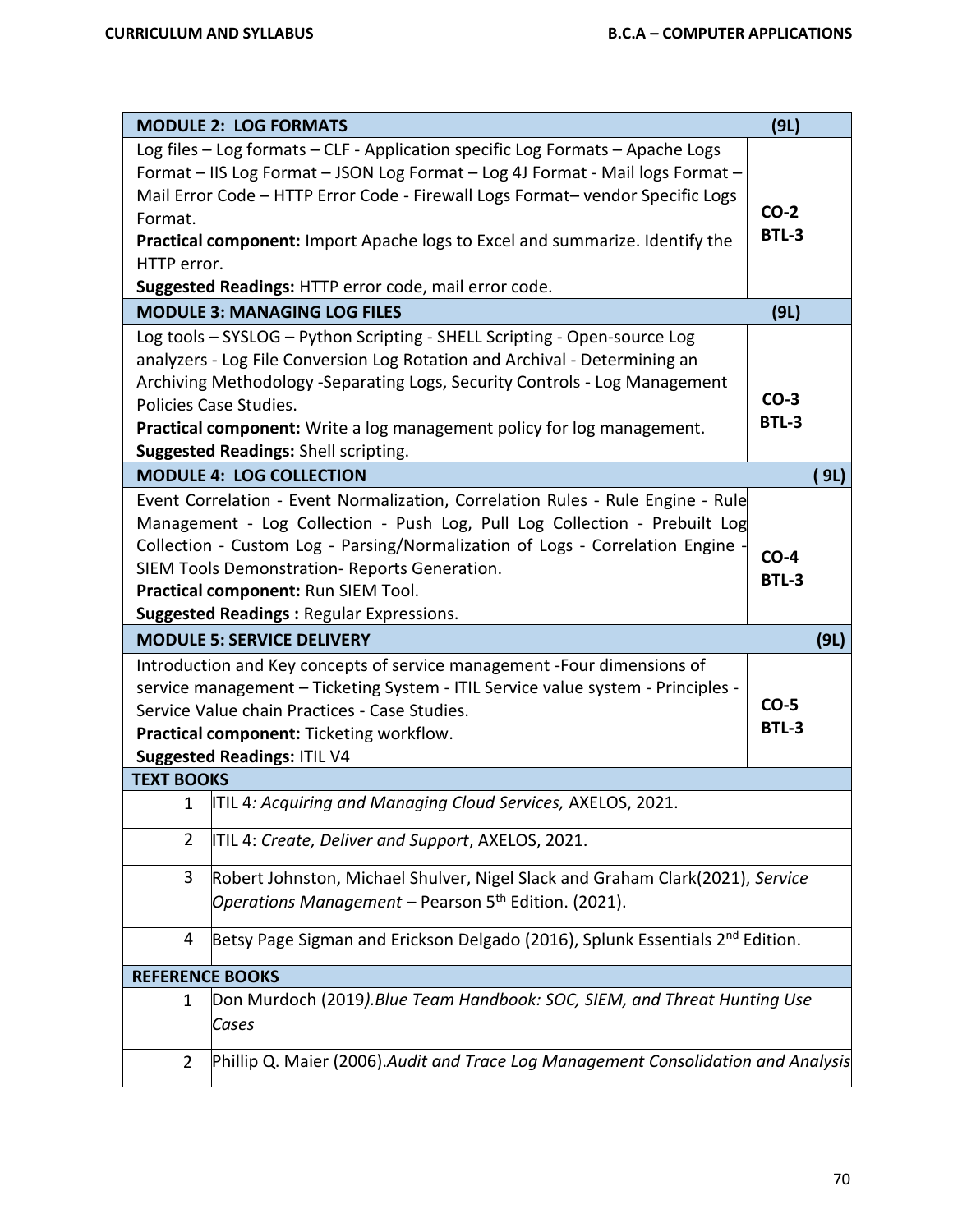| <b>COURSE TITLE</b>                                                                                                                        |                                                              | <b>JAVA PROGRAMMING LABORATORY</b>                                                               |                                     |                |                                                       |                | <b>CREDITS</b>                                                                 |                | $\mathbf{1}$    |  |  |
|--------------------------------------------------------------------------------------------------------------------------------------------|--------------------------------------------------------------|--------------------------------------------------------------------------------------------------|-------------------------------------|----------------|-------------------------------------------------------|----------------|--------------------------------------------------------------------------------|----------------|-----------------|--|--|
| <b>COURSE CODE</b>                                                                                                                         |                                                              | <b>BCB2332</b>                                                                                   | <b>COURSE CATEGORY</b><br><b>PC</b> |                |                                                       |                | $L-T-P-C-S$                                                                    |                | $0 - 0 - 2 - 0$ |  |  |
| <b>Version</b>                                                                                                                             | 1.0                                                          |                                                                                                  | <b>Approval Details</b>             |                | 26th ACM<br>23-03-2019                                |                | <b>LEARNING</b><br><b>LEVEL</b>                                                |                | <b>BTL-4</b>    |  |  |
| <b>ASSESSMENT SCHEME</b>                                                                                                                   |                                                              |                                                                                                  |                                     |                |                                                       |                |                                                                                |                |                 |  |  |
|                                                                                                                                            |                                                              |                                                                                                  |                                     | <b>CIA</b>     |                                                       |                |                                                                                |                | <b>ESE</b>      |  |  |
|                                                                                                                                            |                                                              |                                                                                                  |                                     | 80%            |                                                       |                |                                                                                |                | 20%             |  |  |
| <b>Course</b>                                                                                                                              |                                                              |                                                                                                  |                                     |                |                                                       |                | This course will cover the fundamentals of java, features of Java programming, |                |                 |  |  |
| classes and objects, overloading, overriding, inheritance and its types of<br><b>Description</b>                                           |                                                              |                                                                                                  |                                     |                |                                                       |                |                                                                                |                |                 |  |  |
|                                                                                                                                            |                                                              |                                                                                                  |                                     |                |                                                       |                | inheritance, interfaces, packages, arrays and control structures               |                |                 |  |  |
|                                                                                                                                            | To have a better understanding of classes and objects.<br>1. |                                                                                                  |                                     |                |                                                       |                |                                                                                |                |                 |  |  |
|                                                                                                                                            |                                                              | 2.                                                                                               |                                     |                | To learn and implement the classes and objects.       |                |                                                                                |                |                 |  |  |
| Course                                                                                                                                     |                                                              | 3.                                                                                               |                                     |                | To learn and implement the overloading and overriding |                |                                                                                |                |                 |  |  |
| Objective                                                                                                                                  |                                                              | 4.                                                                                               |                                     |                |                                                       |                | To learn and implement the inheritances and its types, inython pterfaces and   |                |                 |  |  |
|                                                                                                                                            |                                                              | packages                                                                                         |                                     |                |                                                       |                |                                                                                |                |                 |  |  |
|                                                                                                                                            |                                                              |                                                                                                  |                                     |                |                                                       |                | 5. To learn and implement the arrays and control structures                    |                |                 |  |  |
|                                                                                                                                            |                                                              |                                                                                                  |                                     |                |                                                       |                | Upon completion of this course, the students will be able to                   |                |                 |  |  |
|                                                                                                                                            |                                                              | Apply classes and objects<br>1.<br>Implement overloading and overriding methods                  |                                     |                |                                                       |                |                                                                                |                |                 |  |  |
| Course                                                                                                                                     |                                                              | 2.                                                                                               |                                     |                |                                                       |                |                                                                                |                |                 |  |  |
| Define inheritance<br>3.<br><b>Outcome</b>                                                                                                 |                                                              |                                                                                                  |                                     |                |                                                       |                |                                                                                |                |                 |  |  |
|                                                                                                                                            |                                                              | Design interfaces and packages<br>4.<br>Evaluate and perform arrays and control structures<br>5. |                                     |                |                                                       |                |                                                                                |                |                 |  |  |
|                                                                                                                                            |                                                              |                                                                                                  |                                     |                |                                                       |                |                                                                                |                |                 |  |  |
| <b>Prerequisites: Basic Programming</b>                                                                                                    |                                                              |                                                                                                  |                                     |                |                                                       |                |                                                                                |                |                 |  |  |
| <b>CO, PO AND PSO MAPPING</b>                                                                                                              |                                                              |                                                                                                  |                                     |                |                                                       |                |                                                                                |                |                 |  |  |
| <b>CO</b>                                                                                                                                  | <b>PO-1</b>                                                  | <b>PO-2</b>                                                                                      | <b>PO-3</b>                         | <b>PO-4</b>    | <b>PO-5</b>                                           | <b>PO-6</b>    | <b>PSO-1</b>                                                                   | <b>PSO-2</b>   | <b>PSO-3</b>    |  |  |
| $CO-1$                                                                                                                                     | 1                                                            | 1                                                                                                | $\mathbf 1$                         | 2              | $\overline{2}$                                        | $\mathbf{2}$   | 3                                                                              | 2              | 1               |  |  |
| $CO-2$                                                                                                                                     | $\mathbf{1}$                                                 | $\mathbf{1}$                                                                                     | 1                                   | $\mathbf{1}$   | $\overline{2}$                                        | $\mathbf{1}$   | 3                                                                              | $\overline{2}$ | $\mathbf{1}$    |  |  |
| $CO-3$                                                                                                                                     | $\mathbf{1}$                                                 | 1                                                                                                | $\mathbf{1}$                        | $\overline{2}$ | $\overline{2}$                                        | $\overline{2}$ | 3                                                                              | $\overline{2}$ | 1               |  |  |
| $CO-4$                                                                                                                                     | $\mathbf{1}$                                                 | 2                                                                                                | 2                                   | 2              | 2                                                     | $\mathbf{2}$   | 3                                                                              | $\mathbf{2}$   | $\mathbf{1}$    |  |  |
| $CO-5$                                                                                                                                     | 1                                                            | 1                                                                                                | 1                                   | $\mathbf{2}$   | $\mathbf{2}$                                          | $\overline{2}$ | 3                                                                              | $\overline{2}$ | 1               |  |  |
|                                                                                                                                            |                                                              | LAB / MINI PROJECT/FIELD WORK                                                                    |                                     |                |                                                       |                | 1: Weakly related, 2: Moderately related and 3: Strongly related               |                |                 |  |  |
| 1.                                                                                                                                         |                                                              | Implementation of Classes and Objects                                                            |                                     |                |                                                       |                |                                                                                |                |                 |  |  |
| 2.                                                                                                                                         |                                                              | Write a java program to implement the constructor with its types                                 |                                     |                |                                                       |                |                                                                                |                |                 |  |  |
| 3.                                                                                                                                         |                                                              |                                                                                                  |                                     |                |                                                       |                |                                                                                |                |                 |  |  |
| Write a java program to implement the overloading and overriding<br>Write a java program to implement the inheritance with its types<br>4. |                                                              |                                                                                                  |                                     |                |                                                       |                |                                                                                |                |                 |  |  |
| Write a java program to implement the Strings with its functions<br>5.                                                                     |                                                              |                                                                                                  |                                     |                |                                                       |                |                                                                                |                |                 |  |  |
| Write a java program to implement the Arrays<br>6.                                                                                         |                                                              |                                                                                                  |                                     |                |                                                       |                |                                                                                |                |                 |  |  |
| 7.                                                                                                                                         |                                                              | Write a java program to implement the Control structures                                         |                                     |                |                                                       |                |                                                                                |                |                 |  |  |
| Write a java program to implement the abstract classes<br>8.                                                                               |                                                              |                                                                                                  |                                     |                |                                                       |                |                                                                                |                |                 |  |  |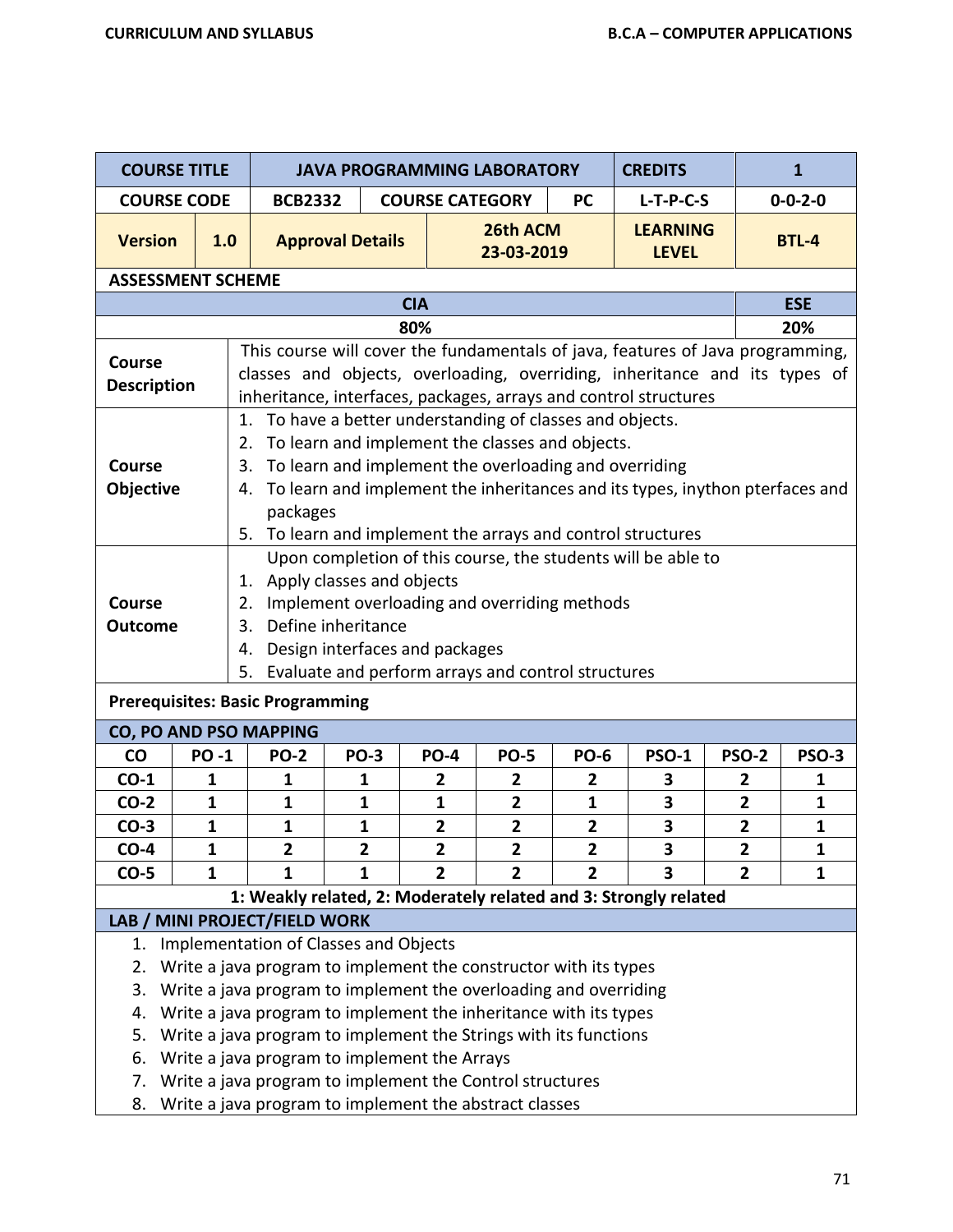| 9. Write a java program to implement the Interfaces |                                                                                          |  |  |  |  |  |  |  |
|-----------------------------------------------------|------------------------------------------------------------------------------------------|--|--|--|--|--|--|--|
|                                                     | 10. Write a java program to implement the Packages                                       |  |  |  |  |  |  |  |
| <b>TEXT BOOKS</b>                                   |                                                                                          |  |  |  |  |  |  |  |
|                                                     | E Balagurusamy, (2014). Programming with JAVA, 5 <sup>th</sup> edition, Tata McGraw Hill |  |  |  |  |  |  |  |
| <b>REFERENCE BOOKS</b>                              |                                                                                          |  |  |  |  |  |  |  |
| 1                                                   | Surbhi Kakar(2017), A Textbook of Java Programming, IK International Publishing          |  |  |  |  |  |  |  |
|                                                     | House, first edition                                                                     |  |  |  |  |  |  |  |
| <b>E BOOKS</b>                                      |                                                                                          |  |  |  |  |  |  |  |
| 1.                                                  | https://www.pdfdrive.net/java-the-complete-reference-7th-edition-e3625514.html           |  |  |  |  |  |  |  |
| <b>MOOC</b>                                         |                                                                                          |  |  |  |  |  |  |  |
| 1.                                                  | https://www.coursera.org/specializations/object-oriented-programming                     |  |  |  |  |  |  |  |

| <b>COURSE TITLE</b><br><b>CREDITS</b><br>PYTHON PROGRAMMING LABORATORY |                                                                                                                                                                                                                                                                                                                                                                |                                                                                                                                                                                          |                                                                                                                                                                                                                                                                          |                                |                                           |                                           |                                  | $\mathbf{1}$           |              |                |                         |  |
|------------------------------------------------------------------------|----------------------------------------------------------------------------------------------------------------------------------------------------------------------------------------------------------------------------------------------------------------------------------------------------------------------------------------------------------------|------------------------------------------------------------------------------------------------------------------------------------------------------------------------------------------|--------------------------------------------------------------------------------------------------------------------------------------------------------------------------------------------------------------------------------------------------------------------------|--------------------------------|-------------------------------------------|-------------------------------------------|----------------------------------|------------------------|--------------|----------------|-------------------------|--|
| <b>COURSE CODE</b>                                                     |                                                                                                                                                                                                                                                                                                                                                                |                                                                                                                                                                                          | <b>BCB2333</b>                                                                                                                                                                                                                                                           |                                | <b>COURSE CATEGORY</b>                    |                                           |                                  | $L-T-P-S$<br><b>PC</b> |              |                | $0 - 0 - 2 - 0$         |  |
| <b>Version</b>                                                         | 1.0                                                                                                                                                                                                                                                                                                                                                            |                                                                                                                                                                                          | <b>Approval Details</b>                                                                                                                                                                                                                                                  |                                |                                           | 34th ACM<br>05-05-2022                    |                                  | <b>LEARNING LEVEL</b>  |              |                | <b>BTL-4</b>            |  |
| <b>ASSESSMENT SCHEME</b>                                               |                                                                                                                                                                                                                                                                                                                                                                |                                                                                                                                                                                          |                                                                                                                                                                                                                                                                          |                                |                                           |                                           |                                  |                        |              |                |                         |  |
|                                                                        |                                                                                                                                                                                                                                                                                                                                                                |                                                                                                                                                                                          |                                                                                                                                                                                                                                                                          |                                | <b>CIA</b>                                |                                           |                                  |                        |              |                | <b>ESE</b>              |  |
| 80%                                                                    |                                                                                                                                                                                                                                                                                                                                                                |                                                                                                                                                                                          |                                                                                                                                                                                                                                                                          |                                |                                           |                                           |                                  |                        |              |                | 20%                     |  |
| <b>Course</b><br><b>Description</b>                                    |                                                                                                                                                                                                                                                                                                                                                                | The purpose of this course is to introduce to students to code fundamentals of<br>python using Strings, tuples, files, directories and to implement the concepts<br>related to security. |                                                                                                                                                                                                                                                                          |                                |                                           |                                           |                                  |                        |              |                |                         |  |
| <b>Course</b><br>Objective                                             |                                                                                                                                                                                                                                                                                                                                                                | 5.                                                                                                                                                                                       | 1. To understand preliminary concepts of programming language and<br>fundamentals<br>To understand about strings<br>2.<br>To have better understanding on tuples.<br>3.<br>To learn and implement files and directories.<br>4.<br>To implement security related concepts |                                |                                           |                                           |                                  |                        |              |                |                         |  |
|                                                                        | Upon completion of this course, the students will be able to<br>1. Describe the Preliminary Concepts of Programming Language & syntax and<br>Semantics methods<br>Course<br>Implement String manipulation<br><b>Outcome</b><br>2.<br>Apply tuples.<br>3.<br>Explain and implement files and directories.<br>4.<br>Explain security using python scripts.<br>5. |                                                                                                                                                                                          |                                                                                                                                                                                                                                                                          |                                |                                           |                                           |                                  |                        |              |                |                         |  |
| CO, PO AND PSO MAPPING                                                 |                                                                                                                                                                                                                                                                                                                                                                |                                                                                                                                                                                          |                                                                                                                                                                                                                                                                          |                                |                                           |                                           |                                  |                        |              |                |                         |  |
| CO                                                                     | <b>PO-1</b>                                                                                                                                                                                                                                                                                                                                                    |                                                                                                                                                                                          | <b>PO-2</b>                                                                                                                                                                                                                                                              | <b>PO-3</b>                    | <b>PO-4</b>                               | <b>PO-5</b>                               | <b>PO-6</b>                      | <b>PSO-1</b>           | <b>PSO-2</b> |                | <b>PSO-3</b>            |  |
| $CO-1$                                                                 | 1                                                                                                                                                                                                                                                                                                                                                              |                                                                                                                                                                                          | 1                                                                                                                                                                                                                                                                        | 1                              | $\overline{2}$                            | 2                                         | 2                                | 3                      |              |                | 1                       |  |
| $CO-2$                                                                 | 1                                                                                                                                                                                                                                                                                                                                                              |                                                                                                                                                                                          | 1                                                                                                                                                                                                                                                                        | 1                              | $\mathbf{1}$                              | $\overline{2}$                            | 1                                | 1                      |              | $\mathbf{2}$   | $\mathbf{1}$            |  |
| $CO-3$                                                                 | 1                                                                                                                                                                                                                                                                                                                                                              |                                                                                                                                                                                          | $\mathbf{1}$                                                                                                                                                                                                                                                             | $\mathbf{1}$                   | $\overline{2}$                            | $\overline{2}$                            | $\overline{\mathbf{2}}$          | $\mathbf{2}$           |              |                | $\overline{\mathbf{2}}$ |  |
| $CO-4$<br>$CO-5$                                                       | 1<br>$\mathbf{1}$                                                                                                                                                                                                                                                                                                                                              |                                                                                                                                                                                          | $\overline{2}$<br>$\mathbf{1}$                                                                                                                                                                                                                                           | $\overline{2}$<br>$\mathbf{1}$ | $\overline{\mathbf{2}}$<br>$\overline{2}$ | $\overline{2}$<br>$\overline{\mathbf{2}}$ | $\overline{2}$<br>$\overline{2}$ | $\mathbf{2}$<br>3      |              | $\overline{2}$ | $\mathbf{1}$            |  |
|                                                                        |                                                                                                                                                                                                                                                                                                                                                                |                                                                                                                                                                                          |                                                                                                                                                                                                                                                                          |                                |                                           |                                           |                                  |                        |              |                |                         |  |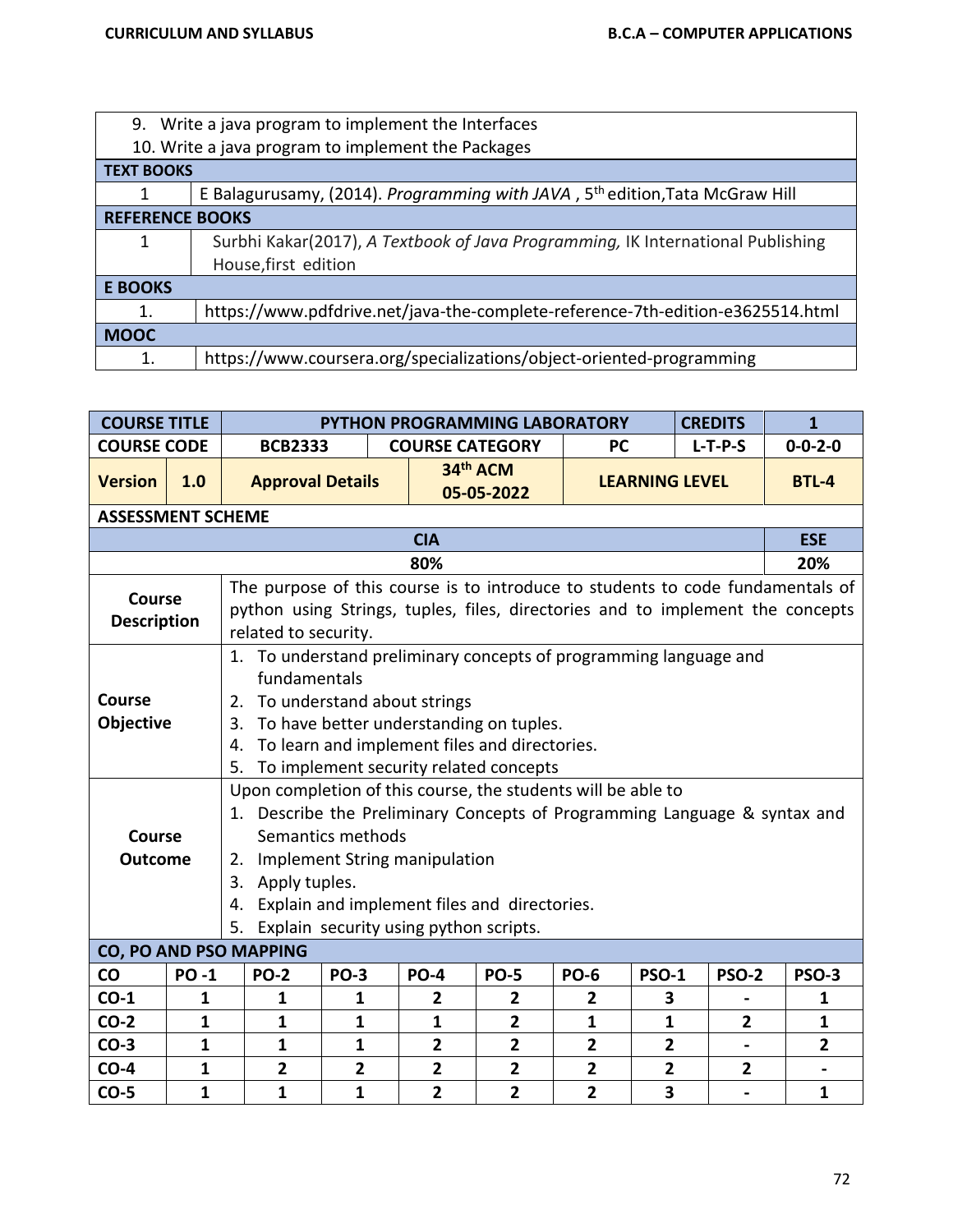|                        | 1: Weakly related, 2: Moderately related and 3: Strongly related              |  |  |  |  |  |  |  |  |
|------------------------|-------------------------------------------------------------------------------|--|--|--|--|--|--|--|--|
|                        | LAB / MINI PROJECT/FIELD WORK                                                 |  |  |  |  |  |  |  |  |
|                        | 1. Write a python program to implement Data Types, Operators and Expressions. |  |  |  |  |  |  |  |  |
| 2.                     | Write a python program to implement Conditional and Control Statements.       |  |  |  |  |  |  |  |  |
| 3.                     | Write a python program to implement Functions.                                |  |  |  |  |  |  |  |  |
| 4.                     | Write a python program using List.                                            |  |  |  |  |  |  |  |  |
| 5.                     | Write a python program using Files.                                           |  |  |  |  |  |  |  |  |
| 6.                     | Write a python program to analyse the Apache access log and error log.        |  |  |  |  |  |  |  |  |
| 7.                     | Write a python program for Buffer overflow Exploitation.                      |  |  |  |  |  |  |  |  |
| 8.                     | Write a python program to transfer file from client/server.                   |  |  |  |  |  |  |  |  |
| 9.                     | Write a python program script to hack ciphers.                                |  |  |  |  |  |  |  |  |
|                        | 10. Write a python program to perform port scan.                              |  |  |  |  |  |  |  |  |
| <b>TEXT BOOKS</b>      |                                                                               |  |  |  |  |  |  |  |  |
| 1                      | PovelSolin, Martin Novak(2012), Introduction to Python Programming            |  |  |  |  |  |  |  |  |
| <b>REFERENCE BOOKS</b> |                                                                               |  |  |  |  |  |  |  |  |
| 1                      | John C. Lusth(2011), An Introduction to Python                                |  |  |  |  |  |  |  |  |
| <b>E BOOKS</b>         |                                                                               |  |  |  |  |  |  |  |  |
| 1.                     | https://users-cs.au.dk/chili/PBI/python tutorial jakobfredslund.pdf           |  |  |  |  |  |  |  |  |
| <b>MOOC</b>            |                                                                               |  |  |  |  |  |  |  |  |
| 1.                     | https://www.coursera.org/learn/interactive-python-1                           |  |  |  |  |  |  |  |  |
|                        |                                                                               |  |  |  |  |  |  |  |  |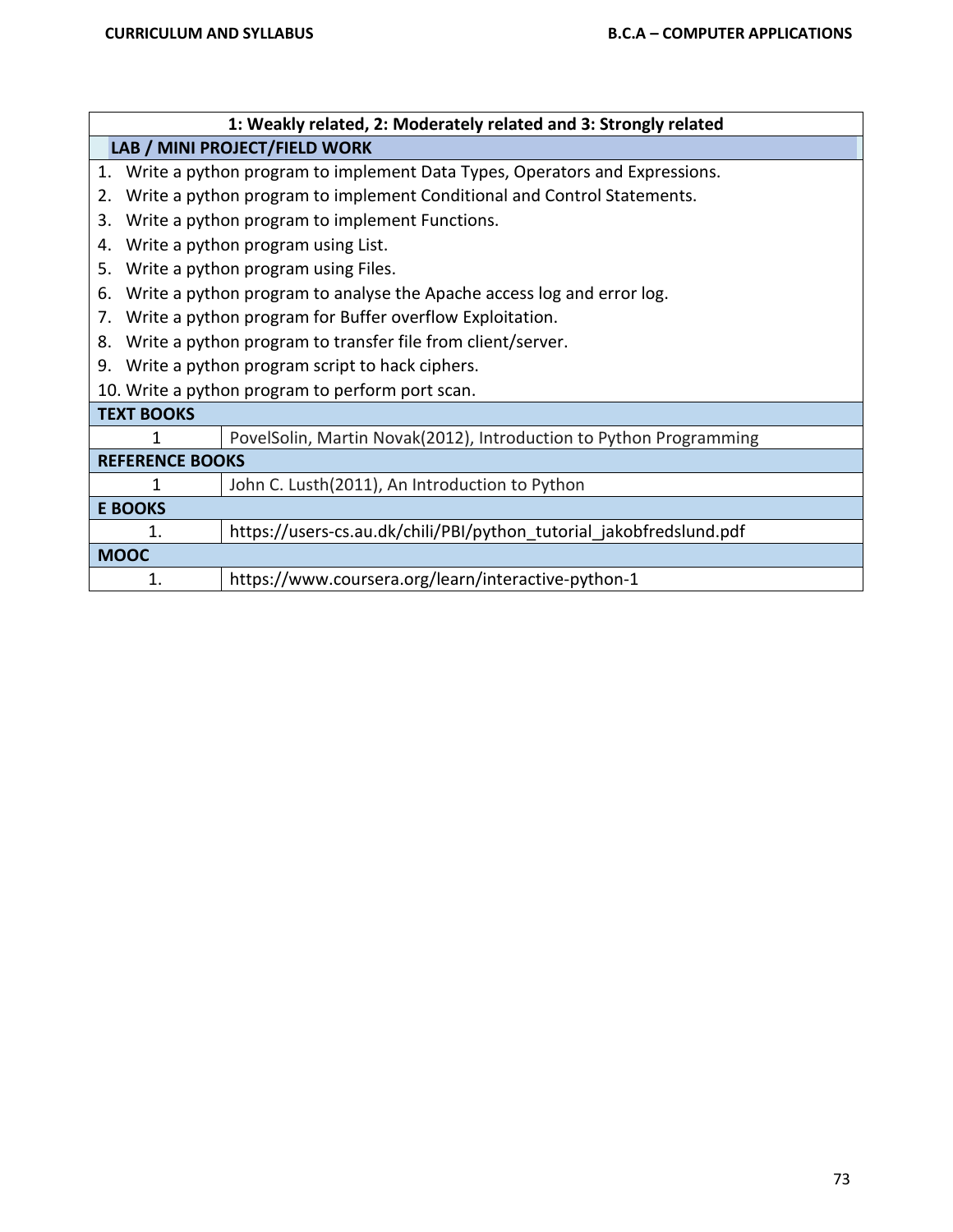## **SEMESTER VI**

| <b>COURSE TITLE</b>      |             |                                                                                                                            |                                                     | <b>COMPUTER GRAPHICS</b> |                |                                                                                | <b>CREDITS</b>    |                | $\overline{\mathbf{3}}$ |  |  |  |
|--------------------------|-------------|----------------------------------------------------------------------------------------------------------------------------|-----------------------------------------------------|--------------------------|----------------|--------------------------------------------------------------------------------|-------------------|----------------|-------------------------|--|--|--|
| <b>COURSE CODE</b>       |             | <b>BCB2316</b>                                                                                                             |                                                     | <b>COURSE CATEGORY</b>   |                | <b>PC</b>                                                                      | $L-T-P-S$         |                | $3 - 0 - 0 - 0$         |  |  |  |
| <b>Version</b>           | 1.0         |                                                                                                                            | <b>Approval Details</b>                             |                          | 26th ACM       |                                                                                | <b>LEARNING</b>   |                | <b>BTL-4</b>            |  |  |  |
|                          |             |                                                                                                                            |                                                     |                          | 23-03-2019     |                                                                                | <b>LEVEL</b>      |                |                         |  |  |  |
| <b>ASSESSMENT SCHEME</b> |             |                                                                                                                            |                                                     |                          |                |                                                                                |                   |                |                         |  |  |  |
| <b>First</b>             |             | <b>Second</b>                                                                                                              |                                                     | Seminar/                 |                | Surprise Test /                                                                |                   |                |                         |  |  |  |
| <b>Periodical</b>        |             | <b>Periodical</b>                                                                                                          |                                                     | Assignments/             |                | Quiz                                                                           | <b>Attendance</b> |                | <b>ESE</b>              |  |  |  |
| <b>Assessment</b>        |             | <b>Assessment</b>                                                                                                          |                                                     | Project                  |                |                                                                                |                   |                |                         |  |  |  |
| 15%                      |             | 15%                                                                                                                        |                                                     | 10%                      |                | 5%                                                                             | 5%                |                | 50%                     |  |  |  |
|                          |             | The objective of this course is to familiarize students with fundamental                                                   |                                                     |                          |                |                                                                                |                   |                |                         |  |  |  |
|                          |             | algorithms and data structures that are used in today's interactive graphics                                               |                                                     |                          |                |                                                                                |                   |                |                         |  |  |  |
| <b>Course</b>            |             | systems as well as programming and architecture of high-resolution graphics                                                |                                                     |                          |                |                                                                                |                   |                |                         |  |  |  |
| <b>Description</b>       |             | computers. The principles and practise of computer graphics are described from                                             |                                                     |                          |                |                                                                                |                   |                |                         |  |  |  |
|                          |             | their mathematical foundations to the modern applications domains of scientific                                            |                                                     |                          |                |                                                                                |                   |                |                         |  |  |  |
|                          |             | visualisation, virtual reality, computer games and film animation.                                                         |                                                     |                          |                |                                                                                |                   |                |                         |  |  |  |
|                          |             | 1. To introduce to the students the concepts of computer graphics.                                                         |                                                     |                          |                |                                                                                |                   |                |                         |  |  |  |
| <b>Course</b>            |             | 2.                                                                                                                         |                                                     |                          |                | To provide an interactive computer graphics, two-dimensional system and        |                   |                |                         |  |  |  |
| Objective                |             |                                                                                                                            | mapping.                                            |                          |                |                                                                                |                   |                |                         |  |  |  |
|                          |             | 3. To discuss the important drawing algorithm, two-dimensional transformation                                              |                                                     |                          |                |                                                                                |                   |                |                         |  |  |  |
|                          |             |                                                                                                                            | Clipping and filling.                               |                          |                |                                                                                |                   |                |                         |  |  |  |
|                          |             | Upon completion of this course, the students will be able to                                                               |                                                     |                          |                |                                                                                |                   |                |                         |  |  |  |
|                          |             | 1. Describe the fundamentals of Graphics system, display devices and                                                       |                                                     |                          |                |                                                                                |                   |                |                         |  |  |  |
|                          |             | techniques.                                                                                                                |                                                     |                          |                |                                                                                |                   |                |                         |  |  |  |
| <b>Course</b>            |             | Implement various algorithms to scan, convert the basic geometrical<br>2.                                                  |                                                     |                          |                |                                                                                |                   |                |                         |  |  |  |
| <b>Outcome</b>           |             | primitive's area filling.                                                                                                  |                                                     |                          |                |                                                                                |                   |                |                         |  |  |  |
|                          |             | Create and manage the transmission of Two-Dimensional Multimedia<br>3.                                                     |                                                     |                          |                |                                                                                |                   |                |                         |  |  |  |
|                          |             | 4.                                                                                                                         | Analyze about the Three-Dimensional transformations |                          |                |                                                                                |                   |                |                         |  |  |  |
|                          |             | 5.                                                                                                                         |                                                     |                          |                | Apply the various surface detection methods to simulate the user visibility in |                   |                |                         |  |  |  |
|                          |             |                                                                                                                            | different applications.                             |                          |                |                                                                                |                   |                |                         |  |  |  |
|                          |             | Prerequisites: Programming skills in C.                                                                                    |                                                     |                          |                |                                                                                |                   |                |                         |  |  |  |
|                          |             | CO, PO AND PSO MAPPING                                                                                                     |                                                     |                          |                |                                                                                |                   |                |                         |  |  |  |
| <b>CO</b>                | <b>PO-1</b> | <b>PO-2</b>                                                                                                                | <b>PO-3</b>                                         | <b>PO-4</b>              | <b>PO-5</b>    | <b>PO-6</b>                                                                    | <b>PSO-1</b>      | <b>PSO-2</b>   | <b>PSO-3</b>            |  |  |  |
| $CO-1$                   | 3           | 1                                                                                                                          | 1                                                   | 1                        |                | 1                                                                              | 3                 | $\overline{2}$ | $\mathbf{1}$            |  |  |  |
| $CO-2$                   |             | $\mathbf{2}$                                                                                                               | 3                                                   |                          | $\blacksquare$ | $\blacksquare$                                                                 | $\mathbf{2}$      | 1              | 1                       |  |  |  |
| $CO-3$                   | 3           |                                                                                                                            | $\overline{2}$                                      | $\mathbf{1}$             | 1              |                                                                                | 3                 | $\overline{2}$ | $\overline{2}$          |  |  |  |
| $CO-4$                   | 1           | $\mathbf{2}$                                                                                                               | 3                                                   |                          |                | $\mathbf{2}$                                                                   | 3                 |                | 1                       |  |  |  |
| $CO-5$                   | 3           | 3                                                                                                                          | $\overline{2}$                                      | $\mathbf 1$              |                |                                                                                |                   | $\overline{2}$ | 1                       |  |  |  |
|                          |             | 1: Weakly related, 2: Moderately related and 3: Strongly related<br><b>MODULE 1 - OVERVIEW OF COMPUTER GRAPHICS SYSTEM</b> |                                                     |                          |                |                                                                                |                   |                | (9L)                    |  |  |  |
|                          |             | Over View of Computer Graphics System - Video display devices - Raster Scan and                                            |                                                     |                          |                |                                                                                |                   |                | $CO-1$                  |  |  |  |
|                          |             | random scan system - Input devices - Hard copy devices.                                                                    |                                                     |                          |                |                                                                                |                   |                | <b>BTL-2</b>            |  |  |  |
|                          |             |                                                                                                                            |                                                     |                          |                |                                                                                |                   |                |                         |  |  |  |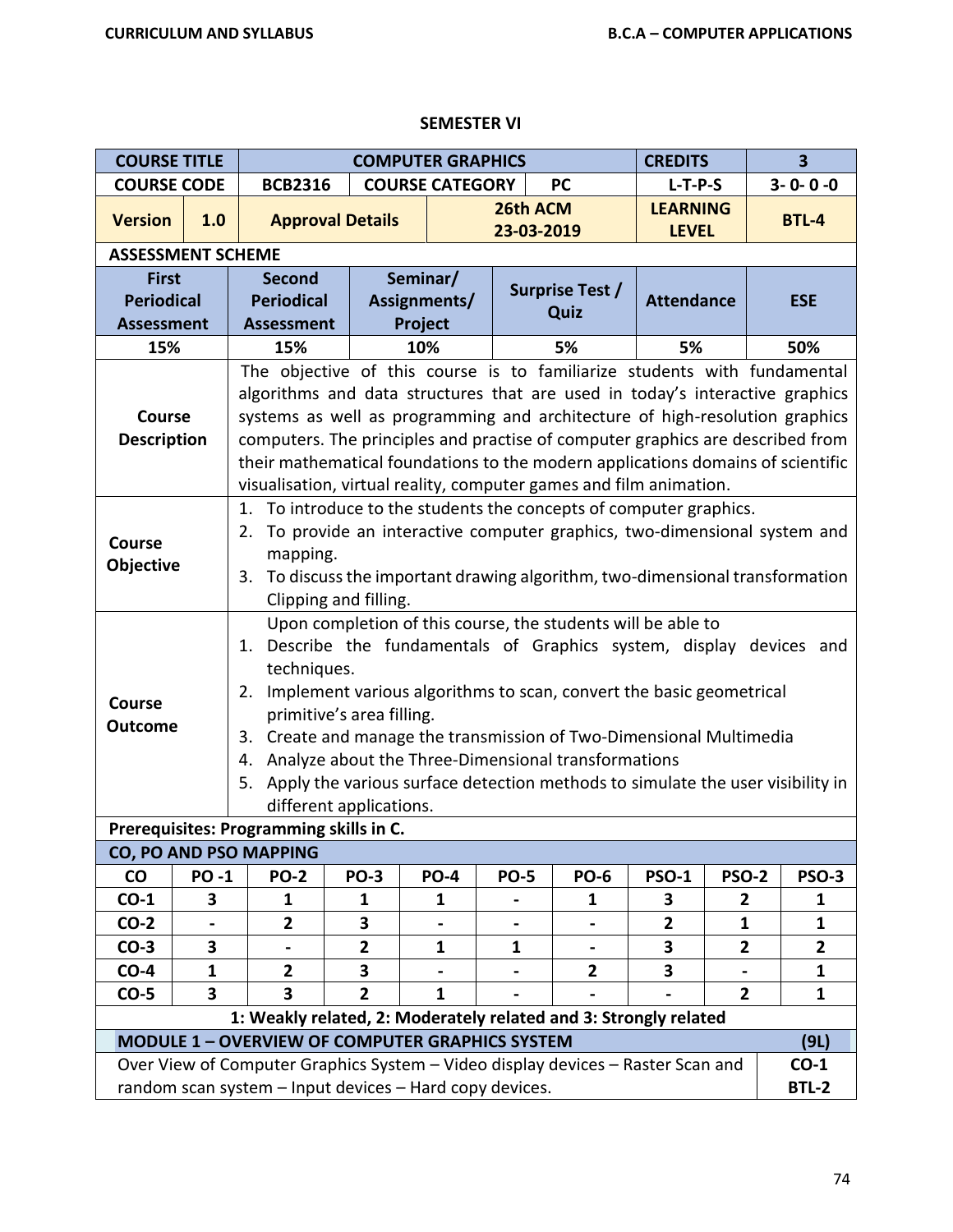| Practical component: Study of Fundamental Graphics Functions.                                    |              |
|--------------------------------------------------------------------------------------------------|--------------|
| Suggested Readings: Fundamentals of Graphics system, display devices                             |              |
| <b>MODULE 2 - OUTPUT PRIMITIVES AND ATTRIBUTES</b>                                               | (9L)         |
| Drawing line, circle and ellipse generating algorithms - Scan line algorithm - Character         |              |
| generation -attributes of lines, curves and characters - Antialiasing.                           | $CO-2$       |
| Practical component: Implementation of Line drawing algorithms: DDA Algorithm,                   | <b>BTL-2</b> |
| Bresenham's Algorithm. Mid-Point Algorithm.                                                      |              |
| Suggested Readings: Basic Geometric Shape generating algorithm and its attributes.               |              |
| <b>MODULE 3 - TWO DIMENSIONAL GRAPHICS TRANSFORMATIONS AND VIEWING</b>                           | (9L)         |
| Two-dimensional Geometric Transformations - Windowing and Clipping - Clipping                    |              |
| of lines and clipping of polygons.                                                               | $CO-3$       |
| Practical component: Implementation of 2D Transformation and<br>Clipping                         | BTL-3        |
| Techniques.                                                                                      |              |
| Suggested Readings: Two Dimensional Transformation, Clipping Techniques.                         |              |
| MODULE 4 - THREE DIMENSIONAL GRAPHICS AND VIEWING                                                | (9L)         |
| Three-dimensional concepts - Object representations- Polygon table, Quadric                      |              |
| surfaces, Splines Bezier curves and surfaces - Geometric and Modelling                           | $CO-4$       |
| transformations - Viewing - Parallel and perspective projections.                                | <b>BTL-3</b> |
| Practical component: Implementation of 3D Transformation.                                        |              |
| Suggested Readings: Three Dimensional Transformation, Projection Techniques.                     |              |
| <b>MODULE 5 - REMOVAL OF HIDDEN SURFACES</b>                                                     | (9L)         |
| Visible Surface Detection Methods - Classification- Computer Animation-- Creating                |              |
| interactive multimedia - Multimedia Authoring Systems.                                           | $CO-5$       |
| Practical component: To Perform different operations (rotation, scaling move etc)                | <b>BTL-3</b> |
| on objects                                                                                       |              |
| Suggested Readings: Visible Surface Detection Methods - Computer Animation.                      |              |
| <b>TEXT BOOKS</b>                                                                                |              |
| Hearn, D. and Pauline Baker(2002), M., Computer Graphics (C-Version), 2nd<br>$\mathbf{1}$        |              |
| Edition, Pearson Education.                                                                      |              |
|                                                                                                  |              |
| <b>REFERENCE BOOKS</b>                                                                           |              |
| Neuman, W.M., and Sproull, R.F., Principles of Interactive Computer Graphics, 2nd<br>$\mathbf 1$ |              |
| Edition, McGraw Hill Book Co.                                                                    |              |
| <b>E BOOKS</b>                                                                                   |              |
| http://www.freebookcentre.net/CompuScience/Free-Computer-Graphics-Books-<br>1                    |              |
| Download.html                                                                                    |              |
| <b>MOOC</b>                                                                                      |              |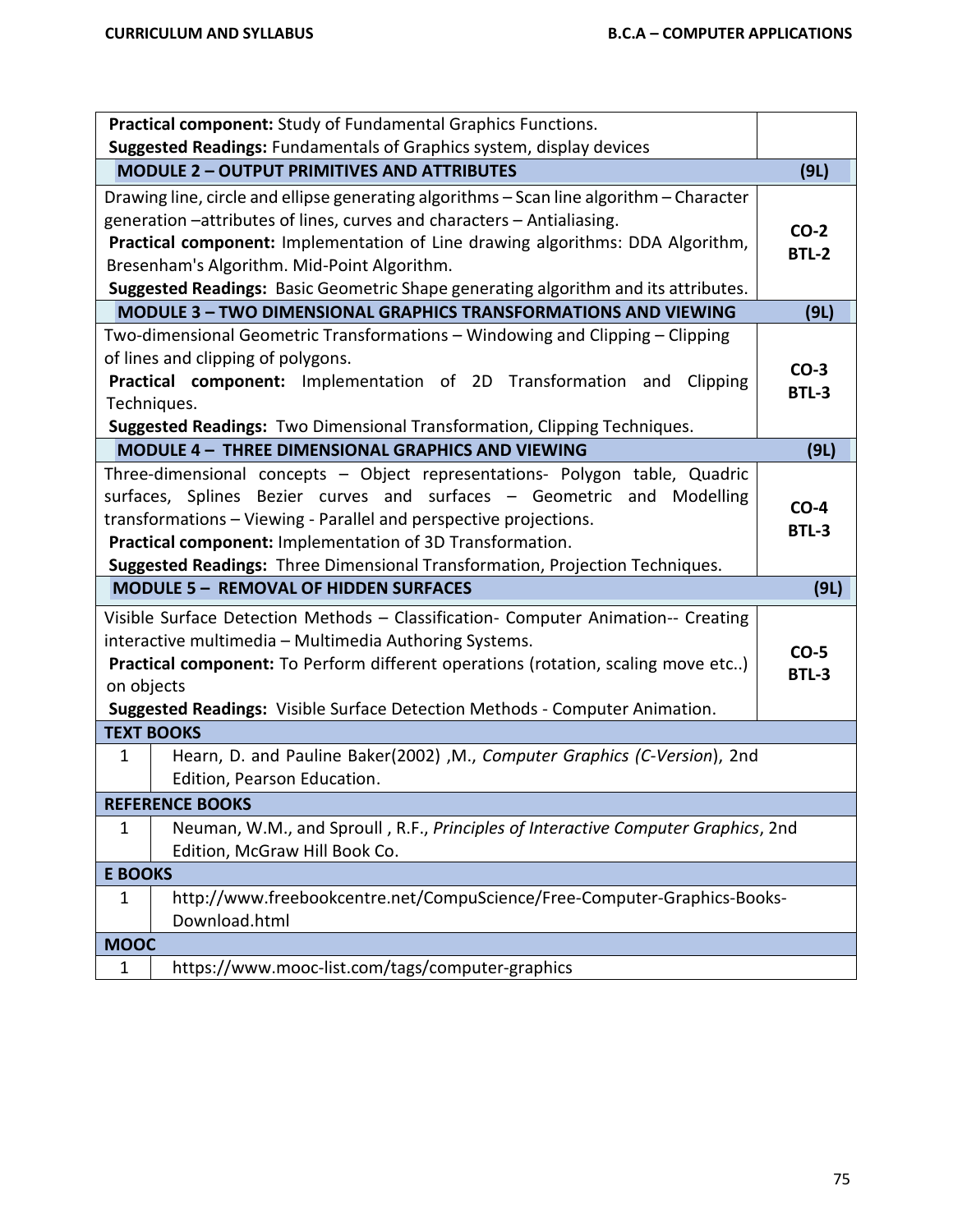|                                                            | <b>COURSE TITLE</b><br>DATA WAREHOUSING AND DATA MINING<br><b>CREDITS</b> |                                                                                                                                                                                                                                                                                                                                                                                                                                                                                               |                        |                         |  |                                                                                                                                                                                                                                                                                                                                   |                        |                 | $\overline{\mathbf{3}}$ |              |                        |  |  |
|------------------------------------------------------------|---------------------------------------------------------------------------|-----------------------------------------------------------------------------------------------------------------------------------------------------------------------------------------------------------------------------------------------------------------------------------------------------------------------------------------------------------------------------------------------------------------------------------------------------------------------------------------------|------------------------|-------------------------|--|-----------------------------------------------------------------------------------------------------------------------------------------------------------------------------------------------------------------------------------------------------------------------------------------------------------------------------------|------------------------|-----------------|-------------------------|--------------|------------------------|--|--|
| <b>COURSE CODE</b>                                         |                                                                           |                                                                                                                                                                                                                                                                                                                                                                                                                                                                                               | <b>BCB2317</b>         |                         |  | <b>COURSE CATEGORY</b><br><b>PC</b>                                                                                                                                                                                                                                                                                               |                        |                 |                         | $L-T-P-S$    | $3 - 0 - 0 - 0$        |  |  |
| <b>Version</b>                                             |                                                                           | 1.0                                                                                                                                                                                                                                                                                                                                                                                                                                                                                           |                        | <b>Approval Details</b> |  |                                                                                                                                                                                                                                                                                                                                   | 26th ACM<br>23-03-2019 |                 | <b>LEARNING</b>         | <b>LEVEL</b> | <b>BTL-3</b>           |  |  |
| <b>ASSESSMENT SCHEME</b>                                   |                                                                           |                                                                                                                                                                                                                                                                                                                                                                                                                                                                                               |                        |                         |  |                                                                                                                                                                                                                                                                                                                                   |                        |                 |                         |              |                        |  |  |
| <b>First</b>                                               |                                                                           |                                                                                                                                                                                                                                                                                                                                                                                                                                                                                               | <b>Second</b>          |                         |  | Seminar/                                                                                                                                                                                                                                                                                                                          |                        | <b>Surprise</b> |                         |              |                        |  |  |
| <b>Periodical</b>                                          |                                                                           |                                                                                                                                                                                                                                                                                                                                                                                                                                                                                               | <b>Periodical</b>      |                         |  | Assignments/                                                                                                                                                                                                                                                                                                                      |                        | Test / Quiz     | <b>Attendance</b>       |              | <b>ESE</b>             |  |  |
| <b>Assessment</b>                                          |                                                                           |                                                                                                                                                                                                                                                                                                                                                                                                                                                                                               | <b>Assessment</b>      |                         |  | Project                                                                                                                                                                                                                                                                                                                           |                        |                 |                         |              |                        |  |  |
| 15%                                                        |                                                                           |                                                                                                                                                                                                                                                                                                                                                                                                                                                                                               | 15%                    |                         |  | 10%                                                                                                                                                                                                                                                                                                                               |                        | 5%              | 5%                      |              | 50%                    |  |  |
| <b>Course</b><br><b>Description</b>                        |                                                                           | This course focus on issues relating to the feasibility, usefulness, effectiveness,<br>and scalability of techniques for the discovery of patterns hidden in large data<br>sets. This course presents an overall picture of the field, introducing interesting<br>data mining techniques and systems and discussing applications and research<br>directions                                                                                                                                   |                        |                         |  |                                                                                                                                                                                                                                                                                                                                   |                        |                 |                         |              |                        |  |  |
| <b>Course</b><br>Objective                                 |                                                                           | 1. To understand the basic concepts, modeling, design architectures, and<br>general implementations of data warehouses<br>To apply methods for data cleaning, data integration, data reduction, data<br>2.<br>transformation, and data discretization<br>To mine frequent patterns, associations, and correlations in large data sets<br>3.<br>To understand the basic concepts and methods for classification.<br>4.<br>To discuss the basic concepts and methods for data clustering,<br>5. |                        |                         |  |                                                                                                                                                                                                                                                                                                                                   |                        |                 |                         |              |                        |  |  |
| <b>Course</b><br><b>Outcome</b>                            |                                                                           | 1.<br>2.<br>3.<br>4.<br>5.                                                                                                                                                                                                                                                                                                                                                                                                                                                                    |                        |                         |  | Upon completion of this course, the students will be able to<br>Compare data warehouse architecture and operational databases.<br>Illustrate Data preprocessing methods for data mining.<br>Construct Association rules for Data mining.<br>Solve Classification and clustering methods.<br>Describe recent trends in data mining |                        |                 |                         |              |                        |  |  |
| <b>Prerequisites: Database Management Systems</b>          |                                                                           |                                                                                                                                                                                                                                                                                                                                                                                                                                                                                               | CO, PO AND PSO MAPPING |                         |  |                                                                                                                                                                                                                                                                                                                                   |                        |                 |                         |              |                        |  |  |
| <b>CO</b>                                                  | PO -1                                                                     |                                                                                                                                                                                                                                                                                                                                                                                                                                                                                               | <b>PO-2</b>            | <b>PO-3</b>             |  | PO-4<br><b>PO-5</b>                                                                                                                                                                                                                                                                                                               |                        | <b>PO-6</b>     | PSO-1                   | PSO-2        | PSO-3                  |  |  |
| $CO-1$                                                     |                                                                           |                                                                                                                                                                                                                                                                                                                                                                                                                                                                                               | 3                      | $\mathbf{2}$            |  |                                                                                                                                                                                                                                                                                                                                   |                        | $\mathbf{2}$    | 2                       | 1            |                        |  |  |
| $CO-2$                                                     | 3                                                                         |                                                                                                                                                                                                                                                                                                                                                                                                                                                                                               | 1                      |                         |  | 1                                                                                                                                                                                                                                                                                                                                 |                        | $\mathbf{2}$    |                         | $\mathbf{2}$ |                        |  |  |
| $CO-3$                                                     | $\overline{2}$                                                            |                                                                                                                                                                                                                                                                                                                                                                                                                                                                                               | 3                      | 3                       |  | $\mathbf{2}$                                                                                                                                                                                                                                                                                                                      |                        |                 | $\mathbf{1}$            |              | 3                      |  |  |
| $CO-4$                                                     | 3                                                                         |                                                                                                                                                                                                                                                                                                                                                                                                                                                                                               | 1                      | $\overline{2}$          |  |                                                                                                                                                                                                                                                                                                                                   |                        | $\mathbf{2}$    | 3                       | 3            | $\blacksquare$         |  |  |
| $CO-5$                                                     |                                                                           |                                                                                                                                                                                                                                                                                                                                                                                                                                                                                               |                        |                         |  | 3<br>3                                                                                                                                                                                                                                                                                                                            |                        |                 | 3                       |              | 3                      |  |  |
|                                                            |                                                                           |                                                                                                                                                                                                                                                                                                                                                                                                                                                                                               |                        |                         |  | 1: Weakly related, 2: Moderately related and 3: Strongly related                                                                                                                                                                                                                                                                  |                        |                 |                         |              |                        |  |  |
|                                                            |                                                                           |                                                                                                                                                                                                                                                                                                                                                                                                                                                                                               |                        |                         |  | <b>MODULE 1: INTRODUCTION AND DATA WAREHOUSING</b>                                                                                                                                                                                                                                                                                |                        |                 |                         |              | (9L)                   |  |  |
| Mining<br><b>Suggested Readings: Operational Databases</b> |                                                                           |                                                                                                                                                                                                                                                                                                                                                                                                                                                                                               |                        |                         |  | Introduction, Data Warehouse, Multidimensional Data Model, Data Warehouse<br>Architecture, Implementation, Further Development, Data Warehousing to Data                                                                                                                                                                          |                        |                 |                         |              | $CO-1$<br><b>BTL-2</b> |  |  |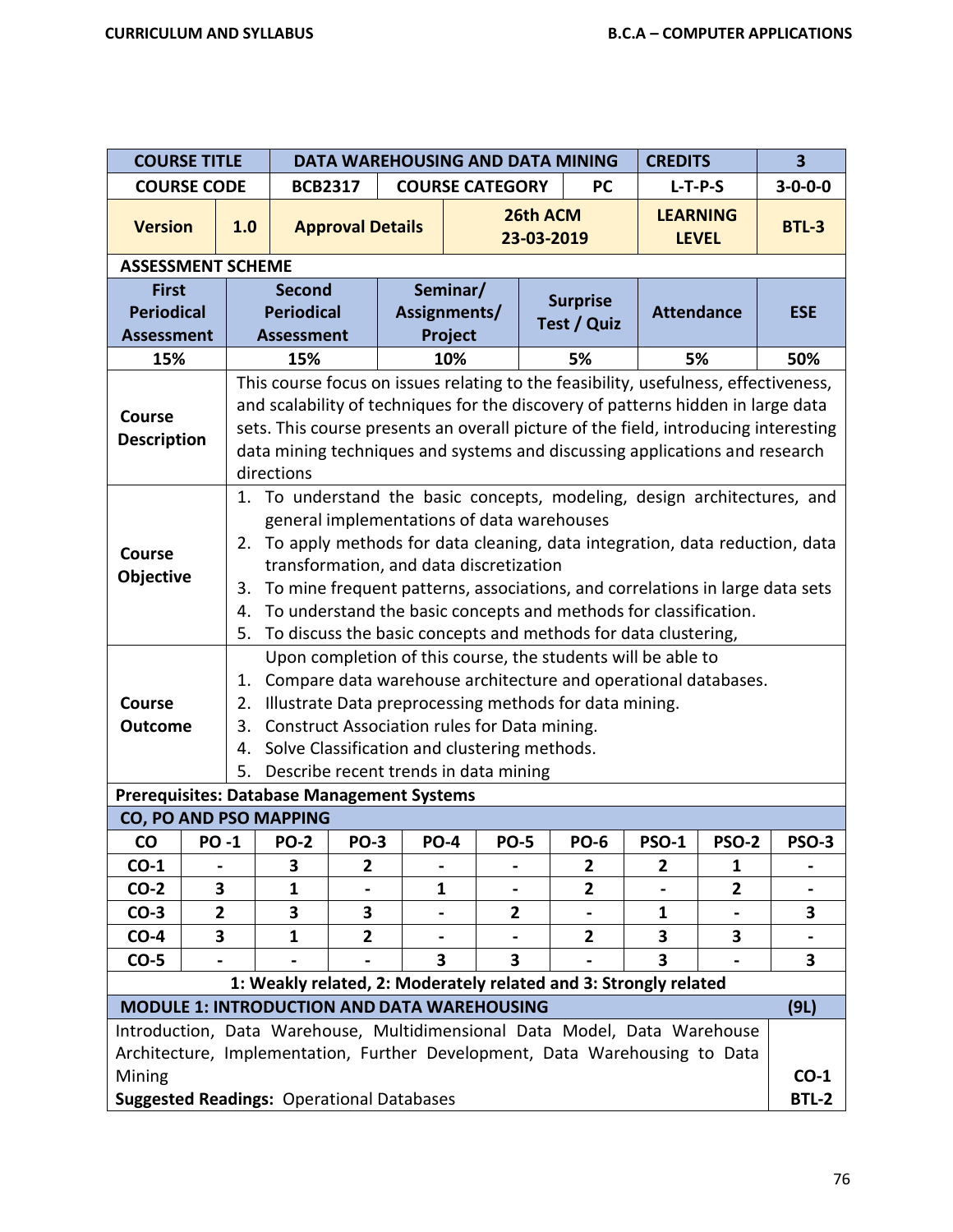|                                                                              | MODULE 2: DATA PREPROCESSING, LANGUAGE, ARCHITECTURES                                                                                                 | (9L)                   |  |  |  |  |
|------------------------------------------------------------------------------|-------------------------------------------------------------------------------------------------------------------------------------------------------|------------------------|--|--|--|--|
|                                                                              | Why Preprocessing, Cleaning, Integration, Transformation, Reduction,<br>Discretization, Concept - Hierarchy Generation, Data Mining Primitives, Query | $CO-2$                 |  |  |  |  |
|                                                                              | Language, Graphical User Interfaces, Architectures                                                                                                    | <b>BTL-3</b>           |  |  |  |  |
| Suggested Readings: Data Objects and Attribute types                         |                                                                                                                                                       |                        |  |  |  |  |
| <b>MODULE 3: ASSOCIATION RULES</b>                                           |                                                                                                                                                       |                        |  |  |  |  |
|                                                                              | Association Rule Mining, Single-Dimensional Boolean Association Rules from                                                                            | (9L)                   |  |  |  |  |
|                                                                              | <b>Transactional Databases.</b>                                                                                                                       | $CO-3$                 |  |  |  |  |
|                                                                              | <b>Suggested Readings: Pattern Mining</b>                                                                                                             | <b>BTL-3</b>           |  |  |  |  |
|                                                                              | <b>MODULE 4: CLASSIFICATION AND CLUSTERING</b>                                                                                                        | (9L)                   |  |  |  |  |
|                                                                              |                                                                                                                                                       |                        |  |  |  |  |
|                                                                              | Classification and Prediction, Issues, Decision Tree Induction,<br>Bayesian                                                                           |                        |  |  |  |  |
|                                                                              | Classification, Cluster Analysis, Types of data, Categorization of methods,                                                                           | $CO-4$<br><b>BTL-3</b> |  |  |  |  |
| Partitioning methods, Outlier Analysis.                                      |                                                                                                                                                       |                        |  |  |  |  |
| Suggested Readings: Model Evaluation and Selection, Evaluation of Clustering |                                                                                                                                                       |                        |  |  |  |  |
|                                                                              | <b>MODULE 5: RECENT TRENDS</b>                                                                                                                        | (9L)                   |  |  |  |  |
|                                                                              | Web Mining - Text Mining - Spatial Mining - Applications of Data Mining                                                                               | $CO-5$                 |  |  |  |  |
|                                                                              | <b>Suggested Readings: Data mining Applications</b>                                                                                                   | <b>BTL-3</b>           |  |  |  |  |
| <b>TEXT BOOKS</b>                                                            |                                                                                                                                                       |                        |  |  |  |  |
| 1.                                                                           | J. Han, M. Kamber(2011), "Data Mining: Concepts and Techniques", Harcourt India /                                                                     |                        |  |  |  |  |
|                                                                              | Morgan Kauffman                                                                                                                                       |                        |  |  |  |  |
| $\overline{2}$                                                               | Margaret H.Dunham(2002), "Data Mining: Introductory and Advanced Topics",                                                                             |                        |  |  |  |  |
|                                                                              | <b>Pearson Education</b>                                                                                                                              |                        |  |  |  |  |
|                                                                              | <b>REFERENCE BOOKS</b>                                                                                                                                |                        |  |  |  |  |
| 1.                                                                           | Alex Bezon, Stephen J.Smith(2001), "Data Warehousing, Data Mining & OLAP",                                                                            |                        |  |  |  |  |
|                                                                              | McGraw-Hill                                                                                                                                           |                        |  |  |  |  |
| <b>E BOOKS</b>                                                               |                                                                                                                                                       |                        |  |  |  |  |
| 1.                                                                           | http://charuaggarwal.net/Data-Mining.pdf                                                                                                              |                        |  |  |  |  |
| <b>MOOC</b>                                                                  |                                                                                                                                                       |                        |  |  |  |  |
| 1.                                                                           | https://nptel.ac.in/courses/106105174/                                                                                                                |                        |  |  |  |  |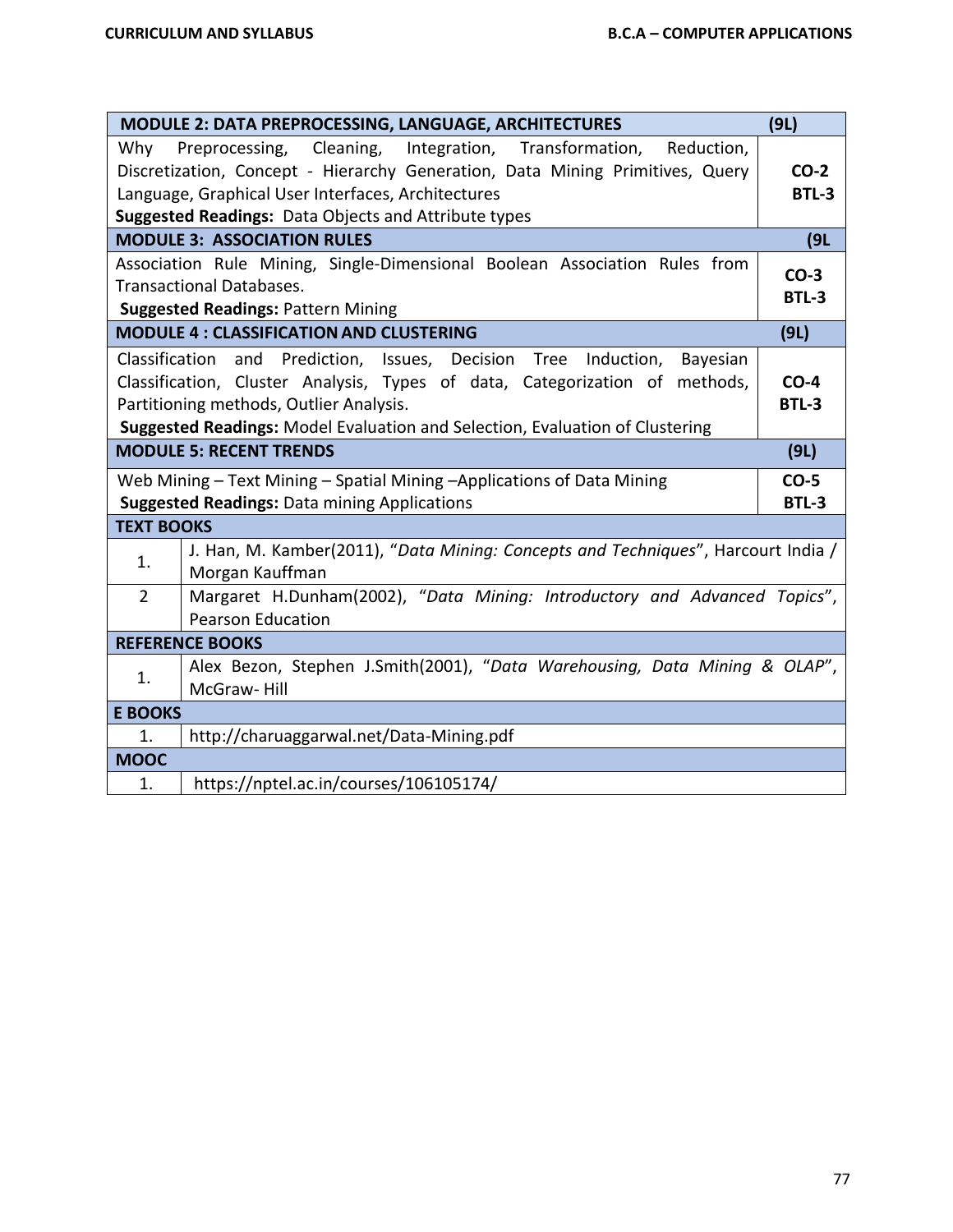| <b>COURSE TITLE</b>                                                                                                                                                                                                                                                                                                                                                                                                                                                   |              |                                                                                                                                                                                                                                                                                                                                                                   |             | <b>PROJECT WORK</b>                                                                  |                        | <b>CREDITS</b><br>$\overline{4}$ |                         |              |                         |
|-----------------------------------------------------------------------------------------------------------------------------------------------------------------------------------------------------------------------------------------------------------------------------------------------------------------------------------------------------------------------------------------------------------------------------------------------------------------------|--------------|-------------------------------------------------------------------------------------------------------------------------------------------------------------------------------------------------------------------------------------------------------------------------------------------------------------------------------------------------------------------|-------------|--------------------------------------------------------------------------------------|------------------------|----------------------------------|-------------------------|--------------|-------------------------|
| <b>COURSE CODE</b>                                                                                                                                                                                                                                                                                                                                                                                                                                                    |              | <b>BCB2346</b>                                                                                                                                                                                                                                                                                                                                                    |             |                                                                                      | <b>COURSE CATEGORY</b> | <b>PC</b>                        | $L-T-P-S$               |              | $0 - 0 - 8 - 0$         |
| <b>VERSION</b>                                                                                                                                                                                                                                                                                                                                                                                                                                                        | 1.0          |                                                                                                                                                                                                                                                                                                                                                                   |             | 26th ACM<br><b>LEARNING</b><br><b>APPROVAL DETAILS</b><br>23-03-2019<br><b>LEVEL</b> |                        |                                  |                         |              | <b>BTL-4</b>            |
| <b>ASSESSMENT SCHEME</b>                                                                                                                                                                                                                                                                                                                                                                                                                                              |              |                                                                                                                                                                                                                                                                                                                                                                   |             |                                                                                      |                        |                                  |                         |              |                         |
|                                                                                                                                                                                                                                                                                                                                                                                                                                                                       |              |                                                                                                                                                                                                                                                                                                                                                                   | <b>CIA</b>  |                                                                                      |                        |                                  |                         | <b>ESE</b>   |                         |
| 50%<br>50%                                                                                                                                                                                                                                                                                                                                                                                                                                                            |              |                                                                                                                                                                                                                                                                                                                                                                   |             |                                                                                      |                        |                                  |                         |              |                         |
| Course<br><b>Description</b>                                                                                                                                                                                                                                                                                                                                                                                                                                          |              | This course will be conducted as an individual or small group project under the<br>direct supervision of a academic staff. The specific project topic undertaken will<br>reflect the common interests and expertise of the student(s) and guide                                                                                                                   |             |                                                                                      |                        |                                  |                         |              |                         |
| To perform a literature review<br>1.<br>To study the detailed technical work<br>2.<br>To develop a solution for the problem and develop an application by using<br>3.<br><b>Course</b><br>relevant computer application concepts<br>Objective<br>To produce progress reports or maintain a professional journal to establish<br>4.<br>work completed and deliver a seminar on the general area<br>To present the work in a forum involving poster presentations<br>5. |              |                                                                                                                                                                                                                                                                                                                                                                   |             |                                                                                      |                        |                                  |                         |              |                         |
| <b>Course</b><br><b>Outcome</b>                                                                                                                                                                                                                                                                                                                                                                                                                                       |              | Upon successful completion of the course students will be able to:<br>1. Demonstrate a sound technical knowledge of their selected project topic.<br>2. Identify, formulate a solution for a problem.<br>3. Construct engineering solutions to complex problems utilising a systems<br>approach.<br>4. Demonstrate the project<br>5. Analyse and publish the work |             |                                                                                      |                        |                                  |                         |              |                         |
|                                                                                                                                                                                                                                                                                                                                                                                                                                                                       |              | Prerequisites: Software Engineering, Programming Skills                                                                                                                                                                                                                                                                                                           |             |                                                                                      |                        |                                  |                         |              |                         |
|                                                                                                                                                                                                                                                                                                                                                                                                                                                                       |              | CO, PO AND PSO MAPPING                                                                                                                                                                                                                                                                                                                                            |             |                                                                                      |                        |                                  |                         |              |                         |
| $\mathsf{co}$                                                                                                                                                                                                                                                                                                                                                                                                                                                         | <b>PO-1</b>  | <b>PO-2</b>                                                                                                                                                                                                                                                                                                                                                       | <b>PO-3</b> | <b>PO-4</b>                                                                          | <b>PO-5</b>            | <b>PO-6</b>                      | <b>PSO-1</b>            | <b>PSO-2</b> | <b>PSO-3</b>            |
| CO <sub>1</sub>                                                                                                                                                                                                                                                                                                                                                                                                                                                       | $\mathbf{2}$ | 1                                                                                                                                                                                                                                                                                                                                                                 | 3           | $\mathbf{1}$                                                                         |                        |                                  |                         | 1            | $\overline{2}$          |
| CO <sub>2</sub>                                                                                                                                                                                                                                                                                                                                                                                                                                                       | $\mathbf 1$  | 1                                                                                                                                                                                                                                                                                                                                                                 | 3           | 1                                                                                    |                        |                                  |                         | z            | $\overline{\mathbf{2}}$ |
| CO <sub>3</sub>                                                                                                                                                                                                                                                                                                                                                                                                                                                       | $\mathbf{1}$ | $\overline{2}$                                                                                                                                                                                                                                                                                                                                                    | 3           | $\overline{2}$                                                                       | $\overline{2}$         |                                  | $\overline{2}$          | 3            | 3                       |
| CO <sub>4</sub>                                                                                                                                                                                                                                                                                                                                                                                                                                                       | 1            | 3                                                                                                                                                                                                                                                                                                                                                                 | 3           | $\mathbf{2}$                                                                         | 2                      | $\mathbf{2}$                     | $\overline{\mathbf{2}}$ | 3            | 3                       |
| CO <sub>5</sub>                                                                                                                                                                                                                                                                                                                                                                                                                                                       | 2            | 3                                                                                                                                                                                                                                                                                                                                                                 | 3           | $\overline{\mathbf{3}}$                                                              | $\overline{2}$         | $\mathbf{2}$                     | 3                       | 3            | 3                       |
|                                                                                                                                                                                                                                                                                                                                                                                                                                                                       |              | 1: Weakly related, 2: Moderately related and 3: Strongly related                                                                                                                                                                                                                                                                                                  |             |                                                                                      |                        |                                  |                         |              |                         |
| <b>Mini Project</b>                                                                                                                                                                                                                                                                                                                                                                                                                                                   |              | Design and develop practical solutions to real life problems related to needs of the society. The                                                                                                                                                                                                                                                                 |             |                                                                                      |                        |                                  |                         |              |                         |
|                                                                                                                                                                                                                                                                                                                                                                                                                                                                       |              | theoretical knowledge gained from the subject should be applied to develop effective solutions                                                                                                                                                                                                                                                                    |             |                                                                                      |                        |                                  |                         |              |                         |
|                                                                                                                                                                                                                                                                                                                                                                                                                                                                       |              | to various computing problems. Submit a complete report of the project work carried out.                                                                                                                                                                                                                                                                          |             |                                                                                      |                        |                                  |                         |              |                         |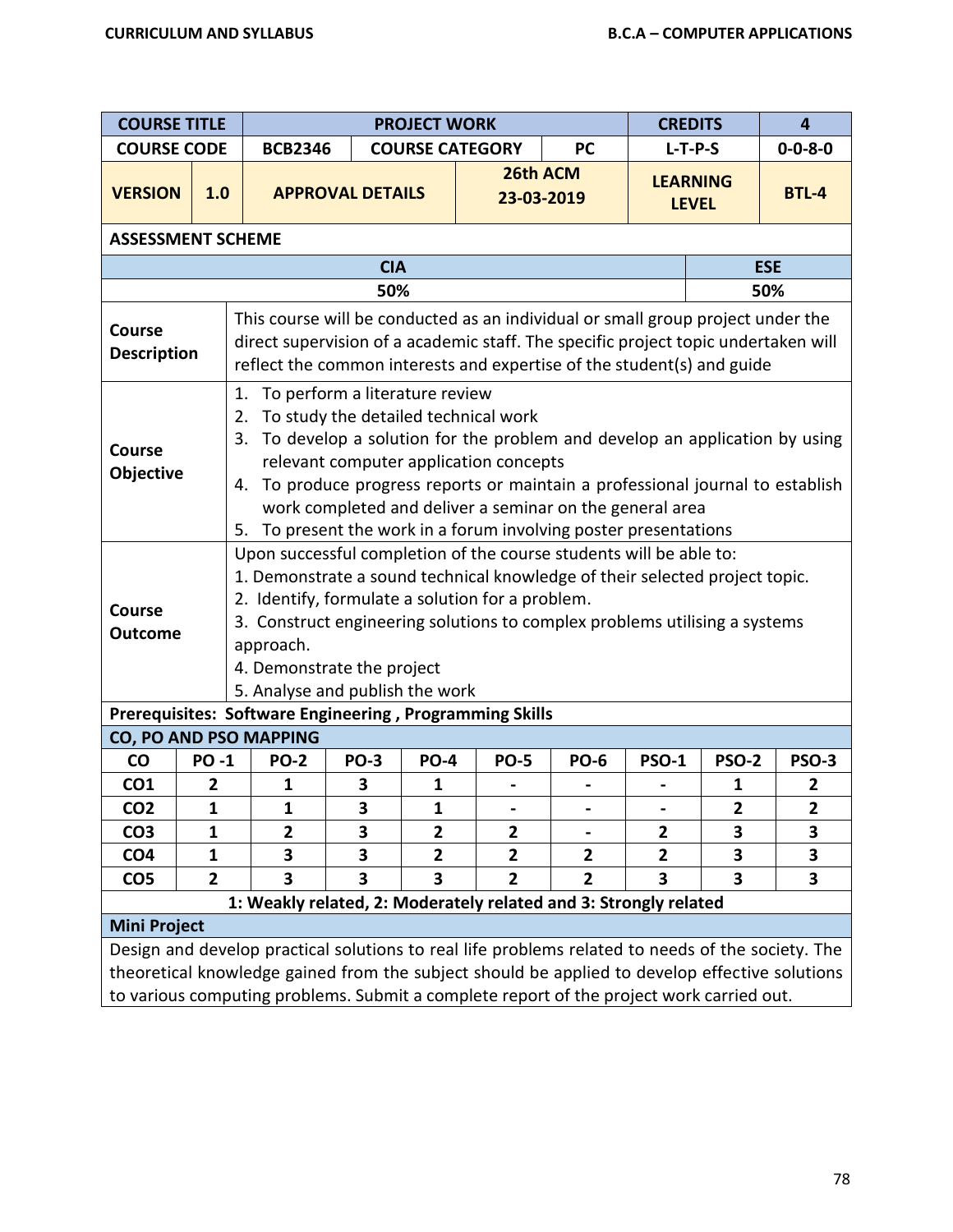| <b>COURSE TITLE</b>                 |                |                                                                                                                                                                                                                                                                                                                                                                                                                                                                                                                         |                                         |                         | PRINCIPLES OF COMPUTER SECURITY                                                     |                        |                                                                                                                                                                                                                                                                         | <b>CREDITS</b>    |                                 | 3               |
|-------------------------------------|----------------|-------------------------------------------------------------------------------------------------------------------------------------------------------------------------------------------------------------------------------------------------------------------------------------------------------------------------------------------------------------------------------------------------------------------------------------------------------------------------------------------------------------------------|-----------------------------------------|-------------------------|-------------------------------------------------------------------------------------|------------------------|-------------------------------------------------------------------------------------------------------------------------------------------------------------------------------------------------------------------------------------------------------------------------|-------------------|---------------------------------|-----------------|
| <b>COURSE CODE</b>                  |                |                                                                                                                                                                                                                                                                                                                                                                                                                                                                                                                         | <b>BCC2355</b>                          |                         | <b>COURSE CATEGORY</b>                                                              |                        | DE                                                                                                                                                                                                                                                                      | $L-T-P-S$         |                                 | $3 - 0 - 0 - 0$ |
| <b>Version</b>                      | 1.0            |                                                                                                                                                                                                                                                                                                                                                                                                                                                                                                                         |                                         | <b>Approval Details</b> |                                                                                     | 26th ACM<br>23-03-2019 |                                                                                                                                                                                                                                                                         |                   | <b>LEARNING</b><br><b>LEVEL</b> | <b>BTL-3</b>    |
| <b>ASSESSMENT SCHEME</b>            |                |                                                                                                                                                                                                                                                                                                                                                                                                                                                                                                                         |                                         |                         |                                                                                     |                        |                                                                                                                                                                                                                                                                         |                   |                                 |                 |
| <b>First</b>                        |                |                                                                                                                                                                                                                                                                                                                                                                                                                                                                                                                         | <b>Second</b>                           |                         | Seminar/                                                                            |                        | <b>Surprise Test /</b>                                                                                                                                                                                                                                                  |                   |                                 |                 |
| <b>Periodical</b>                   |                |                                                                                                                                                                                                                                                                                                                                                                                                                                                                                                                         | <b>Periodical</b>                       |                         | Assignments/                                                                        |                        | Quiz                                                                                                                                                                                                                                                                    | <b>Attendance</b> |                                 | <b>ESE</b>      |
| <b>Assessment</b>                   |                |                                                                                                                                                                                                                                                                                                                                                                                                                                                                                                                         | <b>Assessment</b>                       |                         | Project                                                                             |                        |                                                                                                                                                                                                                                                                         |                   |                                 |                 |
| 15%                                 |                |                                                                                                                                                                                                                                                                                                                                                                                                                                                                                                                         | 15%                                     |                         | 10%                                                                                 |                        | 5%                                                                                                                                                                                                                                                                      | 5%                |                                 | 50%             |
| <b>Course</b><br><b>Description</b> |                | These cyber security principles are grouped into four key activities: govern,<br>protect, detect and respond. Govern: Identifying and managing security risks.<br>Implementing security controls to reduce security risks.<br>Protect:<br>Detect:<br>Detecting and understanding cyber security                                                                                                                                                                                                                         |                                         |                         |                                                                                     |                        |                                                                                                                                                                                                                                                                         |                   |                                 |                 |
| <b>Course</b><br>Objective          |                | 1. To identify, formulate, and solve complex engineering problems by applying<br>principles<br>To function effectively on a team whose members together provide<br>2.<br>leadership, create a collaborative and inclusive environment,<br>To apply engineering design to produce solutions that meet specified needs<br>3.<br>To develop and conduct appropriate experimentation, analyze and interpret<br>4.<br>data.<br>To acquire and apply new knowledge as needed, using appropriate learning<br>5.<br>strategies. |                                         |                         |                                                                                     |                        |                                                                                                                                                                                                                                                                         |                   |                                 |                 |
| Course<br><b>Outcome</b>            |                | 2.<br>3.<br>4.                                                                                                                                                                                                                                                                                                                                                                                                                                                                                                          | Security                                |                         | Describe the fundamentals of cryptography<br><b>Identify Authentication Methods</b> |                        | Upon completion of this course, the students will be able to<br>1. Describe the broad set of technical, social & political aspects of Computer<br>Describe the operational and organizational security Aspects<br>5. Identify the purpose of Intrusion detection system |                   |                                 |                 |
|                                     |                |                                                                                                                                                                                                                                                                                                                                                                                                                                                                                                                         | <b>Prerequisites: Security Concepts</b> |                         |                                                                                     |                        |                                                                                                                                                                                                                                                                         |                   |                                 |                 |
|                                     |                |                                                                                                                                                                                                                                                                                                                                                                                                                                                                                                                         | CO, PO AND PSO MAPPING                  |                         |                                                                                     |                        |                                                                                                                                                                                                                                                                         |                   |                                 |                 |
| <b>CO</b>                           | <b>PO-1</b>    |                                                                                                                                                                                                                                                                                                                                                                                                                                                                                                                         | <b>PO-2</b>                             | <b>PO-3</b>             | <b>PO-4</b>                                                                         | <b>PO-5</b>            | <b>PO-6</b>                                                                                                                                                                                                                                                             | <b>PSO-1</b>      | <b>PSO-2</b>                    | <b>PSO-3</b>    |
| $CO-1$                              | 3              |                                                                                                                                                                                                                                                                                                                                                                                                                                                                                                                         | 1                                       | $\overline{2}$          | 1                                                                                   | 1                      |                                                                                                                                                                                                                                                                         | 3                 | $\mathbf{2}$                    | 1               |
| $CO-2$                              |                |                                                                                                                                                                                                                                                                                                                                                                                                                                                                                                                         | $\mathbf{1}$                            |                         |                                                                                     | $\mathbf{1}$           |                                                                                                                                                                                                                                                                         |                   | 3                               |                 |
| $CO-3$                              | $\overline{2}$ |                                                                                                                                                                                                                                                                                                                                                                                                                                                                                                                         |                                         | $\overline{2}$          | 1                                                                                   |                        | $\mathbf{1}$                                                                                                                                                                                                                                                            | $\mathbf{2}$      |                                 | 1               |
| $CO-4$                              |                |                                                                                                                                                                                                                                                                                                                                                                                                                                                                                                                         | $\mathbf{1}$                            |                         | $\mathbf{1}$                                                                        | $\mathbf{1}$           |                                                                                                                                                                                                                                                                         | 3                 | 3                               |                 |
| $CO-5$                              | $\mathbf{3}$   |                                                                                                                                                                                                                                                                                                                                                                                                                                                                                                                         | $\mathbf{1}$                            | $\mathbf{2}$            |                                                                                     | $\mathbf{1}$           |                                                                                                                                                                                                                                                                         | 3                 |                                 | $\mathbf{1}$    |
|                                     |                |                                                                                                                                                                                                                                                                                                                                                                                                                                                                                                                         |                                         |                         |                                                                                     |                        | 1: Weakly related, 2: Moderately related and 3: Strongly related                                                                                                                                                                                                        |                   |                                 |                 |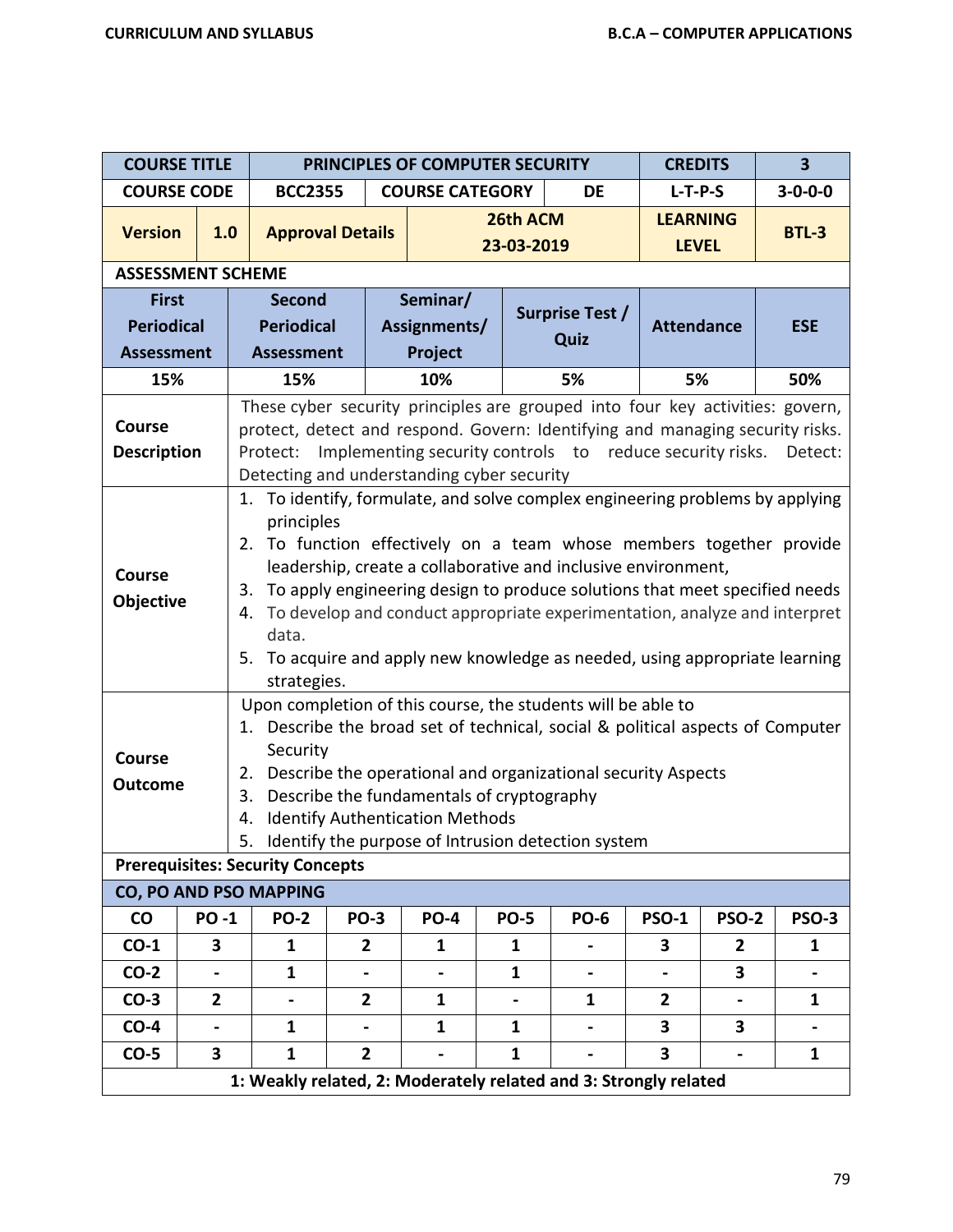|                                                                                                                                                          | <b>MODULE 1: INTRODUCTION TO SECURITY TRENDS</b>                                                            | (9L)         |  |  |  |  |  |
|----------------------------------------------------------------------------------------------------------------------------------------------------------|-------------------------------------------------------------------------------------------------------------|--------------|--|--|--|--|--|
|                                                                                                                                                          | The Computer Security Problem - Targets and Attacks - Approaches to Computer                                | $CO-1$       |  |  |  |  |  |
|                                                                                                                                                          | Security - Ethics - Basic Security Terminology - Security Models.                                           | <b>BTL-2</b> |  |  |  |  |  |
|                                                                                                                                                          | <b>Suggested Readings: Security Terminology</b><br><b>MODULE 2: OPERATIONAL AND ORGANIZATIONAL SECURITY</b> |              |  |  |  |  |  |
|                                                                                                                                                          |                                                                                                             | (9L)         |  |  |  |  |  |
|                                                                                                                                                          | Policies, Procedures, Standards, and Guidelines - Security Awareness and Training -                         |              |  |  |  |  |  |
| Interoperability Agreements - The Security Perimeter - Physical Security -<br>Environmental Issues - Wireless - Electromagnetic Eavesdropping - People-A |                                                                                                             |              |  |  |  |  |  |
|                                                                                                                                                          | Security Problem - People as a Security Tool;                                                               | <b>BTL-2</b> |  |  |  |  |  |
|                                                                                                                                                          | <b>Suggested Readings: Organizational security</b>                                                          |              |  |  |  |  |  |
|                                                                                                                                                          | <b>MODULE 3: CRYPTOGRAPHY</b>                                                                               | (9L)         |  |  |  |  |  |
|                                                                                                                                                          | Cryptography in Practice - Historical Perspectives - Algorithms - Hashing Functions -                       |              |  |  |  |  |  |
|                                                                                                                                                          | Symmetric Encryption - Asymmetric Encryption - Quantum Cryptography-                                        | $CO-3$       |  |  |  |  |  |
|                                                                                                                                                          | Cryptography Algorithm Use.                                                                                 | <b>BTL-3</b> |  |  |  |  |  |
|                                                                                                                                                          | <b>Suggested Readings: Cryptography</b>                                                                     |              |  |  |  |  |  |
|                                                                                                                                                          | <b>MODULE 4: AUTHENTICATION AND REMOTE ACCESS</b>                                                           | (9L)         |  |  |  |  |  |
|                                                                                                                                                          | User, Group, and Role Management - Password Policies - Single Sign-On - Security                            |              |  |  |  |  |  |
| Controls and Permissions - Preventing Data Loss or Theft - The Remote Access                                                                             |                                                                                                             |              |  |  |  |  |  |
|                                                                                                                                                          | Process - Remote Access Methods                                                                             | <b>BTL-2</b> |  |  |  |  |  |
|                                                                                                                                                          | Suggested Readings: Authentication and Remote Access                                                        |              |  |  |  |  |  |
|                                                                                                                                                          | <b>MODULE 5: INTRUSION DETECTION SYSTEMS</b>                                                                | (9L)         |  |  |  |  |  |
|                                                                                                                                                          | History of Intrusion Detection Systems - IDS Overview - Network-Based IDSs - Host-                          | $CO-5$       |  |  |  |  |  |
|                                                                                                                                                          | Based IDSs-Intrusion Prevention Systems - Honeypots and Honey nets - Tools.                                 |              |  |  |  |  |  |
|                                                                                                                                                          | <b>Suggested Readings: Intrusion Detection Systems</b>                                                      | <b>BTL-2</b> |  |  |  |  |  |
|                                                                                                                                                          | <b>TEXT BOOKS</b>                                                                                           |              |  |  |  |  |  |
| $\mathbf{1}$                                                                                                                                             | W.A.Coklin, G.White, (2016), Principles of Computer Security: Fourth Edition, McGrawHill                    |              |  |  |  |  |  |
| $\overline{2}$                                                                                                                                           | William Stallings(2017), Cryptography and Network Security Principles and Practices,                        |              |  |  |  |  |  |
|                                                                                                                                                          | Seventh Edition, Pearson Education                                                                          |              |  |  |  |  |  |
|                                                                                                                                                          | <b>REFERENCE BOOKS</b>                                                                                      |              |  |  |  |  |  |
| 1                                                                                                                                                        | Achyut S. Godbole, (2013), Web Technologies: TCP/IP, Web/Java Programming, and Cloud                        |              |  |  |  |  |  |
|                                                                                                                                                          | Computing, Tata McGraw-Hill Education                                                                       |              |  |  |  |  |  |
| <b>E BOOKS</b>                                                                                                                                           |                                                                                                             |              |  |  |  |  |  |
| 1                                                                                                                                                        | https://www.newhorizons.com/promotions/cybersecurity-ebooks                                                 |              |  |  |  |  |  |
| <b>MOOC</b>                                                                                                                                              |                                                                                                             |              |  |  |  |  |  |
| 1.                                                                                                                                                       | https://www.coursera.org/learn/introduction-cybersecurity-cyber-attacks#syllabus                            |              |  |  |  |  |  |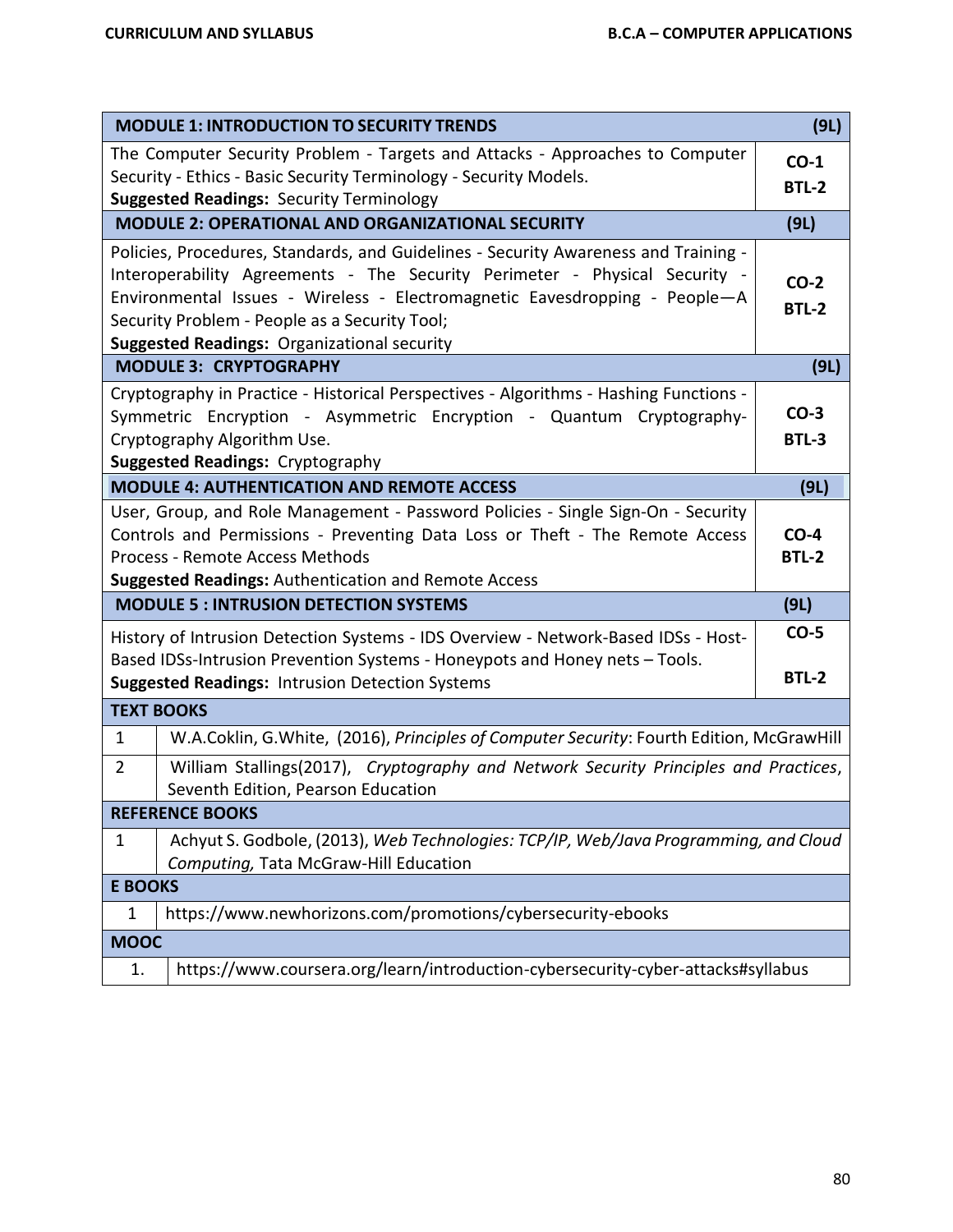|                                                                   | <b>COURSE TITLE</b><br><b>CREDITS</b><br><b>CYBER FORENSICS</b> |                                                                                                                                                                                                                                                                                                                                                                                                                                                                                                                                                                                                                                                                                                                                                                                                                                                                                                                                                                  |                         |                                     |                |                |                                                                              | 3                                                                                                                                                                                                                                                                                                                                                                                                                           |                        |  |  |
|-------------------------------------------------------------------|-----------------------------------------------------------------|------------------------------------------------------------------------------------------------------------------------------------------------------------------------------------------------------------------------------------------------------------------------------------------------------------------------------------------------------------------------------------------------------------------------------------------------------------------------------------------------------------------------------------------------------------------------------------------------------------------------------------------------------------------------------------------------------------------------------------------------------------------------------------------------------------------------------------------------------------------------------------------------------------------------------------------------------------------|-------------------------|-------------------------------------|----------------|----------------|------------------------------------------------------------------------------|-----------------------------------------------------------------------------------------------------------------------------------------------------------------------------------------------------------------------------------------------------------------------------------------------------------------------------------------------------------------------------------------------------------------------------|------------------------|--|--|
|                                                                   | <b>COURSE CODE</b>                                              |                                                                                                                                                                                                                                                                                                                                                                                                                                                                                                                                                                                                                                                                                                                                                                                                                                                                                                                                                                  | <b>BCC2362</b>          | <b>COURSE CATEGORY</b><br><b>DE</b> |                | $L-T-P-S$      | $3 - 0 - 0 - 0$                                                              |                                                                                                                                                                                                                                                                                                                                                                                                                             |                        |  |  |
| <b>Version</b>                                                    |                                                                 | 1.0                                                                                                                                                                                                                                                                                                                                                                                                                                                                                                                                                                                                                                                                                                                                                                                                                                                                                                                                                              | <b>Approval Details</b> |                                     |                | 26th ACM       |                                                                              | <b>LEARNING</b>                                                                                                                                                                                                                                                                                                                                                                                                             | <b>BTL-3</b>           |  |  |
|                                                                   | <b>ASSESSMENT SCHEME</b>                                        |                                                                                                                                                                                                                                                                                                                                                                                                                                                                                                                                                                                                                                                                                                                                                                                                                                                                                                                                                                  |                         |                                     |                | 23-03-2019     |                                                                              | <b>LEVEL</b>                                                                                                                                                                                                                                                                                                                                                                                                                |                        |  |  |
| <b>First</b>                                                      |                                                                 | <b>Second</b>                                                                                                                                                                                                                                                                                                                                                                                                                                                                                                                                                                                                                                                                                                                                                                                                                                                                                                                                                    |                         |                                     | Seminar/       |                |                                                                              |                                                                                                                                                                                                                                                                                                                                                                                                                             |                        |  |  |
| <b>Periodical</b>                                                 |                                                                 | <b>Periodical</b>                                                                                                                                                                                                                                                                                                                                                                                                                                                                                                                                                                                                                                                                                                                                                                                                                                                                                                                                                |                         | Assignments/                        |                |                | <b>Surprise</b>                                                              | <b>Attendance</b>                                                                                                                                                                                                                                                                                                                                                                                                           | <b>ESE</b>             |  |  |
| <b>Assessment</b>                                                 |                                                                 | <b>Assessment</b>                                                                                                                                                                                                                                                                                                                                                                                                                                                                                                                                                                                                                                                                                                                                                                                                                                                                                                                                                |                         | Project                             |                |                | Test / Quiz                                                                  |                                                                                                                                                                                                                                                                                                                                                                                                                             |                        |  |  |
| 15%                                                               |                                                                 | 15%                                                                                                                                                                                                                                                                                                                                                                                                                                                                                                                                                                                                                                                                                                                                                                                                                                                                                                                                                              |                         |                                     | 10%            |                | 5%                                                                           | 5%                                                                                                                                                                                                                                                                                                                                                                                                                          | 50%                    |  |  |
| <b>Course</b><br><b>Description</b><br><b>Course</b><br>Objective |                                                                 | This course provides a solid foundation by introducing digital forensics to those<br>who are new to the field. It guides the student toward becoming a skilled cyber<br>forensics investigator. It introduces the history of digital forensics and explains<br>how the use of electronic evidence developed. It explores current digital<br>forensics software and hardware tools, including those that might not be readily<br>available, and evaluates their strengths and weaknesses.<br>To illustrate the history of digital forensics and explains how the use of<br>1.<br>electronic evidence developed<br>To prepare to acquire data from a suspect's drive and discusses available<br>2.<br>Linux and GUI acquisition tools.<br>To explain search warrants and the nature of a typical digital forensics case.<br>3.<br>To explore current digital forensics software and hardware tools,<br>4.<br>5.<br>To understand recent trends in cyber forensics. |                         |                                     |                |                |                                                                              |                                                                                                                                                                                                                                                                                                                                                                                                                             |                        |  |  |
| <b>Course</b><br><b>Outcome</b>                                   |                                                                 | 1.<br>2.<br>3.<br>4.<br>5.                                                                                                                                                                                                                                                                                                                                                                                                                                                                                                                                                                                                                                                                                                                                                                                                                                                                                                                                       |                         |                                     |                |                |                                                                              | Upon completion of this course, the students will be able to<br>Describe the basic concepts the various ideas about cybercrime.<br>Identify the international and national cybercrime strategy.<br>Formulate and design the procedures for searching and seizing evidence.<br>Evaluate the strengths and weaknesses of cyber forensics tools.<br>Recognize the features of Cyber Forensics to apply in real time scenarios. |                        |  |  |
|                                                                   |                                                                 | Prerequisites: BCC2355 - Principles of Cyber Security                                                                                                                                                                                                                                                                                                                                                                                                                                                                                                                                                                                                                                                                                                                                                                                                                                                                                                            |                         |                                     |                |                |                                                                              |                                                                                                                                                                                                                                                                                                                                                                                                                             |                        |  |  |
|                                                                   |                                                                 | CO, PO AND PSO MAPPING                                                                                                                                                                                                                                                                                                                                                                                                                                                                                                                                                                                                                                                                                                                                                                                                                                                                                                                                           |                         |                                     |                |                |                                                                              |                                                                                                                                                                                                                                                                                                                                                                                                                             |                        |  |  |
| $\mathsf{co}$                                                     | <b>PO-1</b>                                                     | <b>PO-2</b>                                                                                                                                                                                                                                                                                                                                                                                                                                                                                                                                                                                                                                                                                                                                                                                                                                                                                                                                                      | <b>PO-3</b>             | <b>PO-4</b>                         | PO-<br>5       | PO-<br>6       | <b>PSO-1</b>                                                                 | <b>PSO-2</b>                                                                                                                                                                                                                                                                                                                                                                                                                | <b>PSO-3</b>           |  |  |
| $CO-1$                                                            |                                                                 | $\overline{2}$                                                                                                                                                                                                                                                                                                                                                                                                                                                                                                                                                                                                                                                                                                                                                                                                                                                                                                                                                   | $\overline{2}$          | $\mathbf{1}$                        | 3              |                | $\overline{2}$                                                               | 3                                                                                                                                                                                                                                                                                                                                                                                                                           |                        |  |  |
| $CO-2$                                                            | 3                                                               | $\overline{2}$                                                                                                                                                                                                                                                                                                                                                                                                                                                                                                                                                                                                                                                                                                                                                                                                                                                                                                                                                   | 3                       | -                                   | $\blacksquare$ | 1              | 3                                                                            |                                                                                                                                                                                                                                                                                                                                                                                                                             |                        |  |  |
| $CO-3$                                                            |                                                                 |                                                                                                                                                                                                                                                                                                                                                                                                                                                                                                                                                                                                                                                                                                                                                                                                                                                                                                                                                                  | $\overline{2}$          | $\mathbf{1}$                        | 3              | $\blacksquare$ |                                                                              | $\mathbf{2}$                                                                                                                                                                                                                                                                                                                                                                                                                | 1                      |  |  |
| $CO-4$                                                            | 3                                                               | 3                                                                                                                                                                                                                                                                                                                                                                                                                                                                                                                                                                                                                                                                                                                                                                                                                                                                                                                                                                | 3                       | $\mathbf{1}$                        | $\overline{2}$ | 1              | 3                                                                            | 3                                                                                                                                                                                                                                                                                                                                                                                                                           | $\mathbf{1}$           |  |  |
| $CO-5$                                                            | 3                                                               | 3                                                                                                                                                                                                                                                                                                                                                                                                                                                                                                                                                                                                                                                                                                                                                                                                                                                                                                                                                                |                         | $\mathbf{1}$                        | 3              |                | 3                                                                            | $\overline{2}$                                                                                                                                                                                                                                                                                                                                                                                                              | $\mathbf{1}$           |  |  |
|                                                                   |                                                                 |                                                                                                                                                                                                                                                                                                                                                                                                                                                                                                                                                                                                                                                                                                                                                                                                                                                                                                                                                                  |                         |                                     |                |                |                                                                              | 1: Weakly related, 2: Moderately related and 3: Strongly related                                                                                                                                                                                                                                                                                                                                                            |                        |  |  |
|                                                                   |                                                                 | <b>MODULE 1: UNDERSTANDING THE THREAT FROM CYBER CRIME</b>                                                                                                                                                                                                                                                                                                                                                                                                                                                                                                                                                                                                                                                                                                                                                                                                                                                                                                       |                         |                                     |                |                |                                                                              |                                                                                                                                                                                                                                                                                                                                                                                                                             | (9L)                   |  |  |
|                                                                   |                                                                 | Suggested Readings: Evolution of cyber security                                                                                                                                                                                                                                                                                                                                                                                                                                                                                                                                                                                                                                                                                                                                                                                                                                                                                                                  |                         |                                     |                |                | and Trends - Diversity of Cyber Crime - Cyber Hate Crimes - Cyber Terrorism. | Introduction Cyber Threat - Definition of Cyber Crime - Classification - Current Threats                                                                                                                                                                                                                                                                                                                                    | $CO-1$<br><b>BTL-2</b> |  |  |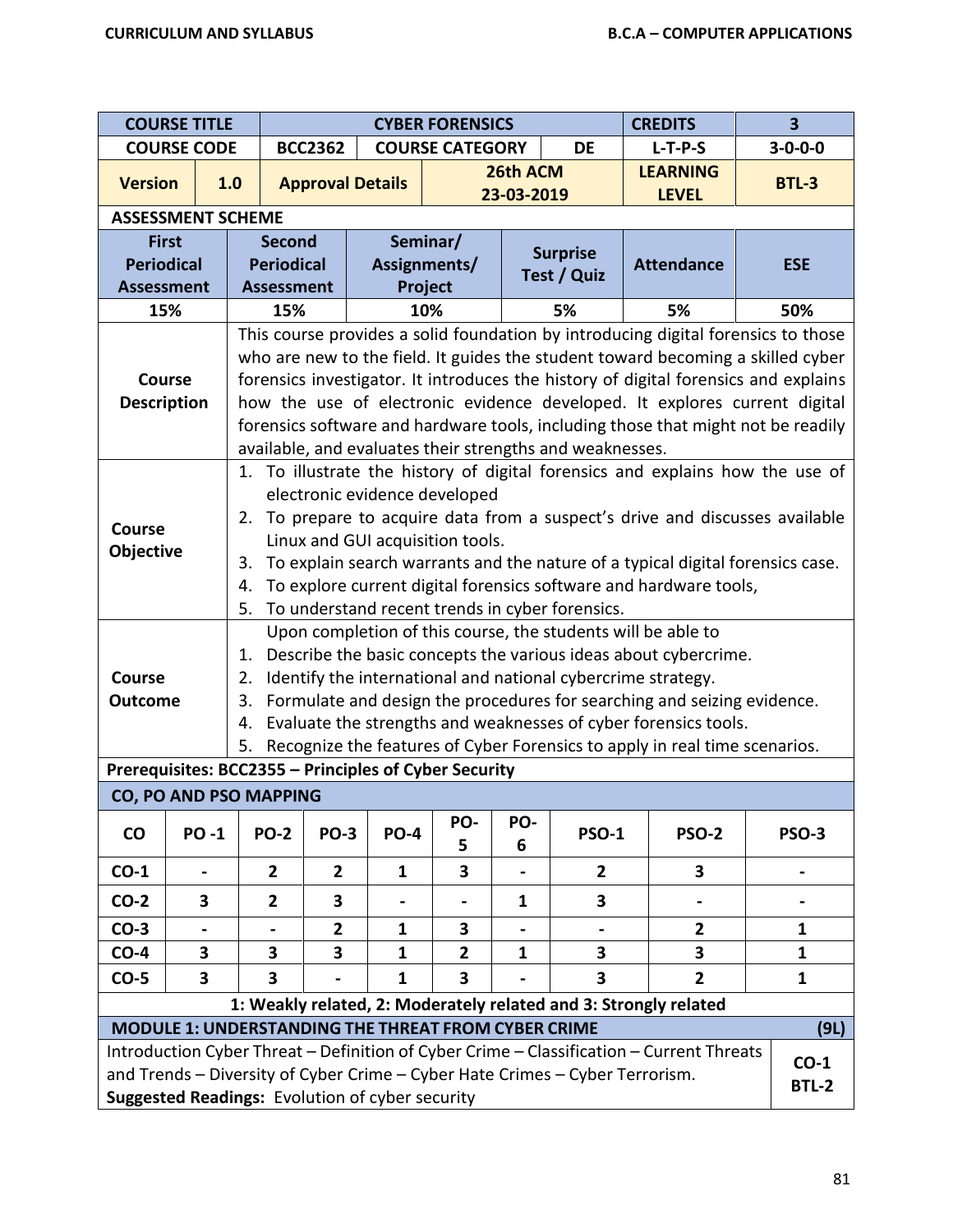|                   | <b>MODULE 2: RESPONDING TO CYBER CRIME</b>                                                                                                                                                                                                                                                                                                                                                                                                                                                                                                        | (9L)                   |
|-------------------|---------------------------------------------------------------------------------------------------------------------------------------------------------------------------------------------------------------------------------------------------------------------------------------------------------------------------------------------------------------------------------------------------------------------------------------------------------------------------------------------------------------------------------------------------|------------------------|
|                   | Cyber Strategy - National Security Strategy - Cyber Security Strategy - Organized Crime<br>Strategy - Cyber Crime Strategy - Policy Cyber Crime - International Response -<br>National Cyber Security Structure - Strategic Policy Requirements - Police and Crime<br>Commissioners.<br>Practical component: Write a one-page summary of the licensing requirements in the<br>region you selected.<br>Suggested Readings: Advances in Cyber Security: Principles, Techniques, and                                                                 | $CO-2$<br><b>BTL-2</b> |
| Applications      | <b>MODULE 3: INVESTIGATING CYBER CRIME</b>                                                                                                                                                                                                                                                                                                                                                                                                                                                                                                        | (9L)                   |
|                   | Preventing Cyber Crime - Password Protection - Get Safe Online - Cyber Security<br>Guidance for Business - Cyber Crime Investigation Skills - Criminal Investigation - Code<br>of Ethics - Evidence - Hi-Tech Investigations - Capturing and Analyzing Digital Evidence.<br>Practical component: Analyze different password manages available and it's features.<br><b>Suggested Readings: Best practices for Cyber security standards</b>                                                                                                        | $CO-3$<br><b>BTL-3</b> |
|                   | <b>MODULE 4: DIGITAL FORENSICS</b>                                                                                                                                                                                                                                                                                                                                                                                                                                                                                                                | (9L)                   |
|                   | Introduction to Digital Forensics - Forensic Software and Hardware - Analysis and<br>Advanced Tools - Forensic Technology and Practices - Forensic Ballistics and<br>Photography - Face, Iris and Fingerprint Recognition - Audio Video Analysis - Windows<br>System Forensics - Linux System Forensics - Network Forensics.<br>Practical component: Create a chart outlining each tool's current capabilities, and<br>write a one- to two-page report on the features you found most beneficial.<br><b>Suggested Readings: OS Forensics tool</b> | $CO-4$<br><b>BTL-3</b> |
|                   | <b>MODULE 5: CASE STUDY</b>                                                                                                                                                                                                                                                                                                                                                                                                                                                                                                                       | (9L)                   |
|                   | Latest Study Topics on Cyber Crime and Investigations - Recent Cyber Crime Cases -<br>Recent Digital Forensics Cases - Bridging the Gaps in Cyber Crime Investigations<br>between the cyber security stake holders.<br>Practical component: Investigate a recent cybercrime case and write a detailed report.<br>Suggested Readings: Next-generation digital forensics                                                                                                                                                                            | $CO-5$<br><b>BTL-3</b> |
| <b>TEXT BOOKS</b> |                                                                                                                                                                                                                                                                                                                                                                                                                                                                                                                                                   |                        |
| 1.                | Thomas Halt, Adam M. Bossler and Kathryn C.Seigfried Spellar(2017), "Cybercrime and<br>Digital Forensics: An Introduction", Routledge Taylor and Francis Group                                                                                                                                                                                                                                                                                                                                                                                    |                        |
|                   | <b>REFERENCE BOOKS</b>                                                                                                                                                                                                                                                                                                                                                                                                                                                                                                                            |                        |
| $\mathbf{1}$      | William, Stallings. (2018). Effective Cyber security: A Guide to Using Best Practices and<br>Standards, Addison - Wesley Professional Publishers, 1st Edition.                                                                                                                                                                                                                                                                                                                                                                                    |                        |
| <b>E BOOKS</b>    |                                                                                                                                                                                                                                                                                                                                                                                                                                                                                                                                                   |                        |
| 1.                | http://www.uou.ac.in/sites/default/files/slm/Introduction-cyber-security.pdf                                                                                                                                                                                                                                                                                                                                                                                                                                                                      |                        |
| <b>MOOC</b>       |                                                                                                                                                                                                                                                                                                                                                                                                                                                                                                                                                   |                        |
| 1.                | https://www.edx.org/course/cybersecurity-fundamentals                                                                                                                                                                                                                                                                                                                                                                                                                                                                                             |                        |
| 2.                | https://www.coursera.org/specializations/cyber-security                                                                                                                                                                                                                                                                                                                                                                                                                                                                                           |                        |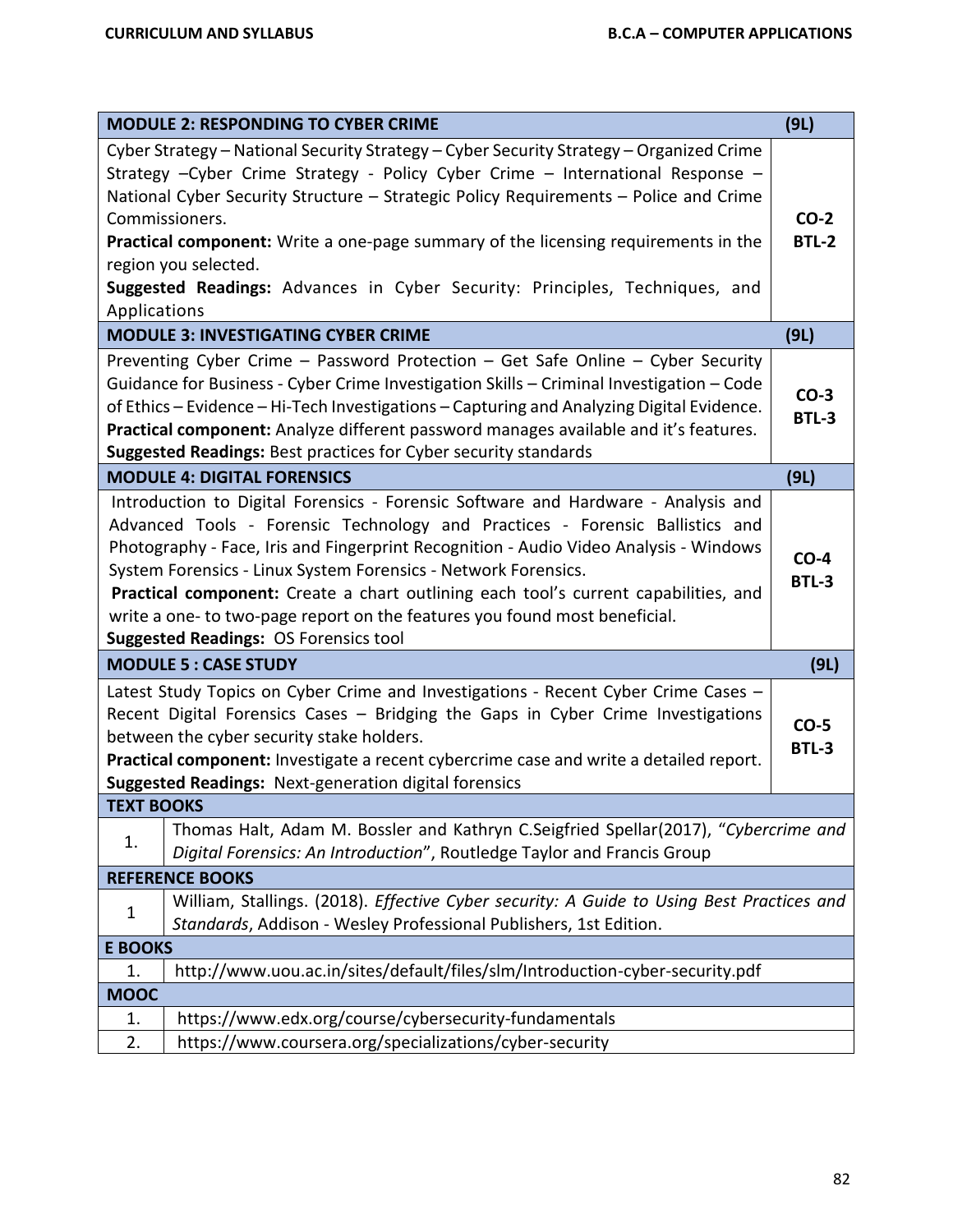|                                                               | <b>COURSE TITLE</b>      |                                                                                                                      |                         |                         |             |  |                 |                   | $\overline{\mathbf{3}}$<br><b>ETHICAL HACKING AND SYSTEMS DEFENSE</b><br><b>CREDITS</b> |                                                                      |  |  |  |  |  |
|---------------------------------------------------------------|--------------------------|----------------------------------------------------------------------------------------------------------------------|-------------------------|-------------------------|-------------|--|-----------------|-------------------|-----------------------------------------------------------------------------------------|----------------------------------------------------------------------|--|--|--|--|--|
|                                                               | <b>COURSE CODE</b>       | <b>BCC2365</b>                                                                                                       |                         | <b>COURSE CATEGORY</b>  |             |  | <b>DE</b>       | $L-T-P-S$         |                                                                                         | $3 - 0 - 0 - 0$                                                      |  |  |  |  |  |
| <b>Version</b>                                                | 1.0                      | <b>Approval Details</b>                                                                                              |                         |                         | 26th ACM    |  |                 | <b>LEARNING</b>   |                                                                                         | <b>BTL-3</b>                                                         |  |  |  |  |  |
|                                                               |                          |                                                                                                                      |                         |                         | 23-03-2019  |  |                 | <b>LEVEL</b>      |                                                                                         |                                                                      |  |  |  |  |  |
|                                                               | <b>ASSESSMENT SCHEME</b> |                                                                                                                      |                         |                         |             |  |                 |                   |                                                                                         |                                                                      |  |  |  |  |  |
| <b>First Periodical</b>                                       |                          | <b>Second</b>                                                                                                        |                         | Seminar/                |             |  | <b>Surprise</b> |                   |                                                                                         |                                                                      |  |  |  |  |  |
| <b>Assessment</b>                                             |                          | <b>Periodical</b>                                                                                                    |                         | Assignments/            |             |  | Test / Quiz     | <b>Attendance</b> |                                                                                         | <b>ESE</b>                                                           |  |  |  |  |  |
|                                                               |                          | <b>Assessment</b>                                                                                                    |                         | Project                 |             |  |                 |                   |                                                                                         |                                                                      |  |  |  |  |  |
| 15%                                                           |                          | 15%                                                                                                                  | 10%<br>5%               |                         |             |  |                 | 5%                |                                                                                         | 50%                                                                  |  |  |  |  |  |
|                                                               |                          | Ethical hacking involves an authorized attempt to gain unauthorized access                                           |                         |                         |             |  |                 |                   |                                                                                         |                                                                      |  |  |  |  |  |
| <b>Course</b>                                                 |                          | to a computer system, application, or data.  Also known as "white hats,"                                             |                         |                         |             |  |                 |                   |                                                                                         |                                                                      |  |  |  |  |  |
| <b>Description</b>                                            |                          | ethical hackers are security experts that perform these assessments. The                                             |                         |                         |             |  |                 |                   |                                                                                         |                                                                      |  |  |  |  |  |
|                                                               |                          | proactive work they do helps to improve an organization's security posture.                                          |                         |                         |             |  |                 |                   |                                                                                         |                                                                      |  |  |  |  |  |
|                                                               |                          | 1. To identify, formulate, and solve complex engineering problems by                                                 |                         |                         |             |  |                 |                   |                                                                                         |                                                                      |  |  |  |  |  |
|                                                               |                          | applying principles                                                                                                  |                         |                         |             |  |                 |                   |                                                                                         |                                                                      |  |  |  |  |  |
|                                                               |                          | 2. To function effectively on a team whose members together provide                                                  |                         |                         |             |  |                 |                   |                                                                                         |                                                                      |  |  |  |  |  |
| leadership, create a collaborative and inclusive environment, |                          |                                                                                                                      |                         |                         |             |  |                 |                   |                                                                                         |                                                                      |  |  |  |  |  |
| <b>Course</b>                                                 |                          | 3.                                                                                                                   |                         |                         |             |  |                 |                   |                                                                                         | To apply engineering design to produce solutions that meet specified |  |  |  |  |  |
| Objective                                                     |                          | needs                                                                                                                |                         |                         |             |  |                 |                   |                                                                                         |                                                                      |  |  |  |  |  |
|                                                               |                          | 4. To develop and conduct appropriate experimentation, analyze and                                                   |                         |                         |             |  |                 |                   |                                                                                         |                                                                      |  |  |  |  |  |
|                                                               |                          | interpret data.                                                                                                      |                         |                         |             |  |                 |                   |                                                                                         |                                                                      |  |  |  |  |  |
|                                                               |                          | 5. To acquire and apply new knowledge as needed, using appropriate                                                   |                         |                         |             |  |                 |                   |                                                                                         |                                                                      |  |  |  |  |  |
|                                                               |                          | learning strategies.                                                                                                 |                         |                         |             |  |                 |                   |                                                                                         |                                                                      |  |  |  |  |  |
|                                                               |                          | Upon completion of the course, the students will be able                                                             |                         |                         |             |  |                 |                   |                                                                                         |                                                                      |  |  |  |  |  |
|                                                               |                          | Describe the concepts of ethical hacking<br>1.                                                                       |                         |                         |             |  |                 |                   |                                                                                         |                                                                      |  |  |  |  |  |
| <b>Course</b>                                                 |                          | Describe the concepts of System hacking<br>2.                                                                        |                         |                         |             |  |                 |                   |                                                                                         |                                                                      |  |  |  |  |  |
| <b>Outcome</b>                                                |                          | Perform TCP/IP and Port scanning<br>3.                                                                               |                         |                         |             |  |                 |                   |                                                                                         |                                                                      |  |  |  |  |  |
|                                                               |                          | Identify desktop and server OS vulnerabilities<br>4.                                                                 |                         |                         |             |  |                 |                   |                                                                                         |                                                                      |  |  |  |  |  |
| 5.<br>Describe network protection systems                     |                          |                                                                                                                      |                         |                         |             |  |                 |                   |                                                                                         |                                                                      |  |  |  |  |  |
|                                                               |                          | <b>Prerequisites: Machine learning algorithms</b>                                                                    |                         |                         |             |  |                 |                   |                                                                                         |                                                                      |  |  |  |  |  |
|                                                               |                          | <b>CO, PO AND PSO MAPPING</b>                                                                                        |                         |                         |             |  |                 |                   |                                                                                         |                                                                      |  |  |  |  |  |
| <b>CO</b>                                                     | <b>PO-1</b>              | <b>PO-2</b>                                                                                                          | <b>PO-3</b>             | <b>PO-4</b>             | <b>PO-5</b> |  | <b>PO-6</b>     | <b>PSO-1</b>      | <b>PSO-2</b>                                                                            | <b>PSO-3</b>                                                         |  |  |  |  |  |
| $CO-1$                                                        | 3                        | $\overline{2}$                                                                                                       | $\overline{2}$          | $\mathbf{2}$            | 1           |  |                 | 3                 | 2                                                                                       | 1                                                                    |  |  |  |  |  |
| $CO-2$                                                        | 3                        | $\overline{2}$                                                                                                       | $\overline{\mathbf{2}}$ | $\overline{2}$          |             |  |                 | 3                 | $\overline{2}$                                                                          | 1                                                                    |  |  |  |  |  |
| $CO-3$                                                        | 3                        | $\overline{2}$                                                                                                       | $\overline{\mathbf{2}}$ | $\overline{\mathbf{2}}$ |             |  | $\mathbf{1}$    | 3                 | $\overline{2}$                                                                          | 1                                                                    |  |  |  |  |  |
| $CO-4$                                                        | 3                        | $\mathbf{2}$                                                                                                         | $\overline{\mathbf{2}}$ | $\overline{2}$          |             |  |                 | 3                 | $\overline{2}$                                                                          | $\mathbf{1}$                                                         |  |  |  |  |  |
| $CO-5$                                                        | $\overline{\mathbf{3}}$  | $\overline{2}$                                                                                                       | $\overline{2}$          | $\overline{2}$          |             |  |                 | 3                 | $\overline{2}$                                                                          | $\mathbf{1}$                                                         |  |  |  |  |  |
|                                                               |                          | 1: Weakly related, 2: Moderately related and 3: Strongly related<br><b>MODULE 1: INTRODUCTION TO ETHICAL HACKING</b> |                         |                         |             |  |                 |                   |                                                                                         |                                                                      |  |  |  |  |  |
|                                                               |                          |                                                                                                                      |                         |                         |             |  |                 |                   |                                                                                         | (9L)                                                                 |  |  |  |  |  |
|                                                               |                          | Introduction-Ethical hacking Terminology-types of hacking technologies-phases                                        |                         |                         |             |  |                 |                   |                                                                                         | $CO-1$                                                               |  |  |  |  |  |
|                                                               |                          | of ethical hacking-Foot printing-Social Engineering-Scanning and enumeration                                         |                         |                         |             |  |                 |                   |                                                                                         | BTL-3                                                                |  |  |  |  |  |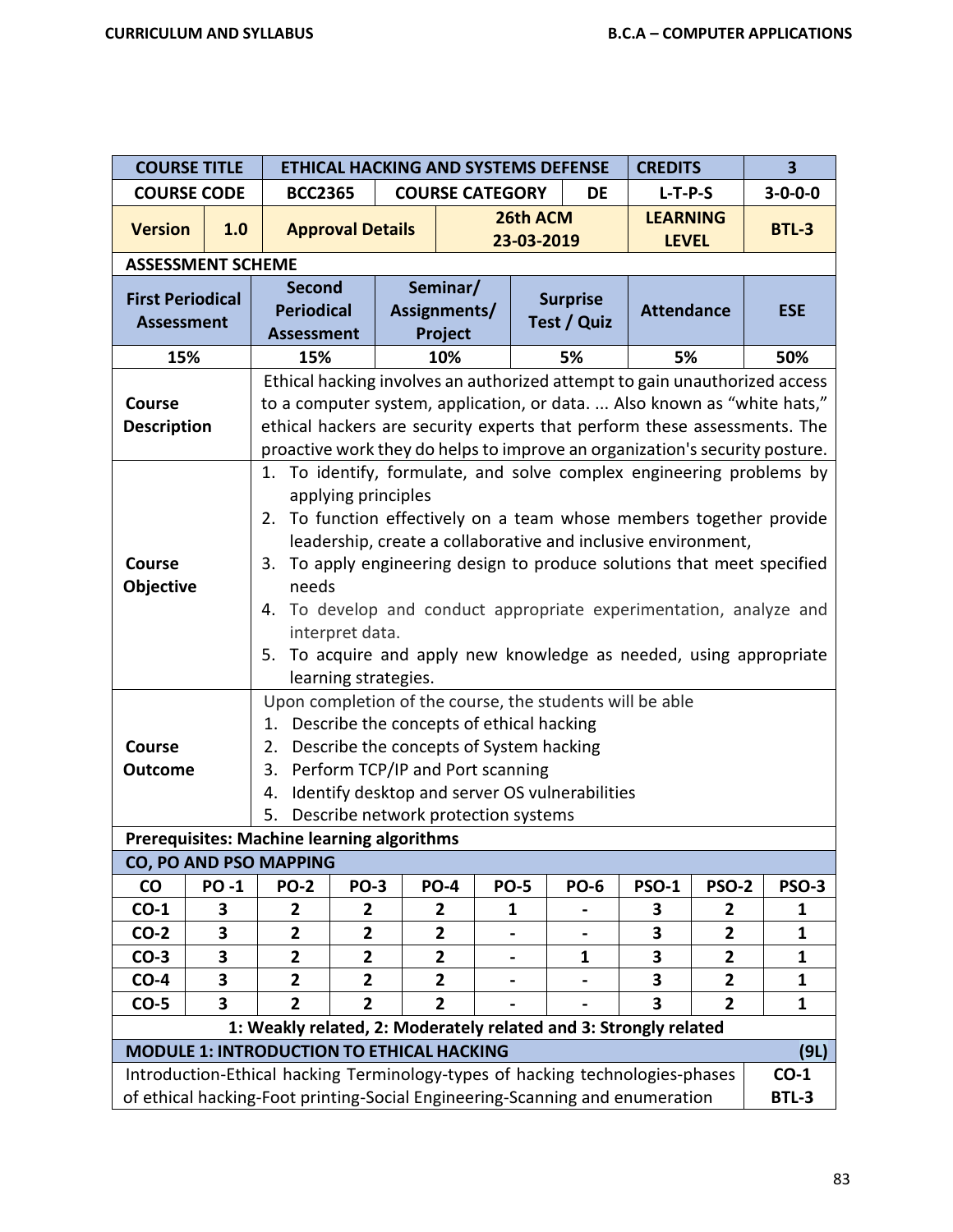|                     | Practical component : hacking the server(through virtual machine)                                                                                                                                                                                                                       |                        |
|---------------------|-----------------------------------------------------------------------------------------------------------------------------------------------------------------------------------------------------------------------------------------------------------------------------------------|------------------------|
|                     | <b>Suggested Readings: Hacking terminology</b>                                                                                                                                                                                                                                          |                        |
|                     | <b>MODULE 2: SYSTEM HACKING</b>                                                                                                                                                                                                                                                         | (9L)                   |
|                     | Understanding the password hacking techniques-Rootkits-Trojans-Backdoors-<br>Viruses and worms-sniffers-denial of service-Session hijacking.<br>Practical component: Password hacking<br>Suggested Readings: Trojans and backdoor viruses                                               | $CO-2$<br><b>BTL-3</b> |
|                     | MODULE 3: TCP/IP OVERVIEW CONCEPTS AND PORT SCANNING<br>(9L)                                                                                                                                                                                                                            |                        |
|                     | Overview of TCP/IP-IP addressing-numbering systems- Introduction to port<br>scanning-types of port scan-port scanning tools-ping sweeps- Understanding<br>scripting-Enumeration.<br>Practical component: Identifying vulnerabilities in OS<br><b>Suggested Readings: Scanning tools</b> | $CO-3$<br><b>BTL-3</b> |
|                     | <b>MODULE 4: DESKTOP AND SERVER OS VULNERABILITIES</b><br>(9L)                                                                                                                                                                                                                          |                        |
|                     | Windows OS vulnerabilities-tools for identifying vulnerabilities in windows-Linux<br>OS vulnerabilities-vulnerabilities of embedded OS.<br><b>Practical component: Various OS and Vulnerabilities</b><br><b>Suggested Readings: Embedded OS</b>                                         | $CO-4$<br><b>BTL-3</b> |
|                     | <b>MODULE 5: NETWORK PROTECTION SYSTEMS</b>                                                                                                                                                                                                                                             | (9L)                   |
|                     | Understanding routers-understanding firewalls-risk analysis tools for firewalls-                                                                                                                                                                                                        |                        |
|                     | understanding intrusion and detection and prevention systems-honeypots.<br>Practical component: Routers and Firewall<br><b>Suggested Readings: Intrusion and Detection</b>                                                                                                              | $CO-5$<br><b>BTL-3</b> |
|                     | <b>TEXT BOOKS</b>                                                                                                                                                                                                                                                                       |                        |
| 1<br>$\overline{2}$ | Michael T. Simpson, Kent Backman, James Corley(2016) "Hands-On Ethical Hacking<br>and Network Defense" Delmar Cengage Learning; 2nd edition<br>Steven DeFino, Barry Kaufman, Nick Valenteen (2015)"Official Certified Ethical Hacker                                                    |                        |
|                     | Review Guide" Wiley publisher                                                                                                                                                                                                                                                           |                        |
|                     | <b>REFERENCE BOOKS</b>                                                                                                                                                                                                                                                                  |                        |
| $\mathbf 1$         | Patrick Engebretson(2011), The Basics of Hacking and Penetration Testing: Ethical<br>Hacking and Penetration Testing Made Easy, Syngress Basics Series                                                                                                                                  |                        |
|                     | <b>E BOOKS</b>                                                                                                                                                                                                                                                                          |                        |
| 1                   | https://www.nationalcyberwatch.org/resource/ethical-hacking-systems-defense-<br>national-cyberwatch-center-edition/                                                                                                                                                                     |                        |
| <b>MOOC</b>         |                                                                                                                                                                                                                                                                                         |                        |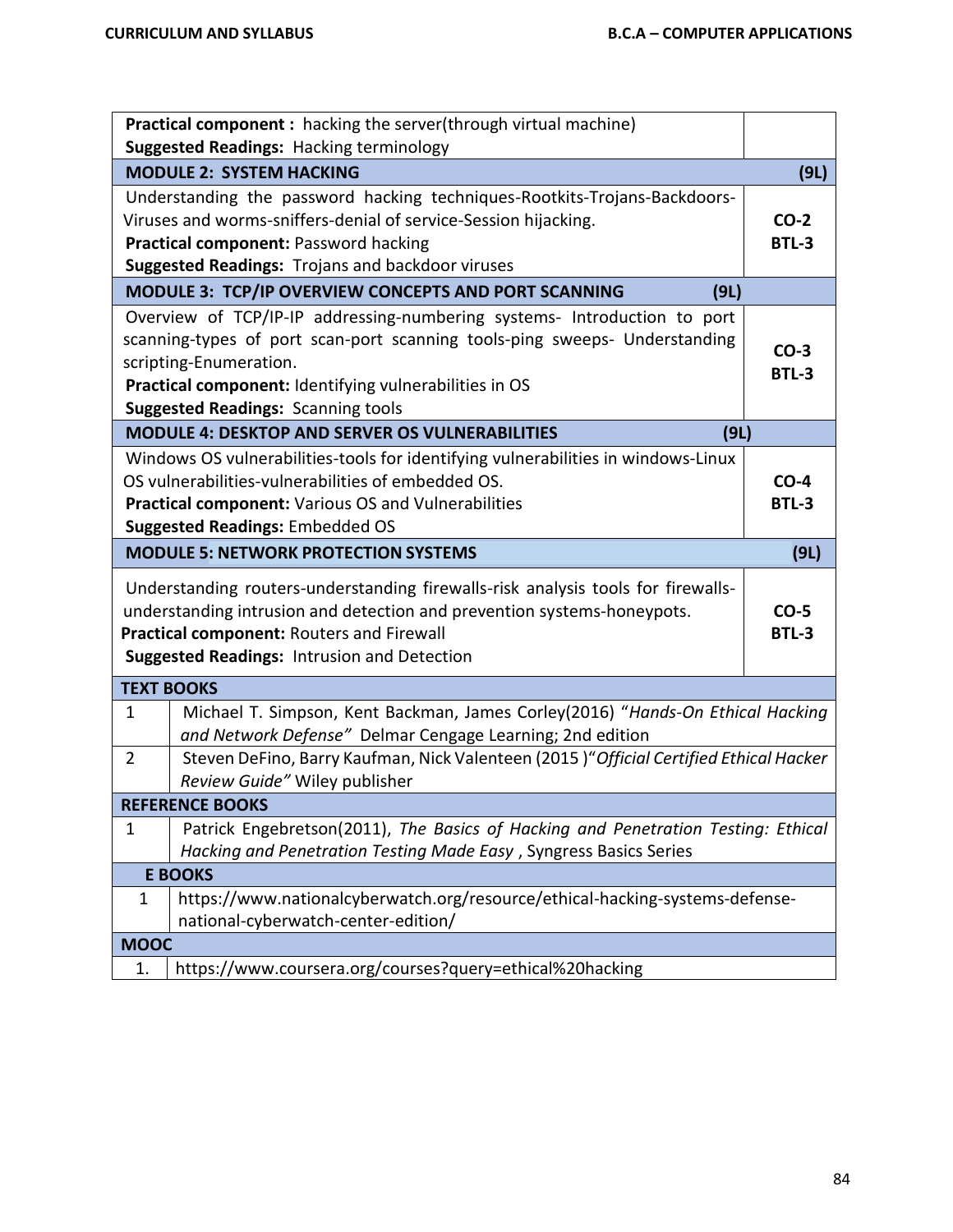| <b>COURSE TITLE</b>                             |                |                                                |                              |                                       |                                                            | <b>NETWORK SECURITY</b>                                                                                                                                                                                                                                                                                    |          |                                                                                                                                                                                                                                                                                                                                     | <b>CREDITS</b>    |                | $\overline{\mathbf{3}}$ |
|-------------------------------------------------|----------------|------------------------------------------------|------------------------------|---------------------------------------|------------------------------------------------------------|------------------------------------------------------------------------------------------------------------------------------------------------------------------------------------------------------------------------------------------------------------------------------------------------------------|----------|-------------------------------------------------------------------------------------------------------------------------------------------------------------------------------------------------------------------------------------------------------------------------------------------------------------------------------------|-------------------|----------------|-------------------------|
| <b>COURSE CODE</b>                              |                |                                                | <b>BCC2375</b>               |                                       |                                                            | <b>COURSE CATEGORY</b>                                                                                                                                                                                                                                                                                     |          | <b>DE</b>                                                                                                                                                                                                                                                                                                                           | $L-T-P-S$         |                | $3 - 0 - 0 - 0$         |
|                                                 |                |                                                |                              |                                       |                                                            |                                                                                                                                                                                                                                                                                                            | 26th ACM |                                                                                                                                                                                                                                                                                                                                     | <b>LEARNING</b>   |                |                         |
| <b>Version</b>                                  |                | 1.0                                            |                              | <b>Approval Details</b><br>23-03-2019 |                                                            |                                                                                                                                                                                                                                                                                                            |          |                                                                                                                                                                                                                                                                                                                                     | <b>LEVEL</b>      |                | <b>BTL-3</b>            |
| <b>ASSESSMENT SCHEME</b>                        |                |                                                |                              |                                       |                                                            |                                                                                                                                                                                                                                                                                                            |          |                                                                                                                                                                                                                                                                                                                                     |                   |                |                         |
| <b>First</b>                                    |                |                                                | <b>Second</b>                |                                       |                                                            | Seminar/                                                                                                                                                                                                                                                                                                   |          | <b>Surprise</b>                                                                                                                                                                                                                                                                                                                     |                   |                |                         |
| <b>Periodical</b>                               |                |                                                | <b>Periodical</b>            |                                       |                                                            | Assignments/                                                                                                                                                                                                                                                                                               |          | Test / Quiz                                                                                                                                                                                                                                                                                                                         | <b>Attendance</b> |                | <b>ESE</b>              |
| <b>Assessment</b>                               |                |                                                | <b>Assessment</b>            |                                       |                                                            | Project                                                                                                                                                                                                                                                                                                    |          |                                                                                                                                                                                                                                                                                                                                     |                   |                |                         |
| 15%                                             |                |                                                | 15%                          |                                       |                                                            | 10%                                                                                                                                                                                                                                                                                                        |          | 5%                                                                                                                                                                                                                                                                                                                                  | 5%                |                | 50%                     |
| <b>Course</b><br><b>Description</b>             |                |                                                |                              |                                       |                                                            | Network security is a broad term that covers a multitude of technologies, devices<br>and processes. The goal of this course is to set of rules and configurations<br>designed to protect the integrity. Students will learn the network architecture is<br>complex and is faced with a threat environment. |          |                                                                                                                                                                                                                                                                                                                                     |                   |                |                         |
| Course<br><b>Objective</b>                      |                | 2.<br>3.<br>4.<br>5.                           |                              |                                       | To exploit vulnerabilities.                                |                                                                                                                                                                                                                                                                                                            |          | 1. To understand the concept of network security management.<br>To understand the concept of network security tools.<br>To understand the concept of threat environment<br>To understand confidentiality and accessibility of computer networks                                                                                     |                   |                |                         |
| <b>Course</b><br><b>Outcome</b>                 |                | 1.<br>2.<br>3.<br>4.<br>5.                     |                              |                                       | Identify the attacks on WWW<br>Describe wireless security. | Describe the Basic concepts of Network Security<br>Describe the Internet Security Protocols                                                                                                                                                                                                                |          | Upon completion of this course, the students will be able to<br>Identify and explore the authentication mechanisms over internet                                                                                                                                                                                                    |                   |                |                         |
|                                                 |                | <b>Prerequisites: Basics of Cyber Security</b> |                              |                                       |                                                            |                                                                                                                                                                                                                                                                                                            |          |                                                                                                                                                                                                                                                                                                                                     |                   |                |                         |
| CO, PO AND PSO MAPPING                          |                |                                                |                              |                                       |                                                            |                                                                                                                                                                                                                                                                                                            |          |                                                                                                                                                                                                                                                                                                                                     |                   |                |                         |
| <b>CO</b>                                       | <b>PO-1</b>    |                                                | <b>PO-2</b>                  | <b>PO-3</b>                           |                                                            | <b>PO-5</b><br><b>PO-4</b>                                                                                                                                                                                                                                                                                 |          | <b>PO-6</b>                                                                                                                                                                                                                                                                                                                         | <b>PSO-1</b>      | <b>PSO-2</b>   | <b>PSO-3</b>            |
| $CO-1$                                          | 3              |                                                | $\overline{2}$               | $\overline{2}$                        | $\mathbf{1}$                                               | $\mathbf{1}$                                                                                                                                                                                                                                                                                               |          | $\mathbf{1}$                                                                                                                                                                                                                                                                                                                        | 3                 | $\overline{2}$ | $\mathbf{1}$            |
| $CO-2$                                          | $\overline{2}$ |                                                | $\qquad \qquad \blacksquare$ | $\mathbf{2}$                          |                                                            | $\mathbf{1}$<br>$\qquad \qquad \blacksquare$                                                                                                                                                                                                                                                               |          | $\mathbf{1}$                                                                                                                                                                                                                                                                                                                        | 3                 | $\blacksquare$ | $\mathbf{1}$            |
| $CO-3$                                          | $\mathbf{1}$   |                                                | $\mathbf{2}$                 | $\overline{\mathbf{2}}$               |                                                            | 1                                                                                                                                                                                                                                                                                                          |          |                                                                                                                                                                                                                                                                                                                                     |                   | $\mathbf{2}$   |                         |
| $CO-4$                                          | 3              |                                                | $\overline{2}$               |                                       |                                                            | $\mathbf{1}$<br>1                                                                                                                                                                                                                                                                                          |          |                                                                                                                                                                                                                                                                                                                                     | 3                 | $\mathbf{2}$   | 1                       |
| $CO-5$                                          | 3              |                                                | 2                            | 2                                     |                                                            | 1                                                                                                                                                                                                                                                                                                          |          | 1                                                                                                                                                                                                                                                                                                                                   | 3                 | $\mathbf{2}$   |                         |
|                                                 |                |                                                |                              |                                       |                                                            |                                                                                                                                                                                                                                                                                                            |          | 1: Weakly related, 2: Moderately related and 3: Strongly related                                                                                                                                                                                                                                                                    |                   |                |                         |
| <b>MODULE 1: INTRODUCTION TO CYBER SECURITY</b> |                |                                                |                              |                                       |                                                            |                                                                                                                                                                                                                                                                                                            |          |                                                                                                                                                                                                                                                                                                                                     |                   |                | (9L)                    |
| Suggested Readings: Evolution of cyber security |                |                                                |                              |                                       |                                                            |                                                                                                                                                                                                                                                                                                            |          | Introduction to Cyber Security, Need for security, Concept of Cyber Space, Cyber<br>Crimes and Cyber-attack. Fundamental security principles - threats, attacks and<br>vulnerability. Key Security triad - Confidentiality, Integrity and Availability.<br>Practical component: Detection of various cyber-attacks using Wireshark. |                   |                | $CO-1$<br><b>BTL-2</b>  |
|                                                 |                |                                                |                              |                                       |                                                            | MODULE 2: SECURITY ATTACKS, PRINCIPLES AND MANAGEMENT                                                                                                                                                                                                                                                      |          |                                                                                                                                                                                                                                                                                                                                     |                   |                | (9L)                    |
|                                                 |                |                                                |                              |                                       |                                                            |                                                                                                                                                                                                                                                                                                            |          | Introduction to different classes of security attacks - active and passive. Impact of                                                                                                                                                                                                                                               |                   |                | $CO-2$                  |
|                                                 |                |                                                |                              |                                       |                                                            |                                                                                                                                                                                                                                                                                                            |          | attacks on an organization and individuals. Principles of Cybersecurity - Apply                                                                                                                                                                                                                                                     |                   |                | <b>BTL-2</b>            |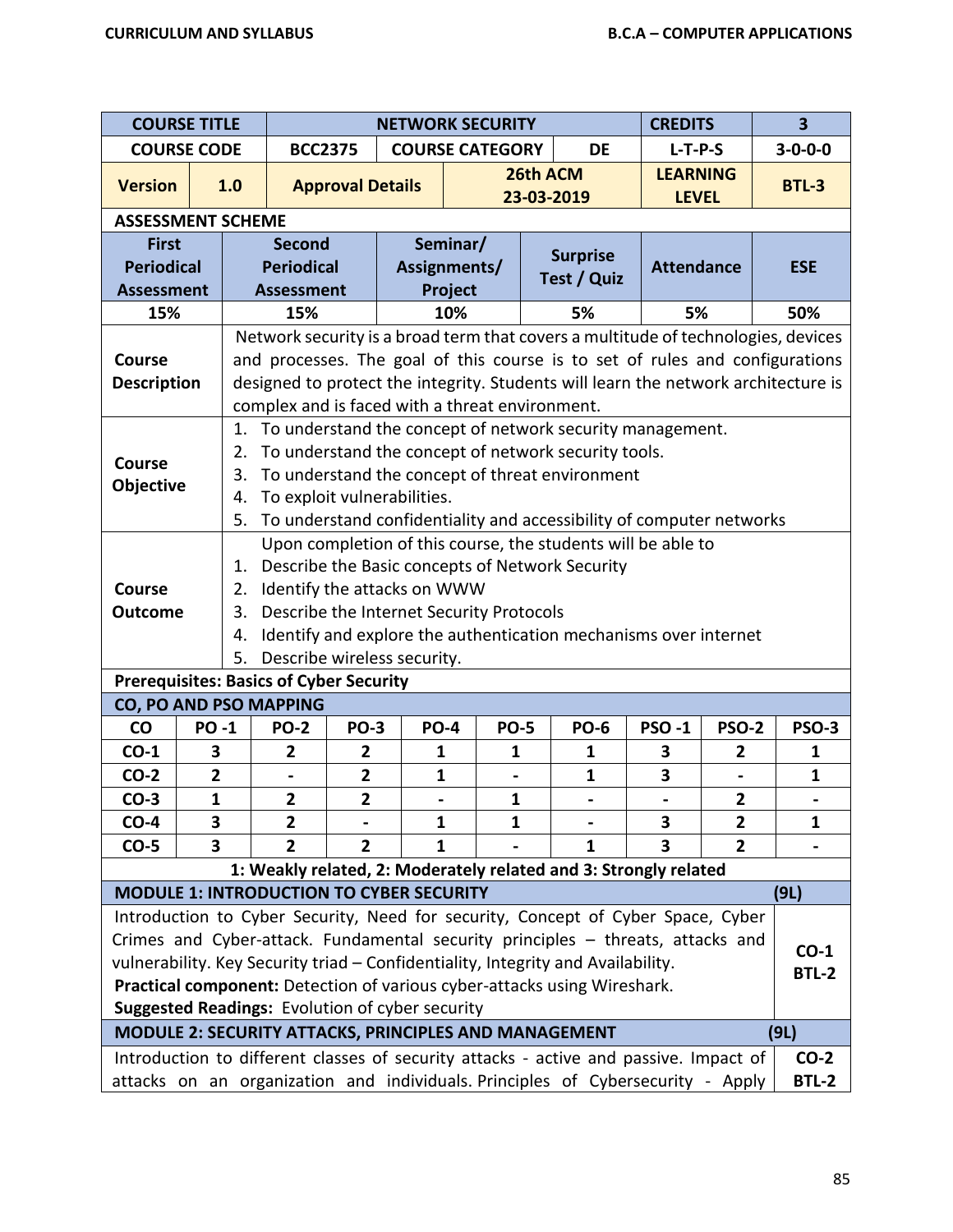|                | cybersecurity architecture principles. Cybersecurity models (the CIA triad, the star      |              |
|----------------|-------------------------------------------------------------------------------------------|--------------|
|                | model, the Parkerian hexad).                                                              |              |
|                | Practical component: Packet sniffing using Wireshark.                                     |              |
|                | Suggested Readings: Advances in Cyber Security: Principles, Techniques, and               |              |
|                | Applications                                                                              |              |
|                | MODULE 3: SECURITY PLANS, POLICIES AND PROCEDURES                                         | (9L)         |
|                | Defining a Cyber Security policy, General security expectations, roles and                |              |
|                | responsibilities in the organization - Stakeholders.                                      | $CO-3$       |
|                | <b>Practical component:</b>                                                               | <b>BTL-3</b> |
|                | Managing securing policies using tcpdump, dumpcap using Wireshark.                        |              |
|                | <b>Suggested Readings: Best practices for Cyber security standards</b>                    |              |
|                | <b>MODULE 4: OVERVIEW OF SECURITY COUNTERMEASURE TOOLS</b>                                | (9L)         |
|                | Introduction to key security tools including firewalls, anti-virus and cryptography -     |              |
|                | Identify security tools and hardening techniques - Prevention of cyber-attacks. Security  | $CO-4$       |
|                | Countermeasure tools and techniques - Encryption standards.                               | <b>BTL-2</b> |
|                | Practical component: Security analysis and reporting using Wireshark.                     |              |
|                | Suggested Readings: Cyber-attacks, countermeasures and protection schemes                 |              |
|                | MODULE 5: TESTING, DIGITAL FORENSICS AND NEXT GENERATION SECURITY                         | (9L)         |
|                | Cyber security testing - Penetration testing. System Level Solutions - Intrusion          |              |
|                |                                                                                           |              |
|                | Detection System (IDS) and Intrusion Protection System (IPS). Basic Concept of Ethical    |              |
| Hacking.       | Protecting against Cyber Crime - Identity Theft, Cyber Stalking and                       | $CO-5$       |
|                | Investment fraud.                                                                         | <b>BTL-2</b> |
|                | Practical component: PenTest (Penetration Testing) using Wireshark.                       |              |
|                | <b>Suggested Readings: Next-generation digital forensics</b>                              |              |
|                | <b>TEXT BOOKS</b>                                                                         |              |
|                | William Stallings, (2016)"Principle of Computer Security", McGraw Hill Education, Fourth  |              |
| 1.             | Edition                                                                                   |              |
|                | <b>REFERENCE BOOKS</b>                                                                    |              |
|                | William, Stallings. (2018). Effective Cyber security: A Guide to Using Best Practices and |              |
| $\mathbf 1$    | Standards, Addison - Wesley Professional Publishers, 1st Edition.                         |              |
| <b>E BOOKS</b> |                                                                                           |              |
| 1.             | https://bookauthority.org/books/best-network-security-ebooks                              |              |
| <b>MOOC</b>    |                                                                                           |              |
| 1.             | https://www.coursera.org/specializations/computer-security-systems-management             |              |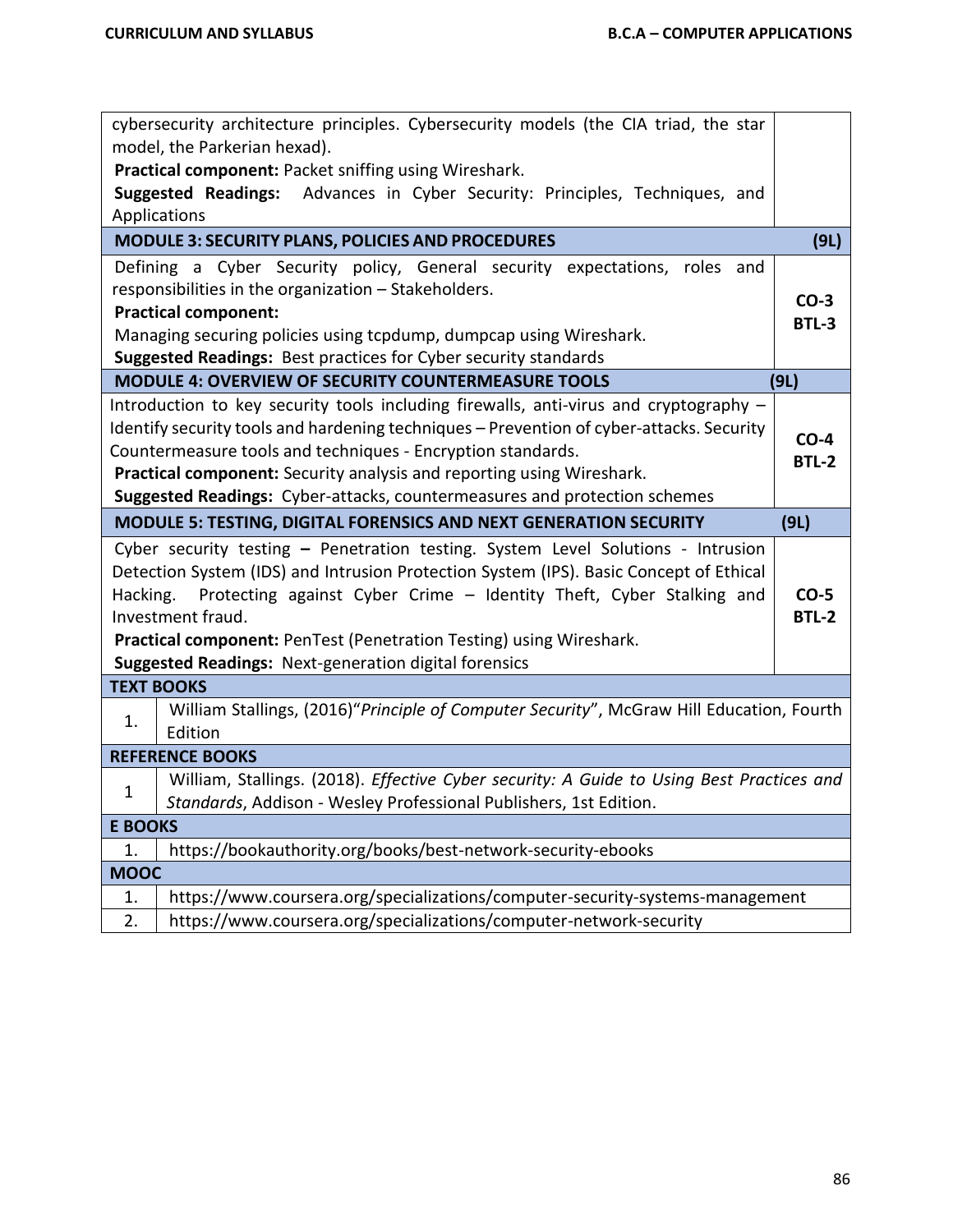|                         | <b>COURSE TITLE</b>      |                                                                                                                                                   | <b>CYBER SECURITY TECHNIQUES AND TOOLS</b>                   |             |                |  |                                                                                        | <b>CREDITS</b> |                                                                          | $\overline{\mathbf{3}}$                                              |  |
|-------------------------|--------------------------|---------------------------------------------------------------------------------------------------------------------------------------------------|--------------------------------------------------------------|-------------|----------------|--|----------------------------------------------------------------------------------------|----------------|--------------------------------------------------------------------------|----------------------------------------------------------------------|--|
|                         | <b>COURSE CODE</b>       |                                                                                                                                                   | <b>COURSE CATEGORY</b><br>DE<br><b>BCC2385</b>               |             |                |  |                                                                                        |                | $L-T-P-S$                                                                | $2 - 0 - 2 - 0$                                                      |  |
| <b>Version</b>          | 1.0                      |                                                                                                                                                   | <b>Approval Details</b>                                      |             |                |  | 26th ACM                                                                               |                | <b>LEARNING</b>                                                          | <b>BTL-4</b>                                                         |  |
|                         |                          |                                                                                                                                                   |                                                              |             |                |  | 23-03-2019                                                                             |                | <b>LEVEL</b>                                                             |                                                                      |  |
|                         | <b>ASSESSMENT SCHEME</b> |                                                                                                                                                   |                                                              |             |                |  |                                                                                        |                |                                                                          |                                                                      |  |
| <b>First Periodical</b> |                          | <b>Periodical</b>                                                                                                                                 | <b>Second</b>                                                |             | Seminar/       |  | <b>Surprise</b>                                                                        |                |                                                                          |                                                                      |  |
| <b>Assessment</b>       |                          |                                                                                                                                                   |                                                              |             | Assignments/   |  | Test / Quiz                                                                            |                | <b>Attendance</b>                                                        | <b>ESE</b>                                                           |  |
| 15%                     |                          | <b>Assessment</b>                                                                                                                                 | 15%                                                          |             | Project<br>10% |  | 5%                                                                                     |                | 5%                                                                       | 50%                                                                  |  |
|                         |                          |                                                                                                                                                   |                                                              |             |                |  |                                                                                        |                |                                                                          |                                                                      |  |
|                         |                          | This course gives you the background needed to understand basic                                                                                   |                                                              |             |                |  |                                                                                        |                |                                                                          |                                                                      |  |
|                         |                          | Cybersecurity. You will learn the history of Cybersecurity, types and motives<br>of cyber-attacks to further your knowledge of current threats to |                                                              |             |                |  |                                                                                        |                |                                                                          |                                                                      |  |
| <b>Course</b>           |                          |                                                                                                                                                   |                                                              |             |                |  | organizations and individuals. Key terminology, basic system concepts and              |                |                                                                          |                                                                      |  |
| <b>Description</b>      |                          |                                                                                                                                                   |                                                              |             |                |  | tools will be examined as an introduction to the Cybersecurity field. You will         |                |                                                                          |                                                                      |  |
|                         |                          |                                                                                                                                                   |                                                              |             |                |  |                                                                                        |                |                                                                          |                                                                      |  |
|                         |                          | learn about critical thinking and its importance to anyone looking to pursue<br>a career in Cybersecurity.                                        |                                                              |             |                |  |                                                                                        |                |                                                                          |                                                                      |  |
|                         |                          | 1. Assess the current security landscape, including the nature of the threat,                                                                     |                                                              |             |                |  |                                                                                        |                |                                                                          |                                                                      |  |
|                         |                          | the general status of common vulnerabilities, and the likely consequences                                                                         |                                                              |             |                |  |                                                                                        |                |                                                                          |                                                                      |  |
|                         |                          |                                                                                                                                                   | of security failures;                                        |             |                |  |                                                                                        |                |                                                                          |                                                                      |  |
| <b>Course</b>           |                          | 2.                                                                                                                                                |                                                              |             |                |  | Assess how all domains of security interact to achieve effective system-               |                |                                                                          |                                                                      |  |
| Objective               |                          |                                                                                                                                                   | wide security at the enterprise level.                       |             |                |  |                                                                                        |                |                                                                          |                                                                      |  |
|                         |                          |                                                                                                                                                   |                                                              |             |                |  |                                                                                        |                | 3. Appraise the interrelationships among elements that comprise a modern |                                                                      |  |
|                         |                          |                                                                                                                                                   |                                                              |             |                |  |                                                                                        |                |                                                                          | security system, including hardware, software, policies, and people; |  |
|                         |                          |                                                                                                                                                   |                                                              |             |                |  | Compare and contrast logical and physical security;                                    |                |                                                                          |                                                                      |  |
|                         |                          |                                                                                                                                                   | Upon completion of this course, the students will be able to |             |                |  |                                                                                        |                |                                                                          |                                                                      |  |
|                         |                          | Outline the Cyber Issues in Real World.<br>1.                                                                                                     |                                                              |             |                |  |                                                                                        |                |                                                                          |                                                                      |  |
| <b>Course</b>           |                          | Describe the Installation of VMware and can Inspect Kali Linux<br>2.                                                                              |                                                              |             |                |  |                                                                                        |                |                                                                          |                                                                      |  |
| <b>Outcome</b>          |                          | 3.                                                                                                                                                |                                                              |             |                |  | Evaluate the trends and patterns that will determine the future state of               |                |                                                                          |                                                                      |  |
|                         |                          |                                                                                                                                                   | cybersecurity.                                               |             |                |  |                                                                                        |                |                                                                          |                                                                      |  |
|                         |                          | 4.                                                                                                                                                |                                                              |             |                |  | Describe the Metasploit framework for hacking                                          |                |                                                                          |                                                                      |  |
|                         |                          |                                                                                                                                                   | 5. Assess the security in mobile devices                     |             |                |  |                                                                                        |                |                                                                          |                                                                      |  |
|                         |                          | <b>Prerequisites: Introduction to Network Security</b>                                                                                            |                                                              |             |                |  |                                                                                        |                |                                                                          |                                                                      |  |
|                         |                          | CO, PO AND PSO MAPPING                                                                                                                            |                                                              |             |                |  |                                                                                        |                |                                                                          |                                                                      |  |
| $\mathsf{co}\,$         | <b>PO-1</b>              | <b>PO-2</b>                                                                                                                                       | <b>PO-3</b>                                                  | <b>PO-4</b> | <b>PO-5</b>    |  | <b>PO-6</b>                                                                            | <b>PSO-1</b>   | <b>PSO-2</b>                                                             | <b>PSO-3</b>                                                         |  |
| $CO-1$                  | 3                        | 2                                                                                                                                                 |                                                              |             | 1              |  |                                                                                        | 2              |                                                                          | 2                                                                    |  |
| $CO-2$                  |                          | 3                                                                                                                                                 | 2                                                            |             |                |  |                                                                                        | $\overline{2}$ |                                                                          | $\overline{2}$                                                       |  |
| $CO-3$                  |                          | $\overline{2}$                                                                                                                                    | 3                                                            | 1           | -              |  | 1                                                                                      | $\mathbf{1}$   |                                                                          |                                                                      |  |
| $CO-4$                  | $\overline{2}$           | $\overline{\mathbf{2}}$                                                                                                                           | 1                                                            |             |                |  |                                                                                        | $\mathbf{1}$   |                                                                          | $\overline{2}$                                                       |  |
| $CO-5$                  |                          | $\overline{2}$                                                                                                                                    | $\mathbf{2}$                                                 | 1           |                |  | 1                                                                                      | 1              | 1                                                                        | 3                                                                    |  |
|                         |                          | <b>MODULE 1 - CYBER ISSUES</b>                                                                                                                    |                                                              |             |                |  | 1: Weakly related, 2: Moderately related and 3: Strongly related                       |                |                                                                          |                                                                      |  |
|                         |                          |                                                                                                                                                   |                                                              |             |                |  | Window Password Hacking and Cracking - Steganography - Data frauds - data diddling     |                |                                                                          | $6L+6P)$<br>$CO-1$                                                   |  |
|                         |                          |                                                                                                                                                   |                                                              |             |                |  | - scavenging - data theft - data leakage - squatting - Id theft - Password theft - key |                |                                                                          | BTL-3                                                                |  |
|                         |                          |                                                                                                                                                   |                                                              |             |                |  |                                                                                        |                |                                                                          |                                                                      |  |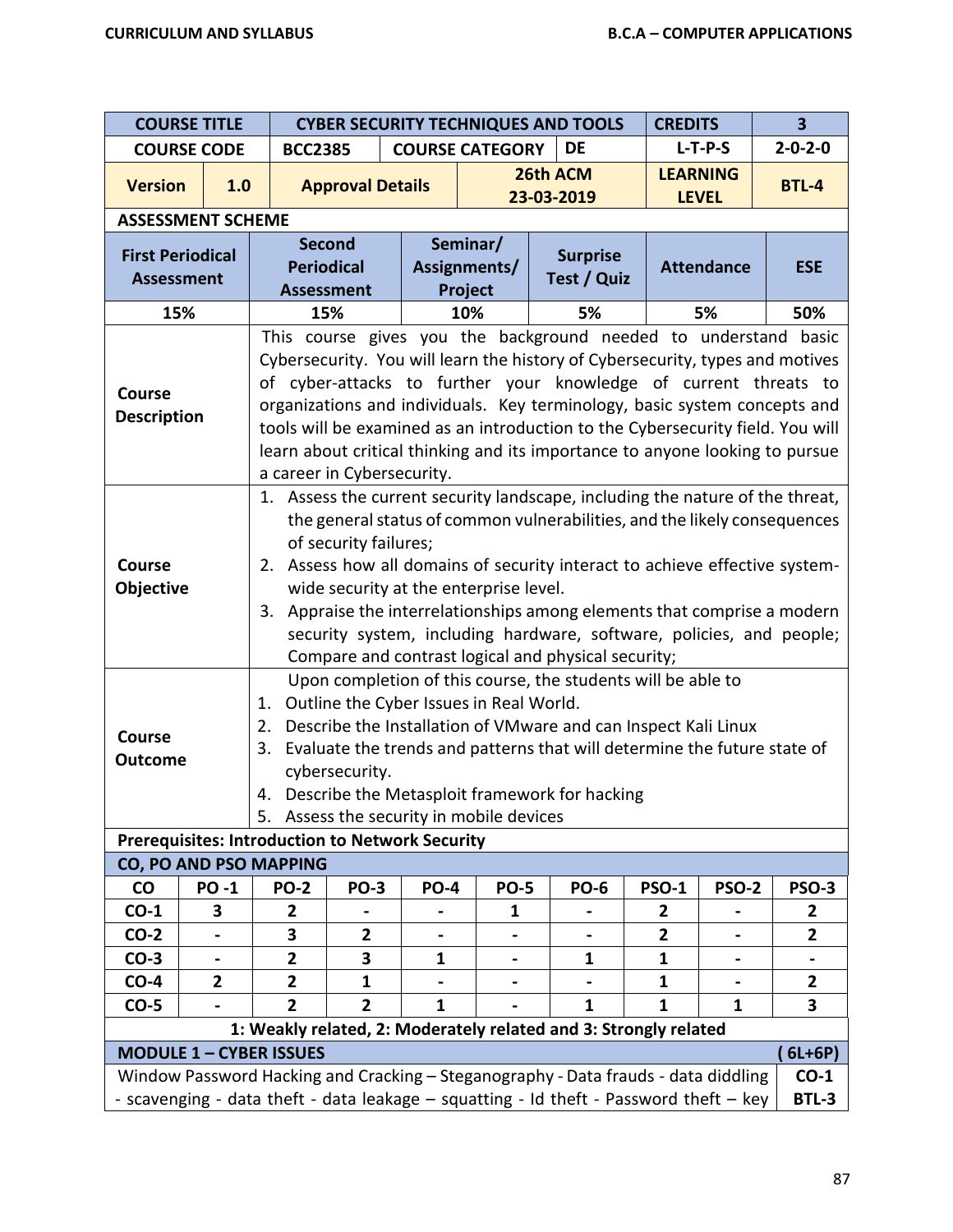|                   | logger - Job Racketing - Marketing and Advertisement Rackets - Nigerian frauds- pay      |              |
|-------------------|------------------------------------------------------------------------------------------|--------------|
|                   | per click scams - web defacement - ATM frauds - IP spoofing - email & ip address -       |              |
|                   | Software piracy - software license - commercial piracy.                                  |              |
|                   | Practical Component: Implementation of Steganography                                     |              |
|                   | <b>Suggested Readings: Steganography</b>                                                 |              |
|                   | <b>MODULE 2 - VIRTUAL LAB SET UP</b>                                                     | $(6L+6P)$    |
|                   | Installing VMware -Setting Up Kali Linux - Target Virtual Machines - Creating the        |              |
|                   | Windows XP Target - Setting Up the Ubuntu 8.10 Target - Creating the Windows 7           | $CO-2$       |
| Target.           |                                                                                          | <b>BTL-3</b> |
|                   | Practical Component: Implementation of Symmetric and Asymmetric cryptography.            |              |
|                   | Suggested Readings: VMware, Kali Linux                                                   |              |
|                   | <b>MODULE 3 - KALI LINUX</b>                                                             | $6L+6P$      |
|                   | Linux Command Line - The Linux Filesystem - User Privileges - File Permissions - Editing |              |
|                   | Files- Data Manipulation - Managing Installed Packages - Processes and Services -        |              |
|                   | Managing Networking - Netcat: The Swiss Army Knife of TCP/IP Connections -               | $CO-3$       |
|                   | Automating Tasks.                                                                        | <b>BTL-3</b> |
|                   | Practical Component: Implementation of Windows security using firewall and other         |              |
| tools             |                                                                                          |              |
|                   | Suggested Readings: The Linux Filesystem, Netcat                                         |              |
|                   | <b>MODULE 4- METASPLOIT FRAMEWORK</b>                                                    | $(6L+6P)$    |
|                   | Starting Metasploit - Finding Metasploit Modules - Setting Module Options - Payloads     |              |
|                   | - Types of Shells - Setting a Payload Manually - Msfcli - Creating Standalone Payloads   | $CO-4$       |
|                   | with Msfvenom - Using an Auxiliary Module.                                               | <b>BTL-3</b> |
|                   | Practical Component: Implementation to identify web vulnerabilities                      |              |
|                   | <b>Suggested Readings: Metasploit, Msfcli</b>                                            |              |
|                   | <b>MODULE 5- MOBILE HACKING</b>                                                          | (6L+6P)      |
|                   | Mobile Attack Vectors - The Smartphone Pentest Framework - Remote Attacks - Client-      |              |
|                   | Side Attacks - Malicious Apps - Mobile Post Exploitation                                 | $CO-5$       |
|                   | Practical Component: Implementation of Mobile Audit and generate the report of the       | <b>BTL-3</b> |
|                   | existing Artiacts Suggested Readings: Pentest Framework                                  |              |
| <b>TEXT BOOKS</b> |                                                                                          |              |
| 1.                | Gautam Kumawat(2017), Ethical Hacking & Cyber Security Course: A Complete                |              |
|                   | Package, Udemy Course (First Unit)                                                       |              |
| 2.                | Georgia Weidman(2014), Penetration testing A Hands- On Introduction to Hacking, no       |              |
|                   | starch press II-V unit)                                                                  |              |
|                   | <b>REFERENCE BOOKS</b>                                                                   |              |
| 1.                | Charles P. Pfleeger Shari Lawrence Pfleeger Jonathan Margulies (2015), Security in       |              |
|                   | Computing, 5th Edition, Pearson Education.                                               |              |
| <b>E BOOKS</b>    |                                                                                          |              |
| 1                 | https://www.newhorizons.com/promotions/cybersecurity-ebooks                              |              |
| <b>MOOC</b>       |                                                                                          |              |
| $\mathbf{1}$      | https://www.udemy.com/course/hands-on-penetration-testing-labs-30/                       |              |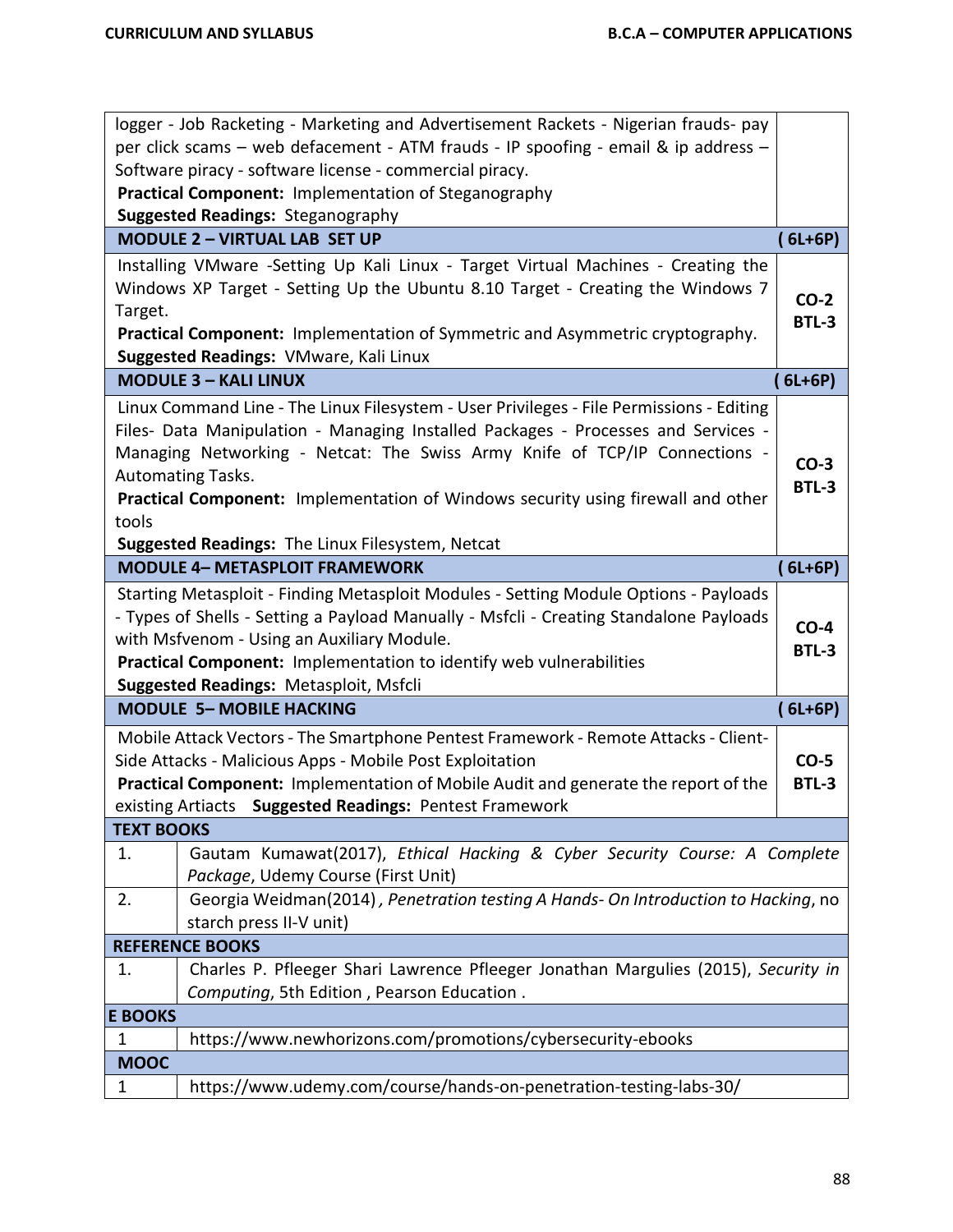| <b>COURSE TITLE</b>                                    |              |                                                           |                                                         |                                                                                      | <b>SECURE CODING PRACTICES</b>                                                                                                                                                                                                                                                                                                                                                                                                           |  |              |                                |                | <b>CREDITS</b>    | $\overline{\mathbf{3}}$ |
|--------------------------------------------------------|--------------|-----------------------------------------------------------|---------------------------------------------------------|--------------------------------------------------------------------------------------|------------------------------------------------------------------------------------------------------------------------------------------------------------------------------------------------------------------------------------------------------------------------------------------------------------------------------------------------------------------------------------------------------------------------------------------|--|--------------|--------------------------------|----------------|-------------------|-------------------------|
| <b>COURSE CODE</b>                                     |              |                                                           | <b>BCC2394</b>                                          |                                                                                      | <b>COURSE CATEGORY</b>                                                                                                                                                                                                                                                                                                                                                                                                                   |  |              | DE                             |                | $L-T-P-S$         | $3 - 0 - 0 -$<br>0      |
| <b>Version</b>                                         |              | 1.0                                                       |                                                         | 26th ACM<br><b>LEARNING</b><br><b>Approval Details</b><br>23-03-2019<br><b>LEVEL</b> |                                                                                                                                                                                                                                                                                                                                                                                                                                          |  |              |                                |                |                   | <b>BTL-3</b>            |
| <b>ASSESSMENT SCHEME</b>                               |              |                                                           |                                                         |                                                                                      |                                                                                                                                                                                                                                                                                                                                                                                                                                          |  |              |                                |                |                   |                         |
| <b>First</b><br><b>Periodical</b><br><b>Assessment</b> |              |                                                           | <b>Second</b><br><b>Periodical</b><br><b>Assessment</b> |                                                                                      | Seminar/<br>Assignments/<br>Project                                                                                                                                                                                                                                                                                                                                                                                                      |  |              | <b>Surprise</b><br>Test / Quiz |                | <b>Attendance</b> | <b>ESE</b>              |
| 15%                                                    |              |                                                           | 15%                                                     |                                                                                      | 10%                                                                                                                                                                                                                                                                                                                                                                                                                                      |  |              | 5%                             |                | 5%                | 50%                     |
| <b>Course</b><br><b>Description</b>                    |              |                                                           |                                                         |                                                                                      | The course gives the insights of coding practices to ensure any software<br>developed has checks and system in place that helps strengthen the software<br>and get rid of any security issues like vulnerabilities.                                                                                                                                                                                                                      |  |              |                                |                |                   |                         |
| <b>Course</b><br>Objective                             |              | 1.<br>2.<br>3.<br>4.<br>5.                                |                                                         |                                                                                      | To understand the basic concepts of programming errors<br>To identify and analyze the security problems<br>To understand and correct and incorrect use of formatted output functions<br>To understand the common vulnerabilities<br>To recommend the specific development practices                                                                                                                                                      |  |              |                                |                |                   |                         |
| Course<br><b>Outcome</b>                               |              | 1.<br>2.<br>3.<br>4.<br>5.                                | vulnerabilities.<br>1/O<br>application.                 |                                                                                      | Upon completion of this course, the students will be able to<br>Identify the most frequent programming errors leading to software<br>Analyze security problems in software and integral security issues<br>Implement the correct and incorrect use of formatted output functions.<br>Apply their knowledge to the common vulnerabilities associated with file<br>Develop practices for improving the overall security of your $C / C$ ++ |  |              |                                |                |                   |                         |
|                                                        |              | <b>Prerequisites: Basics of Security</b>                  |                                                         |                                                                                      |                                                                                                                                                                                                                                                                                                                                                                                                                                          |  |              |                                |                |                   |                         |
| CO, PO AND PSO MAPPING                                 |              |                                                           |                                                         |                                                                                      |                                                                                                                                                                                                                                                                                                                                                                                                                                          |  |              |                                |                |                   |                         |
| <b>CO</b>                                              | <b>PO -1</b> |                                                           | <b>PO-2</b>                                             | <b>PO-3</b>                                                                          | <b>PO-4</b>                                                                                                                                                                                                                                                                                                                                                                                                                              |  | PO-5         | <b>PO-6</b>                    | PSO-1          | PSO-2             | PSO-3                   |
| $CO-1$                                                 | 3            |                                                           | $\overline{2}$                                          |                                                                                      | $\overline{2}$                                                                                                                                                                                                                                                                                                                                                                                                                           |  |              | $\mathbf{2}$                   | $\overline{2}$ |                   | 1                       |
| $CO-2$                                                 |              |                                                           | 3                                                       | $\overline{2}$                                                                       | 1                                                                                                                                                                                                                                                                                                                                                                                                                                        |  | 1            | 1                              | $\mathbf{1}$   | 1                 | 1                       |
| $CO-3$                                                 |              |                                                           | $\overline{\mathbf{2}}$                                 | 3                                                                                    | 1                                                                                                                                                                                                                                                                                                                                                                                                                                        |  |              | 1                              | $\mathbf{1}$   |                   |                         |
| $CO-4$                                                 | 3            |                                                           | $\overline{2}$                                          | 1                                                                                    | 1                                                                                                                                                                                                                                                                                                                                                                                                                                        |  |              | 1                              | $\mathbf{1}$   |                   | $\overline{2}$          |
| $CO-5$                                                 |              |                                                           | $\overline{2}$                                          | 3                                                                                    | 1                                                                                                                                                                                                                                                                                                                                                                                                                                        |  | $\mathbf{1}$ | $\mathbf{1}$                   | $\mathbf{1}$   | $\mathbf{1}$      | 3                       |
|                                                        |              |                                                           |                                                         |                                                                                      | 1: Weakly related, 2: Moderately related and 3: Strongly related                                                                                                                                                                                                                                                                                                                                                                         |  |              |                                |                |                   |                         |
|                                                        |              |                                                           |                                                         |                                                                                      | <b>MODULE 1: SOFTWARE SECURITY CONCEPTS</b>                                                                                                                                                                                                                                                                                                                                                                                              |  |              |                                |                | (9L)              |                         |
| strategies - notable vulnerabilities                   |              |                                                           |                                                         |                                                                                      | Gauging the Threat - Security Concepts - C and C++ - Development Platforms - Strings<br>- Character Strings - Common String manipulation Errors - String Vulnerabilities and<br>Exploits - Mitigation Strategies - String handling functions - runtime protection<br>Suggested Readings: Evolution of Software security                                                                                                                  |  |              |                                |                |                   | $CO-1$<br><b>BTL-2</b>  |
|                                                        |              | MODULE 2: POINTER SUBTERFUGE AND INTEGER SECURITY<br>(9L) |                                                         |                                                                                      |                                                                                                                                                                                                                                                                                                                                                                                                                                          |  |              |                                |                |                   |                         |